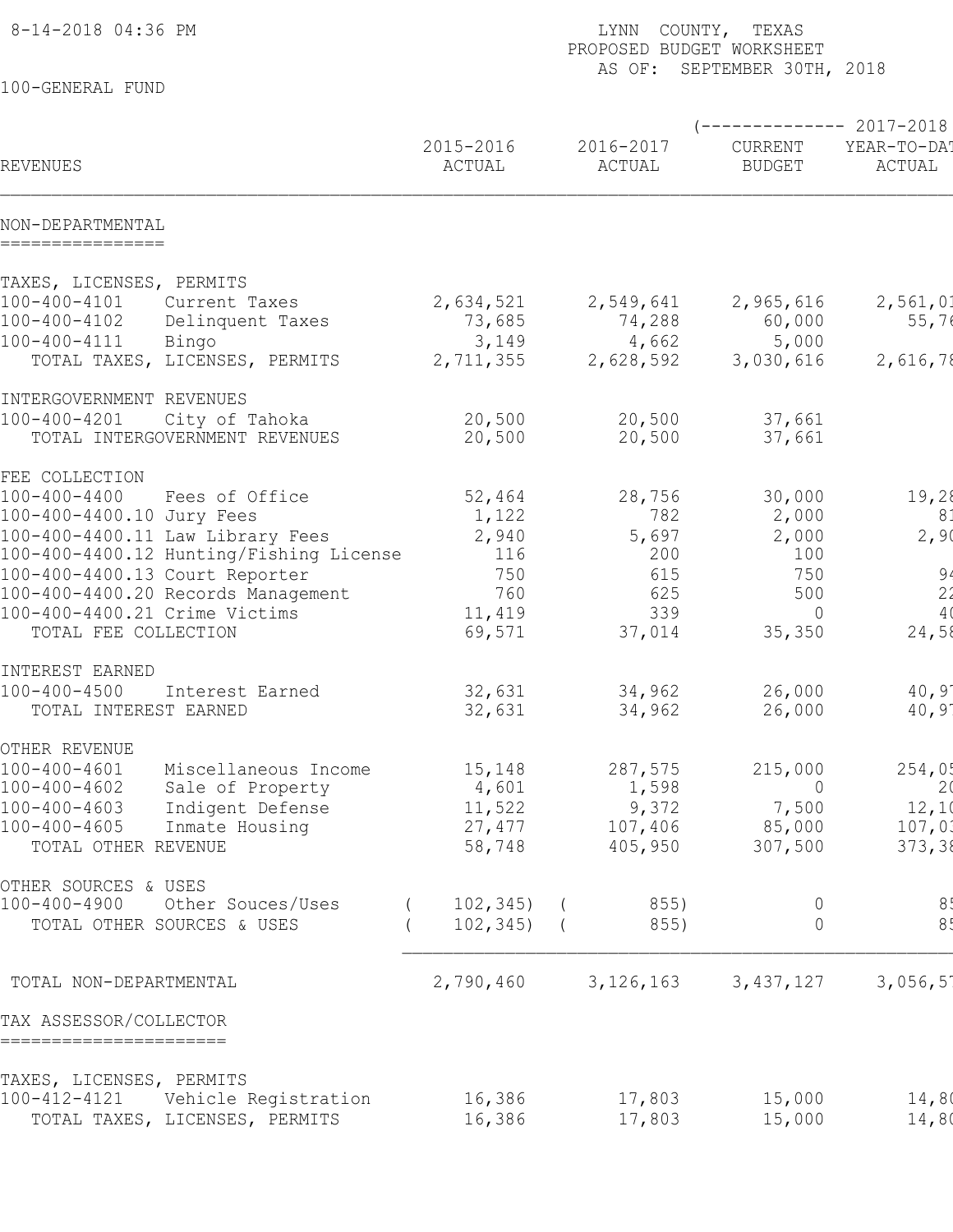100-GENERAL FUND

## 8-14-2018 04:36 PM LYNN COUNTY, TEXAS PAGE: 2 PROPOSED BUDGET WORKSHEET AS OF: SEPTEMBER 30TH, 2018

|                                                                            | 2015-2016        | 2016-2017        | $---------2017-2018$<br>CURRENT | YEAR-TO-DA!               |
|----------------------------------------------------------------------------|------------------|------------------|---------------------------------|---------------------------|
| REVENUES                                                                   | ACTUAL           | ACTUAL           | <b>BUDGET</b>                   | ACTUAL                    |
| FEE COLLECTION<br>100-412-4400<br>Tax - Fees of Office                     | 13,238           | 15,640           | 15,000                          | 13,69                     |
| TOTAL FEE COLLECTION                                                       | 13,238           | 15,640           | 15,000                          | 13,69                     |
| TOTAL TAX ASSESSOR/COLLECTOR                                               | 29,623           | 33,442           | 30,000                          | 28,49                     |
| DISTRICT CLERK<br>==============                                           |                  |                  |                                 |                           |
| FEE COLLECTION                                                             |                  |                  |                                 |                           |
| $100 - 422 - 4400$<br>D. Clerk-Fees of Office<br>TOTAL FEE COLLECTION      | 13,433<br>13,433 | 9,110<br>9,110   | 10,000<br>10,000                | 12,58<br>12,58            |
| TOTAL DISTRICT CLERK                                                       | 13,433           | 9,110            | 10,000                          | 12,58                     |
| JP - TAHOKA<br>===========                                                 |                  |                  |                                 |                           |
| FEE COLLECTION                                                             |                  |                  |                                 |                           |
| $100 - 423 - 4400$<br>JP Tahoka-Fees of Office<br>TOTAL FEE COLLECTION     | 69,718<br>69,718 | 58,650<br>58,650 | 55,000<br>55,000                | 74,12<br>74,12            |
| TOTAL JP - TAHOKA                                                          | 69,718           | 58,650           | 55,000                          | 74,12                     |
| JP - O'DONNELL<br>==============                                           |                  |                  |                                 |                           |
| FEE COLLECTION                                                             |                  |                  |                                 |                           |
| $100 - 424 - 4400$<br>JP O'Donnell-Fees of Off<br>TOTAL FEE COLLECTION     | 18,314<br>18,314 | 25,876<br>25,876 | 20,000<br>20,000                | 22, 3'<br>$22, 3^{\circ}$ |
|                                                                            |                  |                  |                                 |                           |
| TOTAL JP - O'DONNELL                                                       | 18,314           | 25,876           | 20,000                          | $22, 3^{\circ}$           |
| COUNTY ATTORNEY<br>===============                                         |                  |                  |                                 |                           |
| INTERGOVERNMENT REVENUES                                                   |                  |                  |                                 |                           |
| 100-425-4202<br>State Revenue-Supplement<br>TOTAL INTERGOVERNMENT REVENUES | 23,333<br>23,333 | 23,333<br>23,333 | 23,333<br>23,333                |                           |
| FEE COLLECTION<br>100-425-4400.14 Fee Collections-Hot Chec                 | 255              | 301              | 200                             |                           |
| TOTAL FEE COLLECTION                                                       | 255              | 301              | 200                             | 3 <sup>1</sup><br>39      |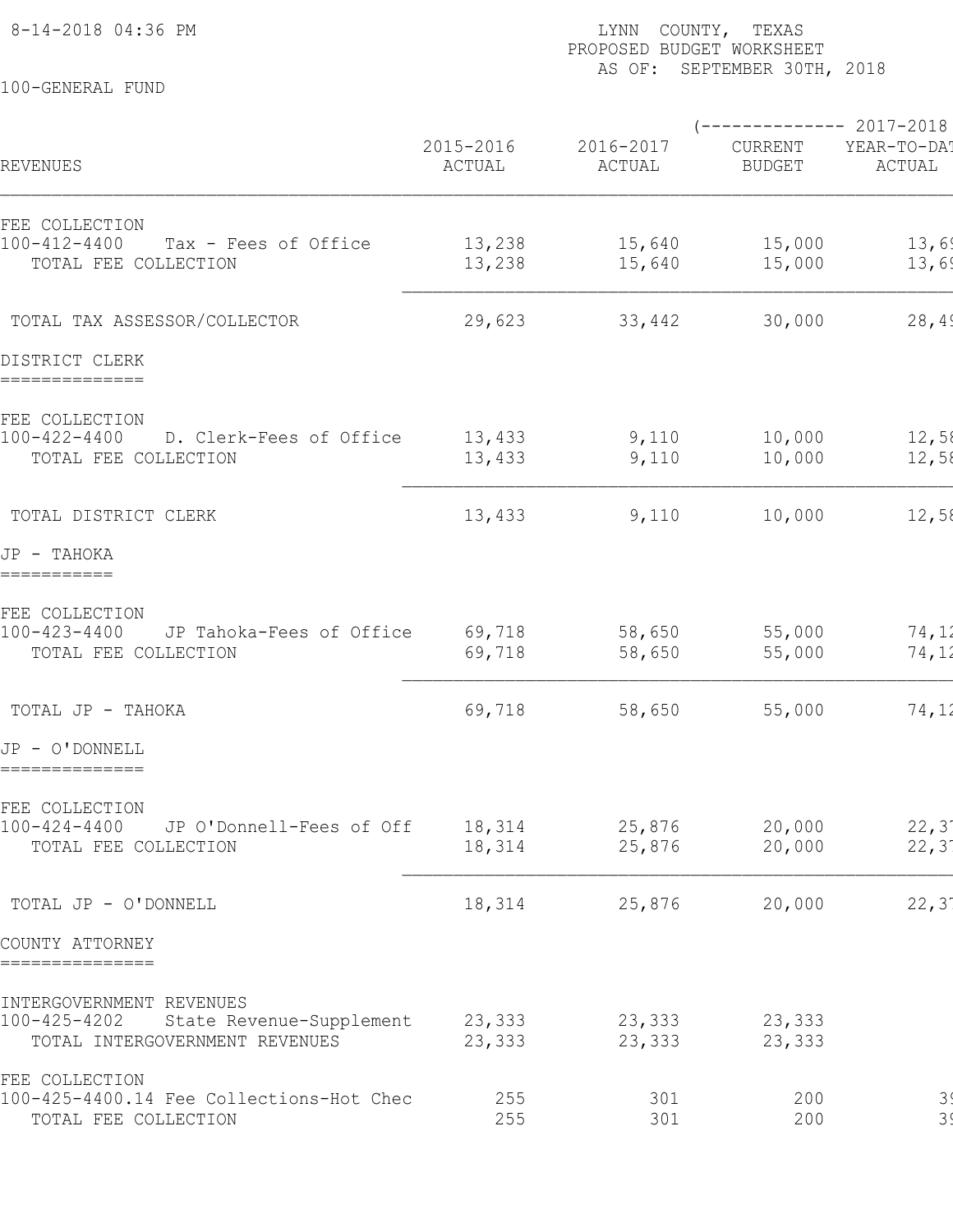100-GENERAL FUND

## 8-14-2018 04:36 PM **EXAS** PAGE: 36 PM **LYNN** COUNTY, TEXAS PROPOSED BUDGET WORKSHEET AS OF: SEPTEMBER 30TH, 2018

 $(---------2017-2018$ 2015-2016 2016-2017 CURRENT YEAR-TO-DATENT ACTUAL ACTUAL REVENUES ACTUAL ACTUAL BUDGET ACTUAL ACTUAL BUDGET BUDGET OTHER REVENUE 100-425-4600 C. Attorney-Bond Forfeit 0 0 0 0 0 0 \_\_\_\_\_\_\_\_\_\_\_\_ TOTAL OTHER REVENUE  $\begin{array}{ccccccc} 0 & 0 & 0 & 0 \end{array}$  TOTAL COUNTY ATTORNEY 23,588 23,634 23,533 390 0 23,533 COUNTY JUDGE ============ INTERGOVERNMENT REVENUES 100-441-4202 State Revenue-Supplement 20,336 25,354 25,200 20,1 TOTAL INTERGOVERNMENT REVENUES 20,336 25,354 25,200 20,1  $\mathcal{L}_\mathcal{L} = \mathcal{L}_\mathcal{L} = \mathcal{L}_\mathcal{L} = \mathcal{L}_\mathcal{L} = \mathcal{L}_\mathcal{L} = \mathcal{L}_\mathcal{L} = \mathcal{L}_\mathcal{L} = \mathcal{L}_\mathcal{L} = \mathcal{L}_\mathcal{L} = \mathcal{L}_\mathcal{L} = \mathcal{L}_\mathcal{L} = \mathcal{L}_\mathcal{L} = \mathcal{L}_\mathcal{L} = \mathcal{L}_\mathcal{L} = \mathcal{L}_\mathcal{L} = \mathcal{L}_\mathcal{L} = \mathcal{L}_\mathcal{L}$ TOTAL COUNTY JUDGE 20,336 25,354 25,200 20,1 COUNTY CLERK ============ FEE COLLECTION 100-442-4400 C. Clerk-Fees of Office 53,740 63,088 55,000 69,76 100-442-4400.16 C. Clerk Vital Statistic 137 112 125 96 0 125 \_\_\_\_\_\_\_\_\_\_\_\_ TOTAL FEE COLLECTION 63,877 63,200 55,125  $\mathcal{L}_\mathcal{L} = \mathcal{L}_\mathcal{L} = \mathcal{L}_\mathcal{L} = \mathcal{L}_\mathcal{L} = \mathcal{L}_\mathcal{L} = \mathcal{L}_\mathcal{L} = \mathcal{L}_\mathcal{L} = \mathcal{L}_\mathcal{L} = \mathcal{L}_\mathcal{L} = \mathcal{L}_\mathcal{L} = \mathcal{L}_\mathcal{L} = \mathcal{L}_\mathcal{L} = \mathcal{L}_\mathcal{L} = \mathcal{L}_\mathcal{L} = \mathcal{L}_\mathcal{L} = \mathcal{L}_\mathcal{L} = \mathcal{L}_\mathcal{L}$ TOTAL COUNTY CLERK 69,8125 69,8125 69,8125 69,865 69,865 69,865 69,865 69,865 69,865 125 69,865 125 125 125 125 HEALTH - SOCIAL SERVICES ========================= OTHER REVENUE 100-456-4601 Employee Wellness Income 896 307 500 500 4 TOTAL OTHER REVENUE 896 307 500 491 0 500 TOTAL HEALTH - SOCIAL SERVICES 696 896 307 500 500 4 SHERIFF'S OFFICE ================ OTHER REVENUE 100-471-4601 Sheriff-Misc Income 0 0 10,000 10,000 0 0 \_\_\_\_\_\_\_\_\_\_\_\_ 1.1 FOUL SHELLLI-MISC INCOME 0 0 0 10,000 10,00<br>TOTAL OTHER REVENUE 0 0 0 10,000 10,00 TOTAL SHERIFF'S OFFICE  $0$  0 0  $10,000$  10,000  $10,00$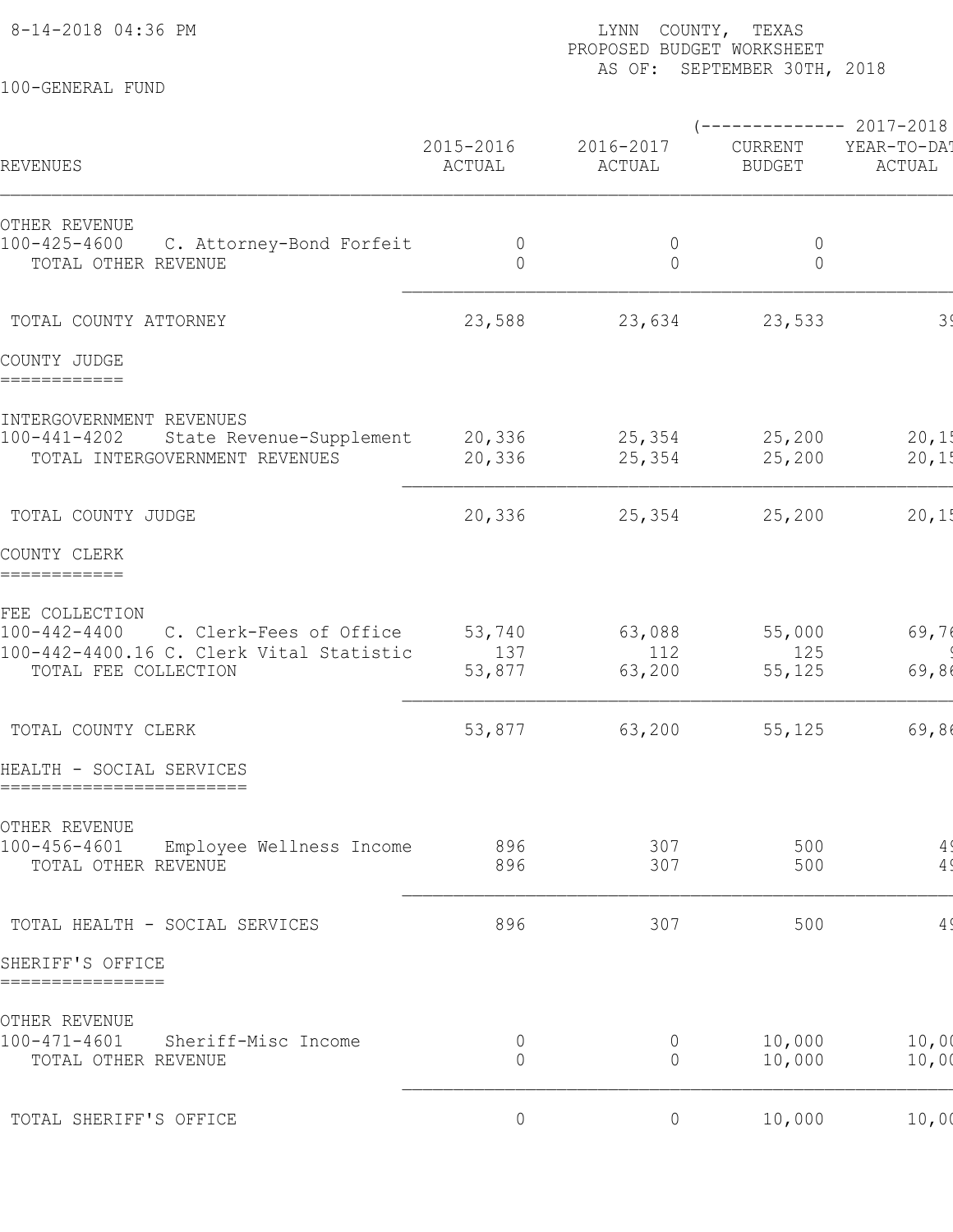| 8-14-2018 04:36 PM                                                                                             |                            | LYNN COUNTY, TEXAS<br>PROPOSED BUDGET WORKSHEET<br>AS OF: SEPTEMBER 30TH, 2018 |                                                   |                       |  |  |
|----------------------------------------------------------------------------------------------------------------|----------------------------|--------------------------------------------------------------------------------|---------------------------------------------------|-----------------------|--|--|
| 100-GENERAL FUND                                                                                               |                            |                                                                                |                                                   |                       |  |  |
| REVENUES                                                                                                       | 2015-2016<br>ACTUAL        | 2016-2017<br>ACTUAL                                                            | $--------- 2017-2018$<br>CURRENT<br><b>BUDGET</b> | YEAR-TO-DA!<br>ACTUAL |  |  |
| JAIL<br>====                                                                                                   |                            |                                                                                |                                                   |                       |  |  |
| OTHER REVENUE<br>100-476-4601<br>Miscellaneous Income<br>TOTAL OTHER REVENUE                                   | $\overline{0}$<br>$\Omega$ | $\overline{0}$<br>$\overline{0}$                                               | $\overline{0}$<br>$\circ$                         |                       |  |  |
| TOTAL JAIL                                                                                                     | $\circ$                    | $\circ$                                                                        | $\circ$                                           |                       |  |  |
| SCAP Grant<br>==========                                                                                       |                            |                                                                                |                                                   |                       |  |  |
| OTHER REVENUE<br>100-477-4601<br>SCAP-Income<br>TOTAL OTHER REVENUE                                            | 815<br>815                 | 546<br>546                                                                     | 500<br>500                                        |                       |  |  |
| TOTAL SCAP Grant                                                                                               | 815                        | 546                                                                            | 500                                               |                       |  |  |
| ANIMAL CONTROL-ENV<br>==================                                                                       |                            |                                                                                |                                                   |                       |  |  |
| INTERGOVERNMENT REVENUES<br>100-485-4200 Animal Shelter-Interloca<br>TOTAL INTERGOVERNMENT REVENUES            | 52,533<br>52,533           | 48,235<br>48,235                                                               | 51,286<br>51,286                                  | 14,51<br>14,51        |  |  |
| FEE COLLECTION<br>100-485-4400<br>Animal Control Fees<br>100-485-4485<br>Spay & Neuter<br>TOTAL FEE COLLECTION | 465<br>105)<br>360         | 737<br>$\overline{0}$<br>737                                                   | 750<br>$\overline{0}$<br>750                      |                       |  |  |
| OTHER REVENUE<br>100-485-4601<br>Miscellaneous Income - A<br>TOTAL OTHER REVENUE                               | 567<br>567                 | 5,146<br>5,146                                                                 | $\overline{0}$<br>$\overline{0}$                  | 1:<br>1:              |  |  |
| TOTAL ANIMAL CONTROL-ENV                                                                                       | 53,461                     | 54,118                                                                         | 52,036                                            | 14,64                 |  |  |
| EXTENSION - NAT RES<br>===================                                                                     |                            |                                                                                |                                                   |                       |  |  |
| TOTAL EXTENSION - NAT RES                                                                                      | $\overline{0}$             | $\overline{0}$                                                                 | $\circ$                                           |                       |  |  |
| TOTAL REVENUES                                                                                                 | ===========                | 3,074,522 3,420,401 3,719,021<br>===========                                   | ===========                                       | 3,309,69              |  |  |
|                                                                                                                |                            |                                                                                |                                                   |                       |  |  |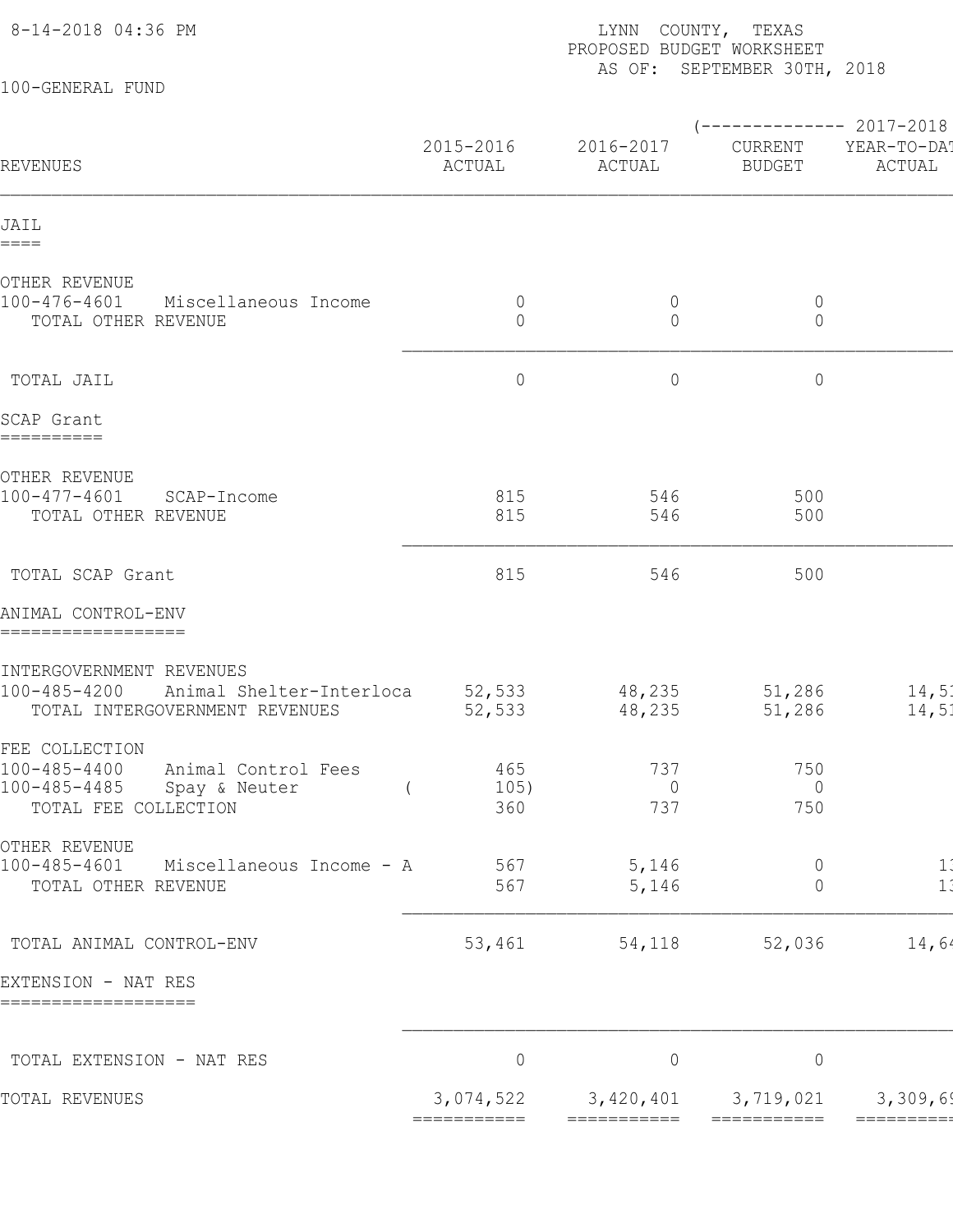| 8-14-2018 04:36 PM                       | TEXAS<br>COUNTY,<br>LYNN<br>PROPOSED BUDGET WORKSHEET<br>SEPTEMBER 30TH, 2018<br>AS OF: |                     |                          |                       |  |  |
|------------------------------------------|-----------------------------------------------------------------------------------------|---------------------|--------------------------|-----------------------|--|--|
| 100-GENERAL FUND<br>NON-DEPARTMENTAL     |                                                                                         |                     |                          | 2017-2018             |  |  |
| DEPARTMENTAL EXPENDITURES                | 2015-2016<br>ACTUAL                                                                     | 2016-2017<br>ACTUAL | CURRENT<br><b>BUDGET</b> | YEAR-TO-DAT<br>ACTUAL |  |  |
| PERSONNEL SERVICES                       |                                                                                         |                     |                          |                       |  |  |
| 100-500-5130.00 Unemployment Insurance - | 87                                                                                      | 6,486               | 10,000                   | 18,14                 |  |  |
| 100-500-5190.00 Workers Compensation     | 31,432                                                                                  | 29,701              | 40,000                   | 16, 89                |  |  |
| TOTAL PERSONNEL SERVICES                 | 31,519                                                                                  | 36,187              | 50,000                   | 35,01                 |  |  |
| TOTAL NON-DEPARTMENTAL                   | 31,519                                                                                  | 36,187              | 50,000                   | 35,01                 |  |  |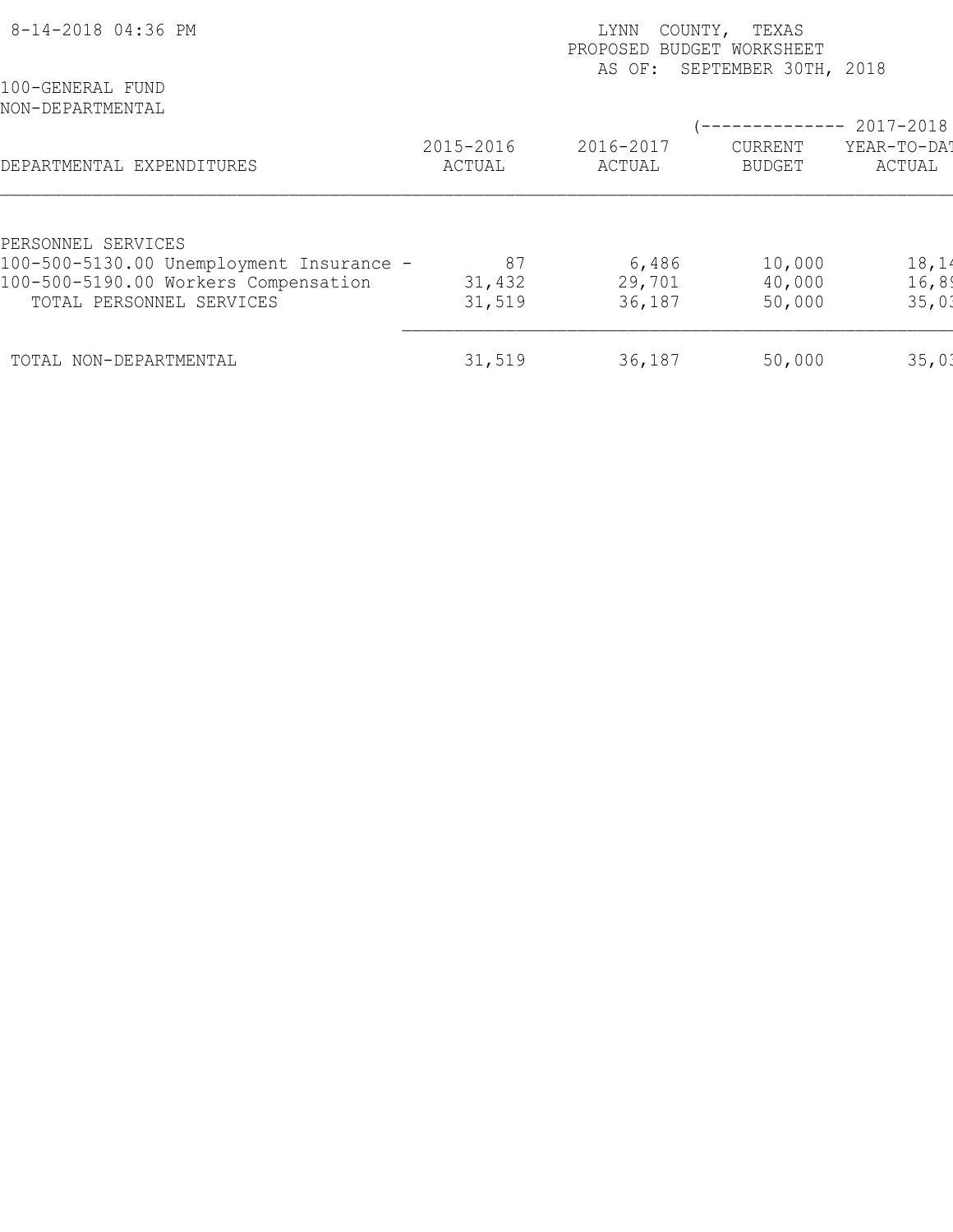| 8-14-2018 04:36 PM                             |                     | COUNTY, TEXAS<br>LYNN<br>PROPOSED BUDGET WORKSHEET<br>AS OF: SEPTEMBER 30TH, 2018 |                          |                        |  |  |  |  |
|------------------------------------------------|---------------------|-----------------------------------------------------------------------------------|--------------------------|------------------------|--|--|--|--|
| 100-GENERAL FUND                               |                     |                                                                                   |                          |                        |  |  |  |  |
| TREASURER                                      |                     |                                                                                   |                          |                        |  |  |  |  |
|                                                |                     |                                                                                   |                          | ------------ 2017-2018 |  |  |  |  |
| DEPARTMENTAL EXPENDITURES                      | 2015-2016<br>ACTUAL | 2016-2017<br>ACTUAL                                                               | CURRENT<br><b>BUDGET</b> | YEAR-TO-DA!<br>ACTUAL  |  |  |  |  |
|                                                |                     |                                                                                   |                          |                        |  |  |  |  |
|                                                |                     |                                                                                   |                          |                        |  |  |  |  |
| PERSONNEL SERVICES                             |                     |                                                                                   |                          |                        |  |  |  |  |
| 100-511-5100.10 Salaries-Elected Officia       | 32,214              | 32,572                                                                            | 33,875                   | 28,66                  |  |  |  |  |
| 100-511-5100.20 Salaries-Other                 | 24,412              | 24,660                                                                            | 25,646                   | 21,70                  |  |  |  |  |
| 100-511-5110<br>Temporary Help                 | 1,376               | 1,100                                                                             | 1,000                    | 1,00                   |  |  |  |  |
| 100-511-5120<br>Longevity                      | 318                 | 390                                                                               | 462                      |                        |  |  |  |  |
| 100-511-5140.00 Medicare Tax                   | 873                 | 838                                                                               | 895                      | 78                     |  |  |  |  |
| 100-511-5150.00 Social Security                | 3,734               | 3,584                                                                             | 3,815                    | 3, 3!                  |  |  |  |  |
| 100-511-5160.00 Health Insurance               | 15,432              | 12,696                                                                            | 20,232                   | 11,50                  |  |  |  |  |
| 100-511-5170.00 Retirement                     | 1,830               | 1,633                                                                             | 1,800                    | 1,74                   |  |  |  |  |
| TOTAL PERSONNEL SERVICES                       | 80,190              | 77,473                                                                            | 87,725                   | 68,75                  |  |  |  |  |
| SUPPLIES & OPERATIONS                          |                     |                                                                                   |                          |                        |  |  |  |  |
| 100-511-5200<br>Office Supplies                | 1,170               | 1,940                                                                             | 2,000                    | 98                     |  |  |  |  |
| 100-511-5201<br>Postage                        | 773                 | 697                                                                               | 900                      | 5 <sup>1</sup>         |  |  |  |  |
| 100-511-5300<br>Bond, Dues, & Fees             | 396                 | 770                                                                               | 300                      | 2 <sup>1</sup>         |  |  |  |  |
| $100 - 511 - 5400$<br>Telephone                | 1,500               | 1,786                                                                             | 1,800                    | 1,4!                   |  |  |  |  |
| 100-511-5600<br>Travel & Education             | 4,457               | 5,649                                                                             | 4,000                    | 5,80                   |  |  |  |  |
| $100 - 511 - 5702$<br>Computer Maintenance /Su | 18,545              | 19,704                                                                            | 20,000                   | 18,6                   |  |  |  |  |
| TOTAL SUPPLIES & OPERATIONS                    | 26,841              | 30,546                                                                            | 29,000                   | 27,74                  |  |  |  |  |
| CAPITAL OUTLAY & OTHER                         |                     |                                                                                   |                          |                        |  |  |  |  |
| 100-511-5990<br>Capital Outlay                 | $\overline{0}$      | 0                                                                                 | $\overline{0}$           |                        |  |  |  |  |
| TOTAL CAPITAL OUTLAY & OTHER                   | $\overline{0}$      | $\Omega$                                                                          | $\overline{0}$           |                        |  |  |  |  |
| TOTAL TREASURER                                | 107,030             | 108,019                                                                           | 116,725                  | 96, 49                 |  |  |  |  |
|                                                |                     |                                                                                   |                          |                        |  |  |  |  |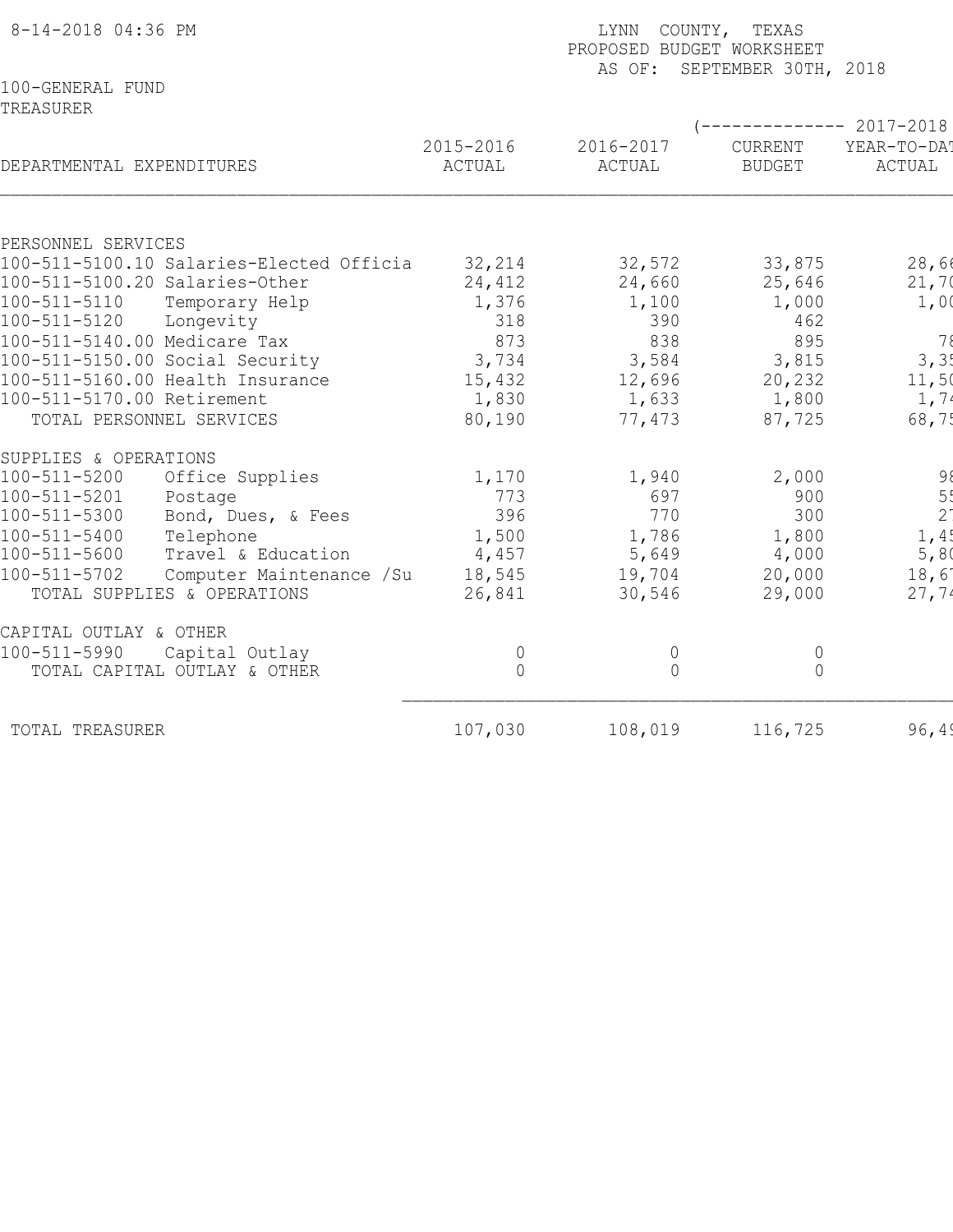| 8-14-2018 04:36 PM                                                  | COUNTY, TEXAS<br>LYNN<br>PROPOSED BUDGET WORKSHEET<br>AS OF: SEPTEMBER 30TH, 2018 |                     |                                                       |                       |  |  |  |
|---------------------------------------------------------------------|-----------------------------------------------------------------------------------|---------------------|-------------------------------------------------------|-----------------------|--|--|--|
| 100-GENERAL FUND                                                    |                                                                                   |                     |                                                       |                       |  |  |  |
| TAX ASSESSOR/COLLECTOR                                              |                                                                                   |                     |                                                       |                       |  |  |  |
| DEPARTMENTAL EXPENDITURES                                           | 2015-2016<br>ACTUAL                                                               | 2016-2017<br>ACTUAL | (-------------- 2017-2018<br>CURRENT<br><b>BUDGET</b> | YEAR-TO-DAT<br>ACTUAL |  |  |  |
|                                                                     |                                                                                   |                     |                                                       |                       |  |  |  |
| PERSONNEL SERVICES                                                  |                                                                                   |                     |                                                       |                       |  |  |  |
| 100-512-5100.10 Salaries-Elected Officia                            | 32,214                                                                            | 32,572              | 33,875                                                | 28,66                 |  |  |  |
| 100-512-5100.20 Salaries-Other                                      | 24,389                                                                            | 24,660              | 25,646                                                | 21,70                 |  |  |  |
| 100-512-5100.30 Salary-Other                                        | $\Omega$                                                                          | $\circ$             | $\Omega$                                              |                       |  |  |  |
| 100-512-5110<br>Temporary Help                                      | 4,594                                                                             | 7,045               | 6,656                                                 | 5,0                   |  |  |  |
| 100-512-5120<br>Longevity                                           | 207                                                                               | 243                 | 459                                                   |                       |  |  |  |
| 100-512-5140.00 Medicare Tax                                        | 880                                                                               | 882                 | 967                                                   | 8.                    |  |  |  |
| 100-512-5150.00 Social Security<br>100-512-5160.00 Health Insurance | 3,761<br>18,955                                                                   | 3,773<br>17,490     | 4,132<br>20,232                                       | 3,5<br>18,51          |  |  |  |
| 100-512-5170.00 Retirement                                          | 1,704                                                                             | 1,519               | 1,800                                                 | 1,64                  |  |  |  |
| TOTAL PERSONNEL SERVICES                                            | 86,704                                                                            | 88,184              | 93,767                                                | 80,03                 |  |  |  |
|                                                                     |                                                                                   |                     |                                                       |                       |  |  |  |
| SUPPLIES & OPERATIONS                                               |                                                                                   |                     |                                                       |                       |  |  |  |
| $100 - 512 - 5200$<br>Office Supplies                               | 2,932                                                                             | 3,339               | 3,500                                                 | 2, 29                 |  |  |  |
| 100-512-5201<br>Postage                                             | 1,823                                                                             | 431                 | 2,500                                                 | 1,54                  |  |  |  |
| 100-512-5300<br>Bond, Dues, & Fees                                  | 1,007                                                                             | 300                 | 800                                                   | 11                    |  |  |  |
| 100-512-5400<br>Telephone                                           | 3,287                                                                             | 3,548               | 3,500                                                 | 2,60                  |  |  |  |
| 100-512-5600<br>Travel & Education                                  | 4,106                                                                             | 5,405               | 4,750                                                 | 3,29                  |  |  |  |
| 100-512-5700<br>Prior Period Adjustment                             | $\bigcap$                                                                         | $\Omega$            | $\Omega$                                              |                       |  |  |  |
| TOTAL SUPPLIES & OPERATIONS                                         | 13, 155                                                                           | 13,023              | 15,050                                                | 9,91                  |  |  |  |
|                                                                     |                                                                                   |                     |                                                       |                       |  |  |  |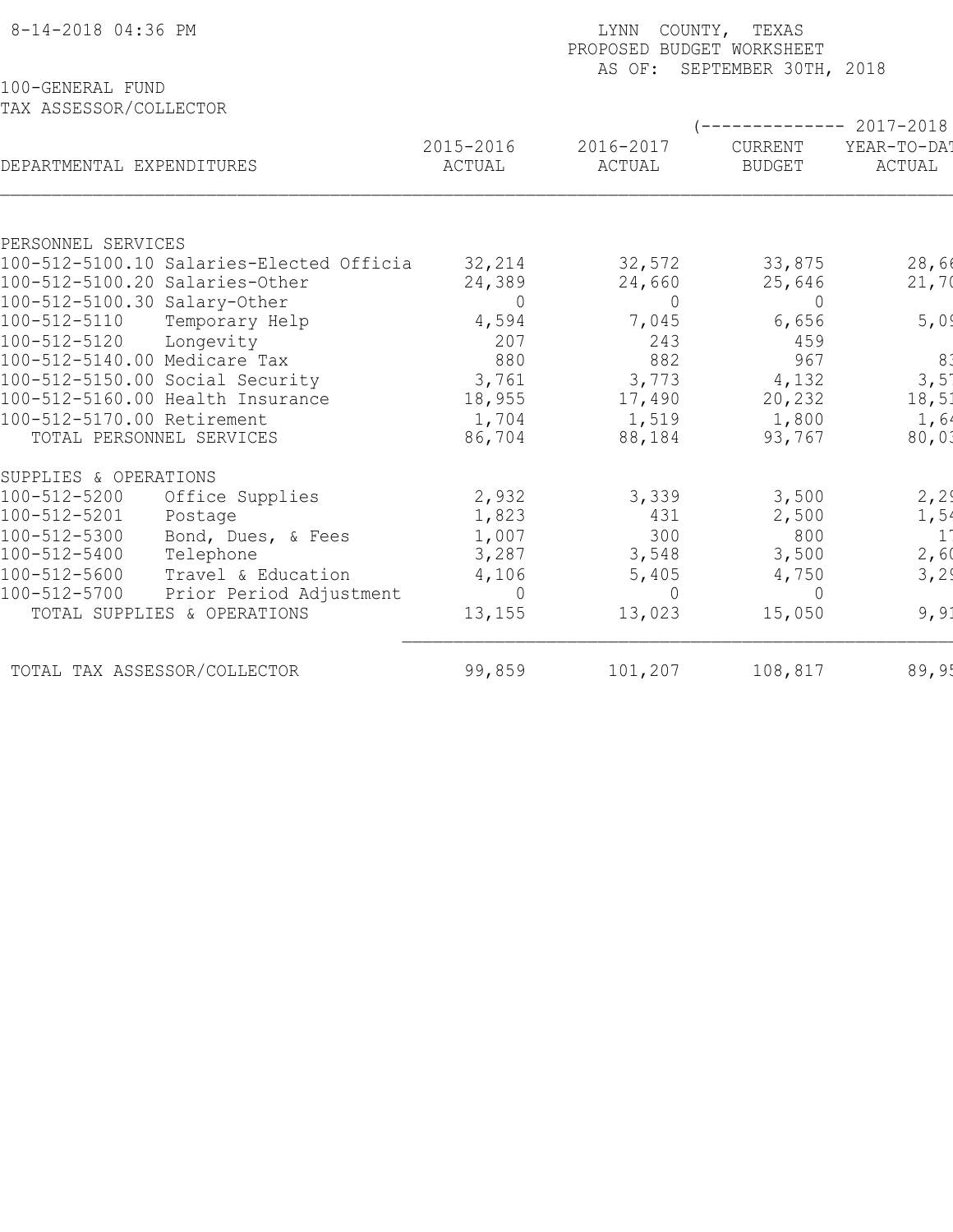| 8-14-2018 04:36 PM                             | COUNTY, TEXAS<br><b>LYNN</b><br>PROPOSED BUDGET WORKSHEET<br>AS OF: SEPTEMBER 30TH, 2018 |                     |                          |                                    |  |  |  |
|------------------------------------------------|------------------------------------------------------------------------------------------|---------------------|--------------------------|------------------------------------|--|--|--|
| 100-GENERAL FUND<br>INTERNAL AUDITOR           |                                                                                          |                     |                          |                                    |  |  |  |
| DEPARTMENTAL EXPENDITURES                      | 2015-2016<br>ACTUAL                                                                      | 2016-2017<br>ACTUAL | CURRENT<br><b>BUDGET</b> | 2017-2018<br>YEAR-TO-DAT<br>ACTUAL |  |  |  |
|                                                |                                                                                          |                     |                          |                                    |  |  |  |
| PERSONNEL SERVICES<br>100-513-5100<br>Salaries | 18,692                                                                                   | 18,174              | 18,000                   | 15, 21                             |  |  |  |
| 100-513-5120<br>Longevity                      | 147                                                                                      | 183                 | 219                      |                                    |  |  |  |
| 100-513-5140.00 Medicare Tax                   | 248                                                                                      | 248                 | 298                      | 2 <sup>1</sup>                     |  |  |  |
| 100-513-5150.00 Social Security                | 1,062                                                                                    | 1,059               | 1,271                    | 1,01                               |  |  |  |
| 100-513-5160.00 Health Insurance               | 9,728                                                                                    | 8,745               | 10,116                   | 9,2!                               |  |  |  |
| 100-513-5170.00 Retirement                     | 565                                                                                      | 518                 | 615                      | 5(                                 |  |  |  |
| 100-513-5180<br>Travel Allowance               | $\Omega$                                                                                 | 1,334               | 2,280                    | 1,92                               |  |  |  |
| TOTAL PERSONNEL SERVICES                       | 30,442                                                                                   | 30,260              | 32,799                   | 28, 25                             |  |  |  |
| SUPPLIES & OPERATIONS                          |                                                                                          |                     |                          |                                    |  |  |  |
| Office Supplies<br>100-513-5200                | 141                                                                                      | 5                   | 200                      |                                    |  |  |  |
| 100-513-5300<br>Bond, Dues, & Fees             | 225                                                                                      | 225                 | 300                      | 2 <sub>2</sub>                     |  |  |  |
| 100-513-5600<br>Travel & Education             | 800                                                                                      | 3,000               | 3,000                    | 1,90                               |  |  |  |
| TOTAL SUPPLIES & OPERATIONS                    | 1,166                                                                                    | 3,230               | 3,500                    | 2,12                               |  |  |  |
| TOTAL INTERNAL AUDITOR                         | 31,608                                                                                   | 33,490              | 36,299                   | 30, 38                             |  |  |  |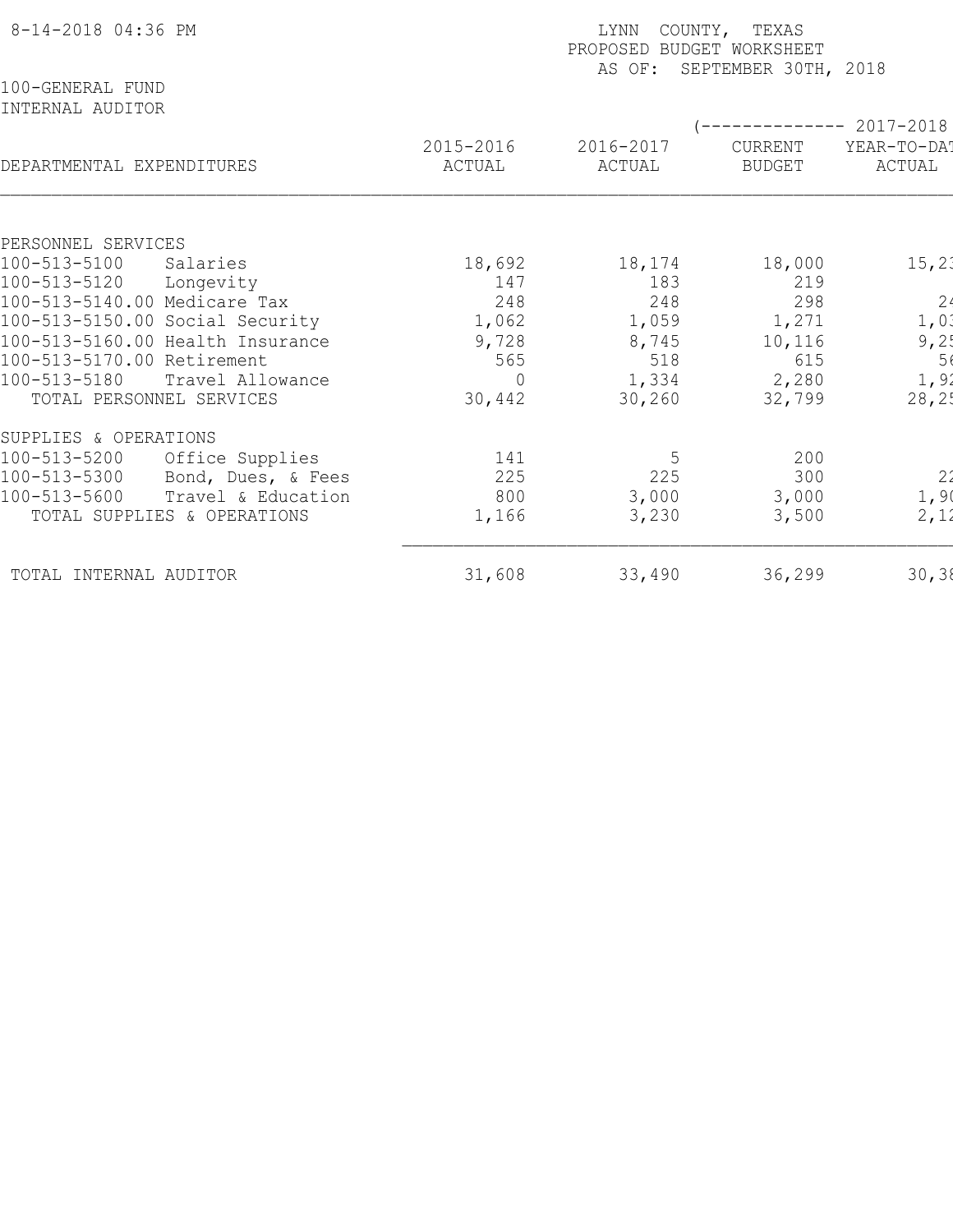| 8-14-2018 04:36 PM<br>100-GENERAL FUND                  |                          | LYNN<br>COUNTY, TEXAS<br>PROPOSED<br>BUDGET WORKSHEET<br>SEPTEMBER 30TH, 2018<br>AS OF: |                     |                          |                       |  |  |  |
|---------------------------------------------------------|--------------------------|-----------------------------------------------------------------------------------------|---------------------|--------------------------|-----------------------|--|--|--|
| DISTRICT COURT                                          |                          |                                                                                         |                     |                          | -------- 2017-2018    |  |  |  |
| DEPARTMENTAL EXPENDITURES                               | 2015-2016                | ACTUAL                                                                                  | 2016-2017<br>ACTUAL | CURRENT<br><b>BUDGET</b> | YEAR-TO-DA!<br>ACTUAL |  |  |  |
|                                                         |                          |                                                                                         |                     |                          |                       |  |  |  |
| PERSONNEL SERVICES<br>DA Office Expense<br>100-521-5101 |                          | 66,085                                                                                  | 66,085              | 67,941                   | 56,61                 |  |  |  |
| 100-521-5102                                            | District Judge Office Ex | 48,343                                                                                  |                     | 56,583                   | 47,15                 |  |  |  |
| TOTAL PERSONNEL SERVICES                                |                          | 114,428                                                                                 | 66,085              | 124,524                  | 103,7                 |  |  |  |
| SUPPLIES & OPERATIONS                                   |                          |                                                                                         |                     |                          |                       |  |  |  |
| 100-521-5800<br>Jury-Grand Jurors                       |                          | 3,860                                                                                   | 1,522               | 4,000                    | 4,48                  |  |  |  |
| 100-521-5802<br>Trial Expense                           |                          | 5,742                                                                                   | 2,870               | 4,000                    | 2,49                  |  |  |  |
| 100-521-5803                                            | Court Reporter Expense   | 1,295                                                                                   | 496                 | 5,500                    | 1,40                  |  |  |  |
| TOTAL SUPPLIES & OPERATIONS                             |                          | 10,897                                                                                  | 4,889               | 13,500                   | 8, 31                 |  |  |  |
| TOTAL DISTRICT COURT                                    |                          | 125,325                                                                                 | 70,974              | 138,024                  | 112,14                |  |  |  |
|                                                         |                          |                                                                                         |                     |                          |                       |  |  |  |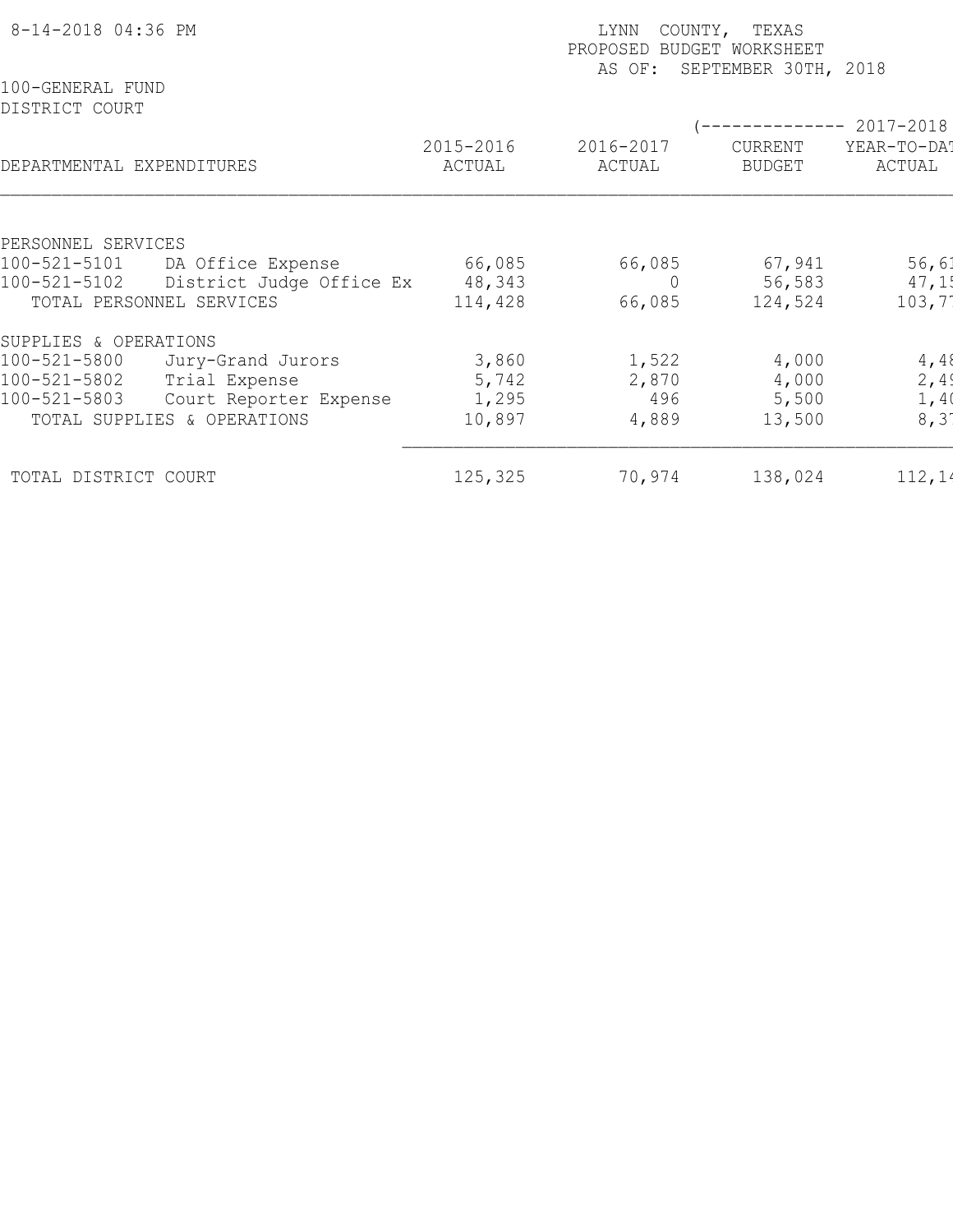| 100-GENERAL FUND<br>DISTRICT CLERK |                                          |                     |                     | COUNTY, TEXAS<br>LYNN<br>PROPOSED BUDGET WORKSHEET<br>AS OF: SEPTEMBER 30TH, 2018 |                       |  |  |  |
|------------------------------------|------------------------------------------|---------------------|---------------------|-----------------------------------------------------------------------------------|-----------------------|--|--|--|
|                                    |                                          |                     |                     |                                                                                   |                       |  |  |  |
|                                    |                                          |                     |                     | $--------- 2017-2018$                                                             |                       |  |  |  |
| DEPARTMENTAL EXPENDITURES          |                                          | 2015-2016<br>ACTUAL | 2016-2017<br>ACTUAL | CURRENT<br><b>BUDGET</b>                                                          | YEAR-TO-DA!<br>ACTUAL |  |  |  |
|                                    |                                          |                     |                     |                                                                                   |                       |  |  |  |
| PERSONNEL SERVICES                 | 100-522-5100.10 Salaries-Elected Officia | 32,214              | 32,572              | 33,875                                                                            | 28,66                 |  |  |  |
|                                    | 100-522-5100.20 Salaries-Other           | 24,389              | 24,660              | 25,646                                                                            | 21,70                 |  |  |  |
|                                    | 100-522-5100.30 Salaries-Other           | $\Omega$            | $\Omega$            | $\Omega$                                                                          |                       |  |  |  |
| 100-522-5110                       | Temporary Help                           | 6,935               | 7,885               | 8,200                                                                             | 7,09                  |  |  |  |
| 100-522-5120                       | Longevity                                | 2,565               | 2,625               | 2,685                                                                             |                       |  |  |  |
| 100-522-5140.00 Medicare Tax       |                                          | 608                 | 689                 | 1,021                                                                             | 8(                    |  |  |  |
|                                    | 100-522-5150.00 Social Security          | 2,597               | 2,948               | 4,366                                                                             | 3,70                  |  |  |  |
|                                    | 100-522-5160.00 Health Insurance         | 18,955              | 17,490              | 20,232                                                                            | 18,51                 |  |  |  |
| 100-522-5170.00 Retirement         |                                          | 1,775               | 1,519               | 1,786                                                                             | 1, 71                 |  |  |  |
|                                    | TOTAL PERSONNEL SERVICES                 | 90,038              | 90,388              | 97,811                                                                            | $82, 2^{\circ}$       |  |  |  |
| SUPPLIES & OPERATIONS              |                                          |                     |                     |                                                                                   |                       |  |  |  |
| 100-522-5200                       | Office Supplies                          | 4,904               | 6,461               | 6,100                                                                             | 6, 1!                 |  |  |  |
| 100-522-5201                       | Postage                                  | 1,114               | 581                 | 100                                                                               | $\frac{2}{3}$         |  |  |  |
| 100-522-5300                       | Bond, Dues, & Fees                       | 498                 | 125                 | 500                                                                               |                       |  |  |  |
| 100-522-5400                       | Telephone                                | 997                 | 1,113               | 1,900                                                                             | 1,80                  |  |  |  |
| $100 - 522 - 5600$                 | Travel & Education                       | 2,986               | 2,251               | 3,000                                                                             | 2, 2!                 |  |  |  |
| $100 - 522 - 5701$                 | Equipment Maintenance                    | $\Omega$            | $\Omega$            | 700                                                                               |                       |  |  |  |
| 100-522-5702                       | Computer Maintenance / Su                | 7,128               | 7,802               | 7,128                                                                             | 5, 94                 |  |  |  |
|                                    | TOTAL SUPPLIES & OPERATIONS              | 17,626              | 18,333              | 19,428                                                                            | 16,78                 |  |  |  |
| CAPITAL OUTLAY & OTHER             |                                          |                     |                     |                                                                                   |                       |  |  |  |
| 100-522-5990                       | Capital Outlay                           | $\overline{0}$      | $\overline{0}$      | 3,000                                                                             |                       |  |  |  |
|                                    | TOTAL CAPITAL OUTLAY & OTHER             | $\Omega$            | $\Omega$            | 3,000                                                                             |                       |  |  |  |
| TOTAL DISTRICT CLERK               |                                          | 107,665             | 108,721             | 120,239                                                                           | 99,05                 |  |  |  |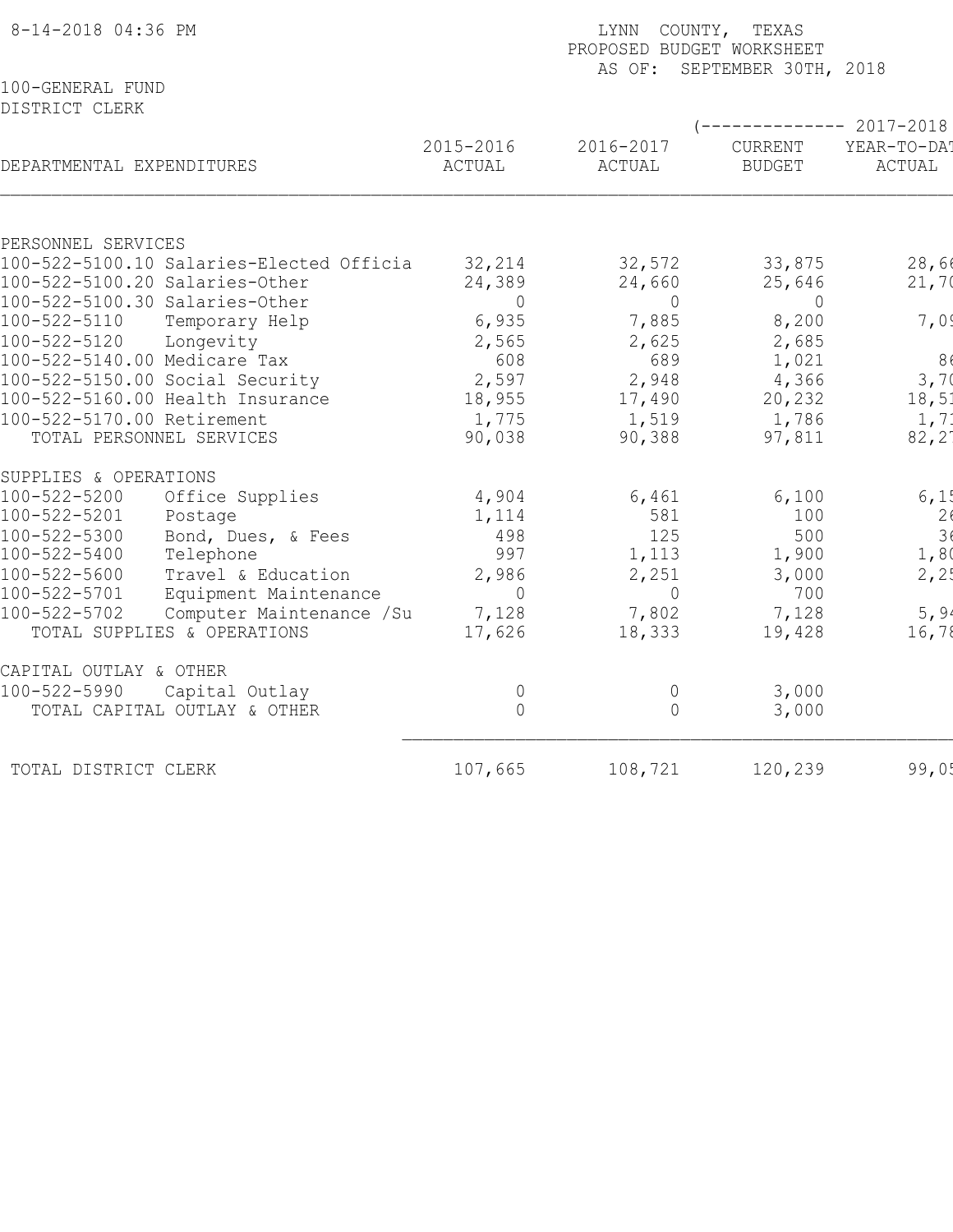| 8-14-2018 04:36 PM                       | LYNN COUNTY, TEXAS<br>PROPOSED BUDGET WORKSHEET<br>AS OF: SEPTEMBER 30TH, 2018 |                     |                          |                        |  |  |  |
|------------------------------------------|--------------------------------------------------------------------------------|---------------------|--------------------------|------------------------|--|--|--|
| 100-GENERAL FUND                         |                                                                                |                     |                          |                        |  |  |  |
| JP - TAHOKA                              |                                                                                |                     |                          |                        |  |  |  |
|                                          |                                                                                |                     |                          | ------------ 2017-2018 |  |  |  |
| DEPARTMENTAL EXPENDITURES                | 2015-2016<br>ACTUAL                                                            | 2016-2017<br>ACTUAL | CURRENT<br><b>BUDGET</b> | YEAR-TO-DA!<br>ACTUAL  |  |  |  |
|                                          |                                                                                |                     |                          |                        |  |  |  |
|                                          |                                                                                |                     |                          |                        |  |  |  |
| PERSONNEL SERVICES                       |                                                                                |                     |                          |                        |  |  |  |
| 100-523-5100.10 Salaries-Elected Officia | 32,214                                                                         | 32,683              | 33,875                   | 28,66                  |  |  |  |
| 100-523-5100.20 Salaries-Other           | 24,438                                                                         | 24,353              | 25,646                   | 21,75                  |  |  |  |
| 100-523-5110<br>Temporary Help           | 4,399                                                                          | 4,950               | 4,600                    | 4,00                   |  |  |  |
| 100-523-5120<br>Longevity                | 171                                                                            | 327                 | 399                      |                        |  |  |  |
| 100-523-5140.00 Medicare Tax             | 972                                                                            | 896                 | 936                      | 86                     |  |  |  |
| 100-523-5150.00 Social Security          | 4,156                                                                          | 3,830               | 4,001                    | 3,68                   |  |  |  |
| 100-523-5160.00 Health Insurance         | 9,799                                                                          | 11,514              | 13,440                   | 10,41                  |  |  |  |
| 100-523-5170.00 Retirement               | 1,890                                                                          | 1,586               | 1,798                    | 1, 71                  |  |  |  |
| TOTAL PERSONNEL SERVICES                 | 78,039                                                                         | 80,139              | 84,695                   | 71,14                  |  |  |  |
| SUPPLIES & OPERATIONS                    |                                                                                |                     |                          |                        |  |  |  |
| Office Supplies<br>100-523-5200          | 1,752                                                                          | 1,635               | 1,850                    | 1, 8.                  |  |  |  |
| 100-523-5201<br>Postage                  | 196                                                                            | 203                 | 300                      |                        |  |  |  |
| 100-523-5300<br>Bond, Dues, & Fees       | 510                                                                            | 310                 | 400                      | $\frac{3}{5}$          |  |  |  |
| 100-523-5400<br>Telephone                | 1,672                                                                          | 1,901               | 1,700                    | 1,40                   |  |  |  |
| 100-523-5600<br>Travel & Education       | 225                                                                            | 2,123               | 2,225                    | 1,1                    |  |  |  |
| TOTAL SUPPLIES & OPERATIONS              | 4,355                                                                          | 6,171               | 6,475                    | $5, 3^{\circ}$         |  |  |  |
| CAPITAL OUTLAY & OTHER                   |                                                                                |                     |                          |                        |  |  |  |
| 100-523-5990<br>Capital Outlay           | 4,775                                                                          | $\overline{0}$      | 3,000                    |                        |  |  |  |
| TOTAL CAPITAL OUTLAY & OTHER             | 4,775                                                                          | $\bigcap$           | 3,000                    |                        |  |  |  |
| TOTAL JP - TAHOKA                        | 87,169                                                                         | 86,310              | 94,170                   | 76, 51                 |  |  |  |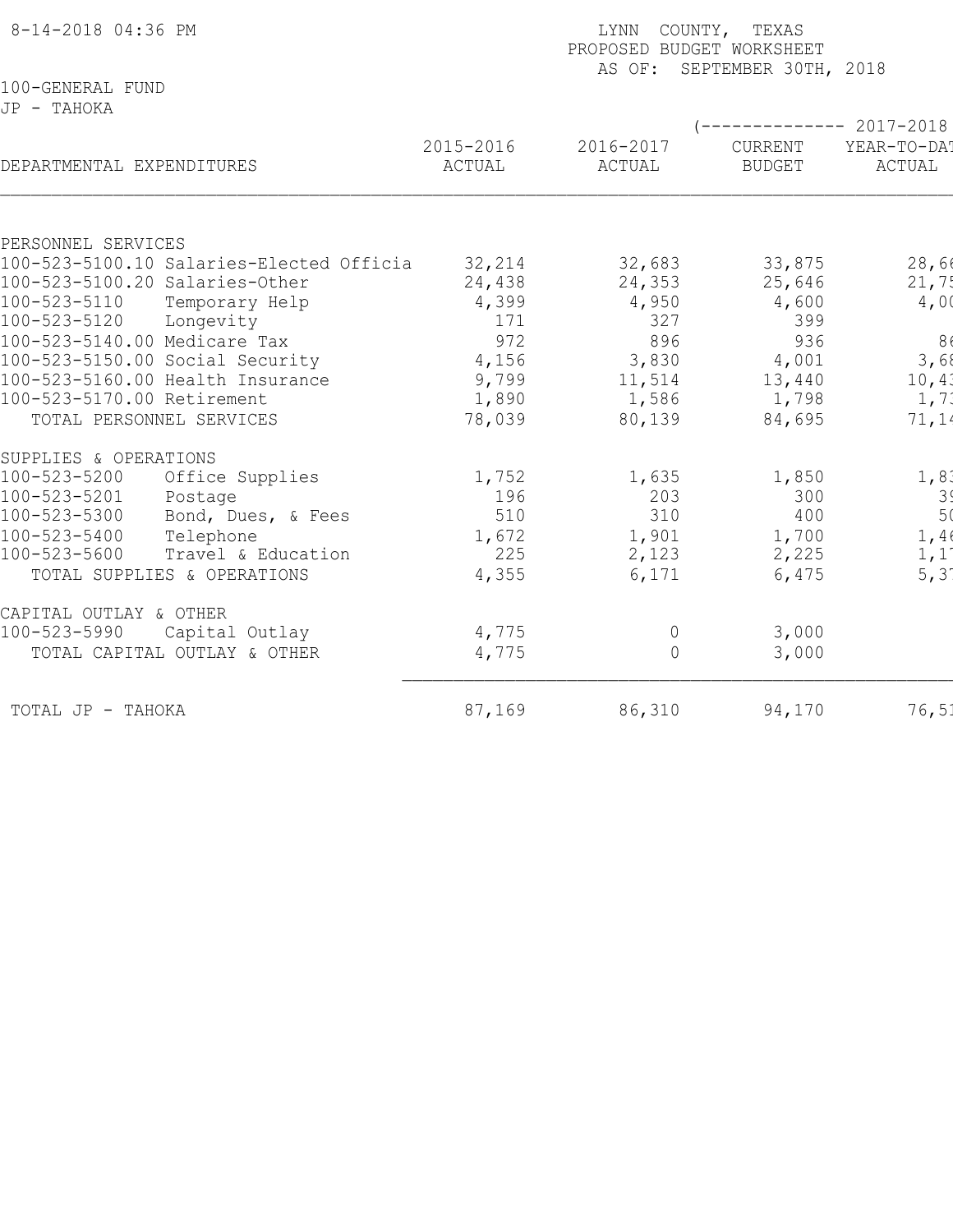| 8-14-2018 04:36 PM                       | LYNN COUNTY, TEXAS<br>PROPOSED BUDGET WORKSHEET<br>AS OF: SEPTEMBER 30TH, 2018 |                     |                          |                                               |  |  |
|------------------------------------------|--------------------------------------------------------------------------------|---------------------|--------------------------|-----------------------------------------------|--|--|
| 100-GENERAL FUND<br>JP - O'DONNELL       |                                                                                |                     |                          |                                               |  |  |
| DEPARTMENTAL EXPENDITURES                | 2015-2016<br>ACTUAL                                                            | 2016-2017<br>ACTUAL | CURRENT<br><b>BUDGET</b> | $---------2017-2018$<br>YEAR-TO-DAT<br>ACTUAL |  |  |
| PERSONNEL SERVICES                       |                                                                                |                     |                          |                                               |  |  |
| 100-524-5100.10 Salaries-Elected Officia | 21,037                                                                         | 21,271              | 22,122                   | 18, 71                                        |  |  |
| 100-524-5120<br>Longevity                | 846                                                                            | 870                 | 930                      |                                               |  |  |
| 100-524-5140.00 Medicare Tax             | 163                                                                            | 136                 | 335                      | $\frac{1}{6}$                                 |  |  |
| 100-524-5150.00 Social Security          | 696                                                                            | 583                 | 1,430                    |                                               |  |  |
| 100-524-5160.00 Health Insurance         | 9,704                                                                          | 8,721               | 10,116                   | 9,21                                          |  |  |
| 100-524-5170.00 Retirement               | 656                                                                            | 564                 | 692                      | 6 <sup>1</sup>                                |  |  |
| TOTAL PERSONNEL SERVICES                 | 33,102                                                                         | 32,146              | 35,625                   | 29,3'                                         |  |  |
| SUPPLIES & OPERATIONS                    |                                                                                |                     |                          |                                               |  |  |
| 100-524-5200<br>Office Supplies          | 673                                                                            | 687                 | 650                      | $\begin{array}{c} 38 \\ 10 \end{array}$       |  |  |
| 100-524-5201<br>Postage                  | 145                                                                            | 196                 | 300                      |                                               |  |  |
| $100 - 524 - 5400$<br>Telephone          | 817                                                                            | 788                 | 1,100                    | ا بن دب                                       |  |  |
| $100 - 524 - 5600$<br>Travel & Education | 284                                                                            | 450                 | 1,000                    |                                               |  |  |
| TOTAL SUPPLIES & OPERATIONS              | 1,918                                                                          | 2,120               | 3,050                    | 1,41                                          |  |  |
| CAPITAL OUTLAY & OTHER                   |                                                                                |                     |                          |                                               |  |  |
| 100-524-5990<br>Capital Outlay           | $\overline{0}$                                                                 | $\overline{0}$      | 800                      |                                               |  |  |
| TOTAL CAPITAL OUTLAY & OTHER             | $\Omega$                                                                       | $\bigcap$           | 800                      |                                               |  |  |
| TOTAL JP - O'DONNELL                     | 35,020                                                                         | 34,266              | 39,475                   | 30,78                                         |  |  |
|                                          |                                                                                |                     |                          |                                               |  |  |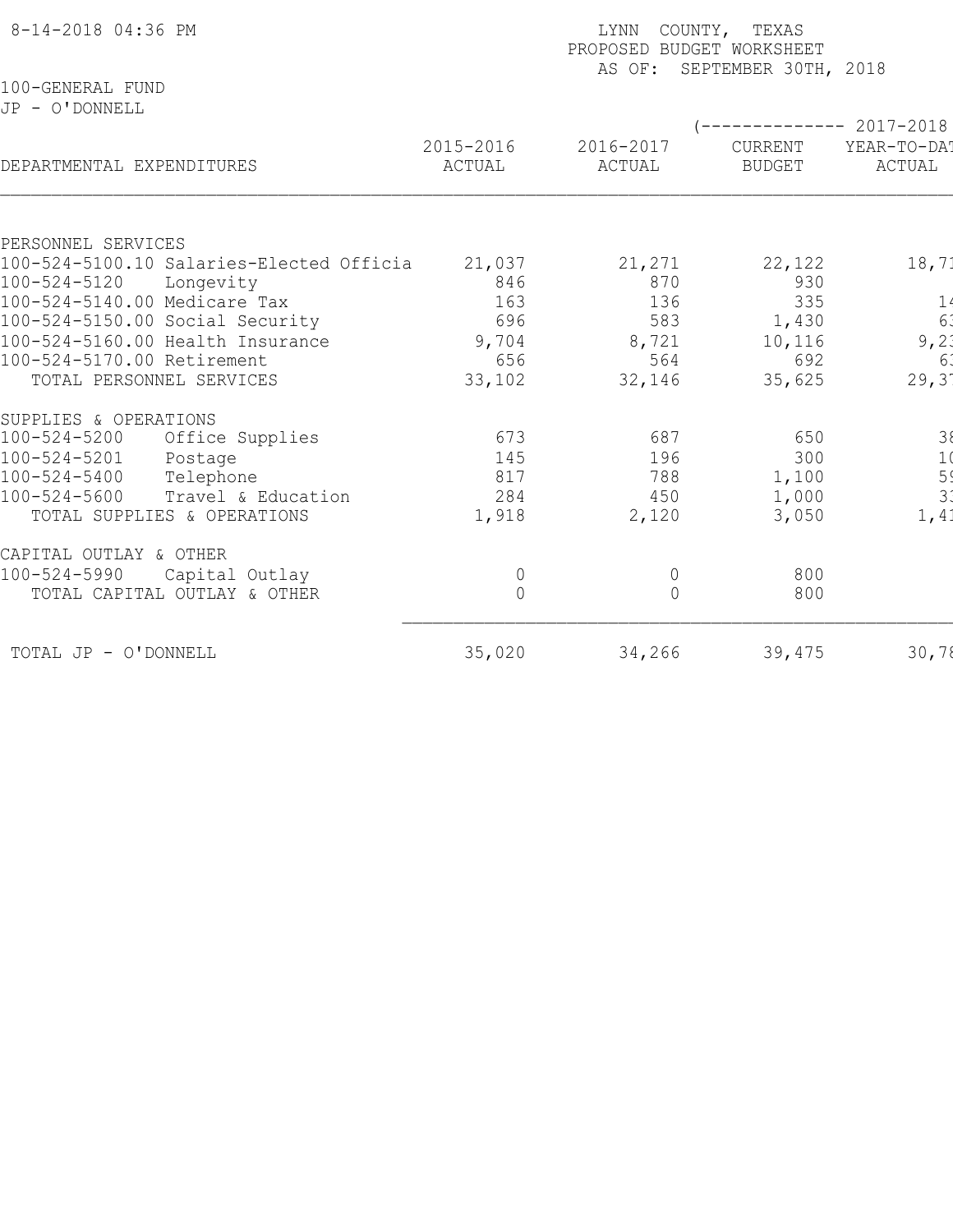| 8-14-2018 04:36 PM                                             | LYNN COUNTY, TEXAS<br>PROPOSED BUDGET WORKSHEET<br>AS OF: SEPTEMBER 30TH, 2018 |                     |                            |                       |  |  |  |
|----------------------------------------------------------------|--------------------------------------------------------------------------------|---------------------|----------------------------|-----------------------|--|--|--|
| 100-GENERAL FUND<br>COUNTY ATTORNEY                            |                                                                                |                     | (-------------- 2017-2018) |                       |  |  |  |
| DEPARTMENTAL EXPENDITURES                                      | 2015-2016<br>ACTUAL                                                            | 2016-2017<br>ACTUAL | CURRENT<br><b>BUDGET</b>   | YEAR-TO-DAT<br>ACTUAL |  |  |  |
|                                                                |                                                                                |                     |                            |                       |  |  |  |
| PERSONNEL SERVICES<br>100-525-5100.10 Salaries-Elected Officia |                                                                                |                     |                            |                       |  |  |  |
| 100-525-5100.20 Salaries-Other                                 | 32,214<br>24,389                                                               | 32,572<br>24,660    | 33,875<br>25,646           | 28,66<br>21,70        |  |  |  |
| 100-525-5100.30 Salary - Hot Check                             | 173                                                                            | 267                 | 200                        | 3 <sup>4</sup>        |  |  |  |
| 100-525-5102<br>State Supplement Pay                           | 24,447                                                                         | 23,541              | 23,333                     | 19,74                 |  |  |  |
| 100-525-5110<br>Temporary Help                                 | $\overline{0}$                                                                 | 280                 | 500                        |                       |  |  |  |
| 100-525-5120<br>Longevity                                      | 1,440                                                                          | 1,440               | 1,539                      |                       |  |  |  |
| 100-525-5140.00 Medicare Tax                                   | 1,123                                                                          | 1,050               | 1,235                      | 1,02                  |  |  |  |
| 100-525-5150.00 Social Security                                | 4,801                                                                          | 4,491               | 5,276                      | 4,31                  |  |  |  |
| 100-525-5160.00 Health Insurance                               | 18,955                                                                         | 17,490              | 20,232                     | 18,51                 |  |  |  |
| 100-525-5170.00 Retirement                                     | 2,512                                                                          | 2,171               | 2,555                      | 2, 31                 |  |  |  |
| TOTAL PERSONNEL SERVICES                                       | 110,055                                                                        | 107,963             | 114,391                    | 96, 73                |  |  |  |
| SUPPLIES & OPERATIONS                                          |                                                                                |                     |                            |                       |  |  |  |
| 100-525-5200<br>Office Supplies                                | 796                                                                            | 731                 | 1,000                      | 38                    |  |  |  |
| 100-525-5201<br>Postage                                        | 48                                                                             | 61                  | 100                        |                       |  |  |  |
| 100-525-5300<br>Bond, Dues, & Fees                             | 340                                                                            | 468                 | 500                        | 5 <sup>1</sup>        |  |  |  |
| 100-525-5400<br>Telephone                                      | 1,997                                                                          | 2,170               | 1,740                      | 1, 72                 |  |  |  |
| 100-525-5600<br>Travel & Education                             | 2,440                                                                          | 3,078               | 3,600                      | 99                    |  |  |  |
| TOTAL SUPPLIES & OPERATIONS                                    | 5,622                                                                          | 6,507               | 6,940                      | 3,68                  |  |  |  |
| CAPITAL OUTLAY & OTHER                                         |                                                                                |                     |                            |                       |  |  |  |
| 100-525-5990<br>Capital Outlay                                 | $\Omega$                                                                       | $\Omega$            | 2,000                      |                       |  |  |  |
| TOTAL CAPITAL OUTLAY & OTHER                                   | $\Omega$                                                                       | $\Omega$            | 2,000                      |                       |  |  |  |
| TOTAL COUNTY ATTORNEY                                          | 115,677                                                                        | 114,469             | 123,331                    | 100, 42               |  |  |  |
|                                                                |                                                                                |                     |                            |                       |  |  |  |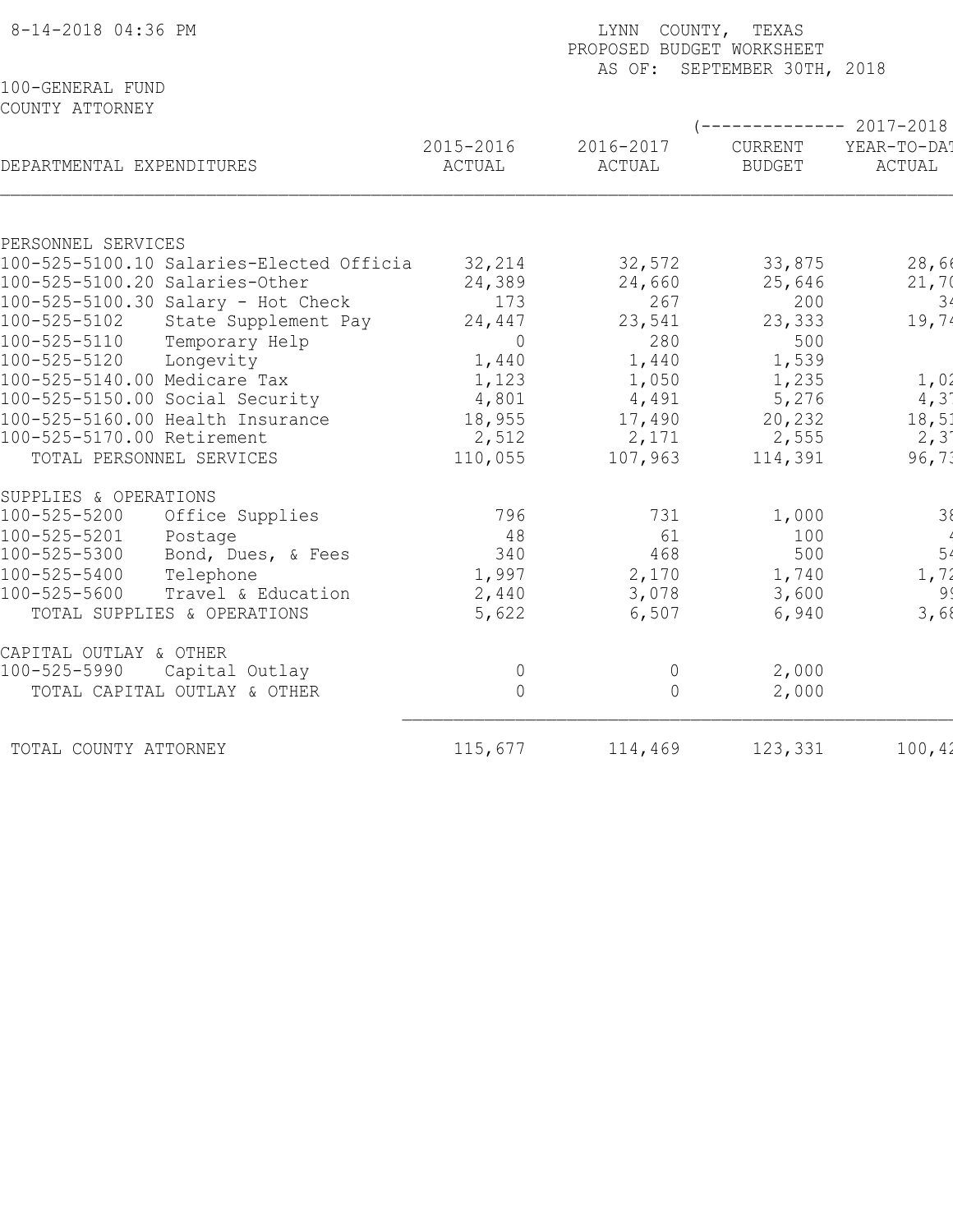| 8-14-2018 04:36 PM               |                             | COUNTY, TEXAS<br>LYNN<br>PROPOSED BUDGET WORKSHEET<br>AS OF: SEPTEMBER 30TH, 2018 |                     |                   |                       |  |
|----------------------------------|-----------------------------|-----------------------------------------------------------------------------------|---------------------|-------------------|-----------------------|--|
| 100-GENERAL FUND<br>COUNTY COURT |                             |                                                                                   |                     |                   | $-- 2017 - 2018$      |  |
| DEPARTMENTAL EXPENDITURES        |                             | 2015-2016<br>ACTUAL                                                               | 2016-2017<br>ACTUAL | CURRENT<br>BUDGET | YEAR-TO-DA!<br>ACTUAL |  |
| SUPPLIES & OPERATIONS            |                             |                                                                                   |                     |                   |                       |  |
| 100-526-5302                     | Professional Fees           | 120                                                                               |                     | 300               |                       |  |
| 100-526-5803                     | Court Reporter Expense      | 288                                                                               |                     | 500               |                       |  |
|                                  | TOTAL SUPPLIES & OPERATIONS | 408                                                                               |                     | 800               |                       |  |
| TOTAL COUNTY COURT               |                             | 408                                                                               |                     | 800               |                       |  |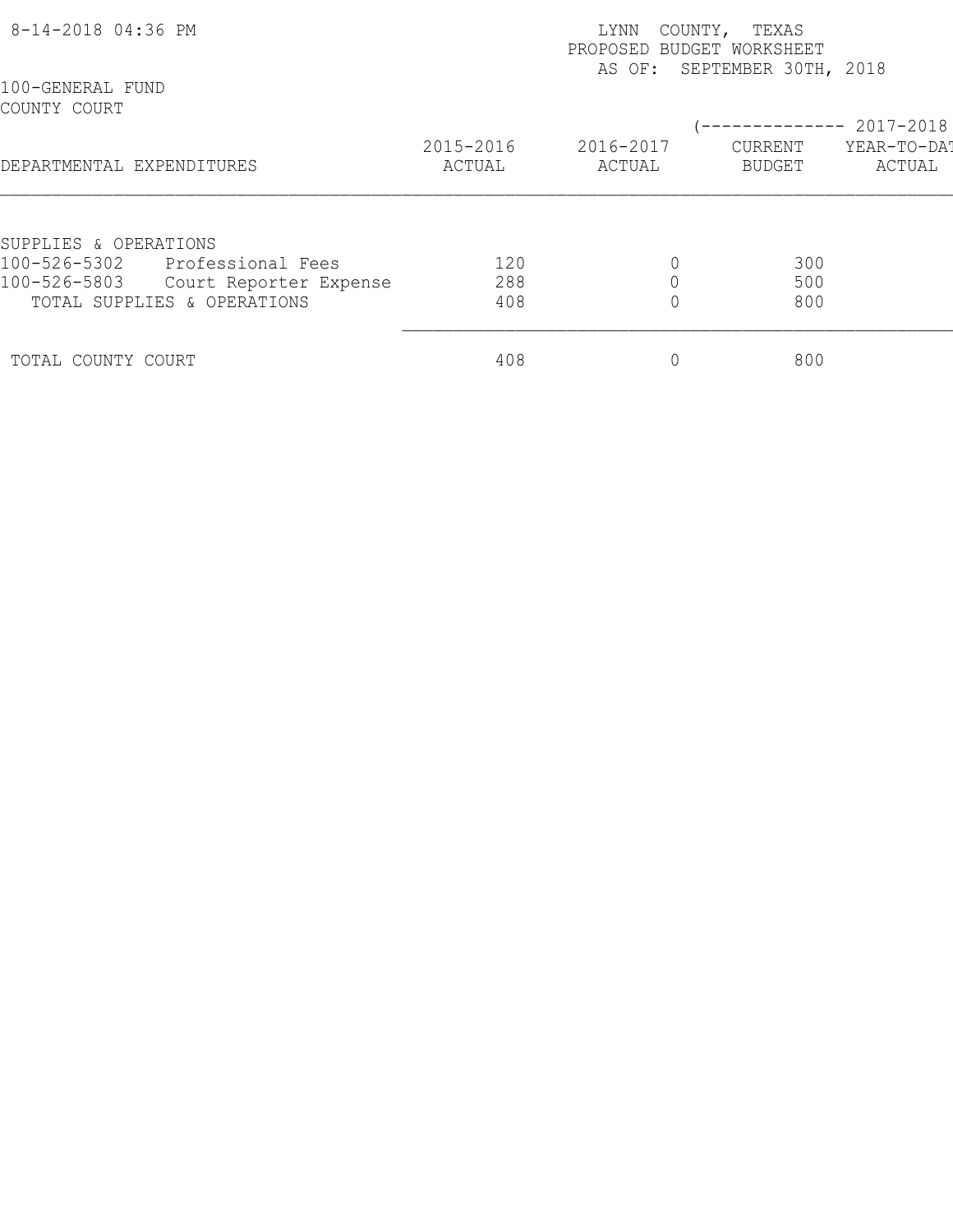| 8-14-2018 04:36 PM                                             |                     | LYNN<br>PROPOSED BUDGET WORKSHEET<br>AS OF: | COUNTY, TEXAS<br>SEPTEMBER 30TH, 2018 |                                       |
|----------------------------------------------------------------|---------------------|---------------------------------------------|---------------------------------------|---------------------------------------|
| 100-GENERAL FUND<br>EMC                                        |                     |                                             |                                       | 2017-2018                             |
| DEPARTMENTAL EXPENDITURES                                      | 2015-2016<br>ACTUAL | 2016-2017<br>ACTUAL                         | CURRENT<br><b>BUDGET</b>              | YEAR-TO-DAT<br>ACTUAL                 |
|                                                                |                     |                                             |                                       |                                       |
| PERSONNEL SERVICES                                             |                     |                                             |                                       |                                       |
| 100-527-5100.10 Salaries-Emergemcy MGT                         |                     |                                             | 5,000<br>500                          | 3,40<br>34                            |
| 100-527-5100.20 Salaries-Secretary<br>100-527-5140.00 Medicare |                     |                                             |                                       |                                       |
| 100-527-5150.00 Social Security                                |                     |                                             |                                       |                                       |
| 100-527-5170.00 Retirement                                     |                     |                                             |                                       | $\begin{array}{c} 2 \\ 1 \end{array}$ |
| TOTAL PERSONNEL SERVICES                                       |                     |                                             | 5,500                                 | 4,2(                                  |
| SUPPLIES & OPERATIONS                                          |                     |                                             |                                       |                                       |
| 100-527-5200<br>Office Supplies                                |                     |                                             | 500                                   |                                       |
| 100-527-5600<br>Travel & Education                             |                     |                                             | 1,000                                 | 1,02                                  |
| 100-527-5700<br>Operational Expense                            |                     |                                             | $\overline{0}$                        |                                       |
| TOTAL SUPPLIES & OPERATIONS                                    |                     | $\Omega$                                    | 1,500                                 | 1,01                                  |
| TOTAL EMC                                                      | 0                   | $\circ$                                     | 7,000                                 | 5, 21                                 |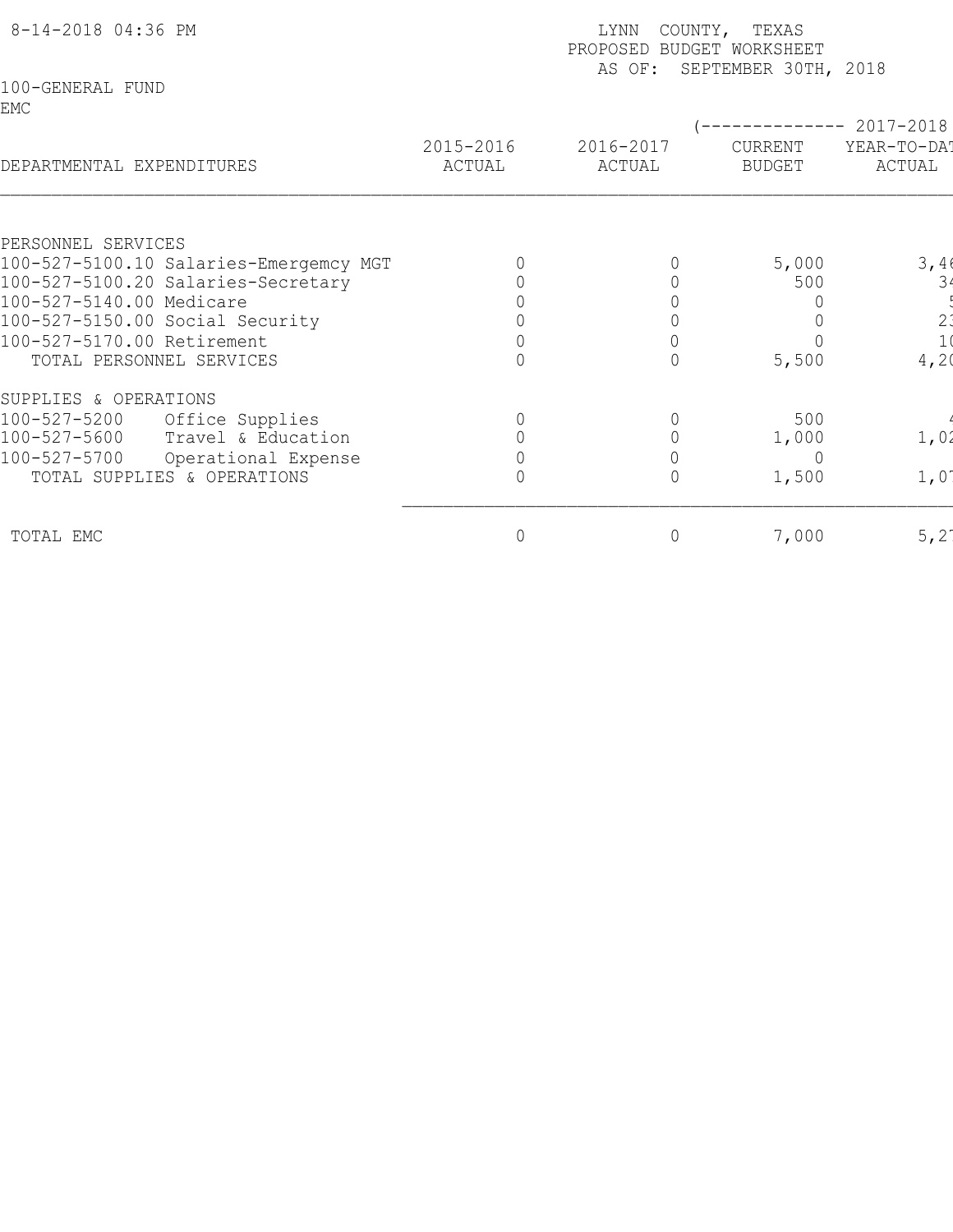| 8-14-2018 04:36 PM                   |                                     |                     | COUNTY, TEXAS<br>LYNN<br>PROPOSED BUDGET WORKSHEET<br>SEPTEMBER 30TH, 2018<br>AS OF: |                          |                                                |  |  |  |
|--------------------------------------|-------------------------------------|---------------------|--------------------------------------------------------------------------------------|--------------------------|------------------------------------------------|--|--|--|
| 100-GENERAL FUND<br>COUNTY BUILDINGS |                                     |                     |                                                                                      |                          |                                                |  |  |  |
| DEPARTMENTAL EXPENDITURES            |                                     | 2015-2016<br>ACTUAL | 2016-2017<br>ACTUAL                                                                  | CURRENT<br><b>BUDGET</b> | $--------- 2017-2018$<br>YEAR-TO-DAT<br>ACTUAL |  |  |  |
|                                      |                                     |                     |                                                                                      |                          |                                                |  |  |  |
| PERSONNEL SERVICES                   | 100-530-5100.10 Salaries-Janitor #1 | 23,603              | 23,866                                                                               | 24,821                   | 21,00                                          |  |  |  |
|                                      | 100-530-5100.20 Salaries-Janitor #2 | 23,603              | 23,866                                                                               | 24,821                   | 20,55                                          |  |  |  |
| 100-530-5120                         | Longevity                           | 1,029               | 1,172                                                                                | 1,280                    |                                                |  |  |  |
|                                      | 100-530-5140.00 Medicare Tax        | 689                 | 658                                                                                  | 825                      | 62                                             |  |  |  |
|                                      | 100-530-5150.00 Social Security     | 2,947               | 2,815                                                                                | 3,510                    | 2,6                                            |  |  |  |
|                                      | 100-530-5160.00 Health Insurance    | 18,955              | 17,490                                                                               | 20,232                   | 18,51                                          |  |  |  |
| 100-530-5170.00 Retirement           |                                     | 1,447               | 1,267                                                                                | 1,700                    | 1, 3!                                          |  |  |  |
|                                      | TOTAL PERSONNEL SERVICES            | 72,274              | 71,134                                                                               | 77,189                   | 64,75                                          |  |  |  |
| SUPPLIES & OPERATIONS                |                                     |                     |                                                                                      |                          |                                                |  |  |  |
| 100-530-5200                         | Office Supplies                     | 230                 | 326                                                                                  | 500                      | 4(                                             |  |  |  |
| 100-530-5213                         | Janitor Supplies                    | 2,703               | 2,017                                                                                | 4,000                    | 2,01                                           |  |  |  |
| 100-530-5406                         | Utilities                           | 68,069              | 77,580                                                                               | 80,000                   | 73,69                                          |  |  |  |
| 100-530-5700                         | Property Insurance                  | 14,961              | 46,056                                                                               | 55,000                   | 48,73                                          |  |  |  |
| 100-530-5701                         | Repairs & Maintenance               | 4,110               | 9,888                                                                                | 10,000                   | 5,45                                           |  |  |  |
| 100-530-5702                         | Building Rent                       | $\Omega$            | 6,310                                                                                | 16,800                   | 11,7!                                          |  |  |  |
| 100-530-5703                         | Pest Contol                         | 380                 | 309                                                                                  | 800                      | 38                                             |  |  |  |
| 100-530-5704                         | Elevator Maintenance/Rep            | 6,232               | 3,417                                                                                | 4,000                    |                                                |  |  |  |
| 100-530-5711                         | Insurance Claim Expense             | $\Omega$            | $\bigcap$                                                                            | $\bigcap$                |                                                |  |  |  |
|                                      | TOTAL SUPPLIES & OPERATIONS         | 96,685              | 145,903                                                                              | 171,100                  | 142,56                                         |  |  |  |
| TOTAL COUNTY BUILDINGS               |                                     | 168,958             | 217,037                                                                              | 248,289                  | 207,31                                         |  |  |  |
|                                      |                                     |                     |                                                                                      |                          |                                                |  |  |  |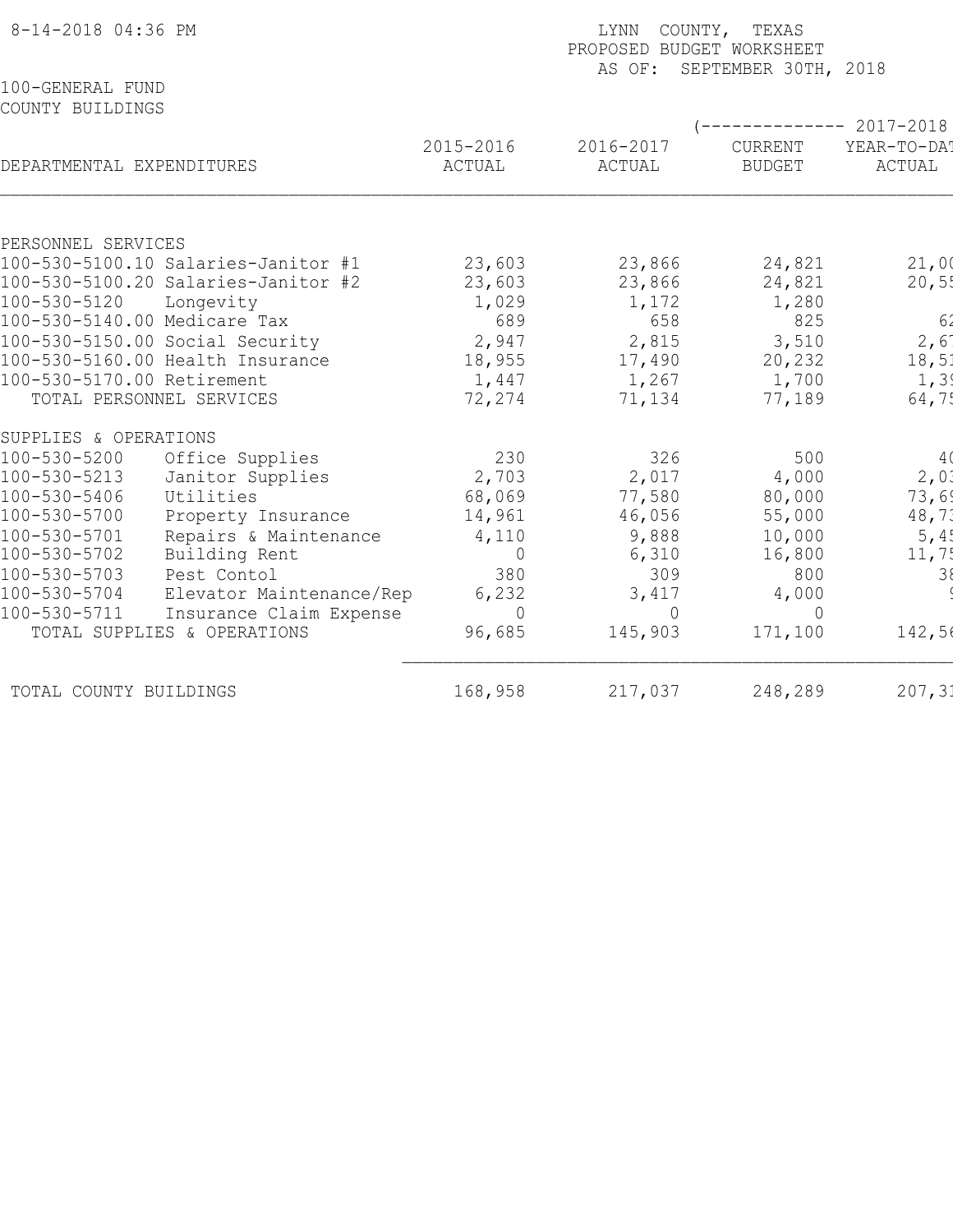| 8-14-2018 04:36 PM                                              |                | LYNN COUNTY, TEXAS<br>PROPOSED BUDGET WORKSHEET |                             |                     |  |  |  |  |
|-----------------------------------------------------------------|----------------|-------------------------------------------------|-----------------------------|---------------------|--|--|--|--|
| 100-GENERAL FUND                                                |                |                                                 | AS OF: SEPTEMBER 30TH, 2018 |                     |  |  |  |  |
| COUNTY JUDGE                                                    |                |                                                 |                             |                     |  |  |  |  |
|                                                                 |                |                                                 |                             | $--------2017-2018$ |  |  |  |  |
|                                                                 | 2015-2016      | 2016-2017                                       | CURRENT                     | YEAR-TO-DA!         |  |  |  |  |
| DEPARTMENTAL EXPENDITURES                                       | ACTUAL         | ACTUAL                                          | <b>BUDGET</b>               | ACTUAL              |  |  |  |  |
|                                                                 |                |                                                 |                             |                     |  |  |  |  |
| PERSONNEL SERVICES                                              |                |                                                 |                             |                     |  |  |  |  |
| 100-541-5100.10 Salaries-Elected Officia                        | 33,323         | 33,694                                          | 35,042                      | 29,65               |  |  |  |  |
| 100-541-5100.20 Salaries-Other                                  | 24,389         | 24,660                                          | 25,646                      | 21,75               |  |  |  |  |
| 100-541-5102<br>State Supplement Pay                            | 26, 169        | 25,200                                          | 25,200                      | 21,32               |  |  |  |  |
| 100-541-5110<br>Temporary Help                                  | 0              | 215                                             | 300                         | 26                  |  |  |  |  |
| 100-541-5120<br>Longevity                                       | 1,248          | 1,374                                           | 1,470                       |                     |  |  |  |  |
| 100-541-5140.00 Medicare Tax<br>100-541-5150.00 Social Security | 1,300<br>5,559 | 1,231<br>5,264                                  | 1,306<br>5,585              | 1, 1!<br>4,9.       |  |  |  |  |
| 100-541-5160.00 Health Insurance                                | 13,866         | 13,041                                          | 20,232                      | 11,8                |  |  |  |  |
| 100-541-5170.00 Retirement                                      | 2,753          | 2,395                                           | 2,702                       | 2,5                 |  |  |  |  |
| 100-541-5180<br>Travel Allowance                                | 2,492          | 2,400                                           | 2,400                       | 2,01                |  |  |  |  |
| TOTAL PERSONNEL SERVICES                                        | 111,100        | 109,474                                         | 119,883                     | 95,55               |  |  |  |  |
|                                                                 |                |                                                 |                             |                     |  |  |  |  |
| SUPPLIES & OPERATIONS                                           |                |                                                 |                             |                     |  |  |  |  |
| $100 - 541 - 5200$<br>Office Supplies                           | 1,514          | 1,619                                           | 2,000                       | 8 <sup>°</sup>      |  |  |  |  |
| 100-541-5201<br>Postage                                         | 292            | 264                                             | 750                         | 2 <sup>1</sup>      |  |  |  |  |
| 100-541-5300<br>Bond, Dues, & Fees                              | 844            | 894                                             | 1,040                       | 1,0                 |  |  |  |  |
| $100 - 541 - 5400$<br>Telephone                                 | 990            | 1,587                                           | 2,060                       | 1,82                |  |  |  |  |
| 100-541-5600<br>Travel & Education                              | 1,294          | 805                                             | 300                         | 64                  |  |  |  |  |
| $100 - 541 - 5702$<br>Computer Maint/Support                    | 940            | 2,820                                           | 3,055                       | 2,58                |  |  |  |  |
| TOTAL SUPPLIES & OPERATIONS                                     | 5,874          | 7,988                                           | 9,205                       | 7,25                |  |  |  |  |
| TOTAL COUNTY JUDGE                                              | 116,973        | 117,462                                         | 129,088                     | 102,80              |  |  |  |  |
|                                                                 |                |                                                 |                             |                     |  |  |  |  |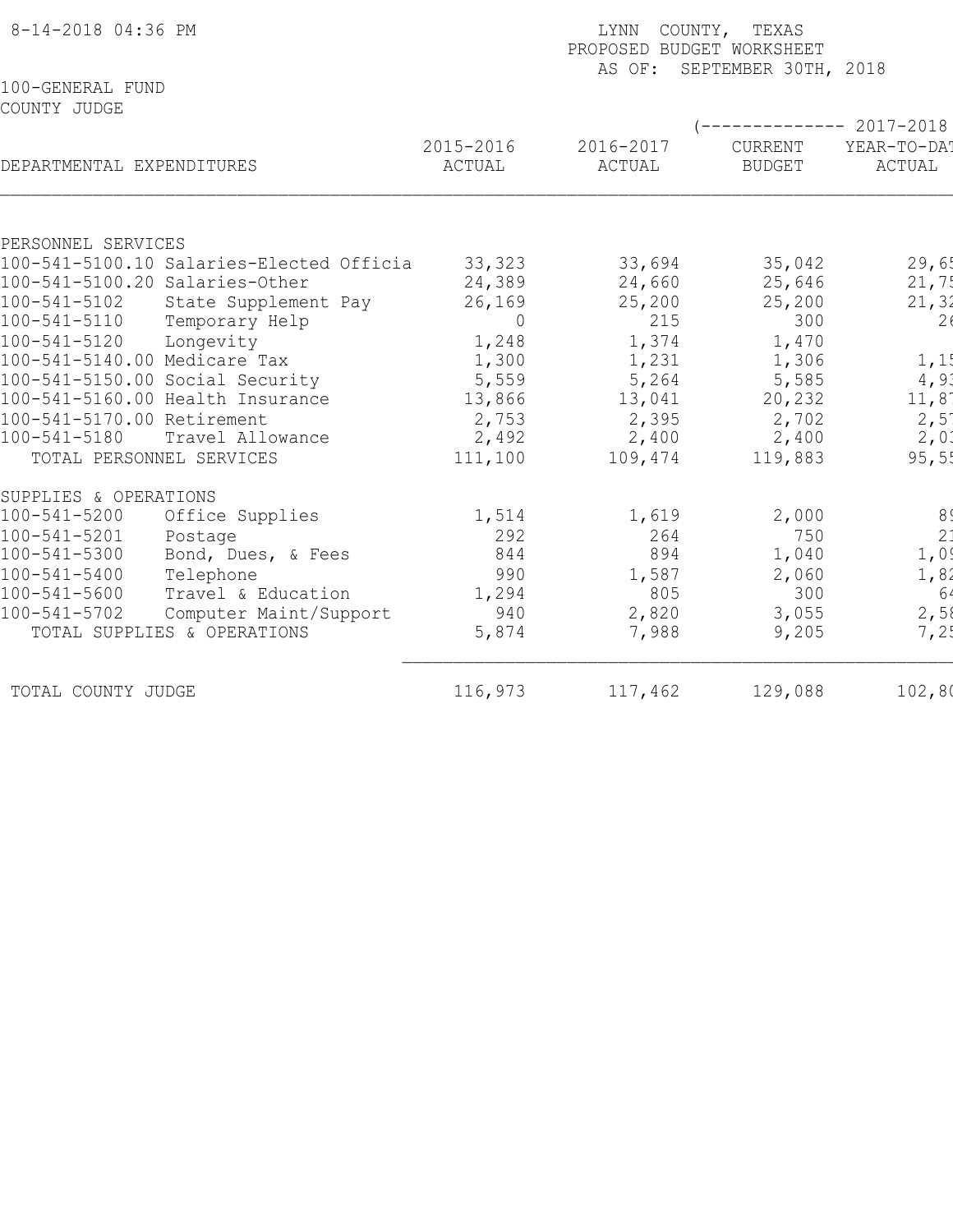| AS OF: SEPTEMBER 30TH, 2018<br>100-GENERAL FUND<br>COUNTY CLERK<br>------------ 2017-2018<br>2015-2016<br>2016-2017<br>YEAR-TO-DA!<br>CURRENT<br>DEPARTMENTAL EXPENDITURES<br>ACTUAL<br>ACTUAL<br><b>BUDGET</b><br>ACTUAL<br>PERSONNEL SERVICES<br>28,60<br>32,214<br>33,875<br>100-542-5100.10 Salaries-Elected Officia<br>32,572<br>24,519<br>21,70<br>100-542-5100.20 Salaries-Deputy #1<br>24,660<br>25,646<br>100-542-5100.30 Salaries-Deputy #2<br>23,971<br>24,844<br>25,068<br>21, 12<br>100-542-5110<br>Temporary Help<br>$\Omega$<br>$\circ$<br>$\Omega$<br>2,648<br>100-542-5120<br>Longevity<br>2,600<br>2,669<br>1,01<br>100-542-5140.00 Medicare Tax<br>1,255<br>1,171<br>1,266<br>100-542-5150.00 Social Security<br>5,368<br>5,008<br>4,31<br>5,431<br>21,11<br>100-542-5160.00 Health Insurance<br>23,071<br>22,225<br>30,348<br>2,49<br>100-542-5170.00 Retirement<br>2,623<br>2,294<br>2,629<br>TOTAL PERSONNEL SERVICES<br>115,670<br>115,375<br>126,932<br>100,54 |
|----------------------------------------------------------------------------------------------------------------------------------------------------------------------------------------------------------------------------------------------------------------------------------------------------------------------------------------------------------------------------------------------------------------------------------------------------------------------------------------------------------------------------------------------------------------------------------------------------------------------------------------------------------------------------------------------------------------------------------------------------------------------------------------------------------------------------------------------------------------------------------------------------------------------------------------------------------------------------------------|
|                                                                                                                                                                                                                                                                                                                                                                                                                                                                                                                                                                                                                                                                                                                                                                                                                                                                                                                                                                                        |
|                                                                                                                                                                                                                                                                                                                                                                                                                                                                                                                                                                                                                                                                                                                                                                                                                                                                                                                                                                                        |
|                                                                                                                                                                                                                                                                                                                                                                                                                                                                                                                                                                                                                                                                                                                                                                                                                                                                                                                                                                                        |
|                                                                                                                                                                                                                                                                                                                                                                                                                                                                                                                                                                                                                                                                                                                                                                                                                                                                                                                                                                                        |
|                                                                                                                                                                                                                                                                                                                                                                                                                                                                                                                                                                                                                                                                                                                                                                                                                                                                                                                                                                                        |
|                                                                                                                                                                                                                                                                                                                                                                                                                                                                                                                                                                                                                                                                                                                                                                                                                                                                                                                                                                                        |
|                                                                                                                                                                                                                                                                                                                                                                                                                                                                                                                                                                                                                                                                                                                                                                                                                                                                                                                                                                                        |
|                                                                                                                                                                                                                                                                                                                                                                                                                                                                                                                                                                                                                                                                                                                                                                                                                                                                                                                                                                                        |
|                                                                                                                                                                                                                                                                                                                                                                                                                                                                                                                                                                                                                                                                                                                                                                                                                                                                                                                                                                                        |
|                                                                                                                                                                                                                                                                                                                                                                                                                                                                                                                                                                                                                                                                                                                                                                                                                                                                                                                                                                                        |
|                                                                                                                                                                                                                                                                                                                                                                                                                                                                                                                                                                                                                                                                                                                                                                                                                                                                                                                                                                                        |
|                                                                                                                                                                                                                                                                                                                                                                                                                                                                                                                                                                                                                                                                                                                                                                                                                                                                                                                                                                                        |
|                                                                                                                                                                                                                                                                                                                                                                                                                                                                                                                                                                                                                                                                                                                                                                                                                                                                                                                                                                                        |
| SUPPLIES & OPERATIONS                                                                                                                                                                                                                                                                                                                                                                                                                                                                                                                                                                                                                                                                                                                                                                                                                                                                                                                                                                  |
| 1,44<br>$100 - 542 - 5200$<br>Office Supplies<br>2,784<br>7,605<br>6,000                                                                                                                                                                                                                                                                                                                                                                                                                                                                                                                                                                                                                                                                                                                                                                                                                                                                                                               |
| 100-542-5201<br>58<br>609<br>522<br>700<br>Postage                                                                                                                                                                                                                                                                                                                                                                                                                                                                                                                                                                                                                                                                                                                                                                                                                                                                                                                                     |
| 700<br>100-542-5205<br>Vital Statistics<br>382<br>700                                                                                                                                                                                                                                                                                                                                                                                                                                                                                                                                                                                                                                                                                                                                                                                                                                                                                                                                  |
| 3,75<br>100-542-5206<br>Record Storage<br>1,800<br>3,173<br>4,400                                                                                                                                                                                                                                                                                                                                                                                                                                                                                                                                                                                                                                                                                                                                                                                                                                                                                                                      |
| 275<br>403<br>100-542-5300<br>Bond, Dues, & Fees<br>300                                                                                                                                                                                                                                                                                                                                                                                                                                                                                                                                                                                                                                                                                                                                                                                                                                                                                                                                |
| 6, 99<br>100-542-5301<br>3,584<br>3,561<br>6,400<br>Recording Expense                                                                                                                                                                                                                                                                                                                                                                                                                                                                                                                                                                                                                                                                                                                                                                                                                                                                                                                  |
| 1,52<br>100-542-5400<br>Telephone<br>1,521<br>1,637<br>2,000                                                                                                                                                                                                                                                                                                                                                                                                                                                                                                                                                                                                                                                                                                                                                                                                                                                                                                                           |
| 100-542-5600<br>Travel & Education<br>3,48<br>5,212<br>4,067<br>4,500                                                                                                                                                                                                                                                                                                                                                                                                                                                                                                                                                                                                                                                                                                                                                                                                                                                                                                                  |
| 100-542-5702<br>Computer Maintenance/Sup<br>662<br>156<br>2,038<br>2,01                                                                                                                                                                                                                                                                                                                                                                                                                                                                                                                                                                                                                                                                                                                                                                                                                                                                                                                |
| TOTAL SUPPLIES & OPERATIONS<br>16,829<br>21,824<br>19,88<br>27,038                                                                                                                                                                                                                                                                                                                                                                                                                                                                                                                                                                                                                                                                                                                                                                                                                                                                                                                     |
| 132,500<br>120, 41<br>137,199<br>153,970<br>TOTAL COUNTY CLERK                                                                                                                                                                                                                                                                                                                                                                                                                                                                                                                                                                                                                                                                                                                                                                                                                                                                                                                         |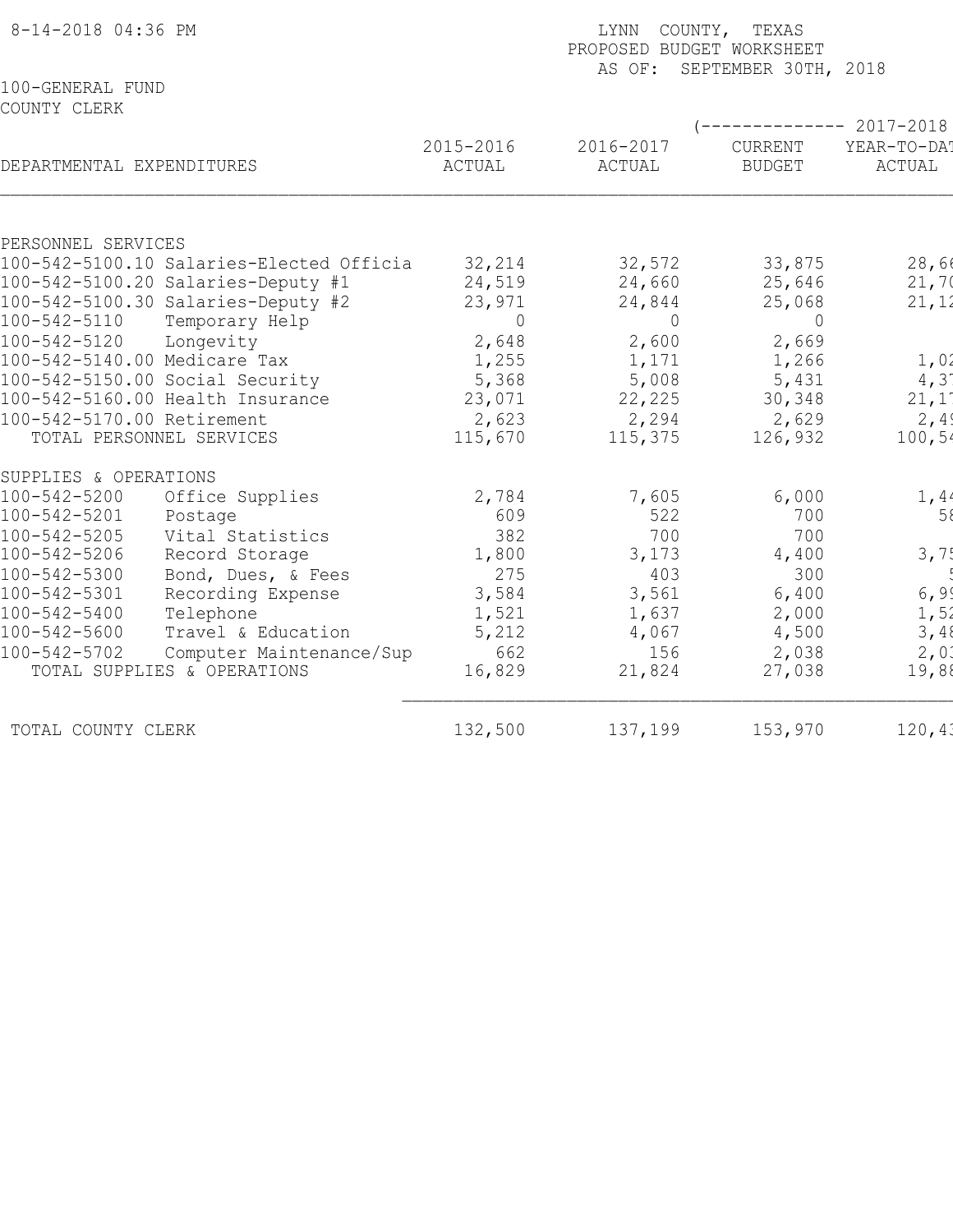| 8-14-2018 04:36 PM         |                             | COUNTY,<br>TEXAS<br>LYNN<br>PROPOSED BUDGET WORKSHEET<br>SEPTEMBER 30TH, 2018<br>AS OF: |                     |                          |                                    |  |
|----------------------------|-----------------------------|-----------------------------------------------------------------------------------------|---------------------|--------------------------|------------------------------------|--|
| 100-GENERAL FUND<br>COPIER |                             |                                                                                         |                     | ------------             |                                    |  |
| DEPARTMENTAL EXPENDITURES  |                             | 2015-2016<br>ACTUAL                                                                     | 2016-2017<br>ACTUAL | CURRENT<br><b>BUDGET</b> | 2017-2018<br>YEAR-TO-DAT<br>ACTUAL |  |
| SUPPLIES & OPERATIONS      |                             |                                                                                         |                     |                          |                                    |  |
| 100-543-5203               | Copier Supplies             | 1,041                                                                                   | 863                 | 1,500                    |                                    |  |
| 100-543-5204               | Copier Service Agreement    | 2,413                                                                                   | 998                 | 4,000                    | 8!                                 |  |
|                            | TOTAL SUPPLIES & OPERATIONS | 3,454                                                                                   | 1,861               | 5,500                    | 1,65                               |  |
| TOTAL COPIER               |                             | 3,454                                                                                   | 1,861               | 5,500                    | 1,6!                               |  |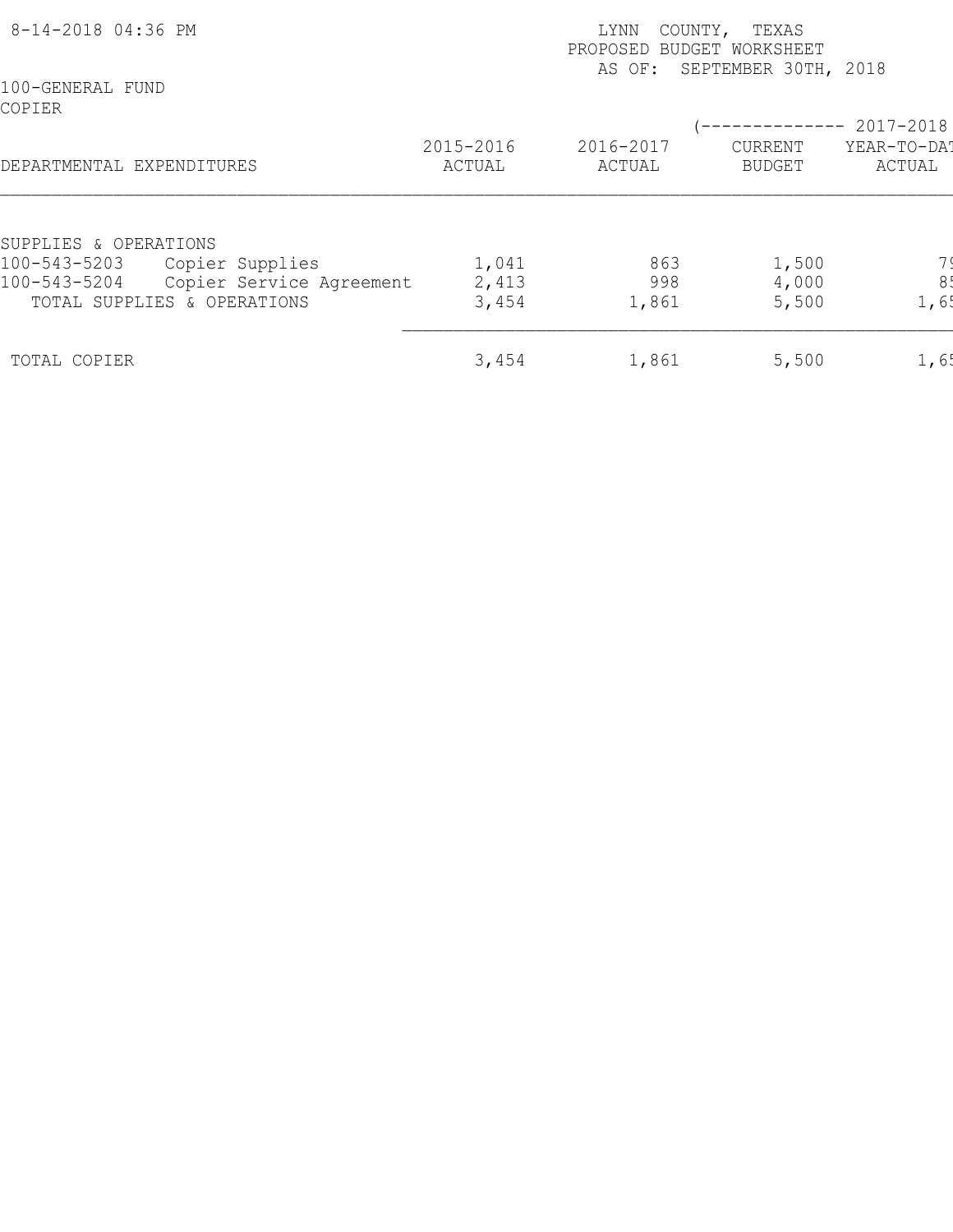| 8-14-2018 04:36 PM                                                                           | LYNN COUNTY, TEXAS<br>PROPOSED BUDGET WORKSHEET<br>AS OF: SEPTEMBER 30TH, 2018 |                     |                          |                                                 |  |
|----------------------------------------------------------------------------------------------|--------------------------------------------------------------------------------|---------------------|--------------------------|-------------------------------------------------|--|
| 100-GENERAL FUND<br><b>OTHER</b>                                                             |                                                                                |                     |                          |                                                 |  |
| DEPARTMENTAL EXPENDITURES                                                                    | 2015-2016<br>ACTUAL                                                            | 2016-2017<br>ACTUAL | CURRENT<br><b>BUDGET</b> | ------------ 2017-2018<br>YEAR-TO-DAT<br>ACTUAL |  |
| PERSONNEL SERVICES                                                                           |                                                                                |                     |                          |                                                 |  |
| $100 - 544 - 5110$<br>Temporary Help - Electio                                               | 1,308                                                                          | 4,433               | 3,350                    | 2, 71                                           |  |
| 100-544-5140.00 Medicare Tax - Election                                                      | 19                                                                             | 64                  | 50                       |                                                 |  |
| $100-544-5150.00$ Social Security - Electi<br>TOTAL PERSONNEL SERVICES                       | 81<br>1,408                                                                    | 275<br>4,772        | 225<br>3,625             | 1(<br>2,94                                      |  |
| SUPPLIES & OPERATIONS                                                                        |                                                                                |                     |                          |                                                 |  |
| $100 - 544 - 5202$<br>Postage Meter Expense                                                  | 1,378                                                                          | 1,162               | 1,750                    | 1,0                                             |  |
| $100 - 544 - 5300$<br>Bond, Dues, & Fees                                                     | 3,613                                                                          | 2,906               | 3,000                    | 3,01                                            |  |
| $100 - 544 - 5303$<br>Audits                                                                 | 31,441                                                                         | 24,200              | 25,000                   | 24, 20                                          |  |
| $100 - 544 - 5304$<br>Ads/Legal Notices                                                      | 550                                                                            | 1,901               | 2,000                    | 40                                              |  |
| $100 - 544 - 5305$<br>Appraisal District                                                     | 58,050                                                                         | 75,985              | 80,500                   | 58,55                                           |  |
| $100 - 544 - 5405$<br>County Sanitation                                                      | 3,600                                                                          | $\Omega$            | 3,600                    |                                                 |  |
| $100 - 544 - 5702$<br>Computer Maintenance/Sup<br>$100 - 544 - 5704$<br>Indoor/Outdoor Decor | 7,770<br>660                                                                   | 10,776<br>487       | 9,000<br>1,000           | 6, 9.<br>11                                     |  |
| $100 - 544 - 5820$<br>Election Expense                                                       | 9,347                                                                          | 10,074              | 11,000                   | 8, 21                                           |  |
| TOTAL SUPPLIES & OPERATIONS                                                                  | 116,408                                                                        | 127,491             | 136,850                  | 102,61                                          |  |
| CAPITAL OUTLAY & OTHER                                                                       |                                                                                |                     |                          |                                                 |  |
| $100 - 544 - 5980$<br>Miscellaneous                                                          | 8,236                                                                          | 32,663              | 14,000                   | 7,36                                            |  |
| $100 - 544 - 5985$<br>Note Interest                                                          | $\overline{0}$                                                                 | $\overline{0}$      | 680                      | 61                                              |  |
| $100 - 544 - 5986$<br>Note Principal                                                         | $\overline{0}$                                                                 | $\Omega$            | 6,000                    | 5,98                                            |  |
| TOTAL CAPITAL OUTLAY & OTHER                                                                 | 8,236                                                                          | 32,663              | 20,680                   | 14,03                                           |  |
| TOTAL OTHER                                                                                  | 126,052                                                                        | 164,926             | 161,155                  | 119,60                                          |  |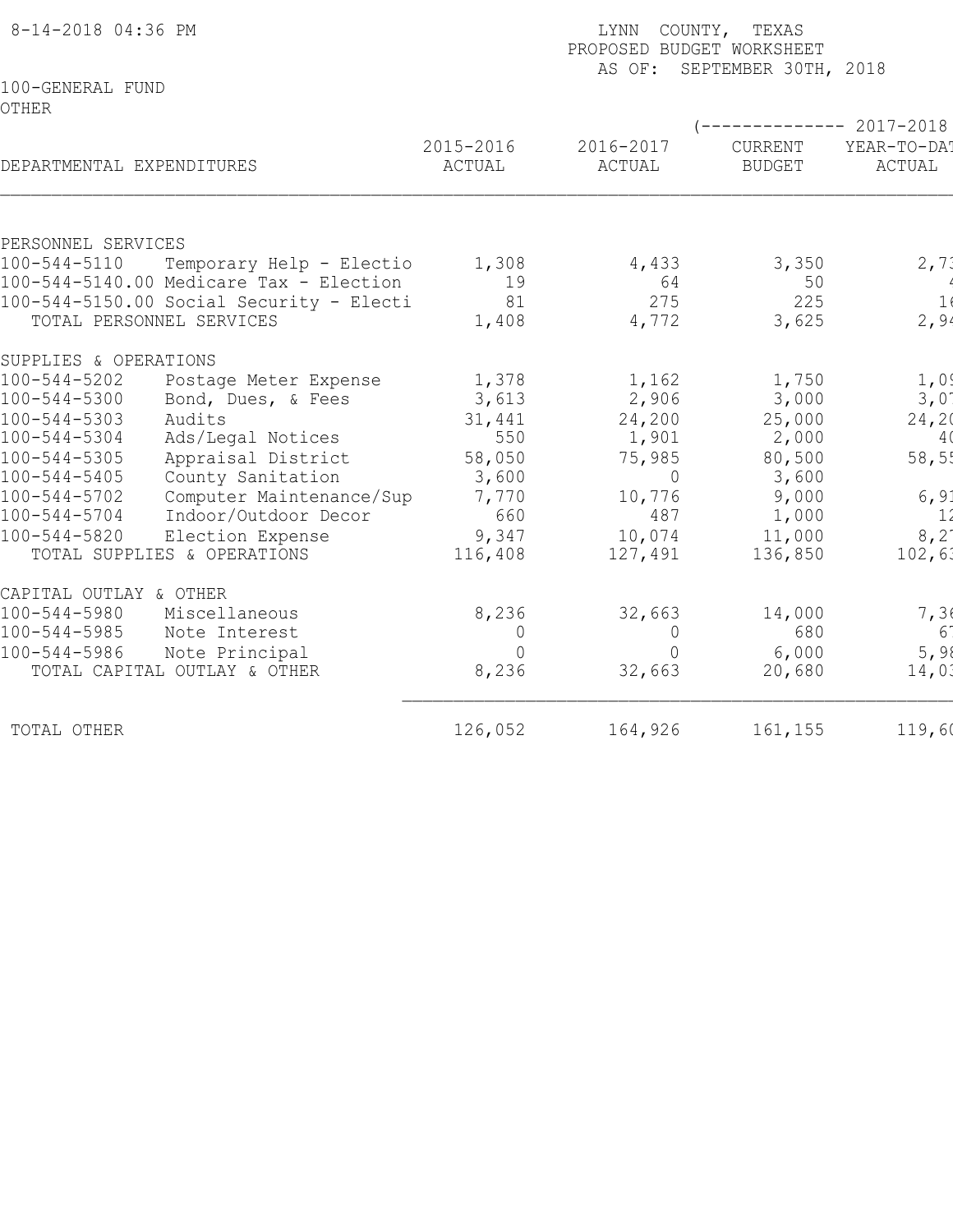| 8-14-2018 04:36 PM                                                 |                    | LYNN<br>COUNTY,<br>PROPOSED<br>AS OF: | TEXAS<br>BUDGET WORKSHEET<br>SEPTEMBER 30TH, 2018 |                          |
|--------------------------------------------------------------------|--------------------|---------------------------------------|---------------------------------------------------|--------------------------|
| 100-GENERAL FUND<br>LIBRARY                                        | 2015-2016          | 2016-2017                             | <b>CURRENT</b>                                    | 2017-2018<br>YEAR-TO-DAT |
| DEPARTMENTAL EXPENDITURES                                          | ACTUAL             | ACTUAL                                | <b>BUDGET</b>                                     | ACTUAL                   |
| CAPITAL OUTLAY & OTHER<br>Books/Supplies Library<br>100-550-5910   | 3,500              | 3,500                                 | 3,500                                             | 3,50                     |
| City/County Library<br>100-550-5911<br>Law Library<br>100-550-5912 | 27,806<br>$\Omega$ | 36,006<br>3,392                       | 45,416<br>1,100                                   | 37,84<br>1,1             |
| TOTAL CAPITAL OUTLAY & OTHER                                       | 31,306             | 42,898                                | 50,016                                            | 42, 44                   |
| TOTAL LIBRARY                                                      | 31,306             | 42,898                                | 50,016                                            | 42,44                    |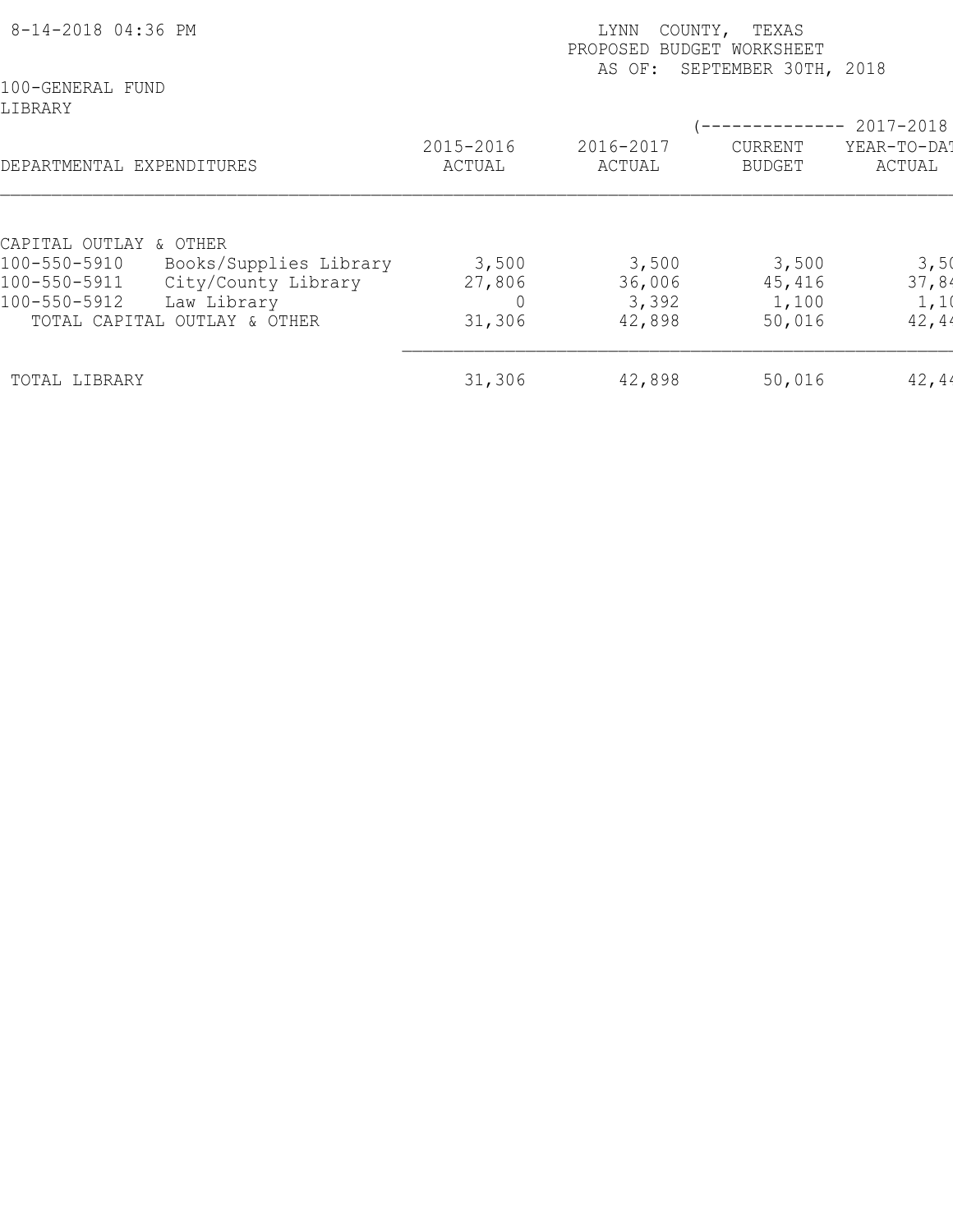| 8-14-2018 04:36 PM                          |                               |                     | COUNTY, TEXAS<br><b>LYNN</b><br>PROPOSED<br><b>BUDGET WORKSHEET</b><br>SEPTEMBER 30TH, 2018<br>AS OF: |                                 |                       |  |  |
|---------------------------------------------|-------------------------------|---------------------|-------------------------------------------------------------------------------------------------------|---------------------------------|-----------------------|--|--|
| 100-GENERAL FUND<br>PUBLIC WELFARE-SOC SERV |                               |                     |                                                                                                       |                                 | 2017-2018             |  |  |
| DEPARTMENTAL EXPENDITURES                   |                               | 2015-2016<br>ACTUAL | 2016-2017<br>ACTUAL                                                                                   | <b>CURRENT</b><br><b>BUDGET</b> | YEAR-TO-DAT<br>ACTUAL |  |  |
| CAPITAL OUTLAY & OTHER                      |                               |                     |                                                                                                       |                                 |                       |  |  |
| 100-555-5900                                | Court Appointed Attorney      | 10,166              | 5,683                                                                                                 | 10,000                          | 7,40                  |  |  |
| 100-555-5902                                | Indigent Burial               | 3,228               | 1,920                                                                                                 | 2,000                           | 1, 34                 |  |  |
| 100-555-5903                                | Indigent Defense-Crimina      | 17,268              | 13,382                                                                                                | 15,000                          | 11,6!                 |  |  |
| 100-555-5904                                | Senior Citizen Center         | 7,500               | 7,500                                                                                                 | 7,500                           | 7,50                  |  |  |
| 100-555-5905                                | Autopsy/Inquest               | 25,450              | 20,900                                                                                                | 15,000                          | 13,75                 |  |  |
| 100-555-5906                                | SWCD                          | 1,500               | 1,500                                                                                                 | 1,500                           | 1,50                  |  |  |
| 100-555-5907                                | County Historical Commis      | 1,500               | 500                                                                                                   | 500                             | 50                    |  |  |
| 100-555-5908                                | Showbarn                      | 75                  | 84                                                                                                    | 1,000                           |                       |  |  |
| 100-555-5980                                | Misc-Groceries/Medicine/      |                     | 331                                                                                                   | 1,000                           |                       |  |  |
|                                             | TOTAL CAPITAL OUTLAY & OTHER  | 66,686              | 51,800                                                                                                | 53,500                          | 43,69                 |  |  |
|                                             | TOTAL PUBLIC WELFARE-SOC SERV | 66,686              | 51,800                                                                                                | 53,500                          | 43,69                 |  |  |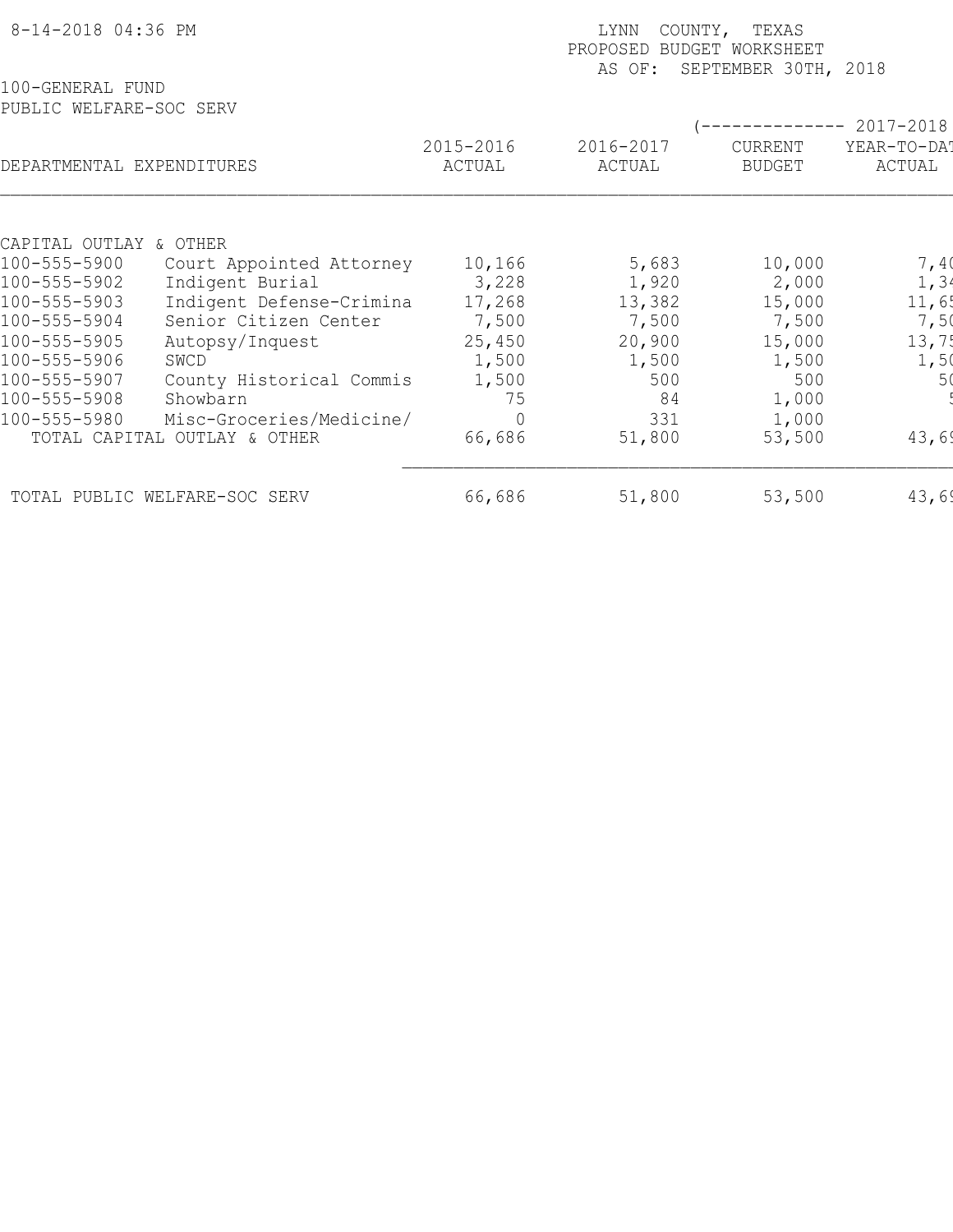| 8-14-2018 04:36 PM                               |                     | COUNTY,<br>LYNN<br>PROPOSED BUDGET WORKSHEET | TEXAS<br>AS OF: SEPTEMBER 30TH, 2018 |                       |
|--------------------------------------------------|---------------------|----------------------------------------------|--------------------------------------|-----------------------|
| 100-GENERAL FUND<br>HEALTH - SOCIAL SERVICES     |                     |                                              |                                      | $--------- 2017-2018$ |
| DEPARTMENTAL EXPENDITURES                        | 2015-2016<br>ACTUAL | 2016-2017<br>ACTUAL                          | CURRENT<br>BUDGET                    | YEAR-TO-DAT<br>ACTUAL |
| CAPITAL OUTLAY & OTHER<br>100-556-5920           |                     |                                              |                                      |                       |
| Tahoka Ambulance<br>TOTAL CAPITAL OUTLAY & OTHER | 3,750<br>3,750      | 3,750<br>3,750                               | 3,750<br>3,750                       | 3,12<br>3,12          |
| TOTAL HEALTH - SOCIAL SERVICES                   | 3,750               | 3,750                                        | 3,750                                | 3,12                  |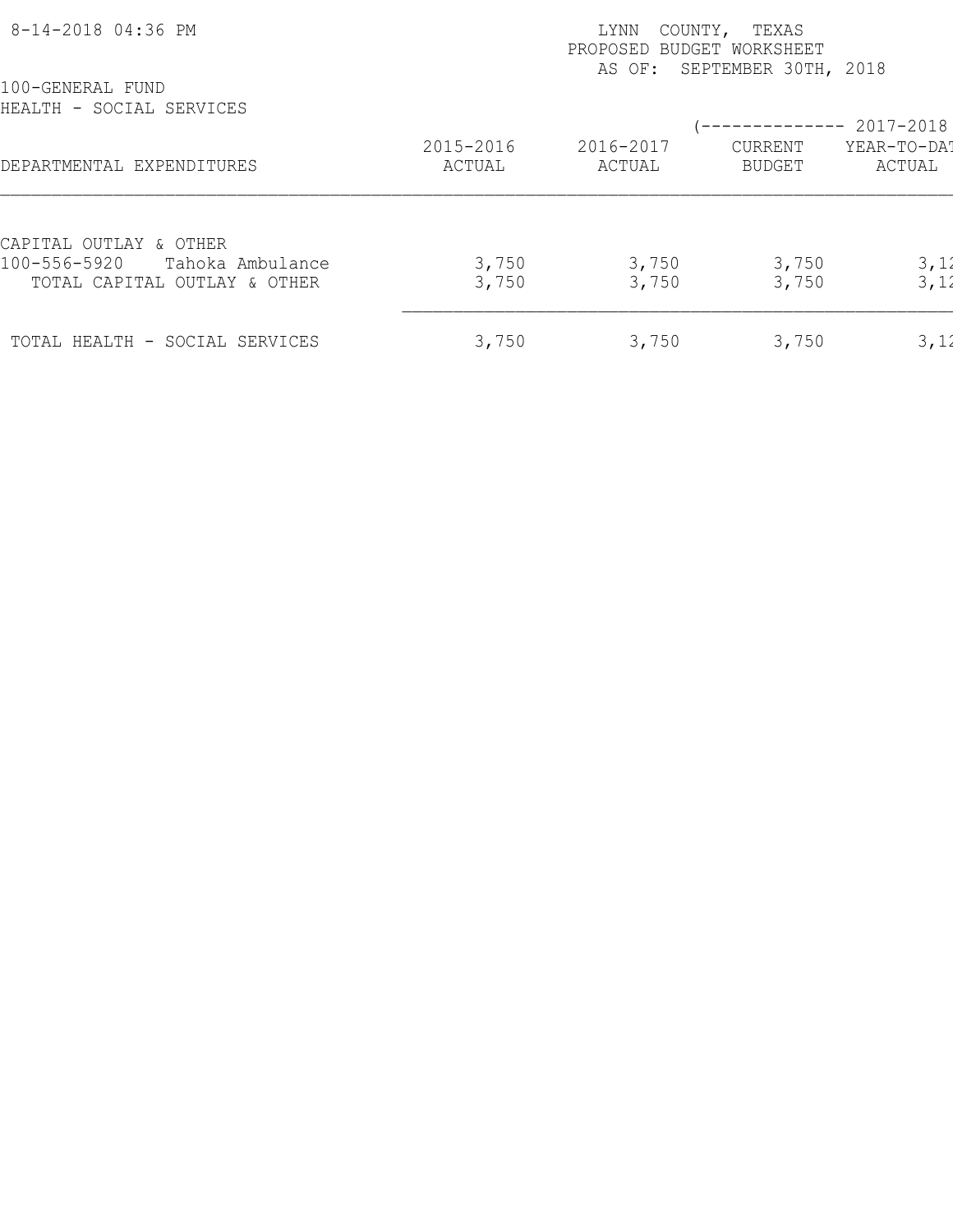| 8-14-2018 04:36 PM                       |                                                             | LYNN COUNTY, TEXAS<br>PROPOSED BUDGET WORKSHEET<br>AS OF: SEPTEMBER 30TH, 2018 |                                  |                       |  |  |
|------------------------------------------|-------------------------------------------------------------|--------------------------------------------------------------------------------|----------------------------------|-----------------------|--|--|
| 100-GENERAL FUND<br>SHERIFF'S OFFICE     |                                                             |                                                                                |                                  |                       |  |  |
|                                          |                                                             |                                                                                |                                  | $-------- 2017-2018$  |  |  |
| DEPARTMENTAL EXPENDITURES                | 2015-2016<br>ACTUAL                                         | 2016-2017<br>ACTUAL                                                            | CURRENT<br><b>BUDGET</b>         | YEAR-TO-DA!<br>ACTUAL |  |  |
|                                          |                                                             |                                                                                |                                  |                       |  |  |
| PERSONNEL SERVICES                       |                                                             |                                                                                |                                  |                       |  |  |
| 100-571-5100.10 Salaries-Elected Officia | 36,115                                                      | 38,796                                                                         | 39,017                           | 33,61                 |  |  |
| 100-571-5100.11 Salaries-Chief Deputy    | 33,939                                                      | 30,653                                                                         | 35,759                           | $30,5^{\circ}$        |  |  |
| 100-571-5100.12 Salaries-Deputy #1       | 32,560                                                      | 33,194                                                                         | 34,291                           | 29,1                  |  |  |
| 100-571-5100.13 Salaries-Deputy #2       | 33,073                                                      | 33,034                                                                         | 33,755                           | 29, 21                |  |  |
| 100-571-5100.14 Salaries-Deputy #3       | 32,553                                                      | 32,909                                                                         | 33,755                           | 8,85                  |  |  |
| 100-571-5100.15 Salaries-Deputy #4       | 32,397                                                      | 34,164                                                                         | 33,755                           | 29,6!                 |  |  |
| 100-571-5100.17 Salaries-Secretary       | 26,400                                                      | 25,652                                                                         | 25,646                           | 21,60                 |  |  |
| 100-571-5105<br>Overtime                 | 32,473                                                      | 17,489                                                                         | 25,200                           | 16,40                 |  |  |
| 100-571-5110<br>Temporary Help           | 6,001                                                       | 3,400                                                                          | 10,000                           | 4                     |  |  |
| 100-571-5120<br>Longevity                | 2,941                                                       | 3,472                                                                          | 2,998                            |                       |  |  |
| 100-571-5140.00 Medicare Tax             | 4,014                                                       | 3,427                                                                          | 3,976                            | 3,06                  |  |  |
| 100-571-5150.00 Social Security          | 17,165                                                      | 14,652                                                                         | 17,000                           | 13,09                 |  |  |
| 100-571-5160.00 Health Insurance         | 65,093                                                      | 54,746                                                                         | 70,812                           | 55, 81                |  |  |
| 100-571-5170.00 Retirement               | 8,317                                                       | 6,610                                                                          | 8,230                            | 6, 81                 |  |  |
| TOTAL PERSONNEL SERVICES                 | 363,041                                                     | 332,198                                                                        | 374,194                          | 278, 41               |  |  |
| SUPPLIES & OPERATIONS                    |                                                             |                                                                                |                                  |                       |  |  |
| 100-571-5200<br>Office Supplies          | 6,298                                                       | 12,976                                                                         | 6,500                            | 3,54                  |  |  |
| $100 - 571 - 5214$<br>Deputy Supplies    | 5,420                                                       | 9,136                                                                          | 6,000                            | 2,42                  |  |  |
| $100 - 571 - 5300$<br>Bond, Dues, & Fees | 1,004                                                       | 1,332                                                                          | 1,400                            | 92                    |  |  |
| 100-571-5400<br>Telephone                | 16,582                                                      | 22,308                                                                         | 18,000                           | 13,62                 |  |  |
| $100 - 571 - 5401$<br>Mobile Radio       | 2,000                                                       |                                                                                | $\overline{0}$<br>2,000          | 41                    |  |  |
| $100 - 571 - 5402$<br>Satellite TV       |                                                             | 941<br>654                                                                     | 1,550                            | 7(                    |  |  |
| $100 - 571 - 5510$<br>Clothing Allowance | 7,200                                                       | 4,600                                                                          | 8,400                            | 1,80                  |  |  |
| $100 - 571 - 5511$<br>Community Policing |                                                             | 826<br>372                                                                     | 800                              | 3 <sup>′</sup>        |  |  |
| $100 - 571 - 5600$<br>Travel & Education | 7,879                                                       | 7,308                                                                          | 6,500                            | 4,48                  |  |  |
| $100 - 571 - 5601$<br>T-Cloe             |                                                             | 0<br>0                                                                         | $\overline{0}$<br>$\overline{0}$ | 3 <sub>6</sub>        |  |  |
| $100 - 571 - 5700$                       | Repairs & Maintenance                                       |                                                                                | $\overline{0}$<br>5,000          |                       |  |  |
| 100-571-5701<br>100-571-5702             | Equipment Maintenance<br>Computer Maintenance /Su<br>16,776 | $\overline{0}$<br>18,550                                                       | 2,000<br>$\mathbf 0$<br>16,512   | 14,96                 |  |  |
| $100 - 571 - 5710$<br>Transportation     | 43,179                                                      | 39,368                                                                         | 40,000                           | 43,28                 |  |  |
| TOTAL SUPPLIES & OPERATIONS              | 108,105                                                     | 116,605                                                                        | 114,662                          | 86,92                 |  |  |
| CAPITAL OUTLAY & OTHER                   |                                                             |                                                                                |                                  |                       |  |  |
| 100-571-5980<br>Miscellaneous            | 6,792                                                       | 20,767                                                                         | 5,000                            | 39                    |  |  |
| 100-571-5985                             | Insurance Claim Expense                                     | 7,600<br>$\Omega$                                                              | $\overline{0}$                   |                       |  |  |
| 100-571-5990<br>Capital Outlay           | 29,768                                                      | 28,768                                                                         | 40,000                           | 39,76                 |  |  |
| TOTAL CAPITAL OUTLAY & OTHER             | 36,560                                                      | 57,136                                                                         | 45,000                           | 40,10                 |  |  |
| TOTAL SHERIFF'S OFFICE                   | 507,706                                                     | 505,938                                                                        | 533,856                          | 405, 52               |  |  |
|                                          |                                                             |                                                                                |                                  |                       |  |  |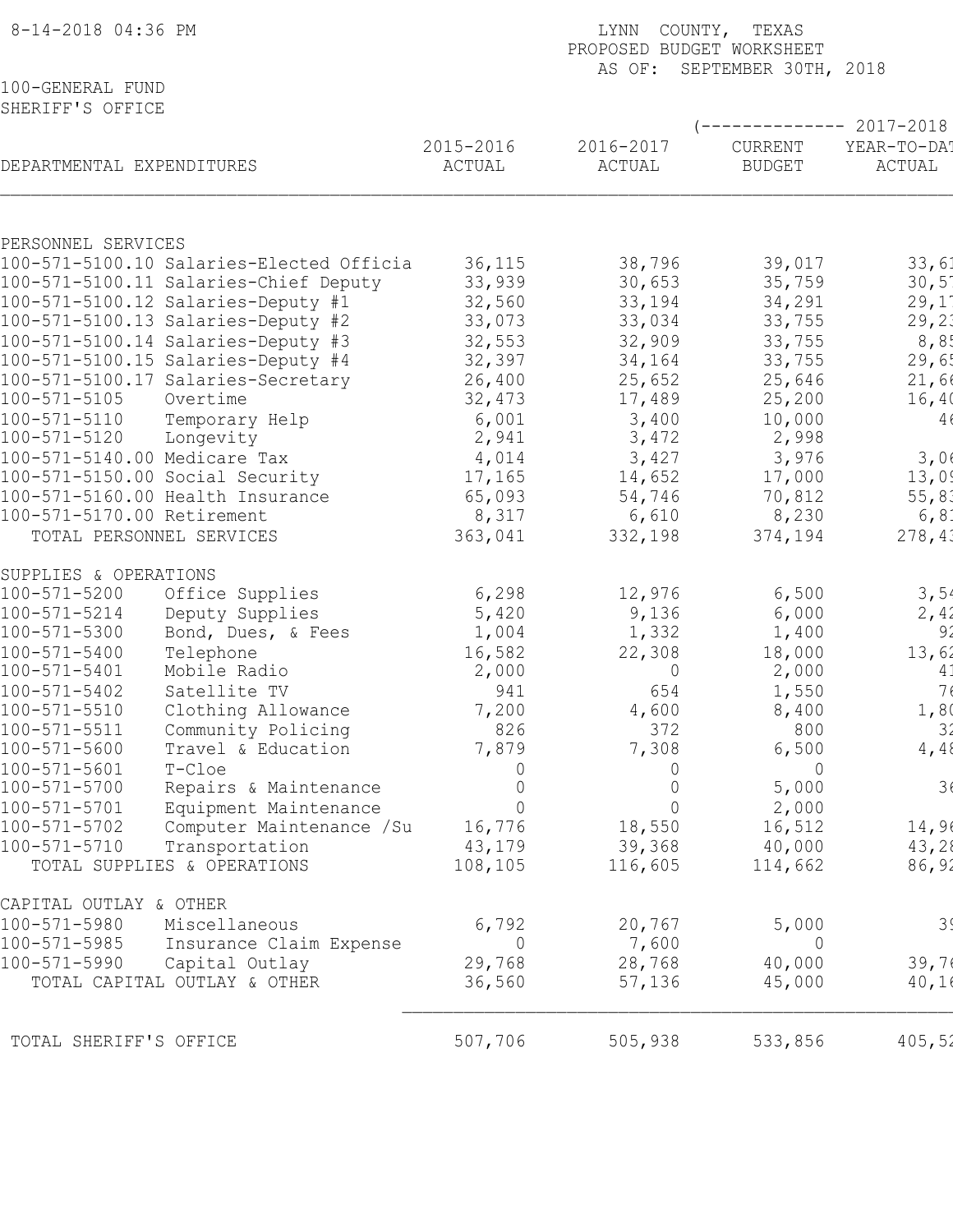| 8-14-2018 04:36 PM                       |                     | LYNN COUNTY, TEXAS<br>PROPOSED BUDGET WORKSHEET |                                 |                       |
|------------------------------------------|---------------------|-------------------------------------------------|---------------------------------|-----------------------|
| 100-GENERAL FUND                         |                     |                                                 | AS OF: SEPTEMBER 30TH, 2018     |                       |
| COMMUNICATIONS                           |                     |                                                 |                                 |                       |
|                                          |                     |                                                 |                                 | $-------- 2017-2018$  |
| DEPARTMENTAL EXPENDITURES                | 2015-2016<br>ACTUAL | 2016-2017<br>ACTUAL                             | <b>CURRENT</b><br><b>BUDGET</b> | YEAR-TO-DA!<br>ACTUAL |
|                                          |                     |                                                 |                                 |                       |
| PERSONNEL SERVICES                       |                     |                                                 |                                 |                       |
| 100-572-5100.10 Salaries-Head Dispatcher | 26,896              | 27,299                                          | 27,907                          | 24,93                 |
| 100-572-5100.20 Salaries-Dispatcher #1   | 25,235              | 25,605                                          | 25,889                          | 22,6                  |
| 100-572-5100.30 Salaries-Dispatcher #2   | 22,541              | 24,874                                          | 25,889                          | 22,61                 |
| 100-572-5100.40 Salaries-Dispatcher #3   | 24,125              | 24,539                                          | 25,889                          | 22, 25                |
| 100-572-5105<br>Overtime                 | 18,306              | 25,018                                          | 15,000                          | 12,19                 |
| 100-572-5110<br>Temporary Help           | 12,078              | 4,291                                           | 12,000                          | 3,92                  |
| 100-572-5120<br>Longevity                | 1,594               | 1,772                                           | 1,880                           |                       |
| 100-572-5140.00 Medicare Tax             | 1,886               | 1,812                                           | 1,950                           | 1,64                  |
| 100-572-5150.00 Social Security          | 8,064               | 7,747                                           | 8,340                           | 7,04                  |
| 100-572-5160.00 Health Insurance         | 34,229              | 32,008                                          | 40,464                          | 36, 49                |
| 100-572-5170.00 Retirement               | 3,583               | 3,337                                           | 4,035                           | 3, 6:                 |
| TOTAL PERSONNEL SERVICES                 | 178,536             | 178,302                                         | 189,243                         | 157,41                |
| SUPPLIES & OPERATIONS                    |                     |                                                 |                                 |                       |
| 100-572-5200<br>Office Supplies          | 2,188               | 3,390                                           | 4,000                           | 1, 2(                 |
| 100-572-5210<br>Uniforms                 | 992                 | 1,703                                           | 1,500                           | 1                     |
| 100-572-5300<br>Bond, Dues, & Fees       | 91                  | 71                                              | 200                             |                       |
| 100-572-5400<br>Telephone                | 1,043               | 332                                             | 960                             |                       |
| $100 - 572 - 5403$<br>Tower Expense      | 570                 | $\Omega$                                        | 1,000                           |                       |
| 100-572-5600<br>Travel & Education       | 2,878               | 2,600                                           | 3,000                           | 3, 31                 |
| 100-572-5702<br>Computer Maint/Support   | 762                 | 398                                             | 2,500                           | 2!                    |
| TOTAL SUPPLIES & OPERATIONS              | 8,524               | 8,494                                           | 13,160                          | 5,0                   |
| TOTAL COMMUNICATIONS                     | 187,060             | 186,796                                         | 202,403                         | 162, 51               |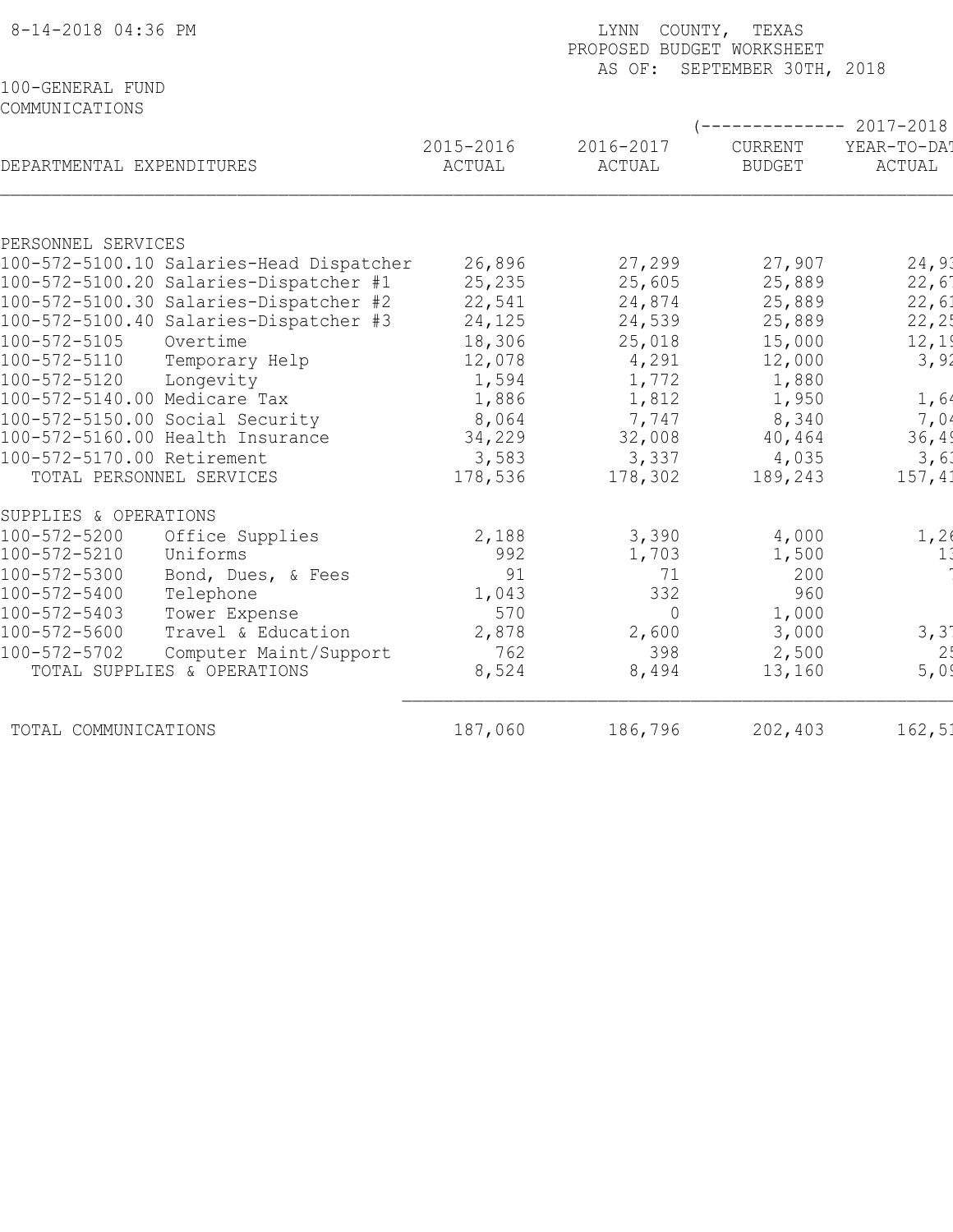| 8-14-2018 04:36 PM                                                       |                     | COUNTY, TEXAS<br>LYNN<br>PROPOSED BUDGET WORKSHEET<br>AS OF:<br>SEPTEMBER 30TH, 2018 |                          |                                             |  |  |
|--------------------------------------------------------------------------|---------------------|--------------------------------------------------------------------------------------|--------------------------|---------------------------------------------|--|--|
| 100-GENERAL FUND<br>JAIL                                                 |                     |                                                                                      |                          |                                             |  |  |
| DEPARTMENTAL EXPENDITURES                                                | 2015-2016<br>ACTUAL | 2016-2017<br>ACTUAL                                                                  | CURRENT<br><b>BUDGET</b> | $------ 2017-2018$<br>YEAR-TO-DA!<br>ACTUAL |  |  |
|                                                                          |                     |                                                                                      |                          |                                             |  |  |
| PERSONNEL SERVICES                                                       |                     |                                                                                      |                          |                                             |  |  |
| 100-576-5100.10 Salaries-Jail Administra                                 | 32,122              | 33,044                                                                               | 34,291                   | 29,18                                       |  |  |
| 100-576-5100.11 Salaries-Lieutenant                                      | 27,159              | 30,441                                                                               | 30,942                   | 26, 71                                      |  |  |
| 100-576-5100.12 Salaries-Jailer #2<br>100-576-5100.13 Salaries-Jailer #3 | 25,817<br>25,725    | 29,383<br>23,550                                                                     | 28,781<br>28,781         | 25, 34<br>25, 22                            |  |  |
| 100-576-5100.14 Salaries-Jailer #4                                       | 25,042              | 28,142                                                                               | 28,781                   | 17,59                                       |  |  |
| 100-576-5100.15 Salaries-Jailer #5                                       | 25,082              | 28,296                                                                               | 28,781                   | 24,9!                                       |  |  |
| 100-576-5100.16 Salaries-Jailer #6                                       | 24,995              | 28,260                                                                               | 28,781                   | 24,73                                       |  |  |
| 100-576-5100.17 Salaries-Jailer #7                                       | 10,042              | 28,369                                                                               | 28,781                   | 24,75                                       |  |  |
| 100-576-5100.18 Salaries-Jailer #8                                       | 23,046              | 28,610                                                                               | 28,781                   | 25, 39                                      |  |  |
| 100-576-5100.19 Salaries-Jailer #9                                       | 24,703              | 28,222                                                                               | 28,781                   | 25,76                                       |  |  |
| 100-576-5105<br>Overtime                                                 | 53,167              | 45,000                                                                               | 44,000                   | 39, 30                                      |  |  |
| 100-576-5110<br>Temporary Help                                           | $\mathbf 0$         | $\overline{0}$                                                                       | 0                        |                                             |  |  |
| 100-576-5120<br>Longevity                                                | 1,047               | 1,380                                                                                | 1,913                    |                                             |  |  |
| 100-576-5140.00 Medicare Tax                                             | 4,290               | 4,516                                                                                | 4,945                    | 4,24                                        |  |  |
| 100-576-5150.00 Social Security                                          | 18,342              | 19,311                                                                               | 21,140                   | 18,14                                       |  |  |
| 100-576-5160.00 Health Insurance                                         | 84,507              | 84,226                                                                               | 101,160                  | 86,64                                       |  |  |
| 100-576-5170.00 Retirement                                               | 9,097               | 8,909                                                                                | 10,230                   | 9,4                                         |  |  |
| TOTAL PERSONNEL SERVICES                                                 | 414,182             | 449,659                                                                              | 478,869                  | 407,45                                      |  |  |
| SUPPLIES & OPERATIONS                                                    |                     |                                                                                      |                          |                                             |  |  |
| 100-576-5200<br>Office Supplies                                          | 6,660               | 7,414                                                                                | 6,500                    | 2,42                                        |  |  |
| 100-576-5201<br>Postage                                                  | $\overline{0}$      | 875                                                                                  | 900                      | 5 <sup>t</sup>                              |  |  |
| $100 - 576 - 5207$<br>Kitchen Expense                                    | 86,245              | 54,853                                                                               | 80,000                   | 75,71                                       |  |  |
| 100-576-5210<br>Uniforms                                                 | 588                 | 3,627                                                                                | 2,000                    | 5 <sup>′</sup>                              |  |  |
| 100-576-5213<br>Janitor Supplies                                         | 15,612              | 22,333                                                                               | 15,000                   | 19,38                                       |  |  |
| 100-576-5400<br>Telephone                                                | 2,019               | 665                                                                                  | 1,500                    |                                             |  |  |
| 100-576-5510<br>Jail-Clothing Allowance                                  | 1,200               | 1,200                                                                                | 1,200                    | 6                                           |  |  |
| 100-576-5600<br>Travel & Education                                       | 2,980               | 2,589                                                                                | 4,000                    | 6,98                                        |  |  |
| 100-576-5701<br>Repairs & Maintenance<br>100-576-5702                    | 40,422<br>$\Omega$  | 60,636<br>$\overline{0}$                                                             | 55,000                   | 49,14                                       |  |  |
| Computer Maintenance / S<br>100-576-5703<br>Pest Contol                  | 780                 | 780                                                                                  | 12,000<br>900            | 14, 41<br>70                                |  |  |
| 100-576-5810<br>Inmate Medical Expense                                   | 71,459              | 33,262                                                                               | 67,000                   | 45,14                                       |  |  |
| 100-576-5815<br>External Inmate Housing                                  | 19,377              | 918                                                                                  | 12,000                   | 11,48                                       |  |  |
| 100-576-5820<br>Firearms Exp                                             | $\overline{0}$      | 677                                                                                  | 1,500                    |                                             |  |  |
| TOTAL SUPPLIES & OPERATIONS                                              | 247,341             | 189,830                                                                              | 259,500                  | 227,14                                      |  |  |
| CAPITAL OUTLAY & OTHER                                                   |                     |                                                                                      |                          |                                             |  |  |
| 100-576-5980<br>Miscellaneous                                            | 1,153               | 427                                                                                  | 1,000                    | 1,0:                                        |  |  |
| 100-576-5985<br>Jail-Insurance Claim Exp                                 | $\overline{0}$      | $\overline{0}$                                                                       | $\overline{0}$           |                                             |  |  |
| 100-576-5990<br>Capital Outlay                                           | 0                   | $\overline{0}$                                                                       | 1,000                    |                                             |  |  |
| TOTAL CAPITAL OUTLAY & OTHER                                             | 1,153               | 427                                                                                  | 2,000                    | 1,01                                        |  |  |
| TOTAL JAIL                                                               | 662,676             | 639,915                                                                              | 740,369                  | 635,62                                      |  |  |
|                                                                          |                     |                                                                                      |                          |                                             |  |  |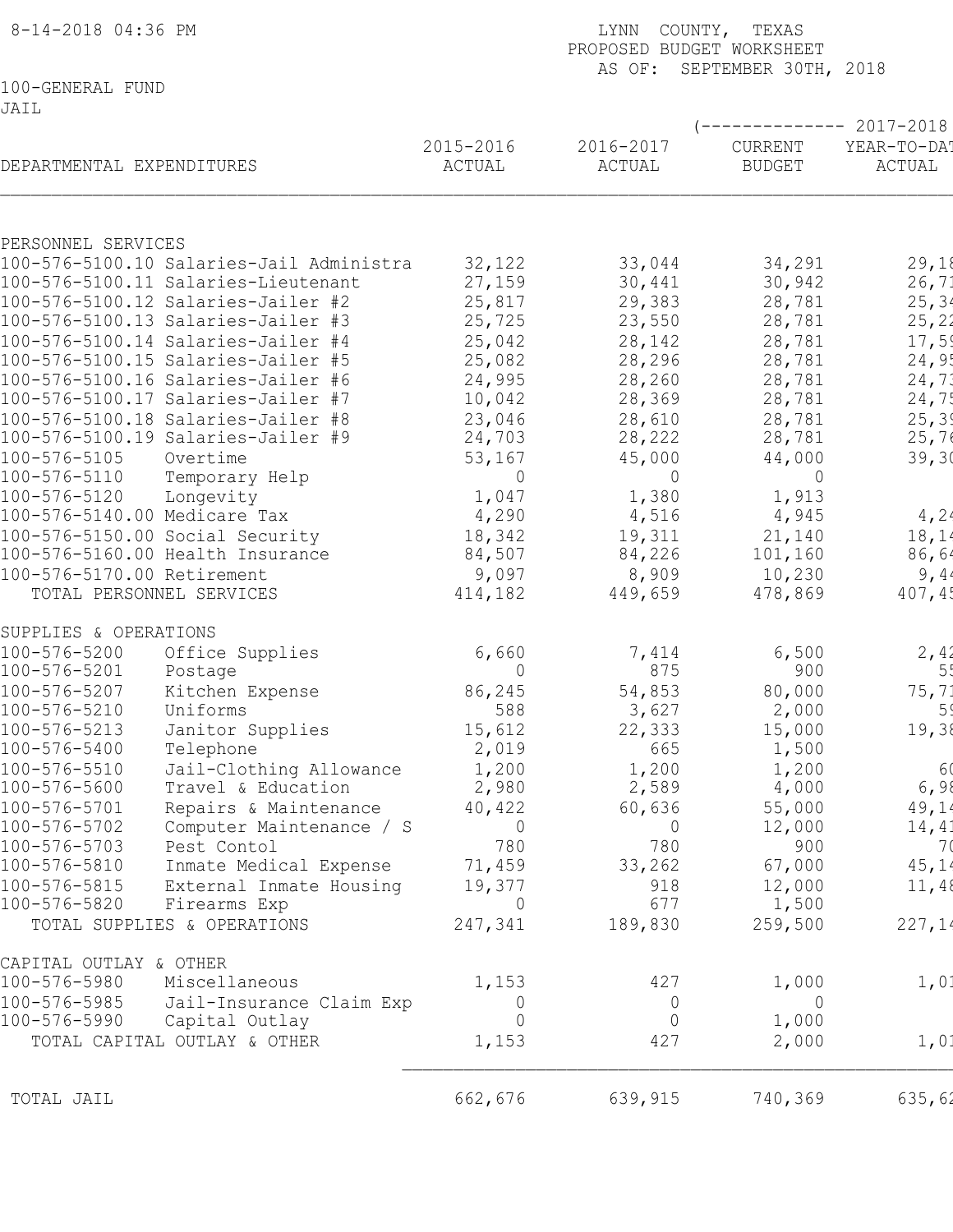| 8-14-2018 04:36 PM                                                 |                     | LYNN<br>PROPOSED BUDGET WORKSHEET | COUNTY, TEXAS<br>AS OF: SEPTEMBER 30TH, 2018 |                       |
|--------------------------------------------------------------------|---------------------|-----------------------------------|----------------------------------------------|-----------------------|
| 100-GENERAL FUND<br>SCAP Grant                                     |                     |                                   | (-------------- 2017-2018                    |                       |
| DEPARTMENTAL EXPENDITURES                                          | 2015-2016<br>ACTUAL | 2016-2017<br>ACTUAL               | CURRENT<br>BUDGET                            | YEAR-TO-DA!<br>ACTUAL |
| SUPPLIES & OPERATIONS                                              |                     |                                   |                                              |                       |
| 100-577-5810<br>SCAP-Inmate Medical<br>TOTAL SUPPLIES & OPERATIONS | 815<br>815          | 454<br>454                        | 500<br>500                                   |                       |
| TOTAL SCAP Grant                                                   | 815                 | 454                               | 500                                          |                       |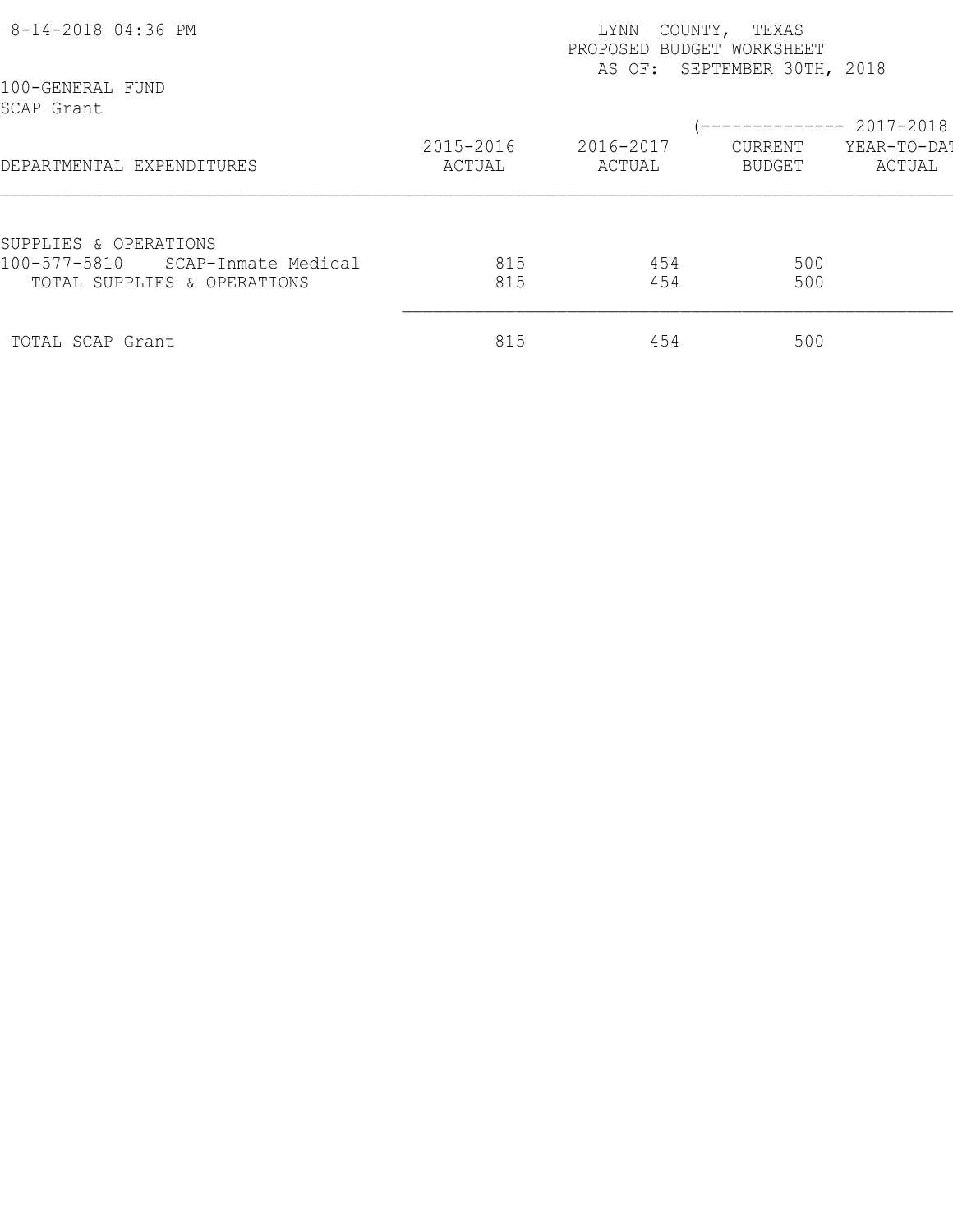| 8-14-2018 04:36 PM                  |                                                                   | TEXAS<br>LYNN<br>COUNTY,<br>PROPOSED BUDGET WORKSHEET<br>SEPTEMBER 30TH, 2018<br>AS OF: |                       |                                 |                       |  |  |  |
|-------------------------------------|-------------------------------------------------------------------|-----------------------------------------------------------------------------------------|-----------------------|---------------------------------|-----------------------|--|--|--|
| 100-GENERAL FUND<br>OPS-CORRECTIONS |                                                                   |                                                                                         |                       |                                 | 2017-2018             |  |  |  |
| DEPARTMENTAL EXPENDITURES           |                                                                   | 2015-2016<br>ACTUAL                                                                     | 2016-2017<br>ACTUAL   | <b>CURRENT</b><br><b>BUDGET</b> | YEAR-TO-DAT<br>ACTUAL |  |  |  |
| SUPPLIES & OPERATIONS               |                                                                   |                                                                                         |                       |                                 |                       |  |  |  |
| 100-578-5200<br>100-578-5400        | Office Supplies<br>Telephone                                      | 195<br>1,302                                                                            | 1,742<br>1,848        | 2,000<br>1,500                  | $\frac{3}{7}$         |  |  |  |
| 100-578-5420<br>100-578-5422        | Crime Line<br>Emergency Management<br>TOTAL SUPPLIES & OPERATIONS | 25,000<br>26,497                                                                        | 0<br>25,000<br>28,590 | 25,000<br>28,500                | 12,50<br>13,65        |  |  |  |
|                                     |                                                                   | 26,497                                                                                  | 28,590                | 28,500                          | 13,65                 |  |  |  |
| TOTAL OPS-CORRECTIONS               |                                                                   |                                                                                         |                       |                                 |                       |  |  |  |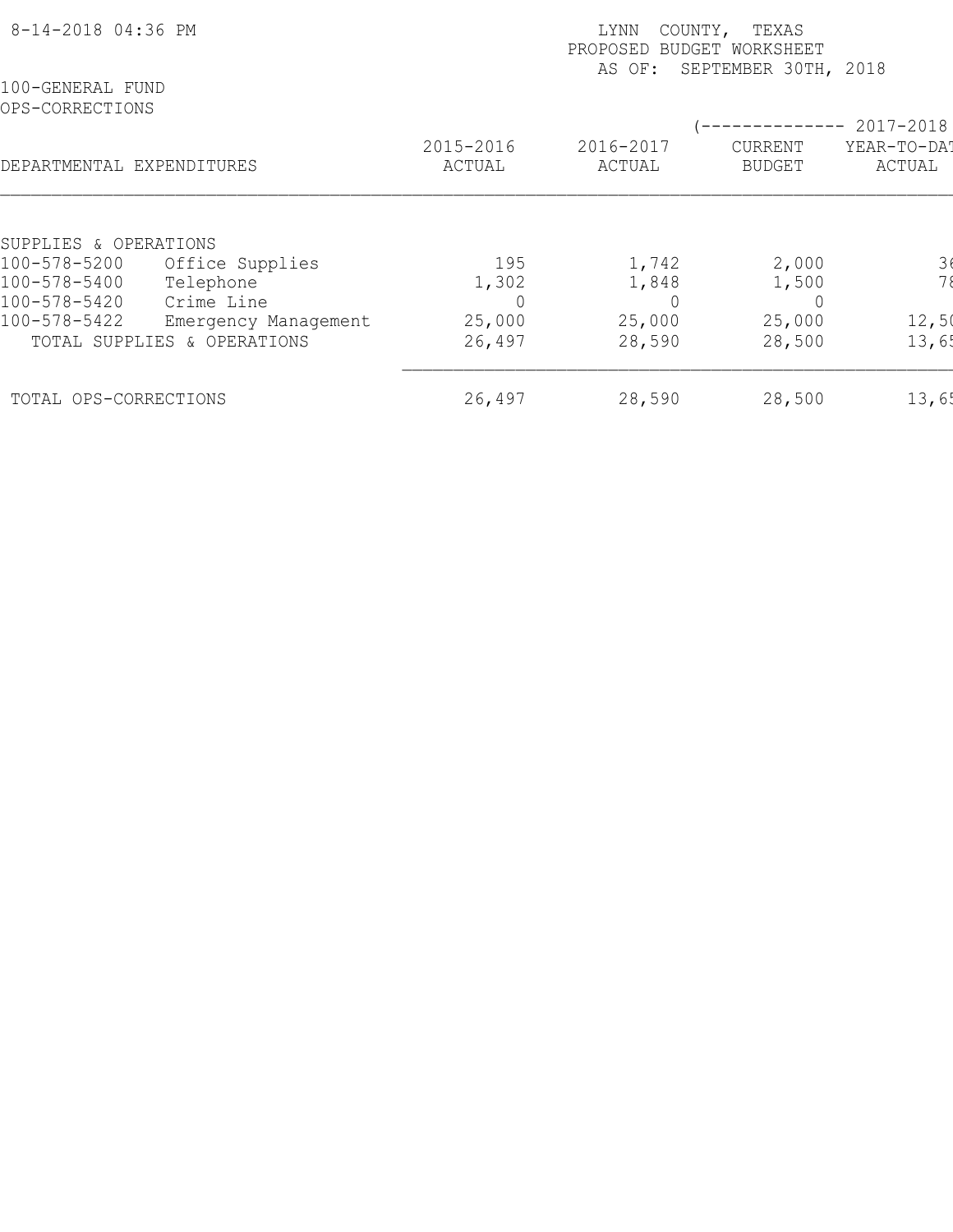| 8-14-2018 04:36 PM                                                                 | COUNTY,<br>TEXAS<br>LYNN<br>PROPOSED<br>BUDGET WORKSHEET<br>SEPTEMBER 30TH, 2018<br>AS OF: |                     |                                 |                       |  |  |
|------------------------------------------------------------------------------------|--------------------------------------------------------------------------------------------|---------------------|---------------------------------|-----------------------|--|--|
| 100-GENERAL FUND<br>PUBLIC SAFETY FIRE                                             |                                                                                            |                     |                                 | 2017-2018             |  |  |
| DEPARTMENTAL EXPENDITURES                                                          | 2015-2016<br>ACTUAL                                                                        | 2016-2017<br>ACTUAL | <b>CURRENT</b><br><b>BUDGET</b> | YEAR-TO-DA?<br>ACTUAL |  |  |
|                                                                                    |                                                                                            |                     |                                 |                       |  |  |
| CAPITAL OUTLAY & OTHER                                                             |                                                                                            |                     |                                 |                       |  |  |
| 100-580-5940.10 Fire Protection-Tahoka<br>100-580-5940.20 Fire Protection-O'Donnel | 16,000<br>2,500                                                                            | 16,000<br>2,500     | 16,000<br>2,500                 | 16,00<br>2,50         |  |  |
| 100-580-5940.30 Fire Protection-Wilson                                             | 1,625                                                                                      | 1,625               | 1,625                           |                       |  |  |
| 100-580-5940.40 Fire Protection-New Home                                           | 1,625                                                                                      | 1,625               | 1,625                           | 1,62<br>1,62          |  |  |
| TOTAL CAPITAL OUTLAY & OTHER                                                       | 21,750                                                                                     | 21,750              | 21,750                          | 21,75                 |  |  |
| TOTAL PUBLIC SAFETY FIRE                                                           | 21,750                                                                                     | 21,750              | 21,750                          | 21,7!                 |  |  |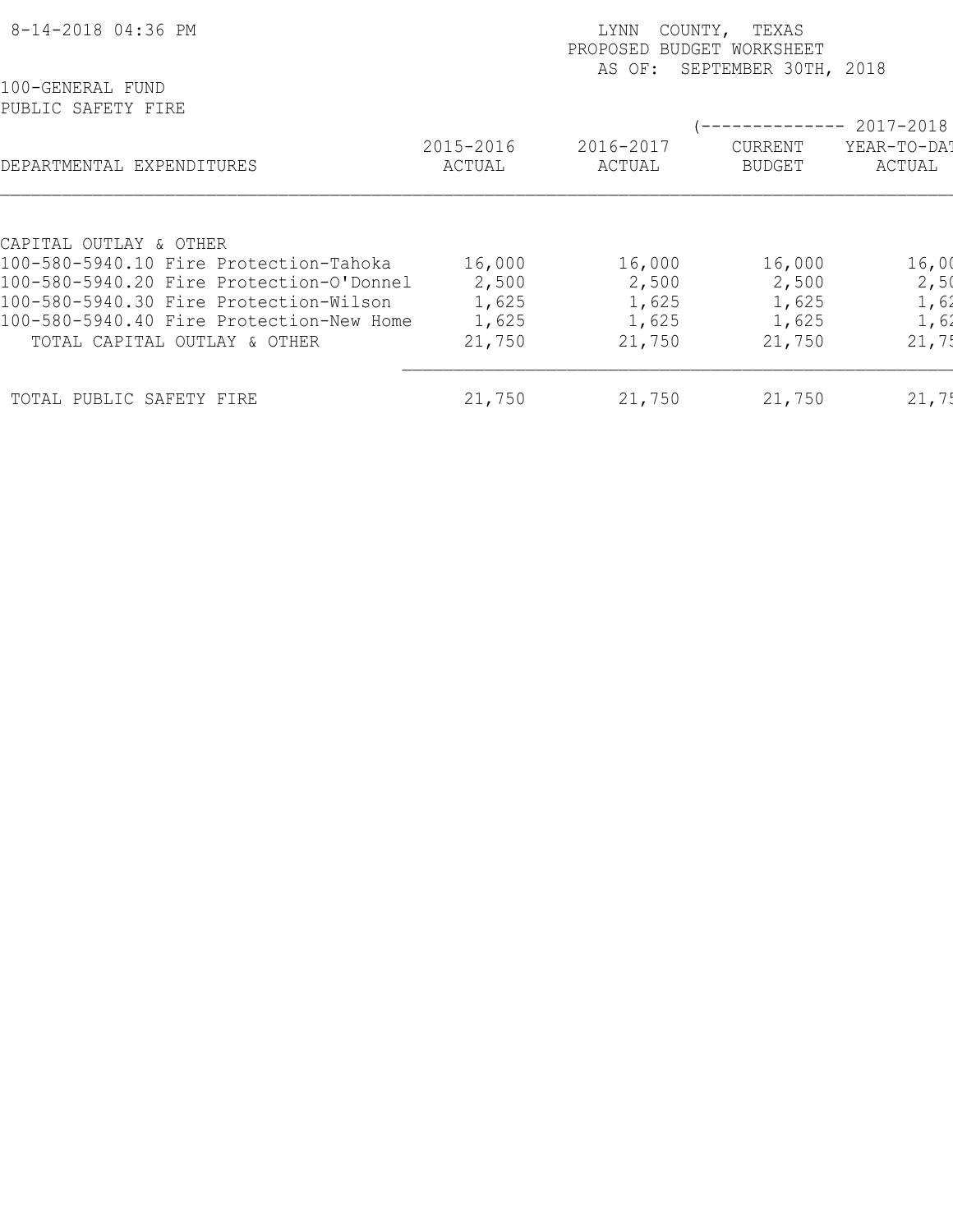| 100-GENERAL FUND<br>ANIMAL CONTROL-ENV<br>----------- 2017-2018<br>2015-2016<br>2016-2017<br>CURRENT<br>DEPARTMENTAL EXPENDITURES<br>ACTUAL<br>ACTUAL<br>ACTUAL<br><b>BUDGET</b><br>PERSONNEL SERVICES<br>100-585-5100<br>26,741<br>25,529<br>26,551<br>Salaries<br>100-585-5110<br>15,821<br>13,253<br>13,150<br>Temporary Help<br>100-585-5120<br>Longevity<br>108<br>$\overline{0}$<br>0<br>582<br>535<br>100-585-5140.00 Medicare Tax<br>570<br>8 <sup>1</sup><br>100-585-5150.00 Social Security<br>2,488<br>2,289<br>2,435<br>100-585-5160.00 Health Insurance<br>10,336<br>6,973<br>10,116<br>100-585-5170.00 Retirement<br>532<br>876<br>800<br>TOTAL PERSONNEL SERVICES<br>56,953<br>49,111<br>53,622<br>SUPPLIES & OPERATIONS<br>100-585-5200<br>357<br>1,526<br>500<br>Office Supplies<br>100-585-5210<br>$\overline{0}$<br>300<br>Uniforms<br>60<br>Janitorial Supplies<br>365<br>360<br>1,500<br>100-585-5213<br>100-585-5220<br>Animal Food & Medication<br>3,170<br>2,388<br>4,300<br>100-585-5400<br>Telephone<br>840<br>739<br>346<br>100-585-5406<br>Utilities<br>1,464<br>1,336<br>1,500<br>100-585-5600<br>Travel & Education<br>99<br>8<br>1,200<br>100-585-5700<br>417<br>500<br>181<br>Property Insurance<br>100-585-5701<br>2,965<br>Repairs & Maintenance<br>10,606<br>1,246<br>100-585-5703<br>600<br>600<br>Pest Contol<br>600<br>2,550<br>2,741<br>100-585-5720<br>Fuel/Oil<br>3,500<br>12,490<br>15,986<br>TOTAL SUPPLIES & OPERATIONS<br>20,389<br>CAPITAL OUTLAY & OTHER<br>8,646<br>100-585-5980<br>Miscellaneous<br>38,097<br>$\mathsf{O}\xspace$<br>$1^{\circ}$<br>100-585-5985<br>Insurance Claim Exp<br>80<br>$\Omega$<br>0<br>3,520<br>100-585-5990<br>Capital Outlay<br>$\overline{0}$<br>$\mathcal{O}$<br>8,725<br>TOTAL CAPITAL OUTLAY & OTHER<br>38,097<br>3,520<br>78,168<br>107,597<br>TOTAL ANIMAL CONTROL-ENV | 8-14-2018 04:36 PM | LYNN<br>COUNTY, TEXAS<br>PROPOSED BUDGET WORKSHEET<br>SEPTEMBER 30TH, 2018<br>AS OF: |  |        |  |  |  |  |
|------------------------------------------------------------------------------------------------------------------------------------------------------------------------------------------------------------------------------------------------------------------------------------------------------------------------------------------------------------------------------------------------------------------------------------------------------------------------------------------------------------------------------------------------------------------------------------------------------------------------------------------------------------------------------------------------------------------------------------------------------------------------------------------------------------------------------------------------------------------------------------------------------------------------------------------------------------------------------------------------------------------------------------------------------------------------------------------------------------------------------------------------------------------------------------------------------------------------------------------------------------------------------------------------------------------------------------------------------------------------------------------------------------------------------------------------------------------------------------------------------------------------------------------------------------------------------------------------------------------------------------------------------------------------------------------------------------------------------------------------------------------------------------------------------------------------------------------------------------|--------------------|--------------------------------------------------------------------------------------|--|--------|--|--|--|--|
| YEAR-TO-DA!<br>1 <sup>′</sup><br>3, 4:<br>3 <sup>1</sup><br>16, 4!<br>5 <sub>4</sub><br>5 <sup>1</sup><br>8 <sub>4</sub><br>1, 74<br>6:                                                                                                                                                                                                                                                                                                                                                                                                                                                                                                                                                                                                                                                                                                                                                                                                                                                                                                                                                                                                                                                                                                                                                                                                                                                                                                                                                                                                                                                                                                                                                                                                                                                                                                                    |                    |                                                                                      |  |        |  |  |  |  |
| 6, 31<br>5, 31<br>1 <sub>1</sub><br>$\frac{8}{3}$<br>9.<br>3, 51<br>26, 71                                                                                                                                                                                                                                                                                                                                                                                                                                                                                                                                                                                                                                                                                                                                                                                                                                                                                                                                                                                                                                                                                                                                                                                                                                                                                                                                                                                                                                                                                                                                                                                                                                                                                                                                                                                 |                    |                                                                                      |  |        |  |  |  |  |
| 6,58<br>3,68                                                                                                                                                                                                                                                                                                                                                                                                                                                                                                                                                                                                                                                                                                                                                                                                                                                                                                                                                                                                                                                                                                                                                                                                                                                                                                                                                                                                                                                                                                                                                                                                                                                                                                                                                                                                                                               |                    |                                                                                      |  |        |  |  |  |  |
|                                                                                                                                                                                                                                                                                                                                                                                                                                                                                                                                                                                                                                                                                                                                                                                                                                                                                                                                                                                                                                                                                                                                                                                                                                                                                                                                                                                                                                                                                                                                                                                                                                                                                                                                                                                                                                                            |                    |                                                                                      |  |        |  |  |  |  |
|                                                                                                                                                                                                                                                                                                                                                                                                                                                                                                                                                                                                                                                                                                                                                                                                                                                                                                                                                                                                                                                                                                                                                                                                                                                                                                                                                                                                                                                                                                                                                                                                                                                                                                                                                                                                                                                            |                    |                                                                                      |  |        |  |  |  |  |
|                                                                                                                                                                                                                                                                                                                                                                                                                                                                                                                                                                                                                                                                                                                                                                                                                                                                                                                                                                                                                                                                                                                                                                                                                                                                                                                                                                                                                                                                                                                                                                                                                                                                                                                                                                                                                                                            |                    |                                                                                      |  |        |  |  |  |  |
|                                                                                                                                                                                                                                                                                                                                                                                                                                                                                                                                                                                                                                                                                                                                                                                                                                                                                                                                                                                                                                                                                                                                                                                                                                                                                                                                                                                                                                                                                                                                                                                                                                                                                                                                                                                                                                                            |                    |                                                                                      |  |        |  |  |  |  |
|                                                                                                                                                                                                                                                                                                                                                                                                                                                                                                                                                                                                                                                                                                                                                                                                                                                                                                                                                                                                                                                                                                                                                                                                                                                                                                                                                                                                                                                                                                                                                                                                                                                                                                                                                                                                                                                            |                    |                                                                                      |  |        |  |  |  |  |
|                                                                                                                                                                                                                                                                                                                                                                                                                                                                                                                                                                                                                                                                                                                                                                                                                                                                                                                                                                                                                                                                                                                                                                                                                                                                                                                                                                                                                                                                                                                                                                                                                                                                                                                                                                                                                                                            |                    |                                                                                      |  |        |  |  |  |  |
|                                                                                                                                                                                                                                                                                                                                                                                                                                                                                                                                                                                                                                                                                                                                                                                                                                                                                                                                                                                                                                                                                                                                                                                                                                                                                                                                                                                                                                                                                                                                                                                                                                                                                                                                                                                                                                                            |                    |                                                                                      |  |        |  |  |  |  |
|                                                                                                                                                                                                                                                                                                                                                                                                                                                                                                                                                                                                                                                                                                                                                                                                                                                                                                                                                                                                                                                                                                                                                                                                                                                                                                                                                                                                                                                                                                                                                                                                                                                                                                                                                                                                                                                            |                    |                                                                                      |  |        |  |  |  |  |
|                                                                                                                                                                                                                                                                                                                                                                                                                                                                                                                                                                                                                                                                                                                                                                                                                                                                                                                                                                                                                                                                                                                                                                                                                                                                                                                                                                                                                                                                                                                                                                                                                                                                                                                                                                                                                                                            |                    |                                                                                      |  |        |  |  |  |  |
|                                                                                                                                                                                                                                                                                                                                                                                                                                                                                                                                                                                                                                                                                                                                                                                                                                                                                                                                                                                                                                                                                                                                                                                                                                                                                                                                                                                                                                                                                                                                                                                                                                                                                                                                                                                                                                                            |                    |                                                                                      |  |        |  |  |  |  |
|                                                                                                                                                                                                                                                                                                                                                                                                                                                                                                                                                                                                                                                                                                                                                                                                                                                                                                                                                                                                                                                                                                                                                                                                                                                                                                                                                                                                                                                                                                                                                                                                                                                                                                                                                                                                                                                            |                    |                                                                                      |  |        |  |  |  |  |
|                                                                                                                                                                                                                                                                                                                                                                                                                                                                                                                                                                                                                                                                                                                                                                                                                                                                                                                                                                                                                                                                                                                                                                                                                                                                                                                                                                                                                                                                                                                                                                                                                                                                                                                                                                                                                                                            |                    |                                                                                      |  |        |  |  |  |  |
|                                                                                                                                                                                                                                                                                                                                                                                                                                                                                                                                                                                                                                                                                                                                                                                                                                                                                                                                                                                                                                                                                                                                                                                                                                                                                                                                                                                                                                                                                                                                                                                                                                                                                                                                                                                                                                                            |                    |                                                                                      |  |        |  |  |  |  |
|                                                                                                                                                                                                                                                                                                                                                                                                                                                                                                                                                                                                                                                                                                                                                                                                                                                                                                                                                                                                                                                                                                                                                                                                                                                                                                                                                                                                                                                                                                                                                                                                                                                                                                                                                                                                                                                            |                    |                                                                                      |  |        |  |  |  |  |
|                                                                                                                                                                                                                                                                                                                                                                                                                                                                                                                                                                                                                                                                                                                                                                                                                                                                                                                                                                                                                                                                                                                                                                                                                                                                                                                                                                                                                                                                                                                                                                                                                                                                                                                                                                                                                                                            |                    |                                                                                      |  |        |  |  |  |  |
|                                                                                                                                                                                                                                                                                                                                                                                                                                                                                                                                                                                                                                                                                                                                                                                                                                                                                                                                                                                                                                                                                                                                                                                                                                                                                                                                                                                                                                                                                                                                                                                                                                                                                                                                                                                                                                                            |                    |                                                                                      |  |        |  |  |  |  |
|                                                                                                                                                                                                                                                                                                                                                                                                                                                                                                                                                                                                                                                                                                                                                                                                                                                                                                                                                                                                                                                                                                                                                                                                                                                                                                                                                                                                                                                                                                                                                                                                                                                                                                                                                                                                                                                            |                    |                                                                                      |  |        |  |  |  |  |
|                                                                                                                                                                                                                                                                                                                                                                                                                                                                                                                                                                                                                                                                                                                                                                                                                                                                                                                                                                                                                                                                                                                                                                                                                                                                                                                                                                                                                                                                                                                                                                                                                                                                                                                                                                                                                                                            |                    |                                                                                      |  |        |  |  |  |  |
|                                                                                                                                                                                                                                                                                                                                                                                                                                                                                                                                                                                                                                                                                                                                                                                                                                                                                                                                                                                                                                                                                                                                                                                                                                                                                                                                                                                                                                                                                                                                                                                                                                                                                                                                                                                                                                                            |                    |                                                                                      |  |        |  |  |  |  |
|                                                                                                                                                                                                                                                                                                                                                                                                                                                                                                                                                                                                                                                                                                                                                                                                                                                                                                                                                                                                                                                                                                                                                                                                                                                                                                                                                                                                                                                                                                                                                                                                                                                                                                                                                                                                                                                            |                    |                                                                                      |  |        |  |  |  |  |
|                                                                                                                                                                                                                                                                                                                                                                                                                                                                                                                                                                                                                                                                                                                                                                                                                                                                                                                                                                                                                                                                                                                                                                                                                                                                                                                                                                                                                                                                                                                                                                                                                                                                                                                                                                                                                                                            |                    |                                                                                      |  |        |  |  |  |  |
|                                                                                                                                                                                                                                                                                                                                                                                                                                                                                                                                                                                                                                                                                                                                                                                                                                                                                                                                                                                                                                                                                                                                                                                                                                                                                                                                                                                                                                                                                                                                                                                                                                                                                                                                                                                                                                                            |                    |                                                                                      |  |        |  |  |  |  |
|                                                                                                                                                                                                                                                                                                                                                                                                                                                                                                                                                                                                                                                                                                                                                                                                                                                                                                                                                                                                                                                                                                                                                                                                                                                                                                                                                                                                                                                                                                                                                                                                                                                                                                                                                                                                                                                            |                    |                                                                                      |  |        |  |  |  |  |
|                                                                                                                                                                                                                                                                                                                                                                                                                                                                                                                                                                                                                                                                                                                                                                                                                                                                                                                                                                                                                                                                                                                                                                                                                                                                                                                                                                                                                                                                                                                                                                                                                                                                                                                                                                                                                                                            |                    |                                                                                      |  |        |  |  |  |  |
|                                                                                                                                                                                                                                                                                                                                                                                                                                                                                                                                                                                                                                                                                                                                                                                                                                                                                                                                                                                                                                                                                                                                                                                                                                                                                                                                                                                                                                                                                                                                                                                                                                                                                                                                                                                                                                                            |                    |                                                                                      |  |        |  |  |  |  |
|                                                                                                                                                                                                                                                                                                                                                                                                                                                                                                                                                                                                                                                                                                                                                                                                                                                                                                                                                                                                                                                                                                                                                                                                                                                                                                                                                                                                                                                                                                                                                                                                                                                                                                                                                                                                                                                            |                    |                                                                                      |  |        |  |  |  |  |
|                                                                                                                                                                                                                                                                                                                                                                                                                                                                                                                                                                                                                                                                                                                                                                                                                                                                                                                                                                                                                                                                                                                                                                                                                                                                                                                                                                                                                                                                                                                                                                                                                                                                                                                                                                                                                                                            |                    |                                                                                      |  |        |  |  |  |  |
|                                                                                                                                                                                                                                                                                                                                                                                                                                                                                                                                                                                                                                                                                                                                                                                                                                                                                                                                                                                                                                                                                                                                                                                                                                                                                                                                                                                                                                                                                                                                                                                                                                                                                                                                                                                                                                                            |                    |                                                                                      |  | 73,128 |  |  |  |  |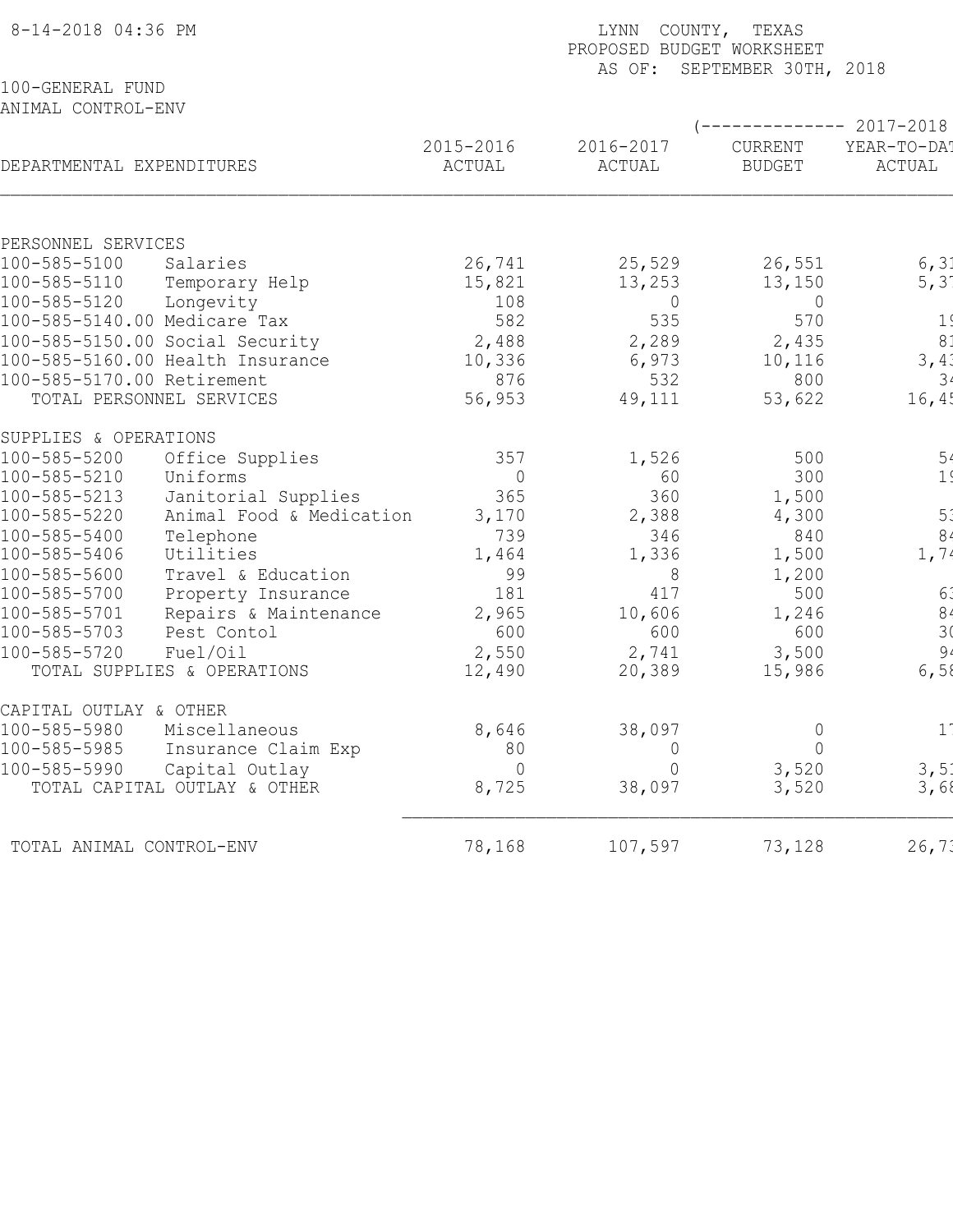| 8-14-2018 04:36 PM                                             |                                    | LYNN<br>COUNTY, TEXAS<br>PROPOSED BUDGET WORKSHEET<br>AS OF: SEPTEMBER 30TH, 2018 |                                 |                       |  |  |  |
|----------------------------------------------------------------|------------------------------------|-----------------------------------------------------------------------------------|---------------------------------|-----------------------|--|--|--|
| 100-GENERAL FUND                                               |                                    |                                                                                   |                                 |                       |  |  |  |
| EXTENSION - NAT RES                                            |                                    |                                                                                   |                                 | $--------- 2017-2018$ |  |  |  |
| DEPARTMENTAL EXPENDITURES                                      | 2015-2016<br>ACTUAL                | 2016-2017<br>ACTUAL                                                               | <b>CURRENT</b><br><b>BUDGET</b> | YEAR-TO-DAT<br>ACTUAL |  |  |  |
|                                                                |                                    |                                                                                   |                                 |                       |  |  |  |
| PERSONNEL SERVICES                                             |                                    |                                                                                   |                                 |                       |  |  |  |
| 100-586-5100.10 Salaries-Farm Demo                             | 8,161                              | 11,655                                                                            | 12,121                          | 8,85                  |  |  |  |
| 100-586-5100.20 Salaries-Home Econ                             | 13,642                             | 13,815                                                                            | 14,368                          | 12,1!                 |  |  |  |
| 100-586-5100.30 Salaries-Secretary<br>100-586-5105<br>Overtime | 22,428                             | 20,191                                                                            | 25,646                          | 7,66                  |  |  |  |
| 100-586-5120<br>Longevity                                      | $\Omega$<br>114                    | $\overline{0}$<br>210                                                             | 1,500<br>255                    |                       |  |  |  |
| 100-586-5140.00 Medicare Tax                                   | 670                                | 640                                                                               | 851                             | 4 <sup>′</sup>        |  |  |  |
| 100-586-5150.00 Social Security                                | 2,865                              | 2,736                                                                             | 3,639                           | 2,11                  |  |  |  |
| 100-586-5160.00 Health Insurance                               | 8,531                              | 8,346                                                                             | 10,116                          |                       |  |  |  |
| 100-586-5170.00 Retirement                                     | 673                                | 603                                                                               | 770                             |                       |  |  |  |
| 100-586-5180<br>Travel Allowance                               | 4,985                              | 4,817                                                                             | 4,800                           | 4,00                  |  |  |  |
| TOTAL PERSONNEL SERVICES                                       | 62,068                             | 63,012                                                                            | 74,066                          | 35, 35                |  |  |  |
| SUPPLIES & OPERATIONS                                          |                                    |                                                                                   |                                 |                       |  |  |  |
| Office Supplies<br>100-586-5200                                | 8,683                              | 9,011                                                                             | 6,000                           | 9,20                  |  |  |  |
| 100-586-5201<br>Postage                                        | 243                                | 102                                                                               | 300                             | 1!                    |  |  |  |
| 100-586-5300<br>Bond, Dues, & Fees                             | 371                                | 265                                                                               | 200                             | 5 <sup>′</sup>        |  |  |  |
| 100-586-5400<br>Telephone                                      | 1,945                              | 1,967                                                                             | 2,850                           | 1,42                  |  |  |  |
| 100-586-5600<br>Travel & Education                             | 6,522                              | 7,071                                                                             | 14,000                          | 9,06                  |  |  |  |
| 100-586-5710<br>Transportation                                 | 6,412                              | 7,279                                                                             | 6,000                           | 5,1!                  |  |  |  |
| TOTAL SUPPLIES & OPERATIONS                                    | 24,177                             | 25,695                                                                            | 29,350                          | 25, 51                |  |  |  |
| CAPITAL OUTLAY & OTHER                                         |                                    |                                                                                   |                                 |                       |  |  |  |
| 100-586-5950<br>Kids Club Fund                                 | 1,250                              | 930                                                                               | 1,250                           | 1, 2!                 |  |  |  |
| 100-586-5984                                                   | $\circ$<br>Ext Insurance Claim Exp | $\overline{0}$                                                                    | $\overline{0}$                  |                       |  |  |  |
| 100-586-5990<br>Capital Outlay                                 | $\overline{0}$                     | 13,209                                                                            | 5,000                           | 1, 6:                 |  |  |  |
| TOTAL CAPITAL OUTLAY & OTHER                                   | 1,250                              | 14,139                                                                            | 6,250                           | 2,86                  |  |  |  |
| TOTAL EXTENSION - NAT RES                                      | 87,494                             | 102,846                                                                           | 109,666                         | 63,74                 |  |  |  |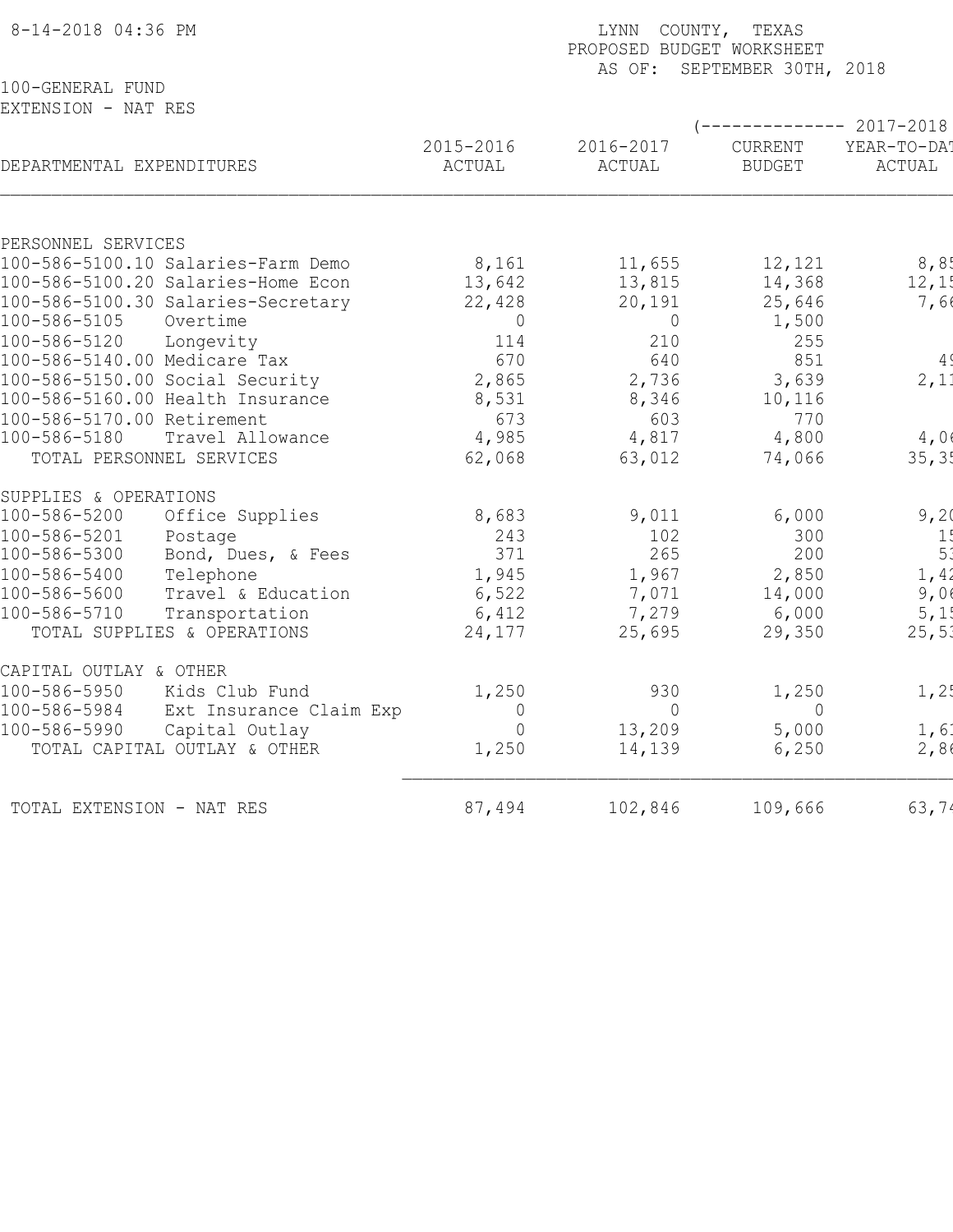| 8-14-2018 04:36 PM<br>100-GENERAL FUND               | COUNTY, TEXAS<br>LYNN<br>PROPOSED BUDGET WORKSHEET<br>SEPTEMBER 30TH, 2018<br>AS OF: |                               |                                            |                       |  |  |  |
|------------------------------------------------------|--------------------------------------------------------------------------------------|-------------------------------|--------------------------------------------|-----------------------|--|--|--|
| MISCELLANEOUS<br>DEPARTMENTAL EXPENDITURES           | 2015-2016<br>ACTUAL                                                                  | 2016-2017<br>ACTUAL           | $--------- 2017-2018$<br>CURRENT<br>BUDGET | YEAR-TO-DAT<br>ACTUAL |  |  |  |
|                                                      |                                                                                      |                               |                                            |                       |  |  |  |
| CAPITAL OUTLAY & OTHER                               |                                                                                      |                               |                                            |                       |  |  |  |
| 100-587-5952<br>CVA Match<br>100-587-5953            |                                                                                      | $\overline{0}$<br>$\mathbf 0$ | 10,000                                     |                       |  |  |  |
| Juvenile-Local Match<br>TOTAL CAPITAL OUTLAY & OTHER |                                                                                      | $\overline{0}$                | 74,481<br>84,481                           |                       |  |  |  |
| TOTAL MISCELLANEOUS                                  | $\mathbb O$                                                                          | $\circ$                       | 84,481                                     |                       |  |  |  |
| TOTAL EXPENDITURES                                   | 2,963,127                                                                            | 3,024,463                     | 3,434,801                                  | 2,646,61              |  |  |  |
| REVENUE OVER/(UNDER) EXPENDITURES                    | 111,395<br>===========                                                               | 395,938                       | 284,220<br>===========                     | 663,02                |  |  |  |
|                                                      |                                                                                      |                               |                                            |                       |  |  |  |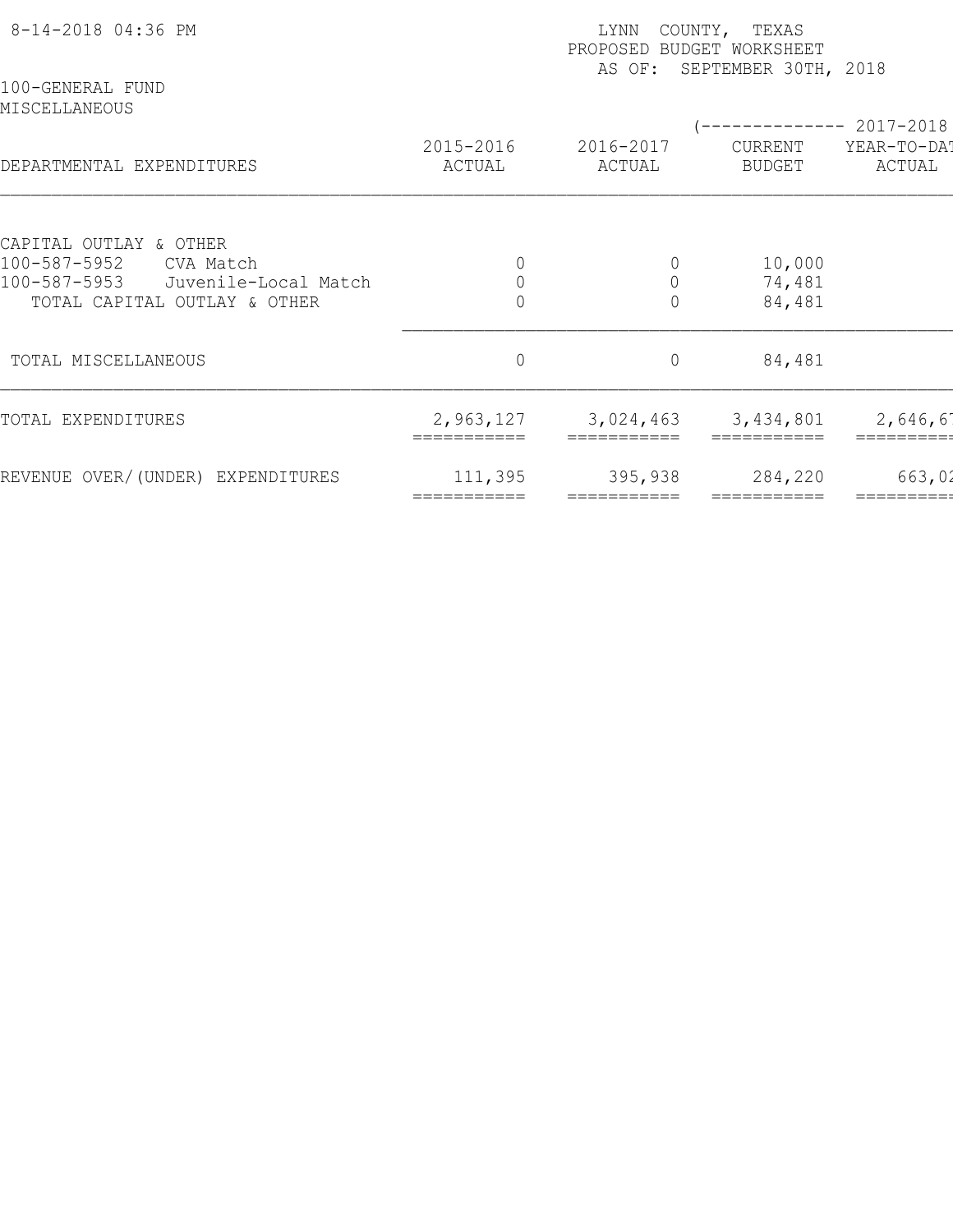| 8-14-2018 04:36 PM                                 |                     | LYNN<br>PROPOSED<br>AS OF: | COUNTY, TEXAS<br>BUDGET WORKSHEET<br>SEPTEMBER 30TH, 2018 |                                                 |
|----------------------------------------------------|---------------------|----------------------------|-----------------------------------------------------------|-------------------------------------------------|
| 111-VIDEO FEE FUND                                 |                     |                            |                                                           |                                                 |
| REVENUES                                           | 2015-2016<br>ACTUAL | 2016-2017<br>ACTUAL        | CURRENT<br><b>BUDGET</b>                                  | ------------ 2017-2018<br>YEAR-TO-DAT<br>ACTUAL |
| NON-DEPARTMENTAL<br>================               |                     |                            |                                                           |                                                 |
| FEE COLLECTION                                     |                     |                            |                                                           |                                                 |
| 111-400-4400.15 Video Fees<br>TOTAL FEE COLLECTION | 315<br>315          | 105<br>105                 | 50<br>50                                                  |                                                 |
| TOTAL NON-DEPARTMENTAL                             | 315                 | 105                        | 50                                                        |                                                 |
| TOTAL REVENUES                                     | 315<br>===========  | 105<br>===========         | 50                                                        |                                                 |
|                                                    |                     |                            |                                                           |                                                 |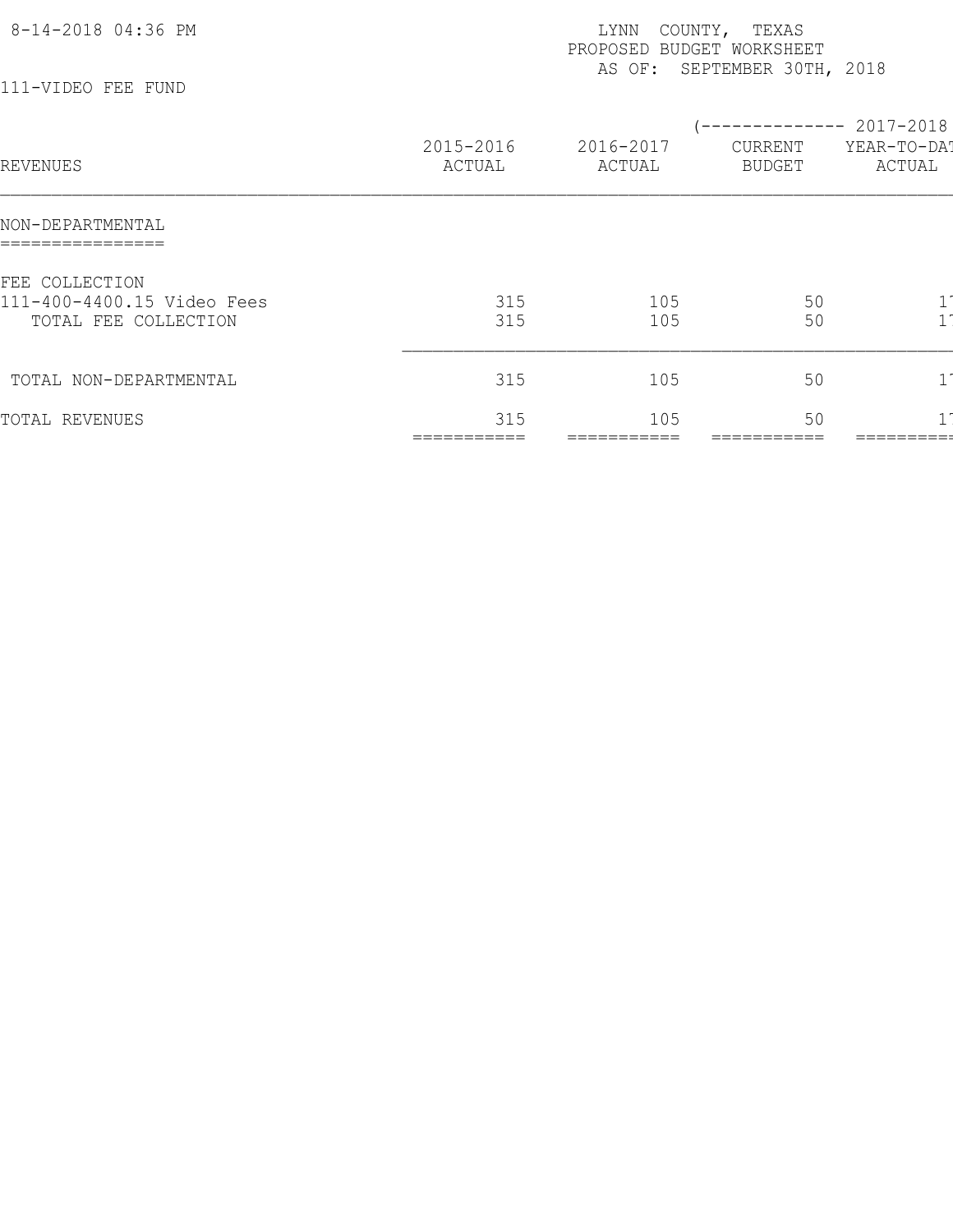| 8-14-2018 04:36 PM                                            | COUNTY, TEXAS<br>LYNN<br>PROPOSED BUDGET WORKSHEET<br>AS OF: SEPTEMBER 30TH, 2018 |                     |                          |                       |  |  |  |
|---------------------------------------------------------------|-----------------------------------------------------------------------------------|---------------------|--------------------------|-----------------------|--|--|--|
| 111-VIDEO FEE FUND<br>NON-DEPARTMENTAL                        |                                                                                   |                     |                          | $-2017 - 2018$        |  |  |  |
| DEPARTMENTAL EXPENDITURES                                     | 2015-2016<br>ACTUAL                                                               | 2016-2017<br>ACTUAL | CURRENT<br><b>BUDGET</b> | YEAR-TO-DAT<br>ACTUAL |  |  |  |
| CAPITAL OUTLAY & OTHER                                        |                                                                                   |                     |                          |                       |  |  |  |
| 111-500-5980<br>Miscellaneous<br>TOTAL CAPITAL OUTLAY & OTHER | $\overline{0}$                                                                    | $\circ$<br>$\Omega$ | 150<br>150               |                       |  |  |  |
|                                                               |                                                                                   |                     |                          |                       |  |  |  |
| TOTAL NON-DEPARTMENTAL                                        | $\mathbf 0$                                                                       | $\overline{0}$      | 150                      |                       |  |  |  |
| TOTAL EXPENDITURES                                            |                                                                                   |                     | 150                      |                       |  |  |  |
| REVENUE OVER/(UNDER) EXPENDITURES                             | 315                                                                               | 105                 | 100)                     |                       |  |  |  |
|                                                               |                                                                                   |                     |                          |                       |  |  |  |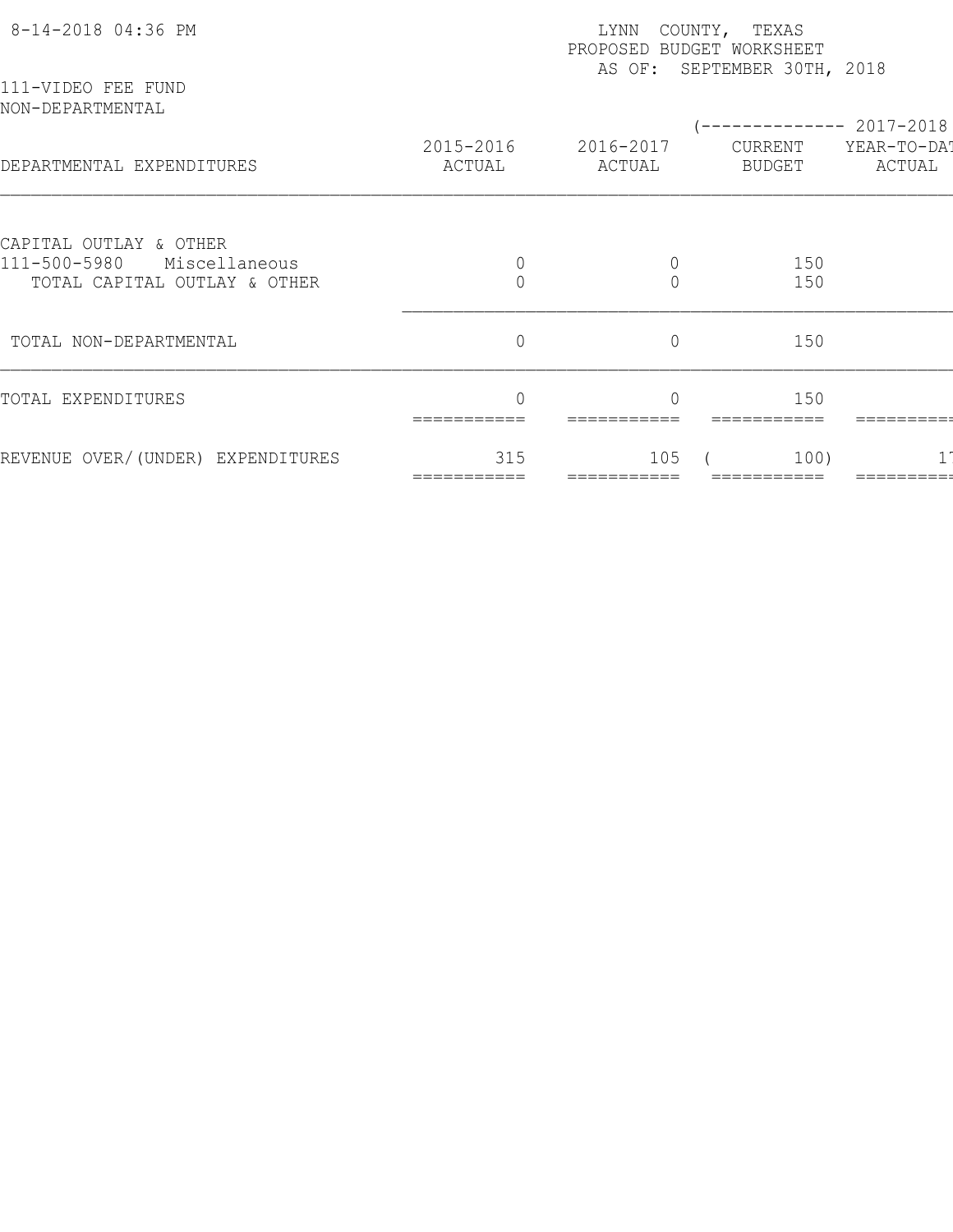| 8-14-2018 04:36 PM<br>112-DC ARCHIVE FUND                                |                     | LYNN<br>PROPOSED BUDGET WORKSHEET | COUNTY, TEXAS<br>AS OF: SEPTEMBER 30TH, 2018    |                       |
|--------------------------------------------------------------------------|---------------------|-----------------------------------|-------------------------------------------------|-----------------------|
| REVENUES                                                                 | 2015-2016<br>ACTUAL | 2016-2017<br>ACTUAL               | (-------------- 2017-2018)<br>CURRENT<br>BUDGET | YEAR-TO-DA!<br>ACTUAL |
| NON-DEPARTMENTAL<br>================                                     |                     |                                   |                                                 |                       |
| FEE COLLECTION<br>112-400-4400.25 DC Archive Fee<br>TOTAL FEE COLLECTION | 855<br>855          | 645<br>645                        | 600<br>600                                      | 9 <sub>4</sub><br>94  |
| TOTAL NON-DEPARTMENTAL                                                   | 855                 | 645                               | 600                                             | 94                    |
| TOTAL REVENUES                                                           | 855                 | 645                               | 600                                             | 94                    |
|                                                                          |                     |                                   |                                                 |                       |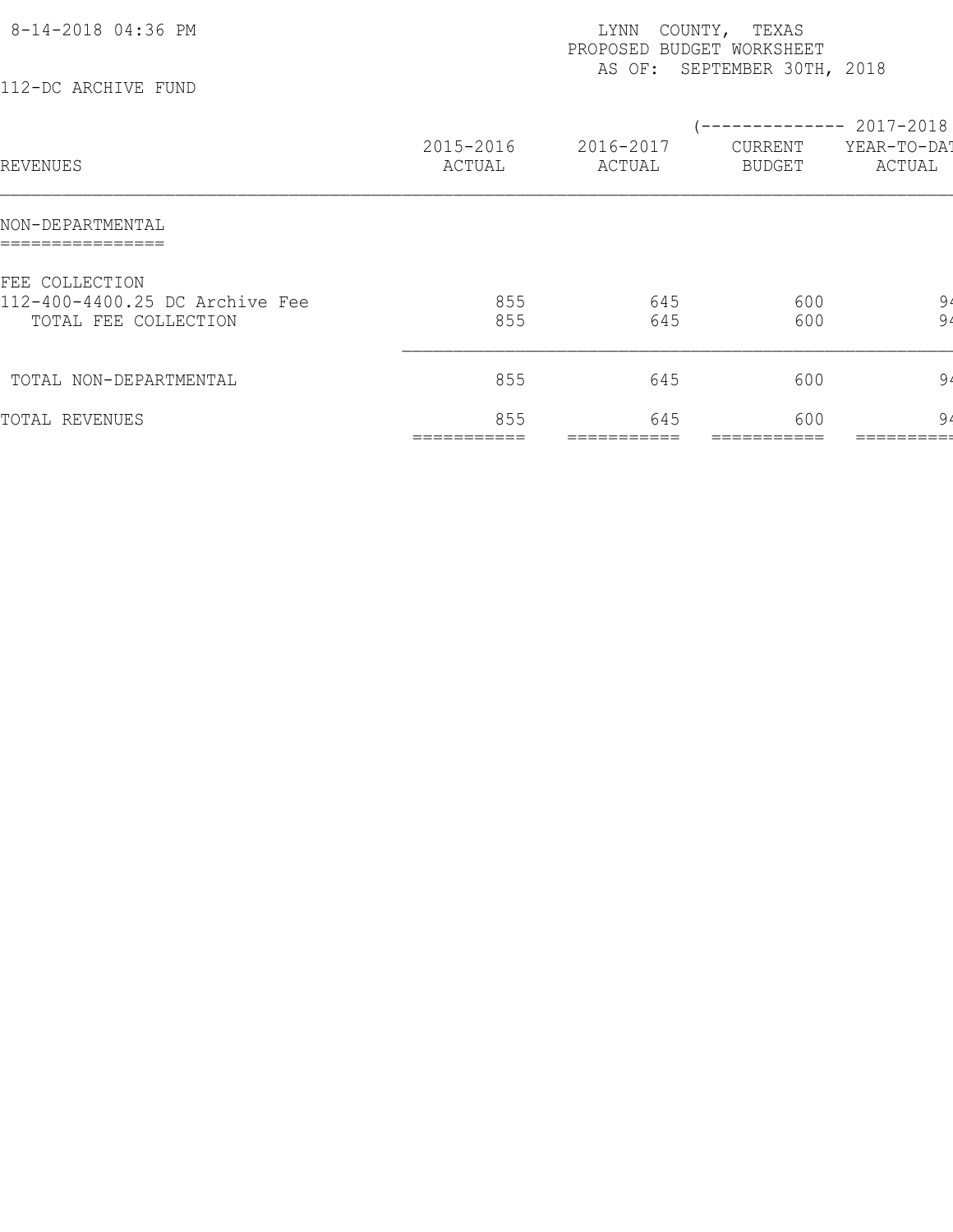| 8-14-2018 04:36 PM                                            | COUNTY, TEXAS<br>LYNN<br>PROPOSED BUDGET WORKSHEET<br>AS OF: SEPTEMBER 30TH, 2018 |                     |                          |                       |  |  |  |
|---------------------------------------------------------------|-----------------------------------------------------------------------------------|---------------------|--------------------------|-----------------------|--|--|--|
| 112-DC ARCHIVE FUND<br>NON-DEPARTMENTAL                       |                                                                                   |                     |                          | $-2017 - 2018$        |  |  |  |
| DEPARTMENTAL EXPENDITURES                                     | 2015-2016<br>ACTUAL                                                               | 2016-2017<br>ACTUAL | CURRENT<br><b>BUDGET</b> | YEAR-TO-DAT<br>ACTUAL |  |  |  |
| CAPITAL OUTLAY & OTHER                                        |                                                                                   |                     |                          |                       |  |  |  |
| 112-500-5980<br>Miscellaneous<br>TOTAL CAPITAL OUTLAY & OTHER |                                                                                   |                     | 0                        |                       |  |  |  |
| TOTAL NON-DEPARTMENTAL                                        | $\overline{0}$                                                                    | $\overline{0}$      | $\overline{0}$           |                       |  |  |  |
| TOTAL EXPENDITURES                                            |                                                                                   |                     |                          |                       |  |  |  |
| REVENUE OVER/(UNDER) EXPENDITURES                             | 855                                                                               | 645                 | 600                      | 9,                    |  |  |  |
|                                                               |                                                                                   |                     |                          |                       |  |  |  |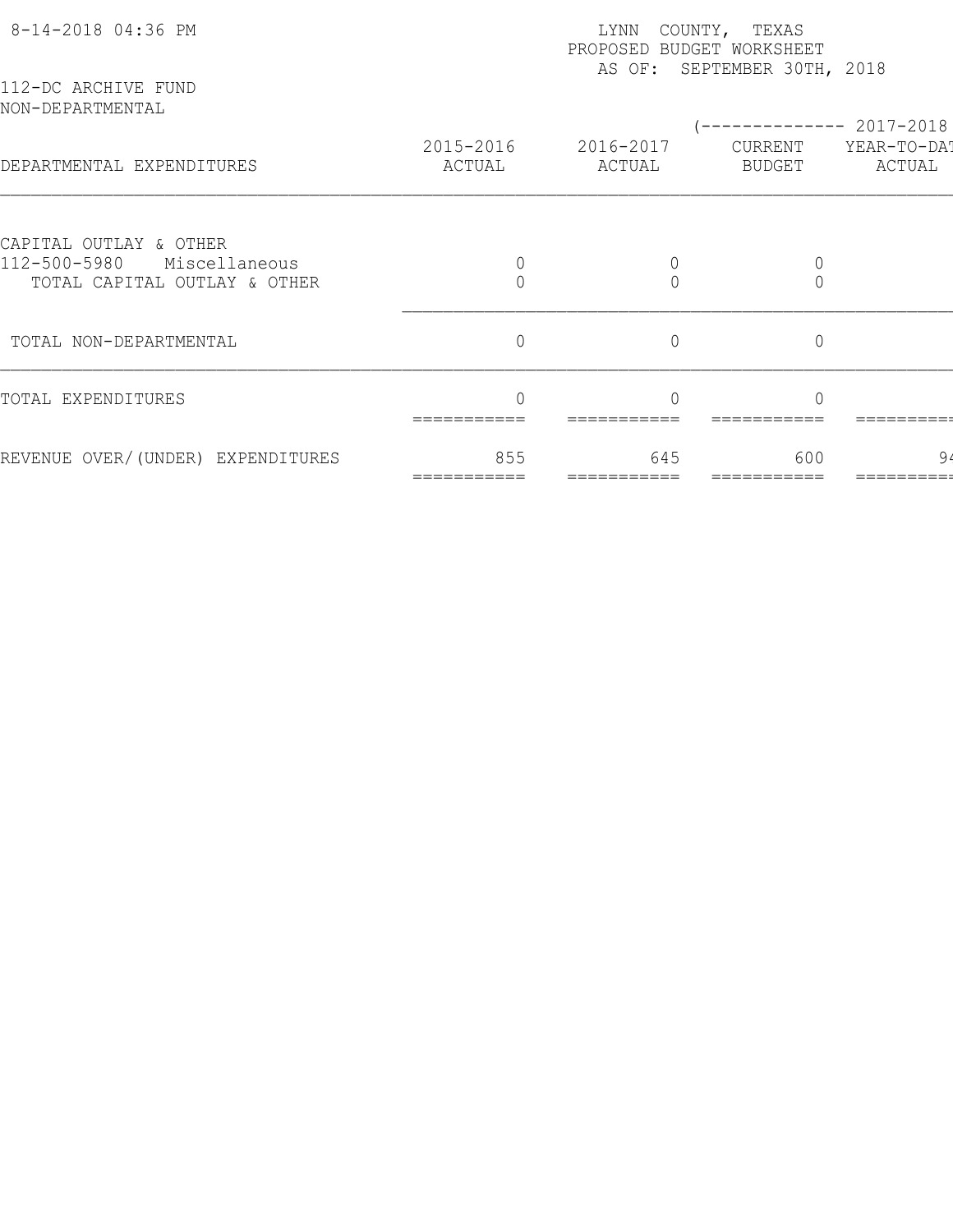| 8-14-2018 04:36 PM<br>113-DC PRESERVATION FUND                                |                     | LYNN<br>PROPOSED BUDGET WORKSHEET | COUNTY, TEXAS<br>AS OF: SEPTEMBER 30TH, 2018 |                                                 |
|-------------------------------------------------------------------------------|---------------------|-----------------------------------|----------------------------------------------|-------------------------------------------------|
| REVENUES                                                                      | 2015-2016<br>ACTUAL | 2016-2017<br>ACTUAL               | CURRENT<br>BUDGET                            | ------------ 2017-2018<br>YEAR-TO-DAT<br>ACTUAL |
| NON-DEPARTMENTAL                                                              |                     |                                   |                                              |                                                 |
| FEE COLLECTION<br>113-400-4400.26 DC Preservation Fee<br>TOTAL FEE COLLECTION | 790<br>790          | 553<br>553                        | 600<br>600                                   | 7 <sup>1</sup><br>$\overline{z}$                |
| TOTAL NON-DEPARTMENTAL                                                        | 790                 | 553                               | 600                                          | 7(                                              |
| TOTAL REVENUES                                                                | 790<br>===========  | 553<br>===========                | 600<br>:==========                           |                                                 |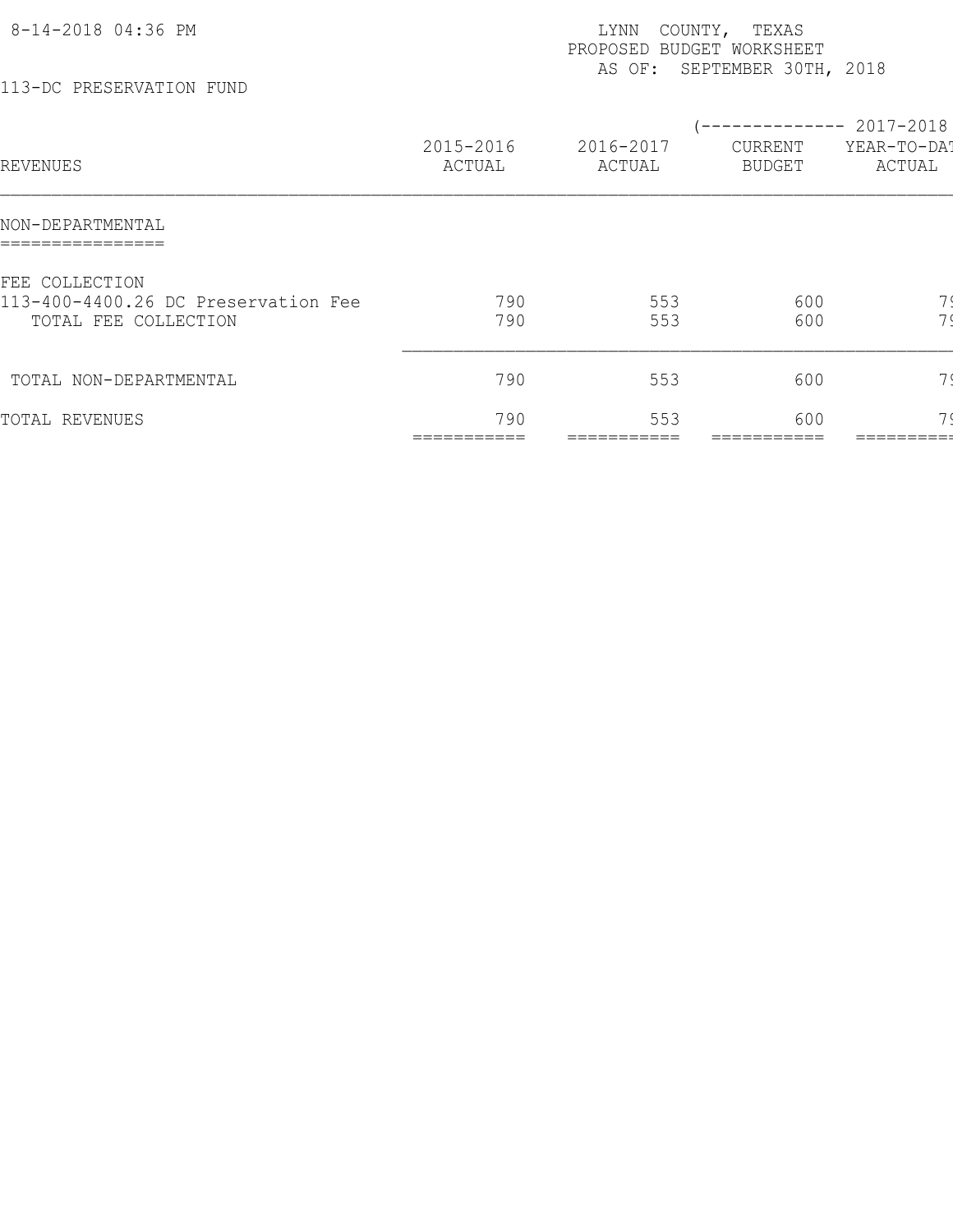| 8-14-2018 04:36 PM                                            |                     | LYNN                | COUNTY, TEXAS<br>PROPOSED BUDGET WORKSHEET<br>AS OF: SEPTEMBER 30TH, 2018 |                       |
|---------------------------------------------------------------|---------------------|---------------------|---------------------------------------------------------------------------|-----------------------|
| 113-DC PRESERVATION FUND<br>NON-DEPARTMENTAL                  |                     |                     |                                                                           | --------- 2017-2018   |
| DEPARTMENTAL EXPENDITURES                                     | 2015-2016<br>ACTUAL | 2016-2017<br>ACTUAL | CURRENT<br>BUDGET                                                         | YEAR-TO-DAT<br>ACTUAL |
| CAPITAL OUTLAY & OTHER                                        |                     |                     |                                                                           |                       |
| 113-500-5980<br>Miscellaneous<br>TOTAL CAPITAL OUTLAY & OTHER |                     |                     |                                                                           |                       |
| TOTAL NON-DEPARTMENTAL                                        | $\overline{0}$      | $\overline{0}$      | $\overline{0}$                                                            |                       |
| TOTAL EXPENDITURES                                            | ===========         |                     |                                                                           |                       |
| REVENUE OVER/(UNDER) EXPENDITURES                             | 790                 | 553                 | 600                                                                       |                       |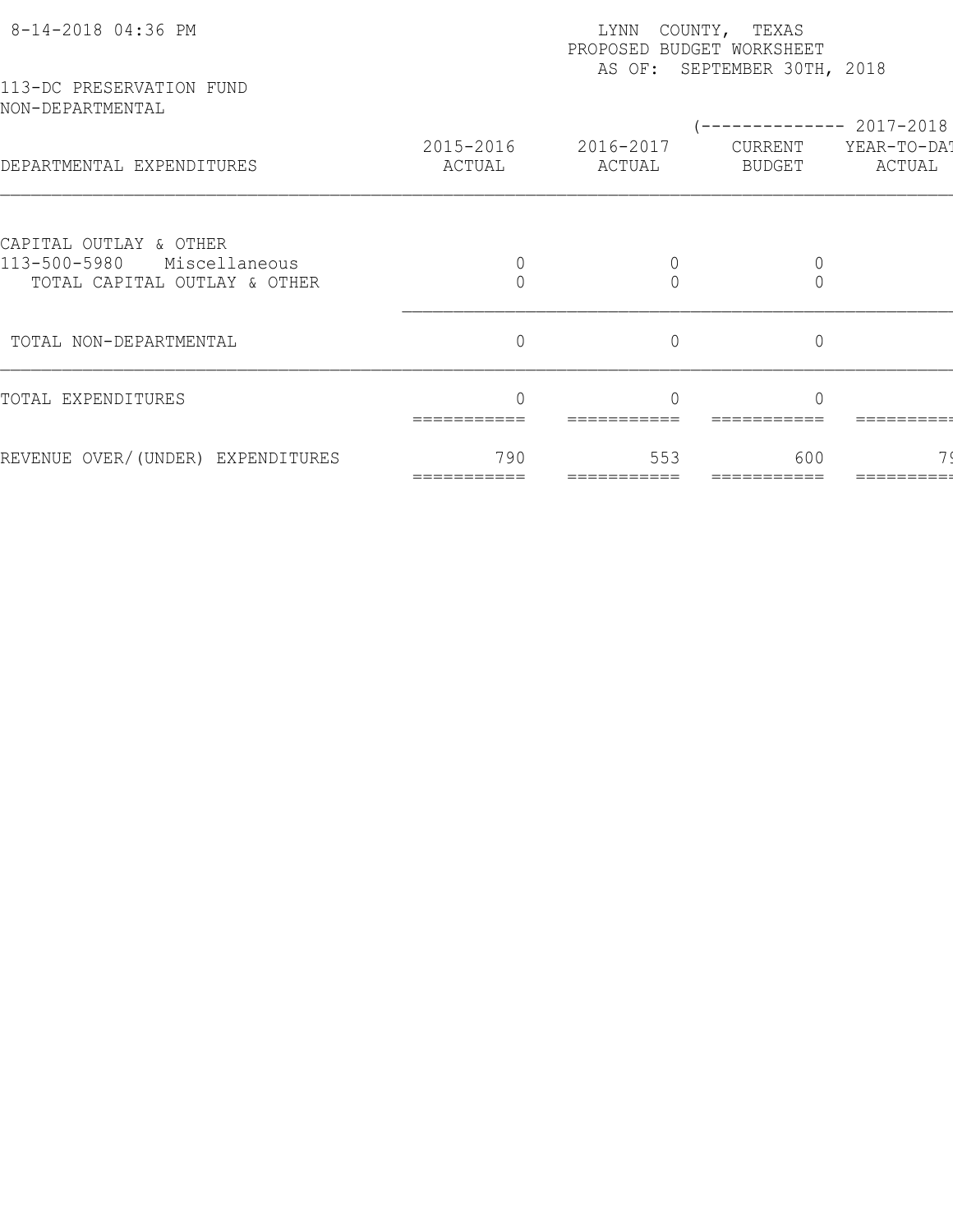| 8-14-2018 04:36 PM<br>114-DC TECHNOLOGY                               |                     | LYNN<br>PROPOSED BUDGET WORKSHEET | COUNTY, TEXAS<br>AS OF: SEPTEMBER 30TH, 2018 |                       |
|-----------------------------------------------------------------------|---------------------|-----------------------------------|----------------------------------------------|-----------------------|
| REVENUES                                                              | 2015-2016<br>ACTUAL | 2016-2017<br>ACTUAL               | $--------- 2017-2018$<br>CURRENT<br>BUDGET   | YEAR-TO-DAT<br>ACTUAL |
| NON-DEPARTMENTAL                                                      |                     |                                   |                                              |                       |
| FEE COLLECTION<br>114-400-4400.27 DC Tech Fee<br>TOTAL FEE COLLECTION | 41<br>41            | 31<br>31                          | 25<br>25                                     |                       |
| TOTAL NON-DEPARTMENTAL                                                | 41                  | 31                                | 25                                           |                       |
| TOTAL REVENUES                                                        | 41                  | 31                                | 25                                           |                       |
|                                                                       |                     |                                   |                                              |                       |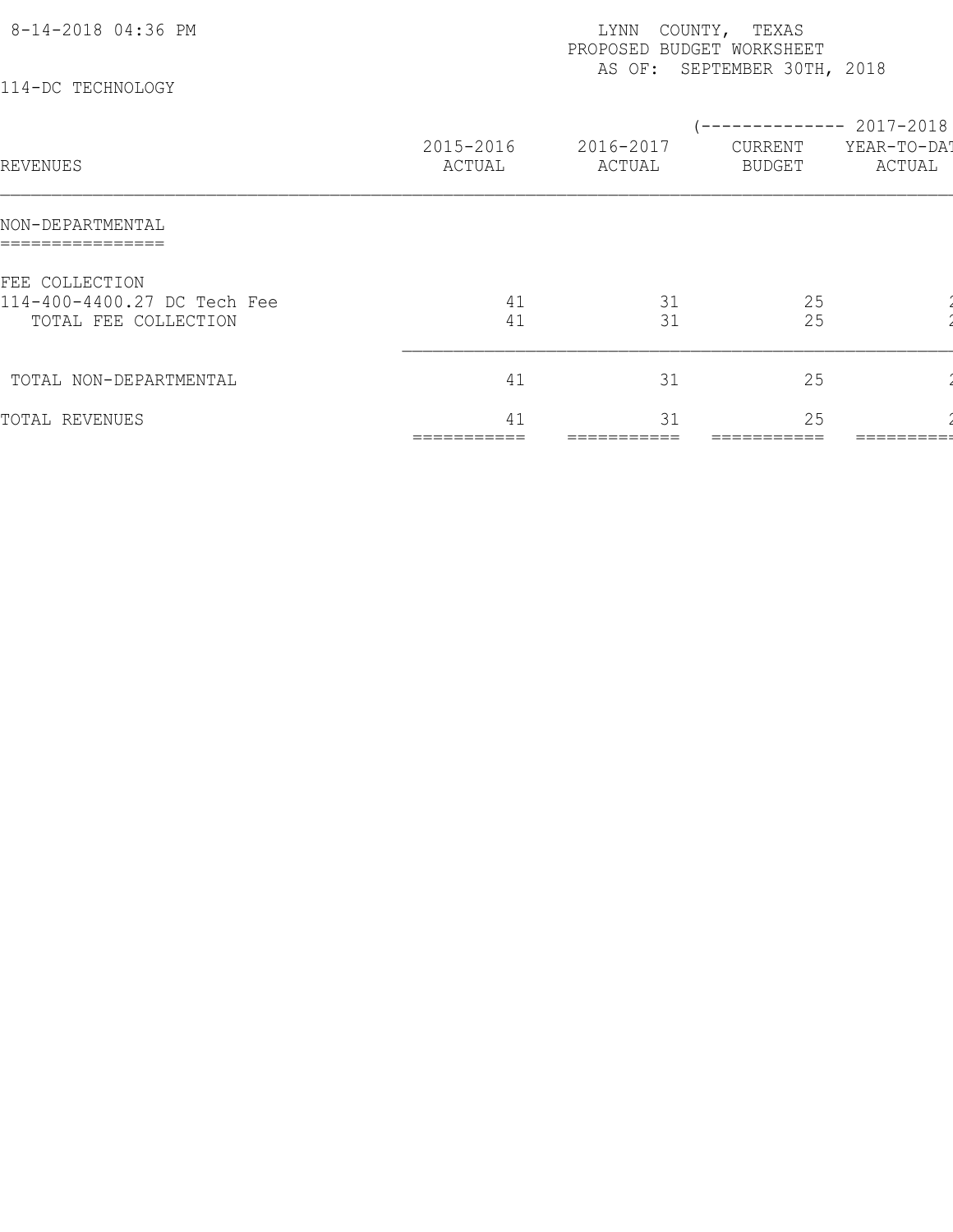| 8-14-2018 04:36 PM<br>114-DC TECHNOLOGY                       | COUNTY, TEXAS<br>LYNN<br>PROPOSED BUDGET WORKSHEET<br>AS OF: SEPTEMBER 30TH, 2018 |                     |                          |                       |  |  |  |
|---------------------------------------------------------------|-----------------------------------------------------------------------------------|---------------------|--------------------------|-----------------------|--|--|--|
| NON-DEPARTMENTAL                                              |                                                                                   |                     |                          | $-2017 - 2018$        |  |  |  |
| DEPARTMENTAL EXPENDITURES                                     | 2015-2016<br>ACTUAL                                                               | 2016-2017<br>ACTUAL | CURRENT<br><b>BUDGET</b> | YEAR-TO-DAT<br>ACTUAL |  |  |  |
| CAPITAL OUTLAY & OTHER                                        |                                                                                   |                     |                          |                       |  |  |  |
| 114-500-5980<br>Miscellaneous<br>TOTAL CAPITAL OUTLAY & OTHER |                                                                                   |                     | 0                        |                       |  |  |  |
|                                                               | $\overline{0}$                                                                    | $\overline{0}$      | $\overline{0}$           |                       |  |  |  |
| TOTAL NON-DEPARTMENTAL                                        |                                                                                   |                     |                          |                       |  |  |  |
| TOTAL EXPENDITURES                                            |                                                                                   |                     |                          |                       |  |  |  |
| REVENUE OVER/(UNDER) EXPENDITURES                             | 41                                                                                | 31                  | 25                       |                       |  |  |  |
|                                                               |                                                                                   |                     |                          |                       |  |  |  |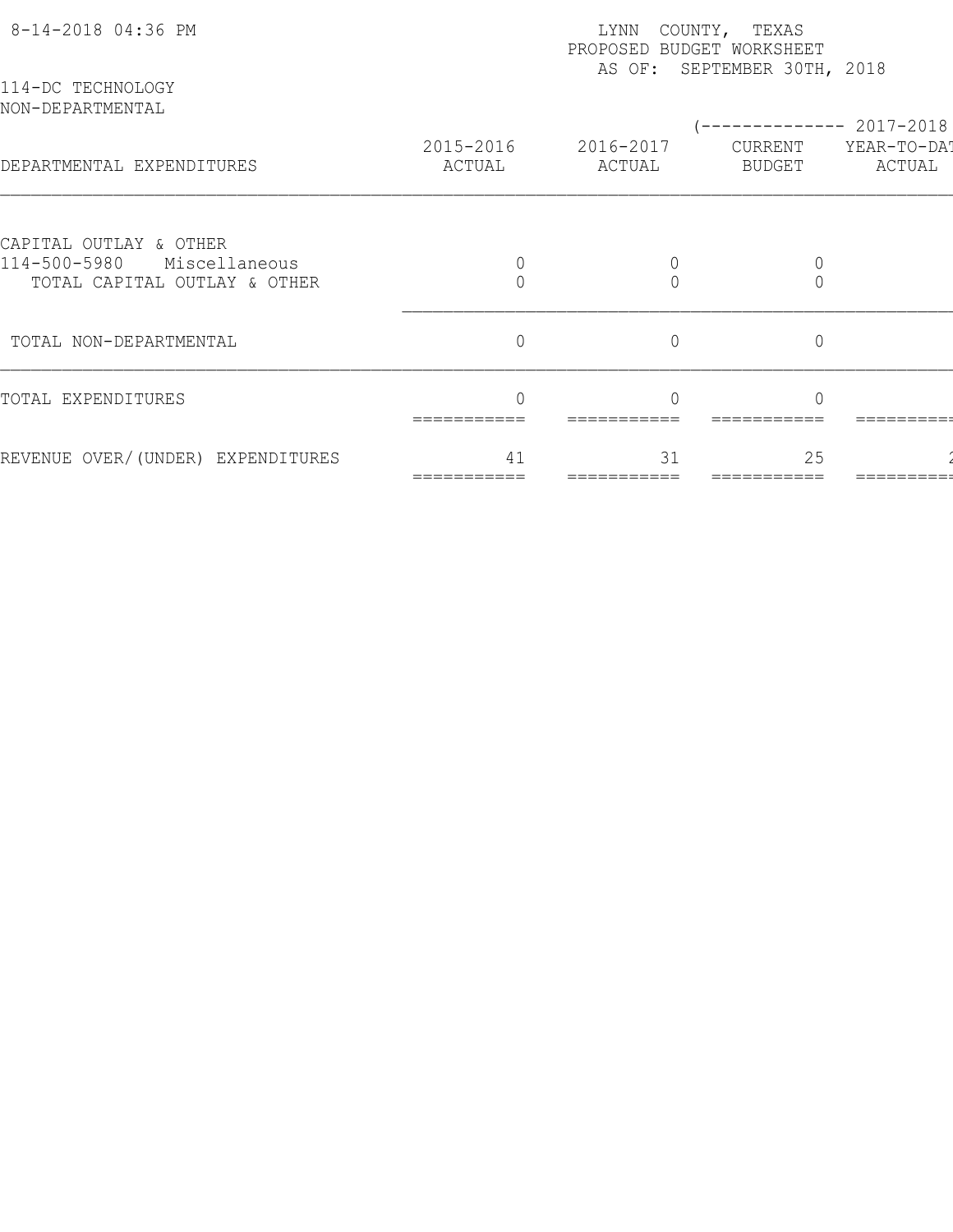| 8-14-2018 04:36 PM                                 | LYNN COUNTY, TEXAS<br>PROPOSED BUDGET WORKSHEET<br>AS OF: SEPTEMBER 30TH, 2018 |                     |                                                        |                       |  |  |  |
|----------------------------------------------------|--------------------------------------------------------------------------------|---------------------|--------------------------------------------------------|-----------------------|--|--|--|
| 210-PRECINCT 1                                     |                                                                                |                     |                                                        |                       |  |  |  |
| REVENUES                                           | 2015-2016<br>ACTUAL                                                            | 2016-2017<br>ACTUAL | (-------------- 2017-2018)<br>CURRENT<br><b>BUDGET</b> | YEAR-TO-DA!<br>ACTUAL |  |  |  |
| NON-DEPARTMENTAL<br>================               |                                                                                |                     |                                                        |                       |  |  |  |
| TAXES, LICENSES, PERMITS                           |                                                                                |                     |                                                        |                       |  |  |  |
| 210-400-4101<br>Current Tax                        | 117,500                                                                        | 125,759             | 122,025                                                | 115,00                |  |  |  |
| 210-400-4121<br>Vehicle Registration               | 65,010                                                                         | 65,012              | 65,000                                                 | 56,42                 |  |  |  |
| TOTAL TAXES, LICENSES, PERMITS                     | 182,510                                                                        | 190,771             | 187,025                                                | 171,42                |  |  |  |
| INTERGOVERNMENT REVENUES                           |                                                                                |                     |                                                        |                       |  |  |  |
| 210-400-4202<br>State Revenue-Comp/Axle            | 59,100                                                                         | 58,007              | 11,000                                                 | 10,02                 |  |  |  |
| TOTAL INTERGOVERNMENT REVENUES                     | 59,100                                                                         | 58,007              | 11,000                                                 | 10,02                 |  |  |  |
|                                                    |                                                                                |                     |                                                        |                       |  |  |  |
| INTEREST EARNED<br>210-400-4500<br>Interest Earned | 1,570                                                                          | 1,584               | 1,200                                                  | 1,40                  |  |  |  |
| TOTAL INTEREST EARNED                              | 1,570                                                                          | 1,584               | 1,200                                                  | 1,40                  |  |  |  |
|                                                    |                                                                                |                     |                                                        |                       |  |  |  |
| OTHER REVENUE                                      |                                                                                |                     |                                                        |                       |  |  |  |
| $210 - 400 - 4601$<br>Miscellaneous Income         | $\overline{0}$                                                                 | 72,090              | $\overline{0}$                                         |                       |  |  |  |
| TOTAL OTHER REVENUE                                | $\overline{0}$                                                                 | 72,090              | $\overline{0}$                                         |                       |  |  |  |
| TOTAL NON-DEPARTMENTAL                             | 243,180                                                                        | 322,453             | 199,225                                                | 182,84                |  |  |  |
| TOTAL REVENUES                                     | 243,180                                                                        | 322,453             | 199,225                                                | 182,84                |  |  |  |
|                                                    | ===========                                                                    | ===========         | $=$ ===========                                        | ==========            |  |  |  |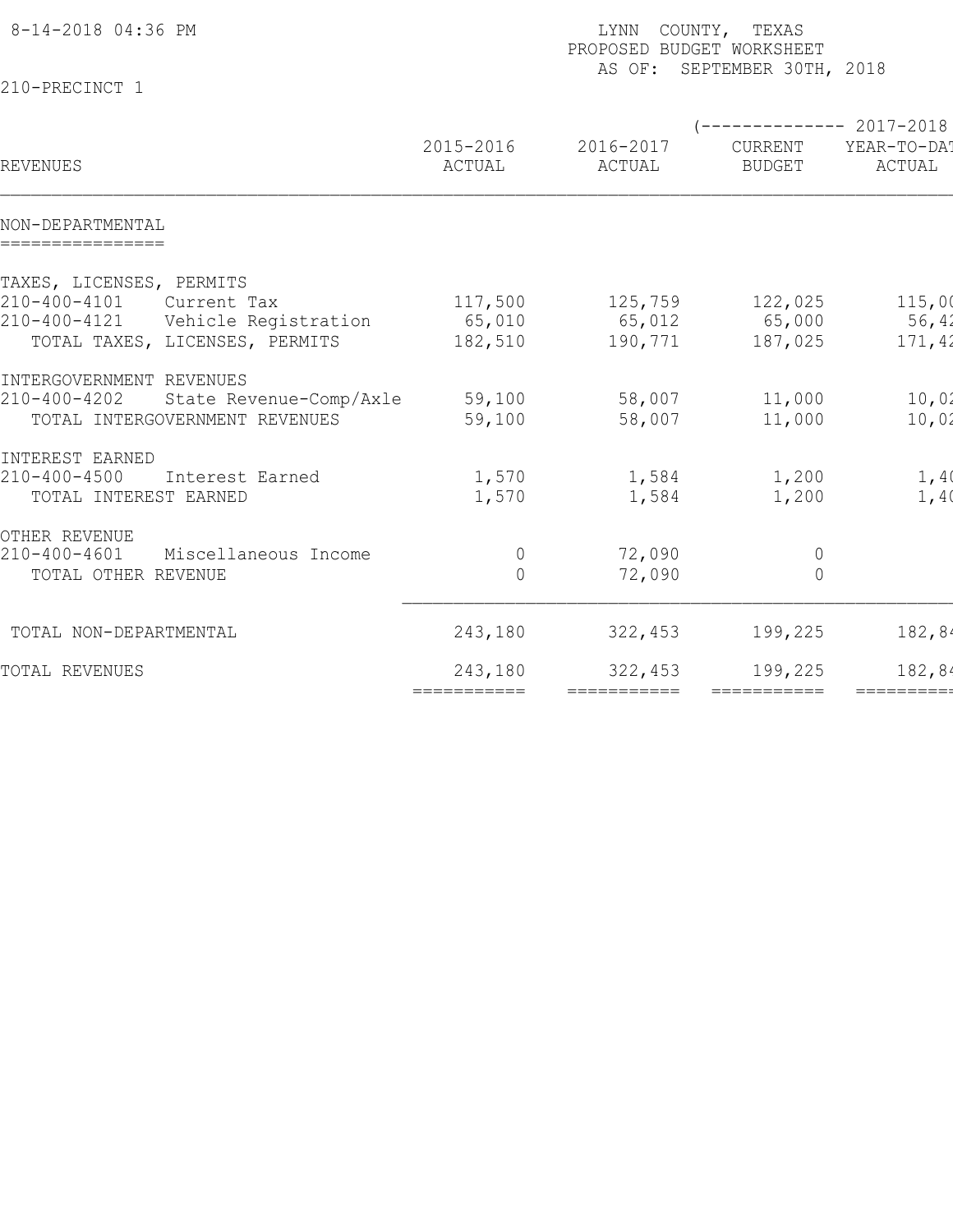| 8-14-2018 04:36 PM               |                                       | COUNTY, TEXAS<br><b>LYNN</b><br>PROPOSED BUDGET WORKSHEET<br>SEPTEMBER 30TH, 2018<br>AS OF: |                     |                          |                       |  |  |  |  |
|----------------------------------|---------------------------------------|---------------------------------------------------------------------------------------------|---------------------|--------------------------|-----------------------|--|--|--|--|
| 210-PRECINCT 1                   |                                       |                                                                                             |                     |                          |                       |  |  |  |  |
| NON-DEPARTMENTAL                 |                                       |                                                                                             |                     |                          |                       |  |  |  |  |
|                                  |                                       |                                                                                             |                     |                          | $------ 2017-2018$    |  |  |  |  |
| DEPARTMENTAL EXPENDITURES        |                                       | 2015-2016<br>ACTUAL                                                                         | 2016-2017<br>ACTUAL | CURRENT<br><b>BUDGET</b> | YEAR-TO-DA!<br>ACTUAL |  |  |  |  |
| PERSONNEL SERVICES               |                                       |                                                                                             |                     |                          |                       |  |  |  |  |
|                                  | 210-500-5100.10 Salaries-Road Hand #1 | 27,134                                                                                      | 27,404              | 28,460                   | $24, 2^{\circ}$       |  |  |  |  |
|                                  | 210-500-5100.20 Salaries-Road Hand #2 | 26,936                                                                                      | 27,272              | 28,460                   | 24, 34                |  |  |  |  |
| 210-500-5105                     | Overtime                              | 52                                                                                          | 4,470               | 9,000                    | 1, 91                 |  |  |  |  |
| 210-500-5120                     | Longevity                             | 2,420                                                                                       | 1,180               | 1,420                    |                       |  |  |  |  |
| 210-500-5140.00 Medicare Tax     |                                       | 884                                                                                         | 860                 | 1,420                    | 8(                    |  |  |  |  |
| 210-500-5150.00 Social Security  |                                       | 3,782                                                                                       | 3,677               | 4,550                    | 3,44                  |  |  |  |  |
| 210-500-5160.00 Health Insurance |                                       | 20,520                                                                                      | 18,177              | 20,232                   | 20,44                 |  |  |  |  |
| 210-500-5170.00 Retirement       |                                       | 1,885                                                                                       | 1,697               | 2,205                    | 1,89                  |  |  |  |  |
| 210-500-5180                     | Road Supervision                      | 6,281                                                                                       | 6,048               | 6,000                    | 5,01                  |  |  |  |  |
| TOTAL PERSONNEL SERVICES         |                                       | 89,893                                                                                      | 90,786              | 101,747                  | 82, 20                |  |  |  |  |
| SUPPLIES & OPERATIONS            |                                       |                                                                                             |                     |                          |                       |  |  |  |  |
| 210-500-5300                     | Bond, Dues, & Fees                    | 50                                                                                          | 178                 | 150                      |                       |  |  |  |  |
| 210-500-5400                     | Telephone                             | 815                                                                                         | 623                 | 1,000                    | 6 <sup>1</sup>        |  |  |  |  |
| 210-500-5406                     | Utilities                             | 1,101                                                                                       | 1,097               | 1,000                    | 1, 1!                 |  |  |  |  |
| 210-500-5600                     | Travel & Education                    | 1,422                                                                                       | 215                 | 1,000                    | 8 <sub>4</sub>        |  |  |  |  |
| 210-500-5700                     | Property Insurance                    | 494                                                                                         | 1,309               | 2,450                    | 1,66                  |  |  |  |  |
| 210-500-5701                     | Repairs & Maintenance                 | 53,883                                                                                      | 27,445              | 27,000                   | 30,51                 |  |  |  |  |
| 210-500-5720                     | Fuel/Oil                              | 19,052                                                                                      | 19,073              | 28,000                   | 28,12                 |  |  |  |  |
| 210-500-5730                     | Materials                             | 42,089                                                                                      | 32,346              | 6,000                    | $8,1^{\circ}$         |  |  |  |  |
|                                  | TOTAL SUPPLIES & OPERATIONS           | 118,906                                                                                     | 82,284              | 66,600                   | 71,09                 |  |  |  |  |
| CAPITAL OUTLAY & OTHER           |                                       |                                                                                             |                     |                          |                       |  |  |  |  |
| 210-500-5980                     | Miscellaneous                         | 107                                                                                         | 546                 | 1,000                    |                       |  |  |  |  |
| 210-500-5985                     | Note Interest                         | 5,184                                                                                       | 2,814               | 1,500                    |                       |  |  |  |  |
| 210-500-5986                     | Note Principal                        | 46,354                                                                                      | 49,428              | 33,150                   | $\frac{4}{18,50}$     |  |  |  |  |
| 210-500-5990                     | Capital Outlay                        | $\Omega$                                                                                    | 130,590             | 15,000                   |                       |  |  |  |  |
|                                  | TOTAL CAPITAL OUTLAY & OTHER          | 51,645                                                                                      | 183,378             | 50,650                   | 18,94                 |  |  |  |  |
|                                  |                                       |                                                                                             |                     |                          |                       |  |  |  |  |
| TOTAL NON-DEPARTMENTAL           |                                       | 260,445                                                                                     | 356,448             | 218,997                  | 172, 24               |  |  |  |  |
| TOTAL EXPENDITURES               |                                       | 260,445<br>===========                                                                      | 356,448             | 218,997<br>===========   | 172, 24<br>=========  |  |  |  |  |
|                                  | REVENUE OVER/(UNDER) EXPENDITURES     | 17,265)                                                                                     | $33,995$ ) (        | 19,772)                  | 10,60                 |  |  |  |  |
|                                  |                                       | ===========                                                                                 | ===========         | ===========              | =========             |  |  |  |  |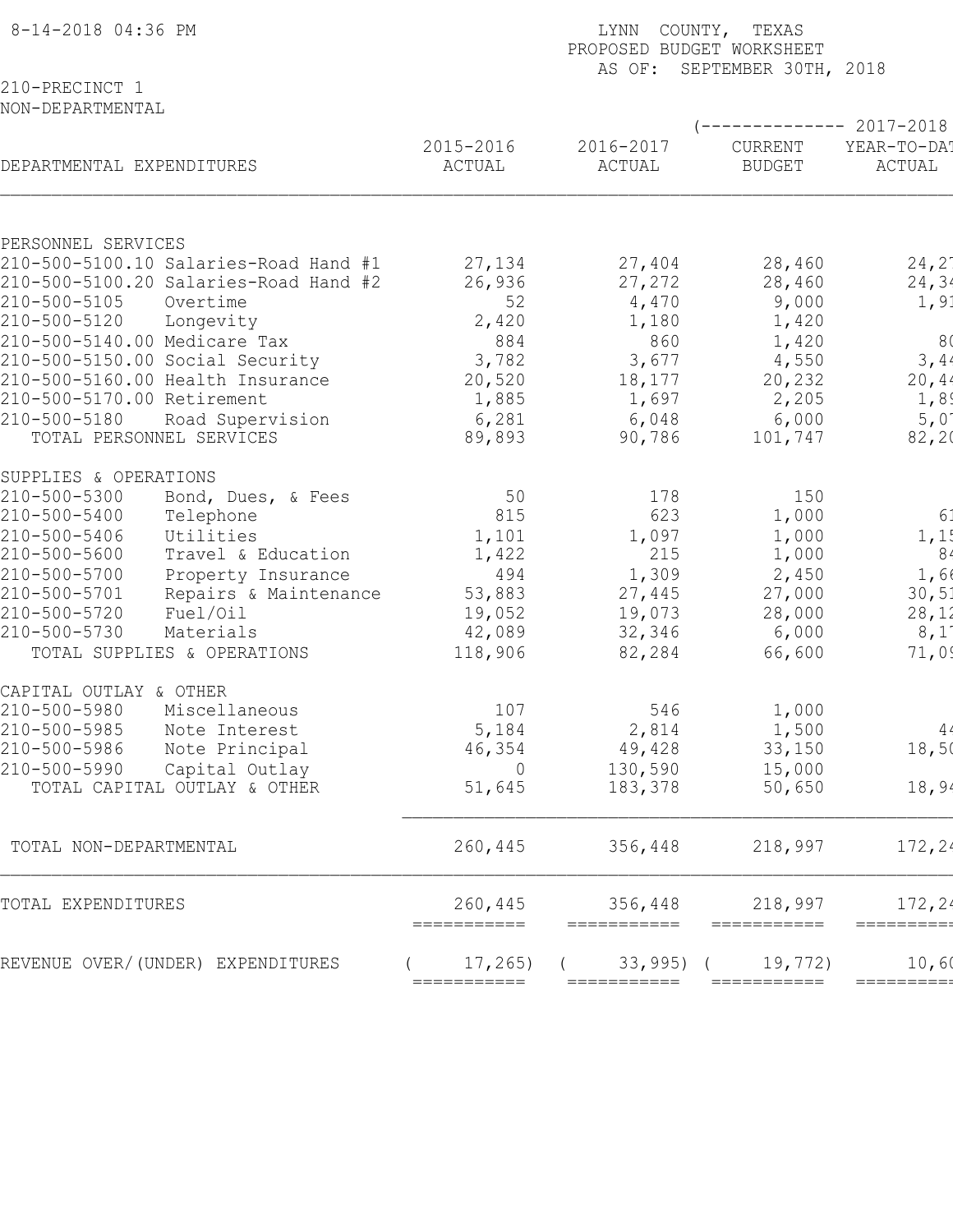| AS OF: SEPTEMBER 30TH, 2018<br>220-PRECINCT 2<br>$--------- 2017-2018$<br>2015-2016<br>2016-2017<br>CURRENT<br>REVENUES<br>ACTUAL<br>ACTUAL<br><b>BUDGET</b><br>ACTUAL<br>NON-DEPARTMENTAL<br>================<br>TAXES, LICENSES, PERMITS<br>220-400-4101<br>Current Tax<br>117,500<br>125,759<br>122,025<br>220-400-4121<br>Vehicle Registration<br>64,987<br>65,012<br>65,000<br>TOTAL TAXES, LICENSES, PERMITS<br>182,487<br>190,771<br>187,025<br>INTERGOVERNMENT REVENUES<br>220-400-4202<br>State Revenue-Comp/Axle<br>91,004<br>8,703<br>11,000<br>TOTAL INTERGOVERNMENT REVENUES<br>8,703<br>91,004<br>11,000<br>INTEREST EARNED<br>$220 - 400 - 4500$<br>2,046<br>1,300<br>2,065<br>Interest Earned<br>2,046<br>2,065<br>1,300<br>TOTAL INTEREST EARNED<br>OTHER REVENUE<br>$220 - 400 - 4601$<br>Miscellaneous Income<br>$\mathbb O$<br>$\overline{0}$<br>$\overline{0}$<br>TOTAL OTHER REVENUE<br>$\Omega$<br>$\bigcap$<br>$\bigcap$ |
|--------------------------------------------------------------------------------------------------------------------------------------------------------------------------------------------------------------------------------------------------------------------------------------------------------------------------------------------------------------------------------------------------------------------------------------------------------------------------------------------------------------------------------------------------------------------------------------------------------------------------------------------------------------------------------------------------------------------------------------------------------------------------------------------------------------------------------------------------------------------------------------------------------------------------------------------------|
| YEAR-TO-DA!<br>56,42<br>10,02<br>1,82                                                                                                                                                                                                                                                                                                                                                                                                                                                                                                                                                                                                                                                                                                                                                                                                                                                                                                            |
|                                                                                                                                                                                                                                                                                                                                                                                                                                                                                                                                                                                                                                                                                                                                                                                                                                                                                                                                                  |
| 115,00<br>171,42<br>10,02<br>1,82<br>$\frac{38}{38}$                                                                                                                                                                                                                                                                                                                                                                                                                                                                                                                                                                                                                                                                                                                                                                                                                                                                                             |
|                                                                                                                                                                                                                                                                                                                                                                                                                                                                                                                                                                                                                                                                                                                                                                                                                                                                                                                                                  |
|                                                                                                                                                                                                                                                                                                                                                                                                                                                                                                                                                                                                                                                                                                                                                                                                                                                                                                                                                  |
|                                                                                                                                                                                                                                                                                                                                                                                                                                                                                                                                                                                                                                                                                                                                                                                                                                                                                                                                                  |
|                                                                                                                                                                                                                                                                                                                                                                                                                                                                                                                                                                                                                                                                                                                                                                                                                                                                                                                                                  |
|                                                                                                                                                                                                                                                                                                                                                                                                                                                                                                                                                                                                                                                                                                                                                                                                                                                                                                                                                  |
|                                                                                                                                                                                                                                                                                                                                                                                                                                                                                                                                                                                                                                                                                                                                                                                                                                                                                                                                                  |
|                                                                                                                                                                                                                                                                                                                                                                                                                                                                                                                                                                                                                                                                                                                                                                                                                                                                                                                                                  |
|                                                                                                                                                                                                                                                                                                                                                                                                                                                                                                                                                                                                                                                                                                                                                                                                                                                                                                                                                  |
|                                                                                                                                                                                                                                                                                                                                                                                                                                                                                                                                                                                                                                                                                                                                                                                                                                                                                                                                                  |
|                                                                                                                                                                                                                                                                                                                                                                                                                                                                                                                                                                                                                                                                                                                                                                                                                                                                                                                                                  |
|                                                                                                                                                                                                                                                                                                                                                                                                                                                                                                                                                                                                                                                                                                                                                                                                                                                                                                                                                  |
|                                                                                                                                                                                                                                                                                                                                                                                                                                                                                                                                                                                                                                                                                                                                                                                                                                                                                                                                                  |
|                                                                                                                                                                                                                                                                                                                                                                                                                                                                                                                                                                                                                                                                                                                                                                                                                                                                                                                                                  |
| OTHER SOURCES & USES                                                                                                                                                                                                                                                                                                                                                                                                                                                                                                                                                                                                                                                                                                                                                                                                                                                                                                                             |
| 90,000<br>220-400-4901<br>PCT 2 Loan Proceeds<br>$\overline{0}$<br>$\overline{0}$                                                                                                                                                                                                                                                                                                                                                                                                                                                                                                                                                                                                                                                                                                                                                                                                                                                                |
| 90,000<br>$\overline{0}$<br>TOTAL OTHER SOURCES & USES<br>$\bigcap$                                                                                                                                                                                                                                                                                                                                                                                                                                                                                                                                                                                                                                                                                                                                                                                                                                                                              |
|                                                                                                                                                                                                                                                                                                                                                                                                                                                                                                                                                                                                                                                                                                                                                                                                                                                                                                                                                  |
| 183,6<br>365,537<br>201,539<br>199,325<br>TOTAL NON-DEPARTMENTAL                                                                                                                                                                                                                                                                                                                                                                                                                                                                                                                                                                                                                                                                                                                                                                                                                                                                                 |
| 365,537<br>201,539<br>199,325<br>183,66<br>TOTAL REVENUES                                                                                                                                                                                                                                                                                                                                                                                                                                                                                                                                                                                                                                                                                                                                                                                                                                                                                        |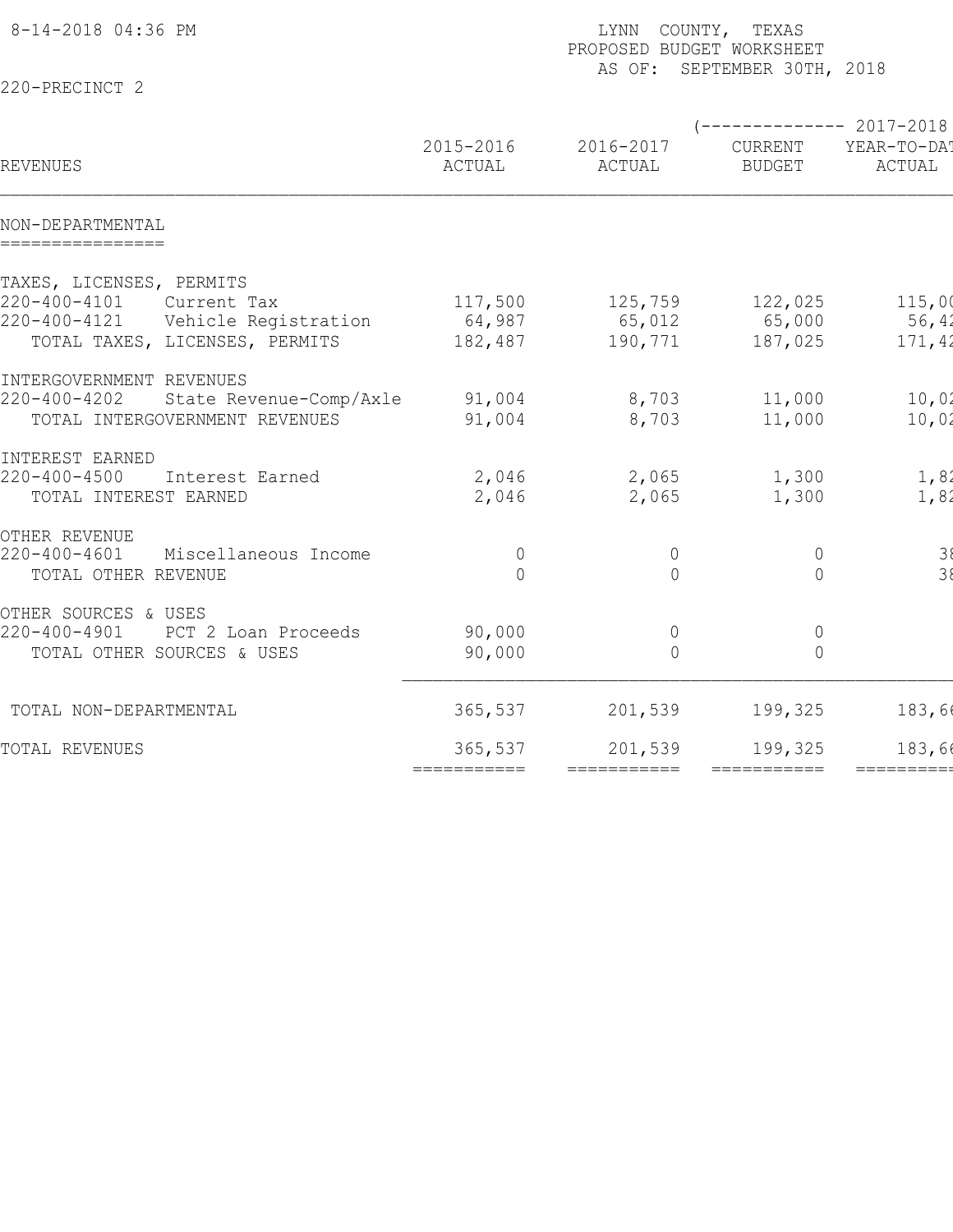| 8-14-2018 04:36 PM                    |                        | COUNTY, TEXAS<br>LYNN<br>PROPOSED BUDGET WORKSHEET<br>AS OF:<br>SEPTEMBER 30TH, 2018 |                          |                       |  |  |  |  |
|---------------------------------------|------------------------|--------------------------------------------------------------------------------------|--------------------------|-----------------------|--|--|--|--|
| 220-PRECINCT 2                        |                        |                                                                                      |                          |                       |  |  |  |  |
| NON-DEPARTMENTAL                      |                        |                                                                                      |                          |                       |  |  |  |  |
|                                       |                        |                                                                                      |                          | ---------- 2017-2018  |  |  |  |  |
| DEPARTMENTAL EXPENDITURES             | 2015-2016<br>ACTUAL    | 2016-2017<br>ACTUAL                                                                  | CURRENT<br><b>BUDGET</b> | YEAR-TO-DA!<br>ACTUAL |  |  |  |  |
| PERSONNEL SERVICES                    |                        |                                                                                      |                          |                       |  |  |  |  |
| 220-500-5100.10 Salaries-Road Hand #1 | 28,745                 | 22,128                                                                               | 28,460                   | 24,11                 |  |  |  |  |
| 220-500-5100.20 Salaries-Road Hand #2 | 27,165                 | 27,364                                                                               | 28,460                   | 24,08                 |  |  |  |  |
| 220-500-5105<br>Overtime              | 6,278                  | 5,624                                                                                | 9,372                    | 1,2!                  |  |  |  |  |
| 220-500-5120<br>Longevity             | 1,099                  | 955                                                                                  | 1,095                    |                       |  |  |  |  |
| 220-500-5140.00 Medicare Tax          | 988                    | 845                                                                                  | 1,065                    | 8 <sup>°</sup>        |  |  |  |  |
| 220-500-5150.00 Social Security       | 4,225                  | 3,613                                                                                | 4,550                    | 3, 71                 |  |  |  |  |
| 220-500-5160.00 Health Insurance      | 20,544                 | 17,806                                                                               | 20,232                   | $13, 2^{\circ}$       |  |  |  |  |
| 220-500-5170.00 Retirement            | 2,055                  | 1,677                                                                                | 2,202                    | 1,82                  |  |  |  |  |
| 220-500-5180<br>Road Supervision      | 6,281                  | 6,048                                                                                | 6,000                    | 5,01                  |  |  |  |  |
| TOTAL PERSONNEL SERVICES              | 97,380                 | 86,062                                                                               | 101,436                  | 74, 26                |  |  |  |  |
| SUPPLIES & OPERATIONS                 |                        |                                                                                      |                          |                       |  |  |  |  |
| 220-500-5300<br>Bond, Dues, & Fees    | 50                     | 50                                                                                   | 50                       |                       |  |  |  |  |
| 220-500-5400<br>Telephone             | 908                    | 624                                                                                  | 800                      | 58                    |  |  |  |  |
| 220-500-5406<br>Utilities             | 810                    | 798                                                                                  | 1,000                    | 2, 83                 |  |  |  |  |
| 220-500-5600<br>Travel & Education    | 1,410                  | 470                                                                                  | 500                      |                       |  |  |  |  |
| 220-500-5700<br>Property Insurance    | 693                    | 1,813                                                                                | 3,508                    | 2,41                  |  |  |  |  |
| 220-500-5701<br>Repairs & Maintenance | 15,732                 | 30,818                                                                               | 20,000                   | $13,4^{\circ}$        |  |  |  |  |
| 220-500-5720<br>Fuel/Oil              | 33,565                 | 18,415                                                                               | 34,500                   | 25,90                 |  |  |  |  |
| 220-500-5730<br>Materials             | 46,109                 | 803                                                                                  | 12,000                   | 2 <sub>0</sub>        |  |  |  |  |
| TOTAL SUPPLIES & OPERATIONS           | 99,277                 | 53,791                                                                               | 72,358                   | 46,38                 |  |  |  |  |
| CAPITAL OUTLAY & OTHER                |                        |                                                                                      |                          |                       |  |  |  |  |
| 220-500-5980<br>Miscellaneous         | 153                    | 40                                                                                   | 1,090                    |                       |  |  |  |  |
| 220-500-5985<br>Note Interest         | 2,564                  | 4,715                                                                                | 3,510                    | 3,5(                  |  |  |  |  |
| 220-500-5986<br>Note Principal        | 34,181                 | 33,691                                                                               | 34,900                   | 34,89                 |  |  |  |  |
| 220-500-5990<br>Capital Outlay        | 90,266                 | - 0                                                                                  | 3,000                    |                       |  |  |  |  |
| TOTAL CAPITAL OUTLAY & OTHER          | 127,164                | 38,446                                                                               | 42,500                   | 38,44                 |  |  |  |  |
|                                       |                        |                                                                                      |                          |                       |  |  |  |  |
| TOTAL NON-DEPARTMENTAL                | 323,821                | 178,298                                                                              | 216,294                  | 159,09                |  |  |  |  |
| TOTAL EXPENDITURES                    | 323,821<br>=========== | 178,298<br>===========                                                               | 216,294<br>===========   | 159,09<br>=========   |  |  |  |  |
| REVENUE OVER/(UNDER) EXPENDITURES     | 41,716                 | 23,241                                                                               | 16,969                   | 24,56                 |  |  |  |  |
|                                       | ===========            | ===========                                                                          | ===========              | $=$ ========          |  |  |  |  |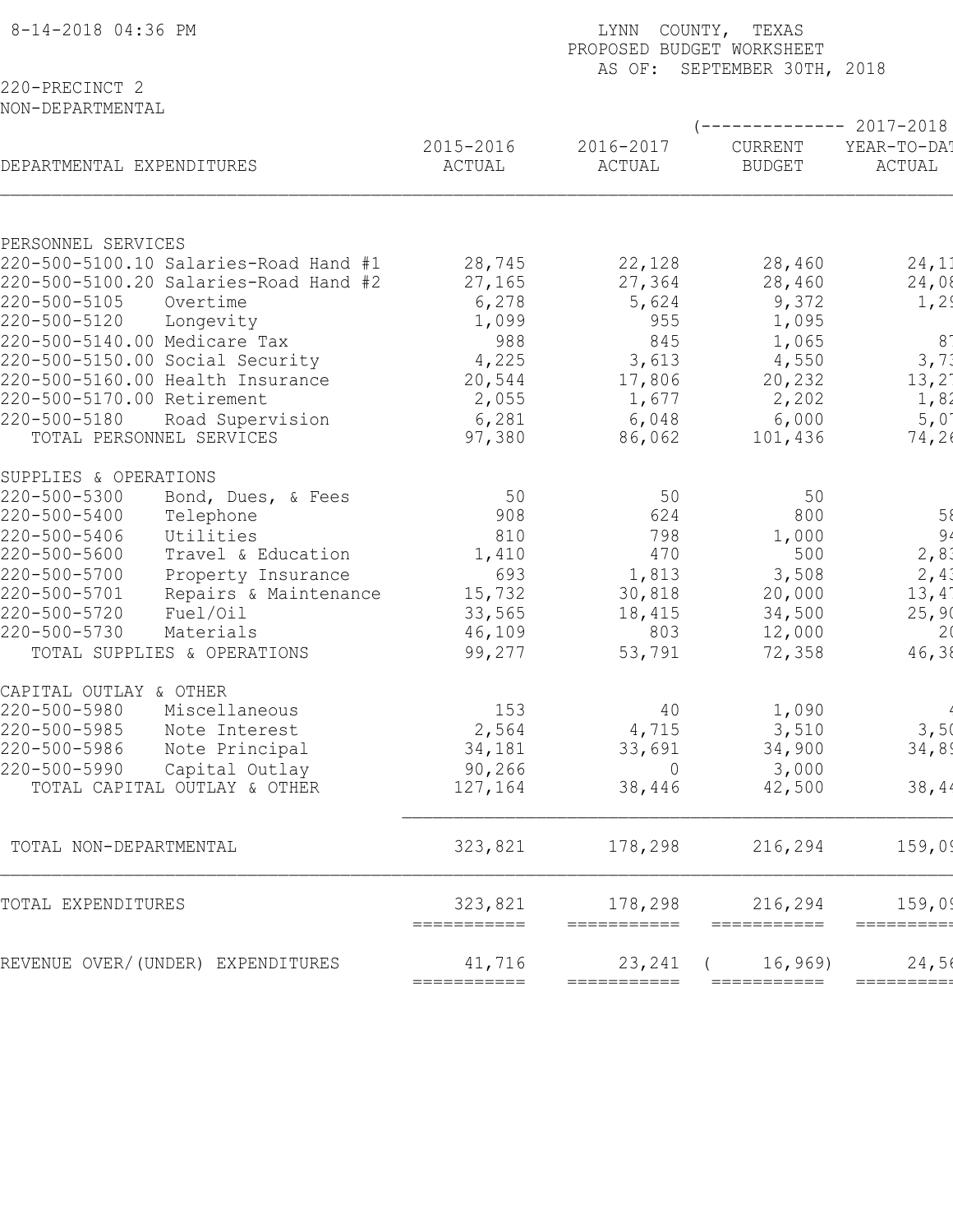|                                                                           |                        | COUNTY, TEXAS<br>LYNN<br>PROPOSED BUDGET WORKSHEET<br>SEPTEMBER 30TH, 2018<br>AS OF: |                          |                                              |  |  |  |  |
|---------------------------------------------------------------------------|------------------------|--------------------------------------------------------------------------------------|--------------------------|----------------------------------------------|--|--|--|--|
| 230-PRECINCT 3                                                            |                        |                                                                                      |                          |                                              |  |  |  |  |
| REVENUES                                                                  | 2015-2016<br>ACTUAL    | 2016-2017<br>ACTUAL                                                                  | CURRENT<br><b>BUDGET</b> | $--------2017-2018$<br>YEAR-TO-DAT<br>ACTUAL |  |  |  |  |
|                                                                           |                        |                                                                                      |                          |                                              |  |  |  |  |
| NON-DEPARTMENTAL<br>================                                      |                        |                                                                                      |                          |                                              |  |  |  |  |
| TAXES, LICENSES, PERMITS                                                  |                        |                                                                                      |                          |                                              |  |  |  |  |
| 230-400-4101<br>Current Tax                                               | 117,500                | 125,759                                                                              | 122,025                  | 115,00                                       |  |  |  |  |
| 230-400-4121<br>Vehicle Registration<br>TOTAL TAXES, LICENSES, PERMITS    | 64,996<br>182,496      | 64,997<br>190,756                                                                    | 65,000<br>187,025        | 56,42<br>171,42                              |  |  |  |  |
| INTERGOVERNMENT REVENUES                                                  |                        |                                                                                      |                          |                                              |  |  |  |  |
| 230-400-4202<br>State Revenue-Comp/Axle<br>TOTAL INTERGOVERNMENT REVENUES | 46,140<br>46,140       | 75,269<br>75,269                                                                     | 11,000<br>11,000         | 10,02<br>10,02                               |  |  |  |  |
| INTEREST EARNED                                                           |                        |                                                                                      |                          |                                              |  |  |  |  |
| 230-400-4500<br>Interest Earned<br>TOTAL INTEREST EARNED                  | 2,153<br>2,153         | 2,173<br>2,173                                                                       | 1,600<br>1,600           | 1,92<br>1,92                                 |  |  |  |  |
| TOTAL NON-DEPARTMENTAL                                                    | 230,789                | 268,198                                                                              | 199,625                  | 183, 36                                      |  |  |  |  |
| TOTAL REVENUES                                                            | 230,789<br>=========== | 268,198<br>===========                                                               | 199,625<br>===========   | 183, 36<br>==========                        |  |  |  |  |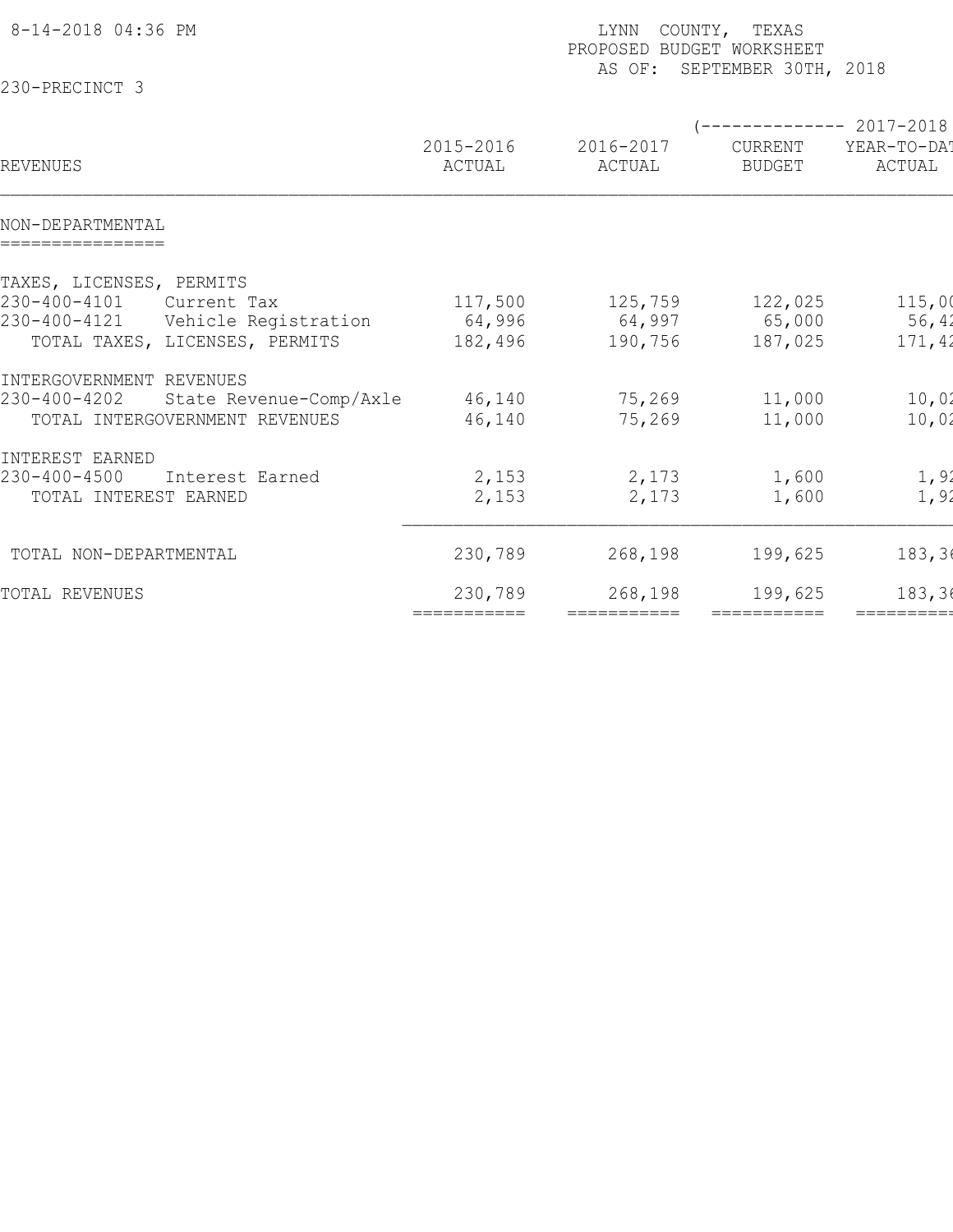| 8-14-2018 04:36 PM                                                                                   |                                          | COUNTY, TEXAS<br>LYNN<br>PROPOSED BUDGET WORKSHEET<br>AS OF:<br>SEPTEMBER 30TH, 2018 |                             |                            |                                 |  |  |  |
|------------------------------------------------------------------------------------------------------|------------------------------------------|--------------------------------------------------------------------------------------|-----------------------------|----------------------------|---------------------------------|--|--|--|
| 230-PRECINCT 3                                                                                       |                                          |                                                                                      |                             |                            |                                 |  |  |  |
| NON-DEPARTMENTAL                                                                                     |                                          |                                                                                      |                             |                            | $--------2017-2018$             |  |  |  |
| DEPARTMENTAL EXPENDITURES                                                                            |                                          | 2015-2016<br>ACTUAL                                                                  | 2016-2017<br>ACTUAL         | CURRENT<br><b>BUDGET</b>   | YEAR-TO-DA!<br>ACTUAL           |  |  |  |
|                                                                                                      |                                          |                                                                                      |                             |                            |                                 |  |  |  |
| PERSONNEL SERVICES<br>230-500-5100.10 Salaries-Road Hand #1<br>230-500-5100.20 Salaries-Road Hand #2 |                                          | 25,006<br>26,028                                                                     | 27,417<br>24,089            | 28,460<br>28,460           | 24,19<br>23,88                  |  |  |  |
| 230-500-5105<br>Overtime<br>230-500-5120<br>Longevity<br>230-500-5140.00 Medicare Tax                |                                          | 818<br>1,331<br>777                                                                  | 612<br>1,445<br>723         | 42<br>1,541<br>950         | 74                              |  |  |  |
| 230-500-5150.00 Social Security<br>230-500-5160.00 Health Insurance                                  |                                          | 3,324<br>20,159                                                                      | 3,089<br>19,393             | 4,059<br>20,232            | 3,19<br>20,40                   |  |  |  |
| 230-500-5170.00 Retirement<br>230-500-5180<br>Road Supervision<br>TOTAL PERSONNEL SERVICES           |                                          | 1,797<br>6,281<br>85,519                                                             | 1,547<br>6,048<br>84,363    | 1,964<br>6,000<br>91,708   | 1,79<br>5,01<br>79,38           |  |  |  |
| SUPPLIES & OPERATIONS                                                                                |                                          |                                                                                      |                             |                            |                                 |  |  |  |
| 230-500-5300<br>230-500-5400<br>Telephone<br>230-500-5406<br>Utilities                               | Bond, Dues, & Fees                       | 100<br>1,347                                                                         | 228<br>1,221                | 180<br>1,500               | $\mathbf{1}$<br>1,01            |  |  |  |
| 230-500-5600<br>230-500-5700                                                                         | Travel & Education<br>Property Insurance | 1,274<br>1,275<br>668                                                                | 1,515<br>255<br>1,665       | 3,100<br>1,600<br>3,500    | 1, 11<br>8 <sub>4</sub><br>1,90 |  |  |  |
| 230-500-5701<br>230-500-5720<br>Fuel/Oil<br>230-500-5730<br>Materials                                | Repairs & Maintenance                    | 18,540<br>30,024<br>34,640                                                           | 12,910<br>26,052<br>66,985  | 28,828<br>37,000<br>15,500 | 25, 44<br>20,05<br>11,01        |  |  |  |
| TOTAL SUPPLIES & OPERATIONS                                                                          |                                          | 87,867                                                                               | 110,830                     | 91,208                     | 61, 64                          |  |  |  |
| CAPITAL OUTLAY & OTHER<br>230-500-5980<br>Miscellaneous                                              |                                          | $\overline{0}$                                                                       | 639                         | $\overline{0}$             |                                 |  |  |  |
| 230-500-5985<br>Note Interest<br>230-500-5986<br>Note Principal<br>230-500-5990<br>Capital Outlay    |                                          | 2,206<br>18,164<br>63,000                                                            | 1,208<br>19,161<br>$\Omega$ | 1,635<br>18,765<br>8,775   | 1,61<br>18,71                   |  |  |  |
| TOTAL CAPITAL OUTLAY & OTHER                                                                         |                                          | 83,369                                                                               | 21,008                      | 29,175                     | 20, 36                          |  |  |  |
| TOTAL NON-DEPARTMENTAL                                                                               |                                          | 256,756                                                                              | 216,201                     | 212,091                    | 161, 39                         |  |  |  |
| TOTAL EXPENDITURES                                                                                   |                                          | 256,756<br>===========                                                               | 216,201<br>===========      | 212,091<br>===========     | 161, 39<br>=========            |  |  |  |
| REVENUE OVER/(UNDER) EXPENDITURES                                                                    |                                          | 25,967)<br>===========                                                               | 51,997                      | 12,466)                    | 21,9'<br>=========              |  |  |  |
|                                                                                                      |                                          |                                                                                      |                             |                            |                                 |  |  |  |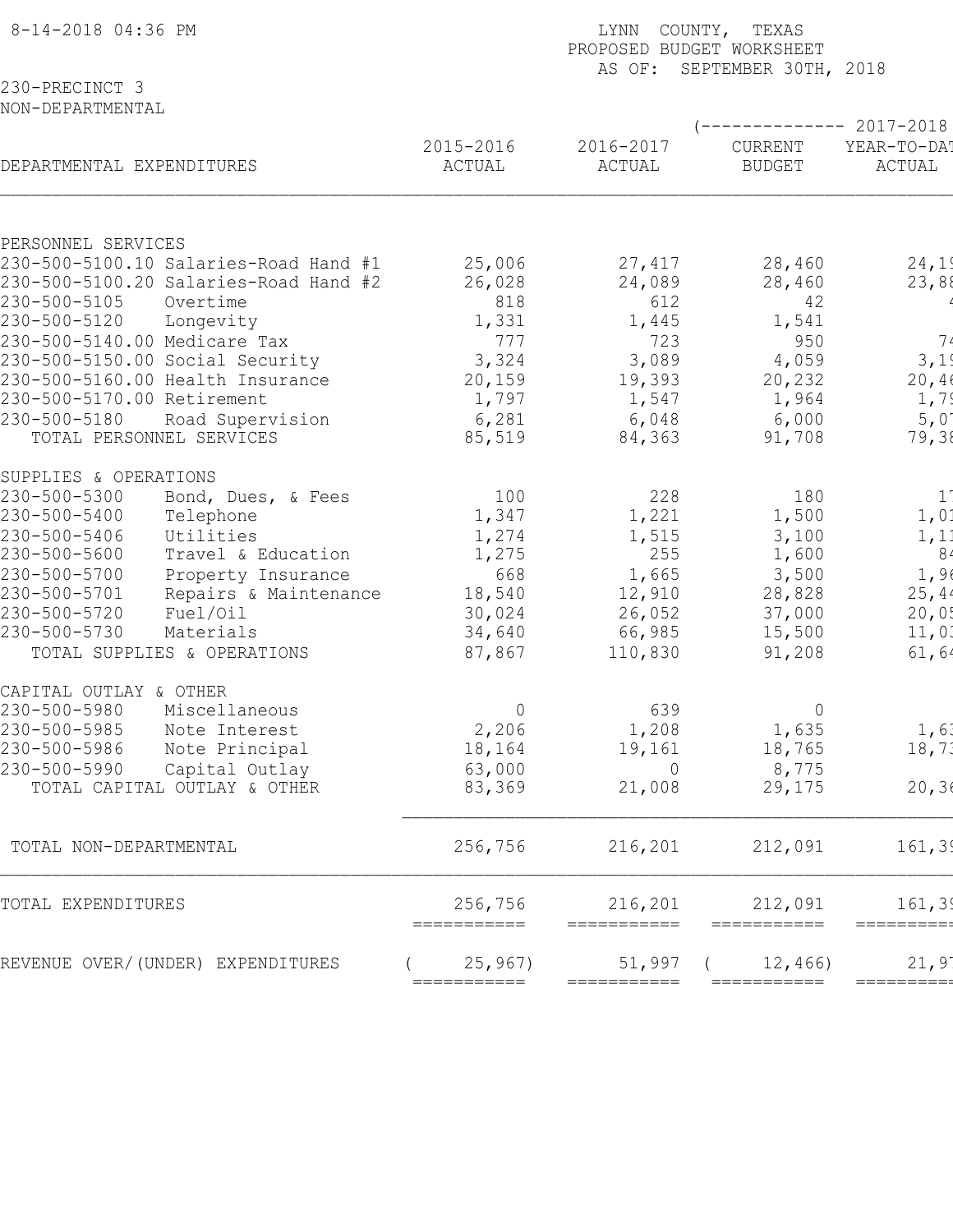| 8-14-2018 04:36 PM                      |                     | LYNN COUNTY, TEXAS<br>PROPOSED BUDGET WORKSHEET<br>AS OF: SEPTEMBER 30TH, 2018 |                                                  |                       |  |  |  |  |
|-----------------------------------------|---------------------|--------------------------------------------------------------------------------|--------------------------------------------------|-----------------------|--|--|--|--|
| 240-PRECINCT 4                          |                     |                                                                                |                                                  |                       |  |  |  |  |
| REVENUES                                | 2015-2016<br>ACTUAL | 2016-2017<br>ACTUAL                                                            | $---------2017-2018$<br>CURRENT<br><b>BUDGET</b> | YEAR-TO-DA!<br>ACTUAL |  |  |  |  |
| NON-DEPARTMENTAL                        |                     |                                                                                |                                                  |                       |  |  |  |  |
| ================                        |                     |                                                                                |                                                  |                       |  |  |  |  |
| TAXES, LICENSES, PERMITS                |                     |                                                                                |                                                  |                       |  |  |  |  |
| 240-400-4101<br>Current Tax             | 117,500             | 132,759                                                                        | 122,025                                          | 115,00                |  |  |  |  |
| 240-400-4121  Vehicle Registration      | 65,002              | $64,997$ 65,000                                                                |                                                  | 56,42                 |  |  |  |  |
| TOTAL TAXES, LICENSES, PERMITS          | 182,502             | 197,756                                                                        | 187,025                                          | 171,42                |  |  |  |  |
| INTERGOVERNMENT REVENUES                |                     |                                                                                |                                                  |                       |  |  |  |  |
| 240-400-4202<br>State Revenue-Comp/Axle | 26,949              | 88,890                                                                         | 11,000                                           | 10,02                 |  |  |  |  |
| TOTAL INTERGOVERNMENT REVENUES          | 26,949              | 88,890                                                                         | 11,000                                           | 10,02                 |  |  |  |  |
| INTEREST EARNED                         |                     |                                                                                |                                                  |                       |  |  |  |  |
| 240-400-4500<br>Interest Earned         | 1,920               | 1,934                                                                          | 1,750                                            | 2, 30                 |  |  |  |  |
| TOTAL INTEREST EARNED                   | 1,920               | 1,934                                                                          | 1,750                                            | 2,30                  |  |  |  |  |
| OTHER REVENUE                           |                     |                                                                                |                                                  |                       |  |  |  |  |
| 240-400-4602<br>Sale of Property        | $\mathbb O$         | 1,400                                                                          | $\circ$                                          |                       |  |  |  |  |
| TOTAL OTHER REVENUE                     | $\bigcap$           | 1,400                                                                          | $\overline{0}$                                   |                       |  |  |  |  |
| OTHER SOURCES & USES                    |                     |                                                                                |                                                  |                       |  |  |  |  |
| 240-400-4901<br>PCT 4 Loan Proceeds     | $\mathbb O$         | $\overline{0}$                                                                 | $\circ$                                          |                       |  |  |  |  |
| TOTAL OTHER SOURCES & USES              | $\bigcap$           | $\bigcap$                                                                      | $\overline{0}$                                   |                       |  |  |  |  |
| TOTAL NON-DEPARTMENTAL                  | 211,371             | 289,980                                                                        | 199,775                                          | 183,75                |  |  |  |  |
| TOTAL REVENUES                          | 211,371             | 289,980                                                                        | 199,775                                          | 183,75                |  |  |  |  |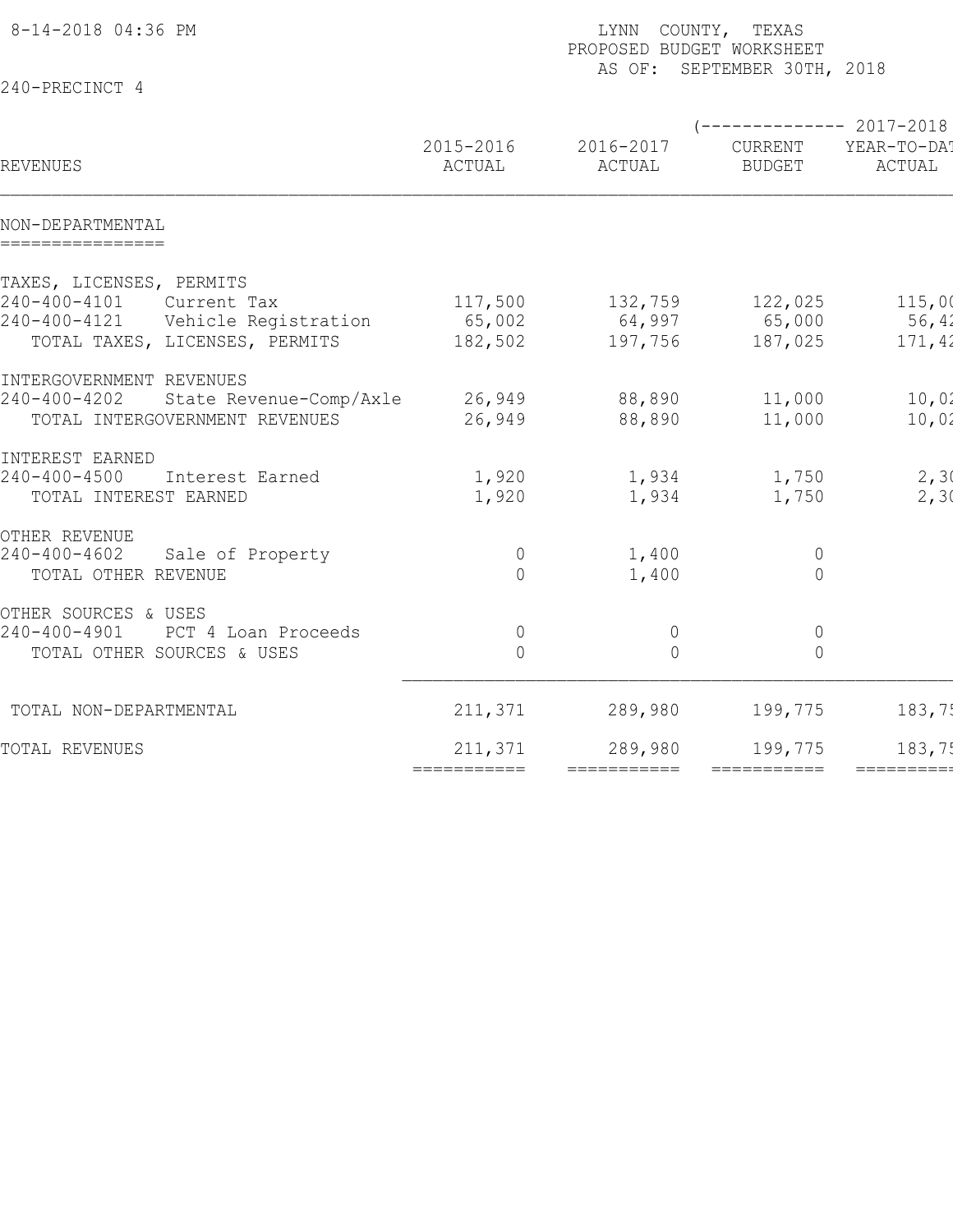| 8-14-2018 04:36 PM                                        | LYNN COUNTY, TEXAS<br>PROPOSED BUDGET WORKSHEET<br>SEPTEMBER 30TH, 2018<br>AS OF: |                        |                          |                       |  |  |  |
|-----------------------------------------------------------|-----------------------------------------------------------------------------------|------------------------|--------------------------|-----------------------|--|--|--|
| 240-PRECINCT 4<br>NON-DEPARTMENTAL                        |                                                                                   |                        |                          |                       |  |  |  |
|                                                           |                                                                                   |                        |                          | ----------- 2017-2018 |  |  |  |
| DEPARTMENTAL EXPENDITURES                                 | 2015-2016<br>ACTUAL                                                               | 2016-2017<br>ACTUAL    | CURRENT<br><b>BUDGET</b> | YEAR-TO-DA!<br>ACTUAL |  |  |  |
| PERSONNEL SERVICES                                        |                                                                                   |                        |                          |                       |  |  |  |
| 240-500-5100.10 Salaries-Road Hand #1                     | 27,065                                                                            | 27,364                 | 28,460                   | 24,08                 |  |  |  |
| 240-500-5100.20 Salaries-Road Hand #2                     | 24,314                                                                            | 27,364                 | 28,460                   | 24,08                 |  |  |  |
| 240-500-5105<br>Overtime                                  | $\Omega$                                                                          | $\overline{0}$         | 3,500                    |                       |  |  |  |
| 240-500-5110<br>Temporary Help                            | $\Omega$                                                                          | $\overline{0}$         | 10,000                   |                       |  |  |  |
| 240-500-5120<br>Longevity<br>240-500-5140.00 Medicare Tax | $\Omega$<br>450                                                                   | $\overline{0}$<br>472  | 72<br>1,110              | 4 <sub>4</sub>        |  |  |  |
| 240-500-5150.00 Social Security                           | 1,922                                                                             | 2,018                  | 4,738                    | 1, 91                 |  |  |  |
| 240-500-5160.00 Health Insurance                          | 15,739                                                                            | 17,497                 | 20,232                   | 18,52                 |  |  |  |
| 240-500-5170.00 Retirement                                | 1,758                                                                             | 1,637                  | 1,995                    | 1,76                  |  |  |  |
| 240-500-5180<br>Road Supervision                          | 6,231                                                                             | 6,000                  | 6,000                    | 5,01                  |  |  |  |
| TOTAL PERSONNEL SERVICES                                  | 77,479                                                                            | 82,353                 | 104,567                  | 75,88                 |  |  |  |
| SUPPLIES & OPERATIONS                                     |                                                                                   |                        |                          |                       |  |  |  |
| 240-500-5300<br>Bond, Dues, & Fees                        | 50                                                                                | 50                     | 50                       |                       |  |  |  |
| 240-500-5400<br>Telephone                                 | 982                                                                               | 960                    | 1,200                    | 81                    |  |  |  |
| 240-500-5406<br>Utilities                                 | 259                                                                               | 315                    | 500                      | 3!                    |  |  |  |
| 240-500-5600<br>Travel & Education                        | 1,516                                                                             | 255                    | 1,000                    | 1, 2;                 |  |  |  |
| 240-500-5700<br>Property Insurance<br>240-500-5701        | 785                                                                               | 1,923<br>14,097        | 3,200                    | 2, 3:                 |  |  |  |
| Repairs & Maintenance<br>240-500-5720<br>Fuel/Oil         | 5,743<br>20,010                                                                   | 26,384                 | 12,000<br>32,000         | 10, 61<br>25,40       |  |  |  |
| 240-500-5730<br>Materials                                 | 57,689                                                                            | 46,513                 | 30,000                   | 22, 25                |  |  |  |
| TOTAL SUPPLIES & OPERATIONS                               | 87,033                                                                            | 90,497                 | 79,950                   | 63,04                 |  |  |  |
| CAPITAL OUTLAY & OTHER                                    |                                                                                   |                        |                          |                       |  |  |  |
| 240-500-5980<br>Miscellaneous                             | 70                                                                                | 312                    | 1,000                    |                       |  |  |  |
| 240-500-5985<br>Note Interest                             | 1,417                                                                             | 1,056                  | 500                      | 4 <sup>′</sup>        |  |  |  |
| 240-500-5986<br>Note Principal                            | 19,586                                                                            | 19,936                 | 9,700                    | 9,70                  |  |  |  |
| 240-500-5990<br>Capital Outlay                            | $\overline{0}$                                                                    | 104,474                | 10,000                   |                       |  |  |  |
| TOTAL CAPITAL OUTLAY & OTHER                              | 21,073                                                                            | 125,778                | 21,200                   | 10, 20                |  |  |  |
| TOTAL NON-DEPARTMENTAL                                    | 185,585                                                                           | 298,627                | 205,717                  | 149, 13               |  |  |  |
| TOTAL EXPENDITURES                                        | 185,585                                                                           | 298,627<br>=========== | 205,717<br>===========   | 149,13<br>=========   |  |  |  |
| REVENUE OVER/(UNDER) EXPENDITURES                         | 25,787                                                                            | $8,647$ (              | 5,942)                   | 34,61                 |  |  |  |
|                                                           | ===========                                                                       | ===========            | ===========              | =========             |  |  |  |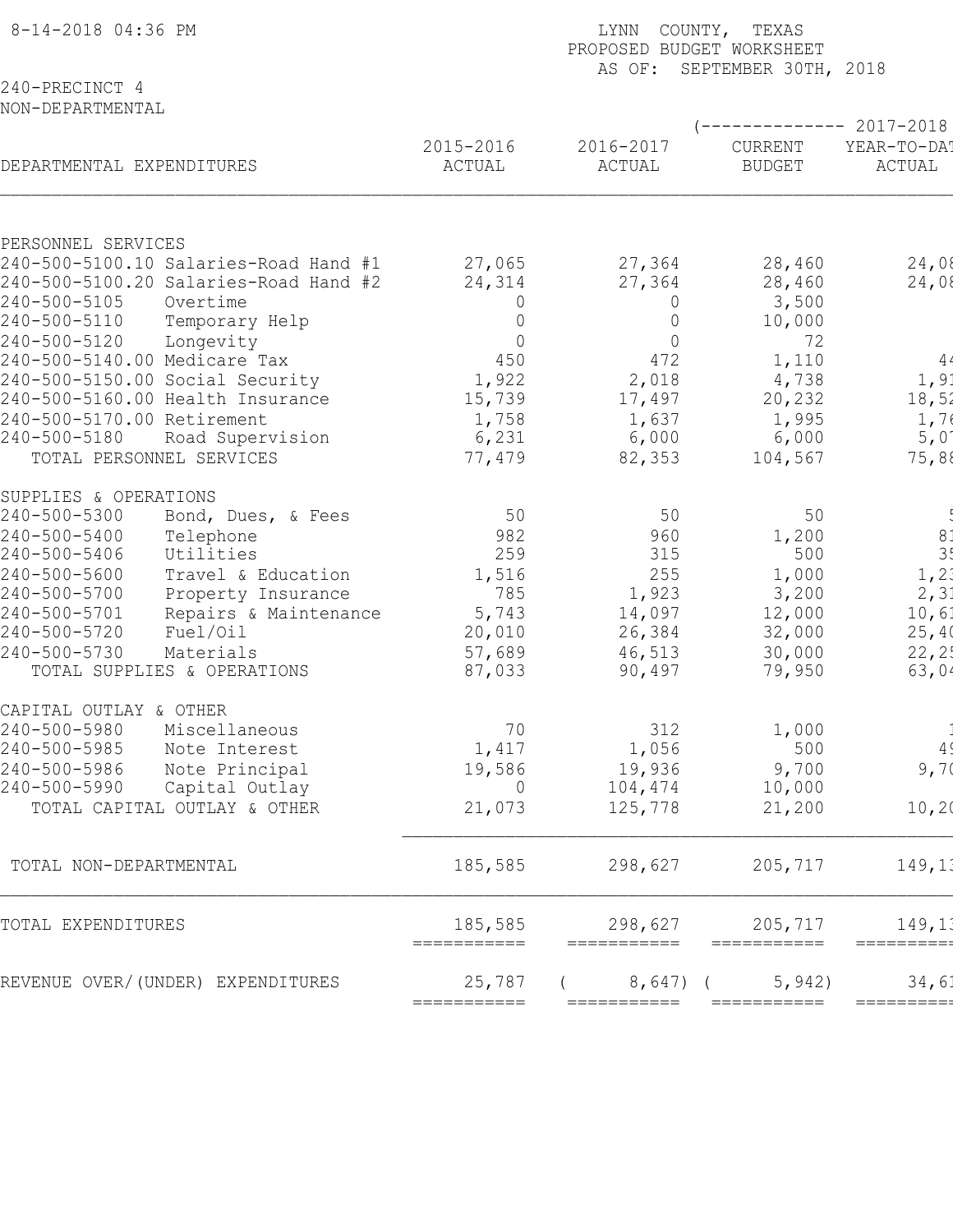| 8-14-2018 04:36 PM<br>310-LATERAL #1                                                         |                     | LYNN<br>PROPOSED BUDGET WORKSHEET<br>AS OF: | COUNTY, TEXAS<br>SEPTEMBER 30TH, 2018 |                                                |
|----------------------------------------------------------------------------------------------|---------------------|---------------------------------------------|---------------------------------------|------------------------------------------------|
| REVENUES                                                                                     | 2015-2016<br>ACTUAL | 2016-2017<br>ACTUAL                         | CURRENT<br><b>BUDGET</b>              | $--------- 2017-2018$<br>YEAR-TO-DAT<br>ACTUAL |
| NON-DEPARTMENTAL<br>================                                                         |                     |                                             |                                       |                                                |
| INTERGOVERNMENT REVENUES<br>310-400-4202<br>State Revenues<br>TOTAL INTERGOVERNMENT REVENUES | 6,329<br>6,329      | 6,329<br>6,329                              | 6,543<br>6,543                        | 6, 32<br>6, 32                                 |
| TOTAL NON-DEPARTMENTAL                                                                       | 6,329               | 6,329                                       | 6,543                                 | 6, 32                                          |
| TOTAL REVENUES                                                                               | 6,329               | 6,329                                       | 6,543                                 | 6, 31                                          |
|                                                                                              |                     |                                             |                                       |                                                |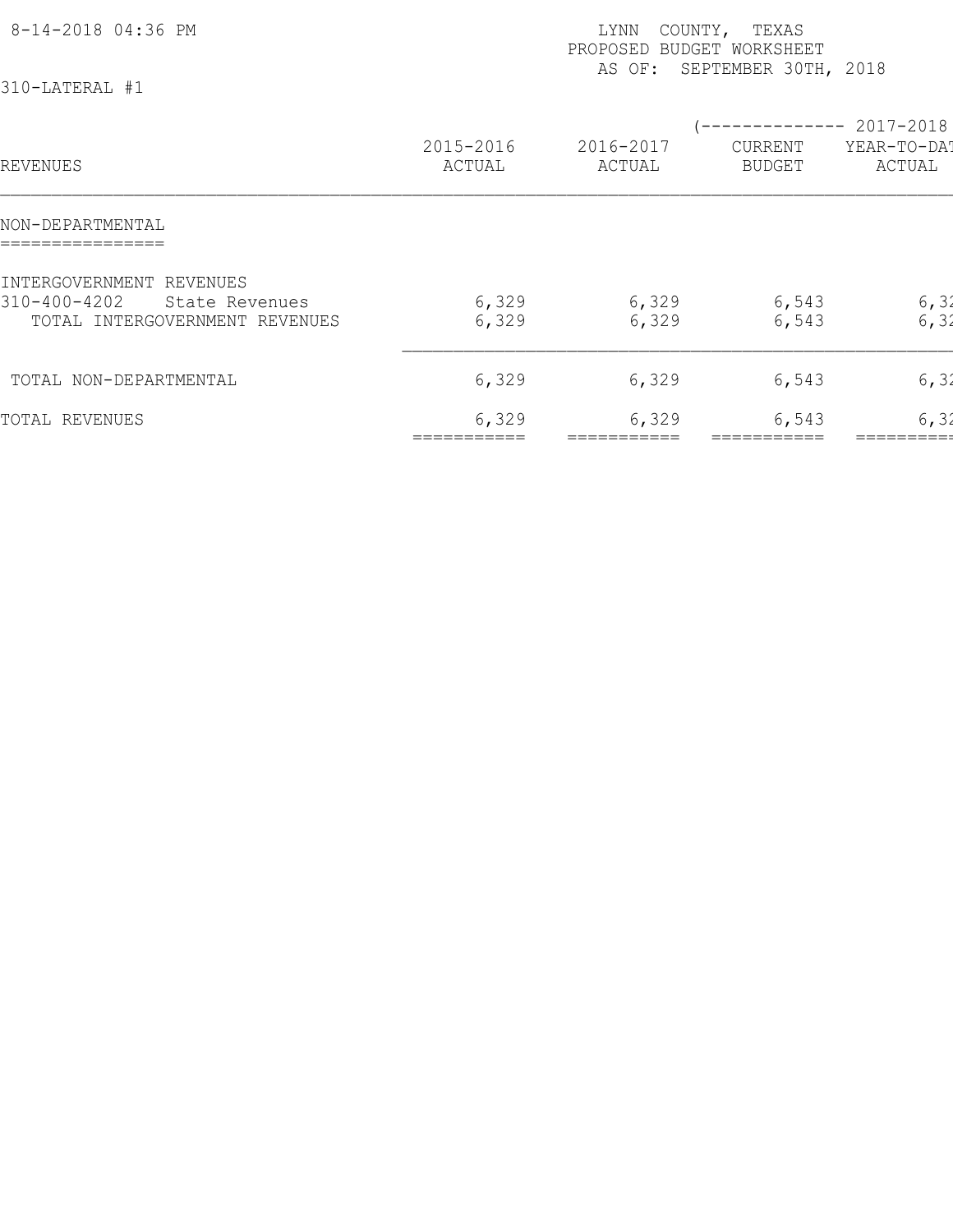| 8-14-2018 04:36 PM<br>310-LATERAL #1          | COUNTY, TEXAS<br>LYNN<br>PROPOSED BUDGET WORKSHEET<br>SEPTEMBER 30TH, 2018<br>AS OF: |                     |                          |                                                |  |  |  |
|-----------------------------------------------|--------------------------------------------------------------------------------------|---------------------|--------------------------|------------------------------------------------|--|--|--|
| NON-DEPARTMENTAL<br>DEPARTMENTAL EXPENDITURES | 2015-2016<br>ACTUAL                                                                  | 2016-2017<br>ACTUAL | CURRENT<br><b>BUDGET</b> | ----------- 2017-2018<br>YEAR-TO-DAT<br>ACTUAL |  |  |  |
| SUPPLIES & OPERATIONS                         |                                                                                      |                     |                          |                                                |  |  |  |
| 310-500-5701<br>Repairs & Maintenance         | 4,227                                                                                | 5,497               | 3,705                    | 3,70                                           |  |  |  |
| 310-500-5720<br>Fuel/Oil                      | 2,102                                                                                | 832                 | 2,628                    | 2,62                                           |  |  |  |
| TOTAL SUPPLIES & OPERATIONS                   | 6,329                                                                                | 6,329               | 6,333                    | 6, 32                                          |  |  |  |
| CAPITAL OUTLAY & OTHER                        |                                                                                      |                     |                          |                                                |  |  |  |
| 310-500-5980<br>Miscellaneous                 | $\circ$                                                                              | $\mathbf 0$         | 210                      |                                                |  |  |  |
| TOTAL CAPITAL OUTLAY & OTHER                  | $\overline{0}$                                                                       | $\overline{0}$      | 210                      |                                                |  |  |  |
| TOTAL NON-DEPARTMENTAL                        | 6,329                                                                                | 6,329               | 6,543                    | 6, 32                                          |  |  |  |
| TOTAL EXPENDITURES                            | 6,329<br>===========                                                                 | 6,329               | 6,543                    | 6, 32                                          |  |  |  |
| REVENUE OVER/(UNDER) EXPENDITURES             | $\Omega$                                                                             | $\bigcap$           | $\Omega$                 |                                                |  |  |  |
|                                               | ===========                                                                          | ===========         |                          |                                                |  |  |  |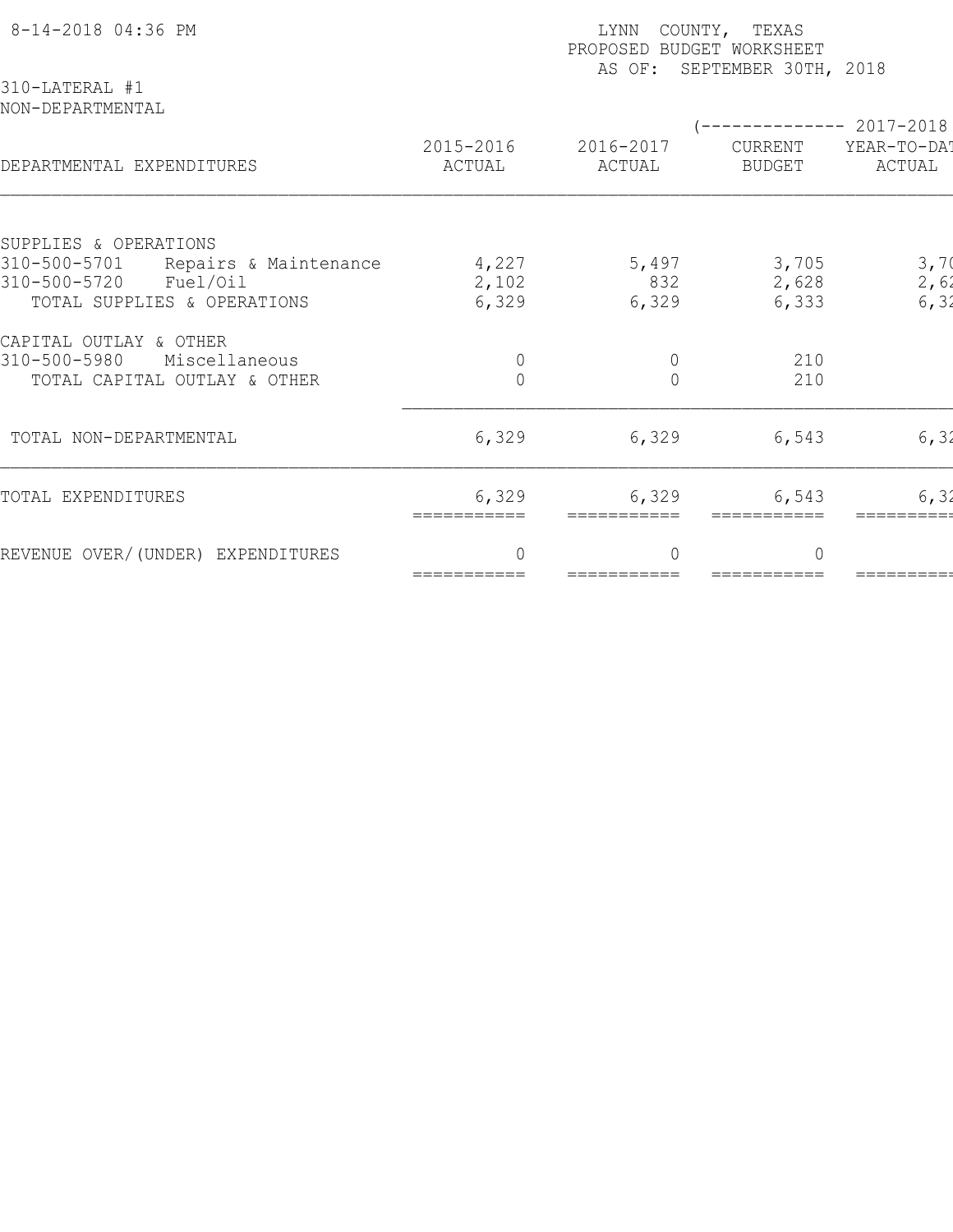| 8-14-2018 04:36 PM<br>320-LATERAL #2                                                              |                     | LYNN<br>PROPOSED BUDGET WORKSHEET<br>AS OF: | COUNTY, TEXAS<br>SEPTEMBER 30TH, 2018 |                                    |
|---------------------------------------------------------------------------------------------------|---------------------|---------------------------------------------|---------------------------------------|------------------------------------|
| REVENUES                                                                                          | 2015-2016<br>ACTUAL | 2016-2017<br>ACTUAL                         | <b>CURRENT</b><br><b>BUDGET</b>       | 2017-2018<br>YEAR-TO-DAT<br>ACTUAL |
| NON-DEPARTMENTAL                                                                                  |                     |                                             |                                       |                                    |
| INTERGOVERNMENT REVENUES<br>$320 - 400 - 4202$<br>State Revenue<br>TOTAL INTERGOVERNMENT REVENUES | 6,329<br>6,329      | 6,329<br>6,329                              | 6,543<br>6,543                        | 6, 32<br>6, 32                     |
| TOTAL NON-DEPARTMENTAL                                                                            | 6,329               | 6,329                                       | 6,543                                 | 6, 32                              |
| TOTAL REVENUES                                                                                    | 6,329               | 6,329                                       | 6,543                                 | 6, 31                              |
|                                                                                                   |                     |                                             |                                       |                                    |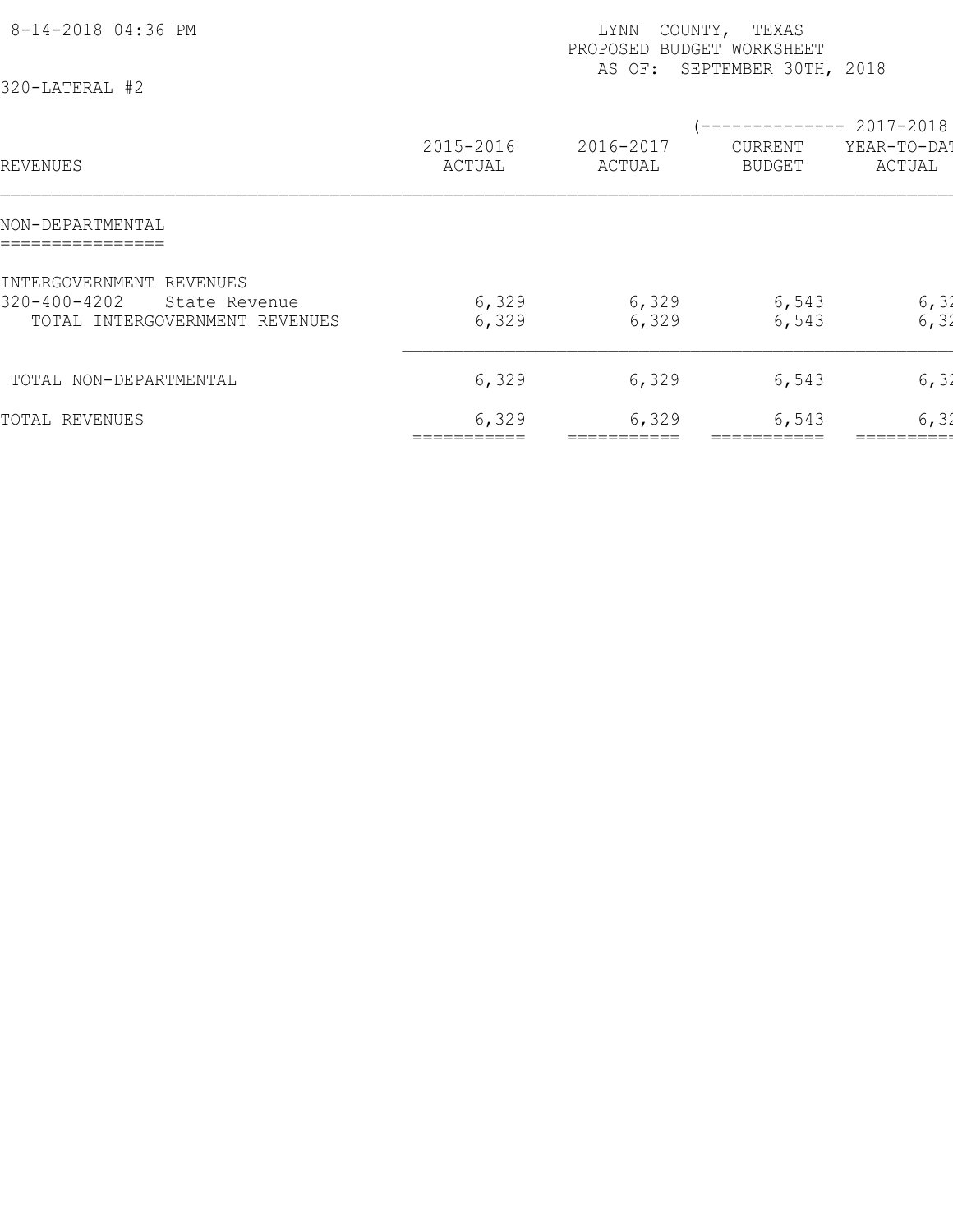| 8-14-2018 04:36 PM<br>320-LATERAL #2          | COUNTY, TEXAS<br>LYNN<br>PROPOSED BUDGET WORKSHEET<br>AS OF: SEPTEMBER 30TH, 2018 |                     |                          |                                             |  |  |
|-----------------------------------------------|-----------------------------------------------------------------------------------|---------------------|--------------------------|---------------------------------------------|--|--|
| NON-DEPARTMENTAL<br>DEPARTMENTAL EXPENDITURES | 2015-2016<br>ACTUAL                                                               | 2016-2017<br>ACTUAL | CURRENT<br><b>BUDGET</b> | $------ 2017-2018$<br>YEAR-TO-DAT<br>ACTUAL |  |  |
| SUPPLIES & OPERATIONS                         |                                                                                   |                     |                          |                                             |  |  |
| 320-500-5701<br>Repairs & Maintenance         | 5,593                                                                             | 1,472               | 2,303                    | 2, 2                                        |  |  |
| 320-500-5720<br>Fuel/Oil                      | 735                                                                               | 4,857               | 4,030                    | 4,01                                        |  |  |
| TOTAL SUPPLIES & OPERATIONS                   | 6,329                                                                             | 6,329               | 6,333                    | 6, 32                                       |  |  |
| CAPITAL OUTLAY & OTHER                        |                                                                                   |                     |                          |                                             |  |  |
| 320-500-5980<br>Miscellaneous                 | $\overline{0}$                                                                    | $\mathbf 0$         | 210                      |                                             |  |  |
| TOTAL CAPITAL OUTLAY & OTHER                  | $\overline{0}$                                                                    | $\Omega$            | 210                      |                                             |  |  |
| TOTAL NON-DEPARTMENTAL                        | 6,329                                                                             | 6,329               | 6,543                    | 6, 32                                       |  |  |
| TOTAL EXPENDITURES                            | 6,329<br>===========                                                              | 6,329               | 6,543                    | 6, 32                                       |  |  |
| REVENUE OVER/(UNDER) EXPENDITURES             | $\Omega$                                                                          | $\bigcap$           | $\Omega$                 |                                             |  |  |
|                                               | ===========                                                                       | ===========         |                          |                                             |  |  |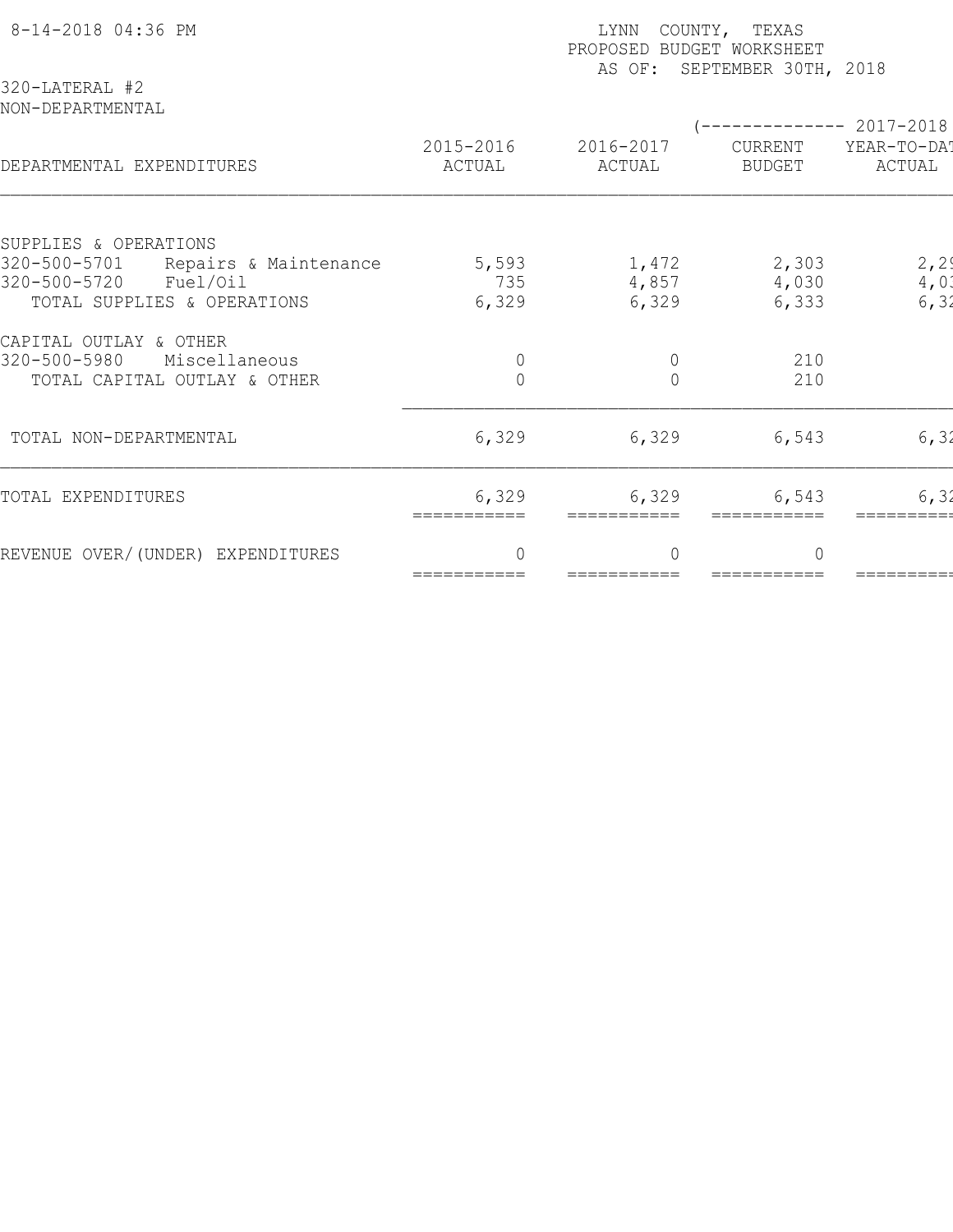| 8-14-2018 04:36 PM<br>330-LATERAL #3                                                        |                     | COUNTY, TEXAS<br>LYNN<br>PROPOSED BUDGET WORKSHEET<br>SEPTEMBER 30TH, 2018<br>AS OF: |                                 |                                    |  |  |  |
|---------------------------------------------------------------------------------------------|---------------------|--------------------------------------------------------------------------------------|---------------------------------|------------------------------------|--|--|--|
| REVENUES                                                                                    | 2015-2016<br>ACTUAL | 2016-2017<br>ACTUAL                                                                  | <b>CURRENT</b><br><b>BUDGET</b> | 2017-2018<br>YEAR-TO-DAT<br>ACTUAL |  |  |  |
| NON-DEPARTMENTAL                                                                            |                     |                                                                                      |                                 |                                    |  |  |  |
| INTERGOVERNMENT REVENUES<br>330-400-4202<br>State Revenue<br>TOTAL INTERGOVERNMENT REVENUES | 6,329<br>6,329      | 6,329<br>6,329                                                                       | 6,543<br>6,543                  | 6, 32<br>6, 32                     |  |  |  |
| TOTAL NON-DEPARTMENTAL                                                                      | 6,329               | 6,329                                                                                | 6,543                           | 6, 32                              |  |  |  |
| TOTAL REVENUES                                                                              | 6,329               | 6,329                                                                                | 6,543                           | 6, 31                              |  |  |  |
|                                                                                             |                     |                                                                                      |                                 |                                    |  |  |  |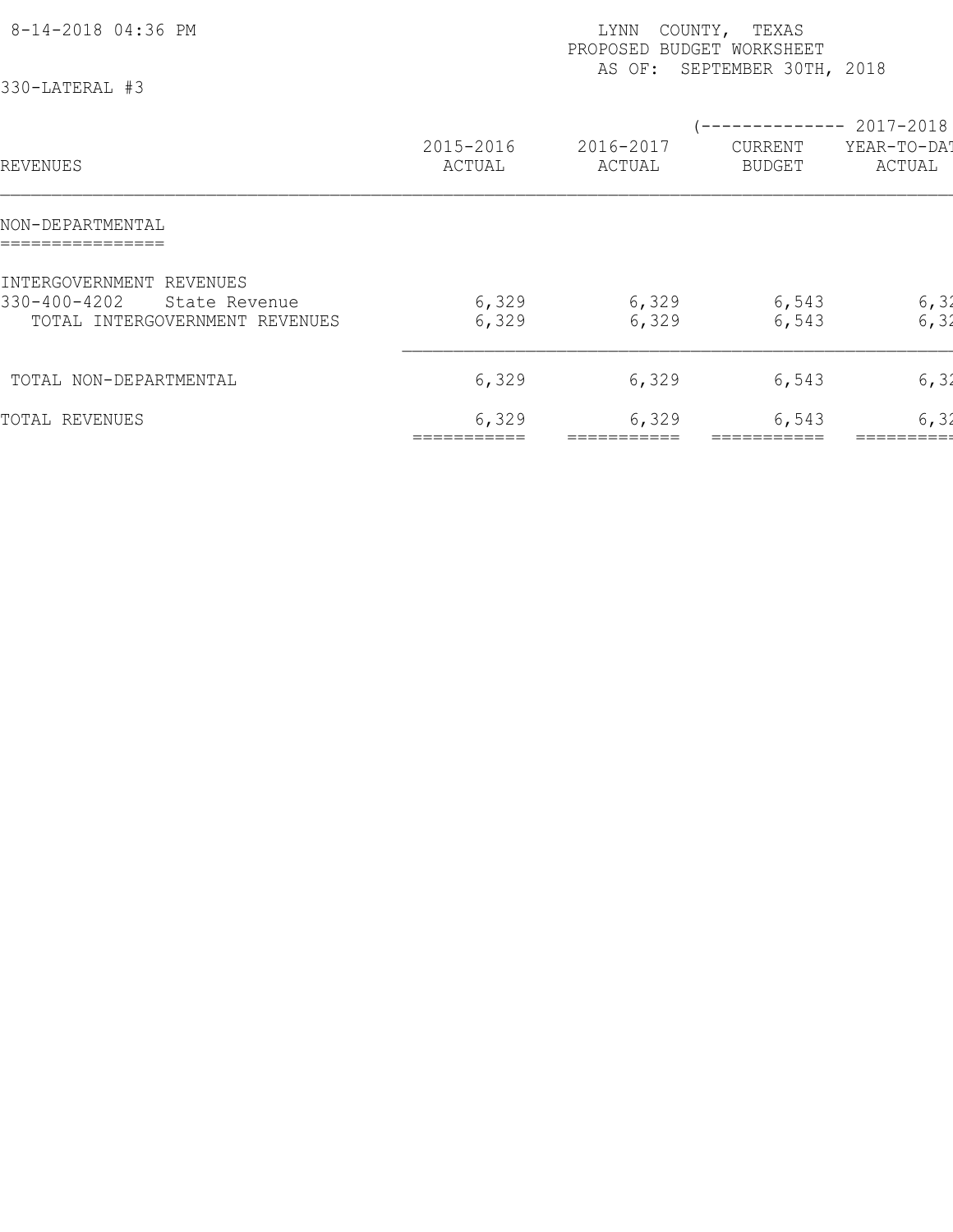| 8-14-2018 04:36 PM<br>330-LATERAL #3          | COUNTY, TEXAS<br>LYNN<br>PROPOSED BUDGET WORKSHEET<br>AS OF: SEPTEMBER 30TH, 2018 |                     |                          |                                               |  |  |
|-----------------------------------------------|-----------------------------------------------------------------------------------|---------------------|--------------------------|-----------------------------------------------|--|--|
| NON-DEPARTMENTAL<br>DEPARTMENTAL EXPENDITURES | 2015-2016<br>ACTUAL                                                               | 2016-2017<br>ACTUAL | CURRENT<br><b>BUDGET</b> | ---------- 2017-2018<br>YEAR-TO-DAT<br>ACTUAL |  |  |
| SUPPLIES & OPERATIONS                         |                                                                                   |                     |                          |                                               |  |  |
| 330-500-5701<br>Repairs & Maintenance         | 3,007                                                                             | 1,523               | 1,793                    | 1,79                                          |  |  |
| 330-500-5720<br>Fuel/Oil                      | 3,321                                                                             | 4,805               | 4,540                    | 4,51                                          |  |  |
| TOTAL SUPPLIES & OPERATIONS                   | 6,329                                                                             | 6,329               | 6,333                    | 6, 32                                         |  |  |
| CAPITAL OUTLAY & OTHER                        |                                                                                   |                     |                          |                                               |  |  |
| 330-500-5980<br>Miscellaneous                 | $\overline{0}$                                                                    | $\mathbf 0$         | 210                      |                                               |  |  |
| TOTAL CAPITAL OUTLAY & OTHER                  | $\overline{0}$                                                                    | $\Omega$            | 210                      |                                               |  |  |
| TOTAL NON-DEPARTMENTAL                        | 6,329                                                                             | 6,329               | 6,543                    | 6, 32                                         |  |  |
| TOTAL EXPENDITURES                            | 6,329<br>===========                                                              | 6,329               | 6,543                    | 6, 32                                         |  |  |
| REVENUE OVER/(UNDER) EXPENDITURES             | $\Omega$                                                                          | $\bigcap$           | $\Omega$                 |                                               |  |  |
|                                               | ===========                                                                       | ===========         |                          |                                               |  |  |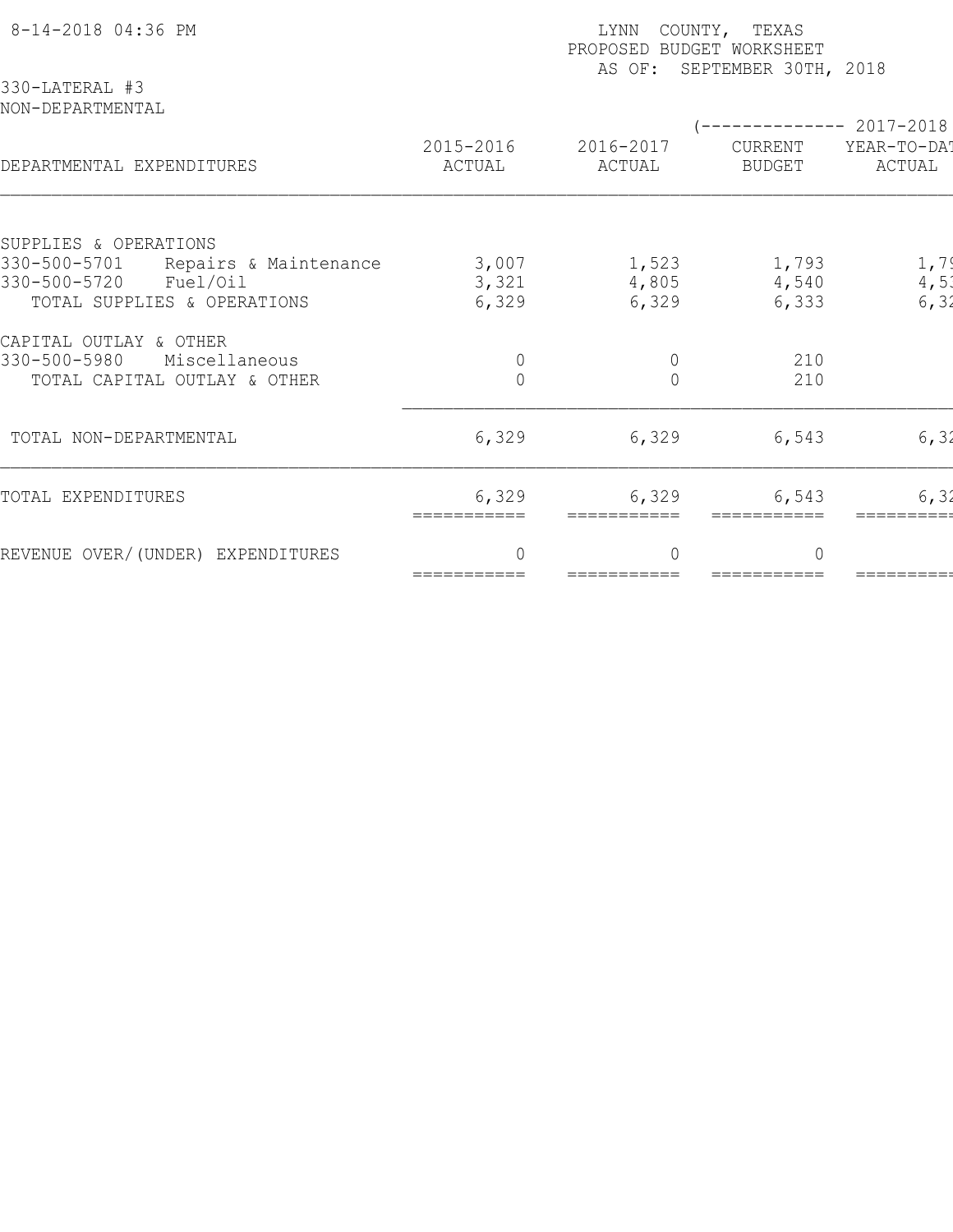| 8-14-2018 04:36 PM<br>340-LATERAL #4                                                        |                     | COUNTY,<br>LYNN<br>PROPOSED BUDGET WORKSHEET | TEXAS<br>AS OF: SEPTEMBER 30TH, 2018                 |                       |
|---------------------------------------------------------------------------------------------|---------------------|----------------------------------------------|------------------------------------------------------|-----------------------|
| REVENUES                                                                                    | 2015-2016<br>ACTUAL | 2016-2017<br>ACTUAL                          | -------------- 2017-2018<br>CURRENT<br><b>BUDGET</b> | YEAR-TO-DAT<br>ACTUAL |
| NON-DEPARTMENTAL                                                                            |                     |                                              |                                                      |                       |
| INTERGOVERNMENT REVENUES<br>340-400-4202<br>State Revenue<br>TOTAL INTERGOVERNMENT REVENUES | 6,329<br>6,329      | 6,329<br>6,329                               | 6,543<br>6,543                                       | 6, 32<br>6, 32        |
| TOTAL NON-DEPARTMENTAL                                                                      | 6,329               | 6,329                                        | 6,543                                                | 6, 32                 |
| TOTAL REVENUES                                                                              | 6,329               | 6,329                                        | 6,543                                                | 6, 31                 |
|                                                                                             |                     |                                              |                                                      |                       |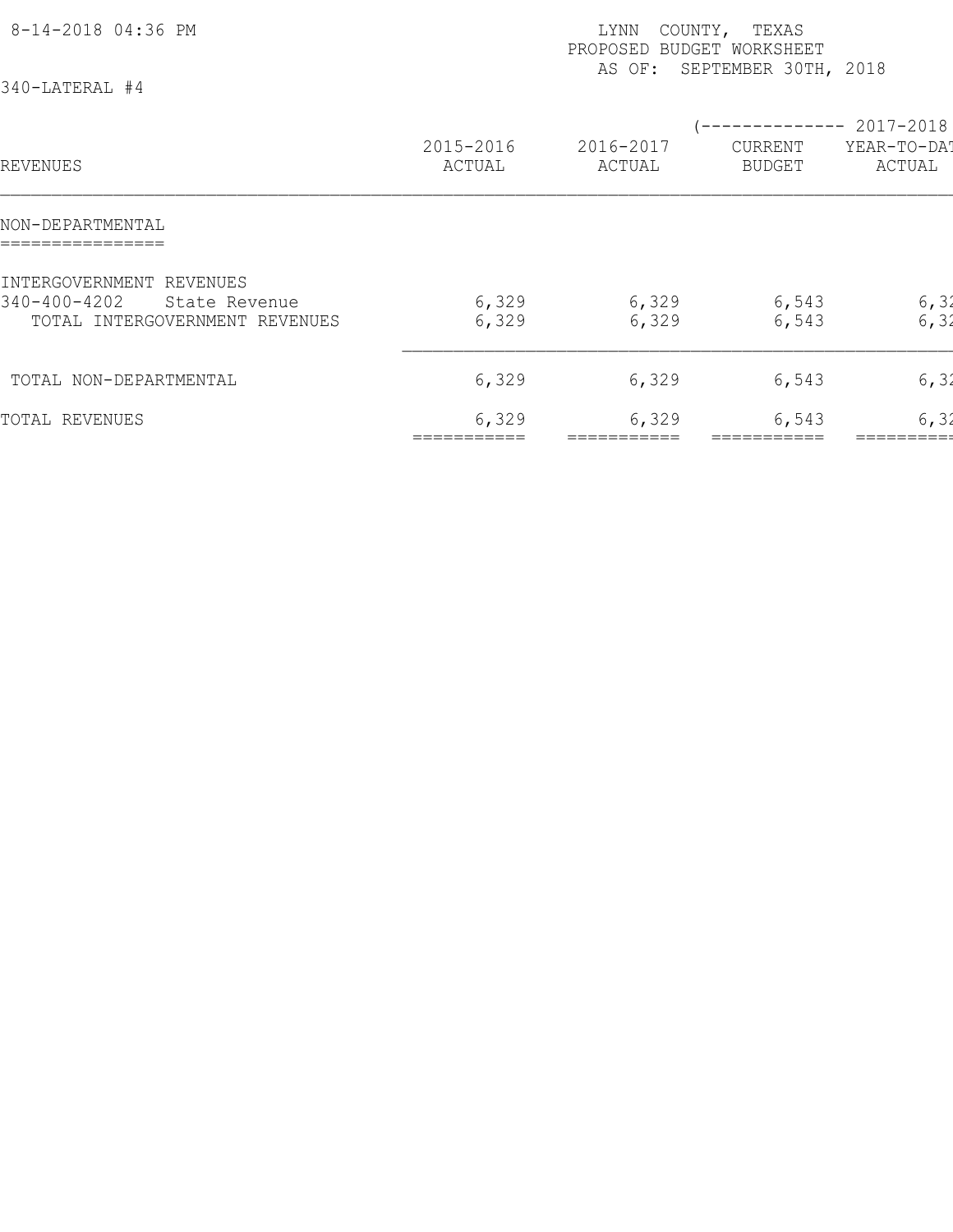| 8-14-2018 04:36 PM<br>340-LATERAL #4          | COUNTY, TEXAS<br>LYNN<br>PROPOSED BUDGET WORKSHEET<br>AS OF: SEPTEMBER 30TH, 2018 |                     |                          |                                             |  |  |  |
|-----------------------------------------------|-----------------------------------------------------------------------------------|---------------------|--------------------------|---------------------------------------------|--|--|--|
| NON-DEPARTMENTAL<br>DEPARTMENTAL EXPENDITURES | 2015-2016<br>ACTUAL                                                               | 2016-2017<br>ACTUAL | CURRENT<br><b>BUDGET</b> | $------ 2017-2018$<br>YEAR-TO-DAT<br>ACTUAL |  |  |  |
| SUPPLIES & OPERATIONS                         |                                                                                   |                     |                          |                                             |  |  |  |
| 340-500-5701<br>Repairs & Maintenance         | 1,988                                                                             | 1,746               | 2,160                    | 2,15                                        |  |  |  |
| 340-500-5720<br>Fuel/Oil                      | 4,341                                                                             | 4,583               | 4,193                    | 4,1                                         |  |  |  |
| TOTAL SUPPLIES & OPERATIONS                   | 6,329                                                                             | 6,329               | 6,353                    | 6, 32                                       |  |  |  |
| CAPITAL OUTLAY & OTHER                        |                                                                                   |                     |                          |                                             |  |  |  |
| 340-500-5980<br>Miscellaneous                 | $\mathbf 0$                                                                       | $\mathbf 0$         | 190                      |                                             |  |  |  |
| TOTAL CAPITAL OUTLAY & OTHER                  | $\overline{0}$                                                                    | $\Omega$            | 190                      |                                             |  |  |  |
| TOTAL NON-DEPARTMENTAL                        | 6,329                                                                             | 6,329               | 6,543                    | 6, 32                                       |  |  |  |
| TOTAL EXPENDITURES                            | 6,329<br>===========                                                              | 6,329               | 6,543                    | 6, 32                                       |  |  |  |
| REVENUE OVER/(UNDER) EXPENDITURES             | $\Omega$                                                                          | $\bigcap$           | $\Omega$                 |                                             |  |  |  |
|                                               | ===========                                                                       | ===========         |                          |                                             |  |  |  |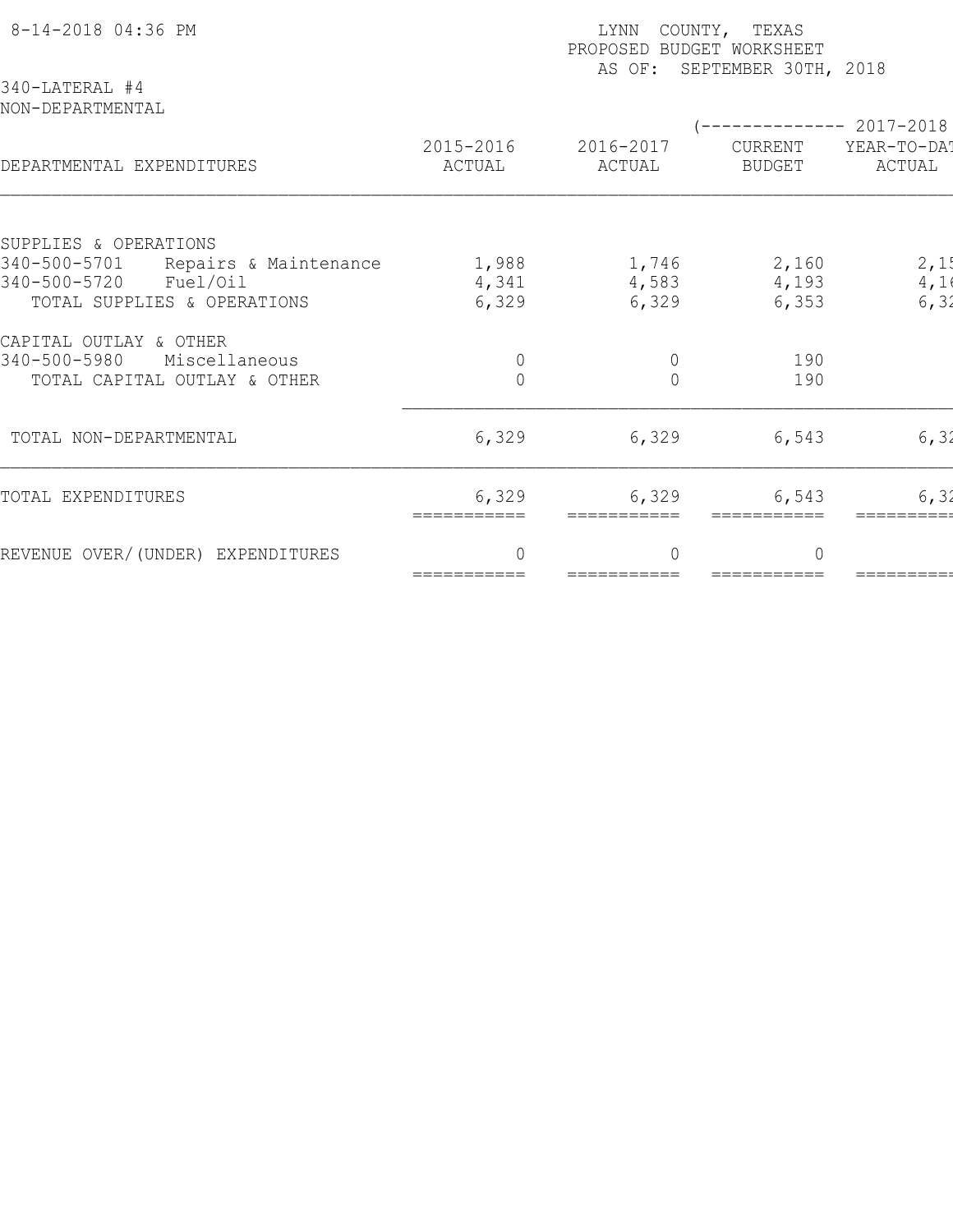| (-------------- 2017-2018)<br>2015-2016<br>2016-2017<br>YEAR-TO-DAT<br>CURRENT<br>ACTUAL<br>ACTUAL<br>ACTUAL<br><b>BUDGET</b><br>494,91<br>513,218<br>487,542<br>541,009<br>Current Taxes<br>Vehicle Registration<br>50,485<br>41,75<br>48,720<br>45,000<br>536,66<br>TOTAL TAXES, LICENSES, PERMITS<br>563,704<br>536,262<br>586,009<br>$40,0^{\circ}$<br>40,427<br>34,813<br>45,000<br>TOTAL FEE COLLECTION<br>40,427<br>$40,0^{\circ}$<br>34,813<br>45,000<br>604,131<br>571,075<br>631,009<br>576, 74<br>576, 74<br>571,075<br>631,009<br>604,131 | 8-14-2018 04:36 PM<br>400-ROAD & BRIDGE                              |             | COUNTY, TEXAS<br>LYNN<br>PROPOSED BUDGET WORKSHEET<br>SEPTEMBER 30TH, 2018<br>AS OF: |             |            |  |  |
|-------------------------------------------------------------------------------------------------------------------------------------------------------------------------------------------------------------------------------------------------------------------------------------------------------------------------------------------------------------------------------------------------------------------------------------------------------------------------------------------------------------------------------------------------------|----------------------------------------------------------------------|-------------|--------------------------------------------------------------------------------------|-------------|------------|--|--|
|                                                                                                                                                                                                                                                                                                                                                                                                                                                                                                                                                       | REVENUES                                                             |             |                                                                                      |             |            |  |  |
|                                                                                                                                                                                                                                                                                                                                                                                                                                                                                                                                                       | NON-DEPARTMENTAL                                                     |             |                                                                                      |             |            |  |  |
|                                                                                                                                                                                                                                                                                                                                                                                                                                                                                                                                                       | TAXES, LICENSES, PERMITS<br>$400 - 400 - 4101$<br>$400 - 400 - 4121$ |             |                                                                                      |             |            |  |  |
|                                                                                                                                                                                                                                                                                                                                                                                                                                                                                                                                                       | FEE COLLECTION<br>400-400-4400.31 Axle & Weight Fees                 |             |                                                                                      |             |            |  |  |
|                                                                                                                                                                                                                                                                                                                                                                                                                                                                                                                                                       | TOTAL NON-DEPARTMENTAL                                               |             |                                                                                      |             |            |  |  |
|                                                                                                                                                                                                                                                                                                                                                                                                                                                                                                                                                       | TOTAL REVENUES                                                       | =========== | ===========                                                                          | =========== | ========== |  |  |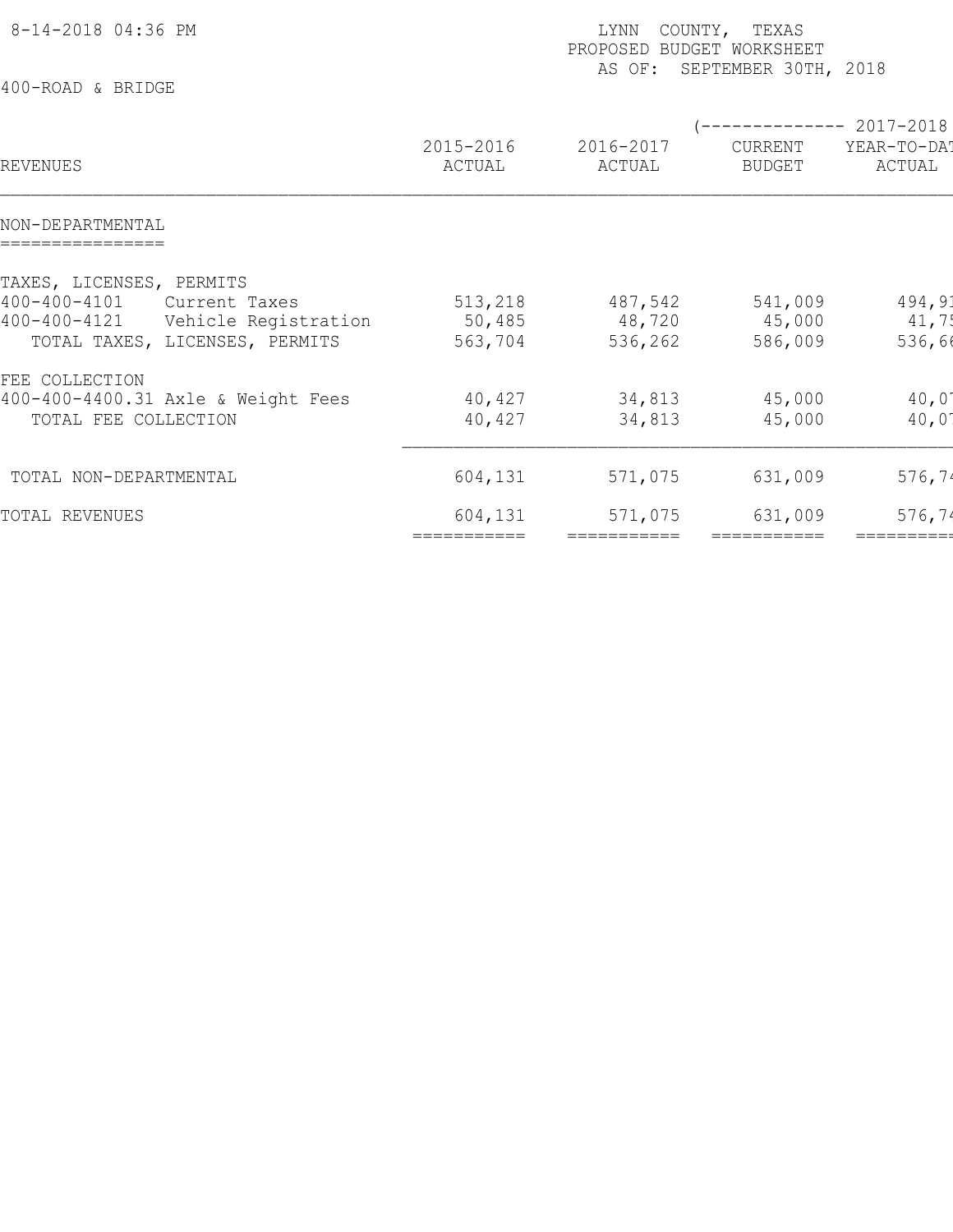| 8-14-2018 04:36 PM                                   | LYNN COUNTY, TEXAS<br>PROPOSED BUDGET WORKSHEET<br>AS OF: SEPTEMBER 30TH, 2018 |                     |                          |                       |  |  |  |
|------------------------------------------------------|--------------------------------------------------------------------------------|---------------------|--------------------------|-----------------------|--|--|--|
| 400-ROAD & BRIDGE<br>NON-DEPARTMENTAL                |                                                                                |                     | $--------- 2017-2018$    |                       |  |  |  |
| DEPARTMENTAL EXPENDITURES                            | 2015-2016<br>ACTUAL                                                            | 2016-2017<br>ACTUAL | CURRENT<br><b>BUDGET</b> | YEAR-TO-DA!<br>ACTUAL |  |  |  |
|                                                      |                                                                                |                     |                          |                       |  |  |  |
| PERSONNEL SERVICES                                   |                                                                                |                     |                          |                       |  |  |  |
| $400 - 500 - 5100$<br>Salaries<br>$400 - 500 - 5120$ | 85,844                                                                         | 86,800              | 90,272                   | 76,38                 |  |  |  |
| Longevity<br>400-500-5140.00 Medicare Tax            | 1,313                                                                          | 1,053               | 1,221                    |                       |  |  |  |
| 400-500-5150.00 Social Security                      | 1,331<br>5,691                                                                 | 1,272<br>5,440      | 1,327<br>5,675           | 1,22<br>5, 22         |  |  |  |
| 400-500-5160.00 Health Insurance                     | 26,237                                                                         | 25,047              | 40,464                   | $25, 3^{\circ}$       |  |  |  |
| 400-500-5170.00 Retirement                           | 2,758                                                                          | 2,426               | 2,745                    | 2,61                  |  |  |  |
| TOTAL PERSONNEL SERVICES                             | 123,173                                                                        | 122,038             | 141,704                  | 110, 81               |  |  |  |
| SUPPLIES & OPERATIONS                                |                                                                                |                     |                          |                       |  |  |  |
| $400 - 500 - 5300$<br>Bonds, Dues, & Fees            | $\overline{0}$                                                                 | $\overline{0}$      | 1,000                    | 1,00                  |  |  |  |
| $400 - 500 - 5700$<br>Property Insurance             | 24                                                                             | 72                  | 200                      |                       |  |  |  |
| TOTAL SUPPLIES & OPERATIONS                          | 24                                                                             | 72                  | 1,200                    | 1,00                  |  |  |  |
| CAPITAL OUTLAY & OTHER                               |                                                                                |                     |                          |                       |  |  |  |
| $400 - 500 - 5902$<br>Transfer to Other Funds        | 470,000                                                                        | 510,036             | 488,100                  | 460,08                |  |  |  |
| TOTAL CAPITAL OUTLAY & OTHER                         | 470,000                                                                        | 510,036             | 488,100                  | 460,08                |  |  |  |
| TOTAL NON-DEPARTMENTAL                               | 593,197                                                                        | 632,146             | 631,004                  | 571,92                |  |  |  |
| TOTAL EXPENDITURES                                   | 593,197                                                                        | 632,146             | 631,004                  | 571,92                |  |  |  |
|                                                      |                                                                                |                     | ===========              |                       |  |  |  |
| REVENUE OVER/(UNDER) EXPENDITURES                    | 10,933                                                                         | 61,071)             | 5                        | 4, 8.                 |  |  |  |
|                                                      | ===========                                                                    | ===========         | ===========              | =========             |  |  |  |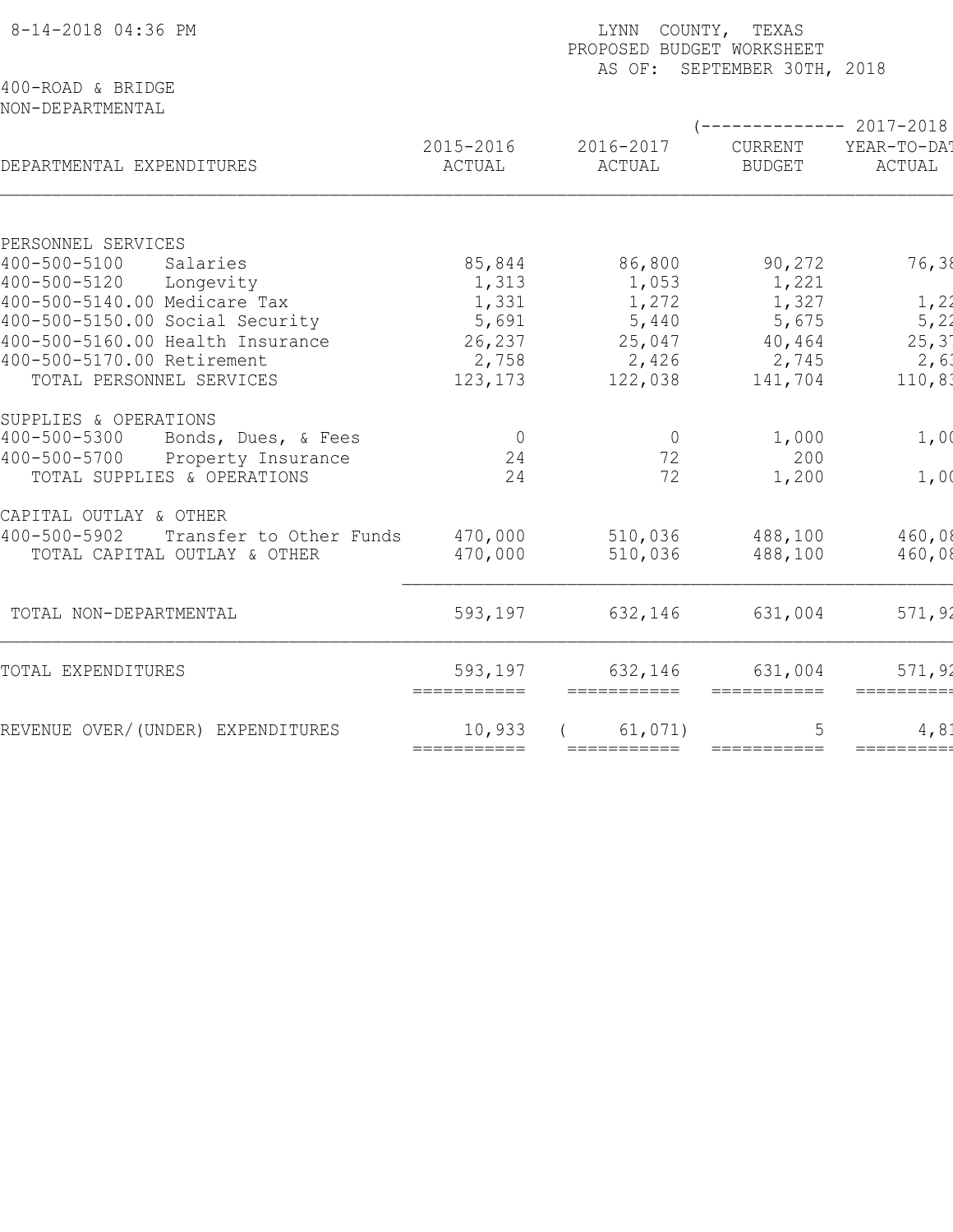| 8-14-2018 04:36 PM<br>402-RECORD MANAGEMENT                                |                     | LYNN<br>PROPOSED BUDGET WORKSHEET | COUNTY, TEXAS<br>AS OF: SEPTEMBER 30TH, 2018 |                                                |
|----------------------------------------------------------------------------|---------------------|-----------------------------------|----------------------------------------------|------------------------------------------------|
| REVENUES                                                                   | 2015-2016<br>ACTUAL | 2016-2017<br>ACTUAL               | CURRENT<br><b>BUDGET</b>                     | $--------- 2017-2018$<br>YEAR-TO-DAT<br>ACTUAL |
| NON-DEPARTMENTAL<br>================                                       |                     |                                   |                                              |                                                |
| FEE COLLECTION<br>$402 - 400 - 4400$<br>Other Fees<br>TOTAL FEE COLLECTION | 694<br>694          | 503<br>503                        | 500<br>500                                   | 64<br>64                                       |
| TOTAL NON-DEPARTMENTAL                                                     | 694                 | 503                               | 500                                          | 64                                             |
| TOTAL REVENUES                                                             | 694                 | 503                               | 500                                          | 64                                             |
|                                                                            |                     |                                   |                                              |                                                |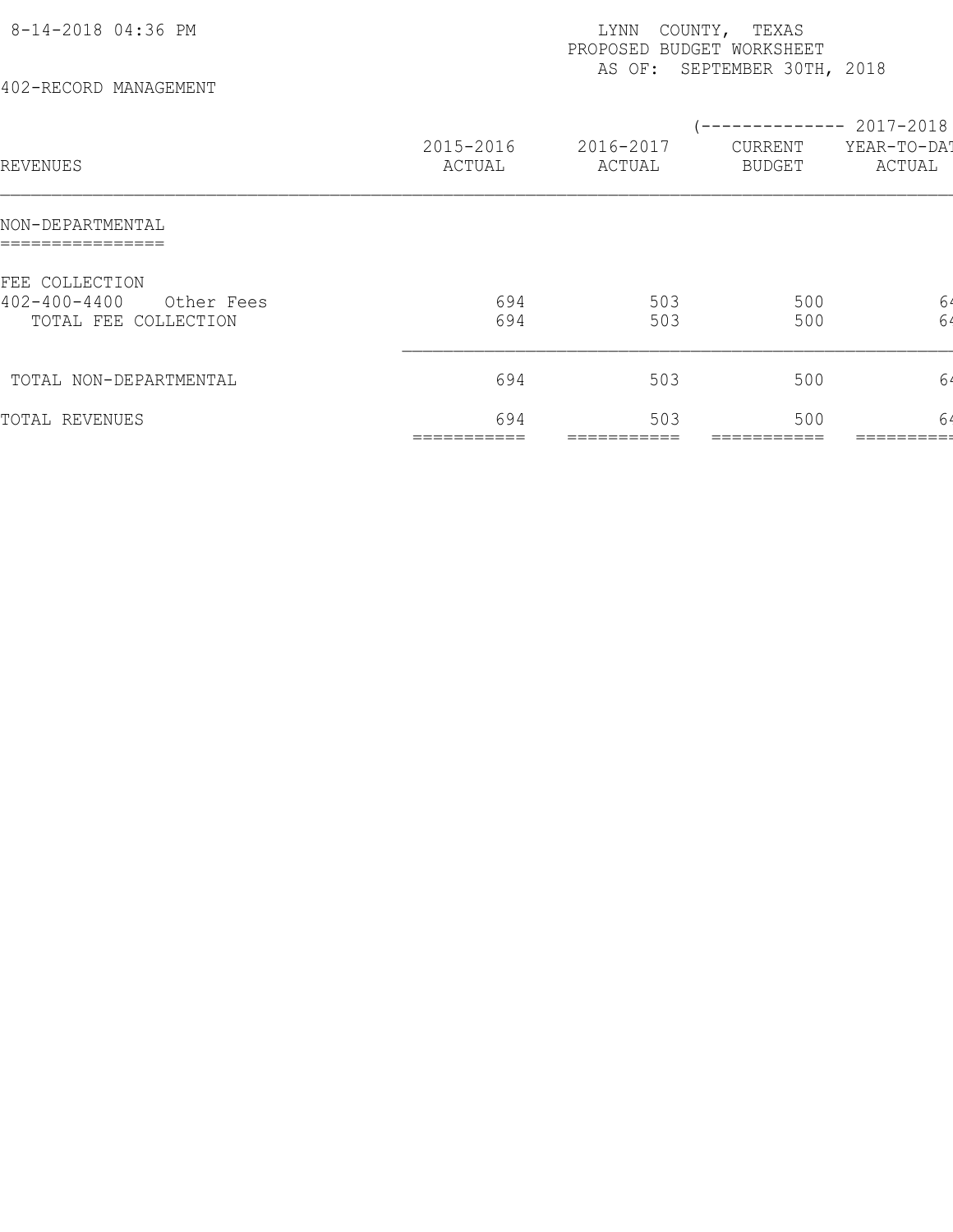| 8-14-2018 04:36 PM<br>402-RECORD MANAGEMENT                                             | COUNTY, TEXAS<br>LYNN<br>PROPOSED BUDGET WORKSHEET<br>AS OF: SEPTEMBER 30TH, 2018 |                     |                               |                       |  |  |  |
|-----------------------------------------------------------------------------------------|-----------------------------------------------------------------------------------|---------------------|-------------------------------|-----------------------|--|--|--|
| NON-DEPARTMENTAL                                                                        |                                                                                   |                     |                               | ----------- 2017-2018 |  |  |  |
| DEPARTMENTAL EXPENDITURES                                                               | 2015-2016<br>ACTUAL                                                               | 2016-2017<br>ACTUAL | CURRENT<br>BUDGET             | YEAR-TO-DAT<br>ACTUAL |  |  |  |
|                                                                                         |                                                                                   |                     |                               |                       |  |  |  |
| CAPITAL OUTLAY & OTHER<br>402-500-5980<br>Miscellaneous<br>TOTAL CAPITAL OUTLAY & OTHER | $\overline{0}$                                                                    | 4,000<br>4,000      | $\mathbb O$<br>$\overline{0}$ |                       |  |  |  |
| TOTAL NON-DEPARTMENTAL                                                                  | $\circ$                                                                           | 4,000               | $\mathbb O$                   |                       |  |  |  |
| TOTAL EXPENDITURES                                                                      |                                                                                   | 4,000               | $\Omega$                      |                       |  |  |  |
| REVENUE OVER/(UNDER) EXPENDITURES                                                       | 694                                                                               | 3,497)              | 500                           | 64                    |  |  |  |
|                                                                                         |                                                                                   |                     |                               |                       |  |  |  |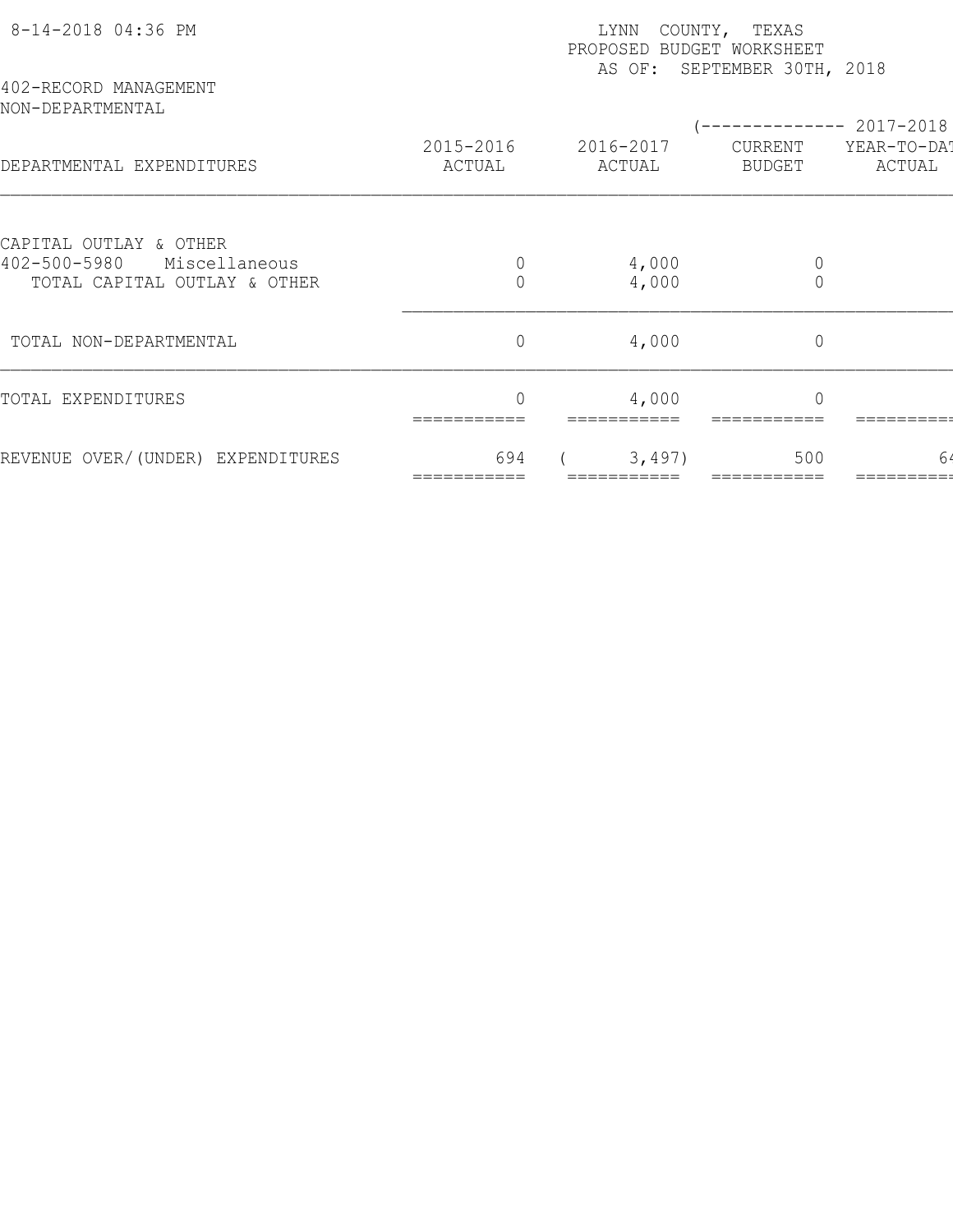| 8-14-2018 04:36 PM                           |                     | COUNTY, TEXAS<br>LYNN<br>PROPOSED BUDGET WORKSHEET<br>AS OF: SEPTEMBER 30TH, 2018 |                          |                       |  |  |  |  |
|----------------------------------------------|---------------------|-----------------------------------------------------------------------------------|--------------------------|-----------------------|--|--|--|--|
| 404-RESTORATION FUND                         |                     |                                                                                   |                          |                       |  |  |  |  |
|                                              |                     |                                                                                   |                          | ----------- 2017-2018 |  |  |  |  |
| REVENUES                                     | 2015-2016<br>ACTUAL | 2016-2017<br>ACTUAL                                                               | CURRENT<br><b>BUDGET</b> | YEAR-TO-DA!<br>ACTUAL |  |  |  |  |
| NON-DEPARTMENTAL<br>================         |                     |                                                                                   |                          |                       |  |  |  |  |
| TAXES, LICENSES, PERMITS                     |                     |                                                                                   |                          |                       |  |  |  |  |
| $404 - 400 - 4101$<br>Current Taxes          | 33,621              | 31,671                                                                            | 31,258                   | 32,42                 |  |  |  |  |
| $404 - 400 - 4110$<br>Local Sales Tax        | 94,375              | 103,224                                                                           | 85,000                   | 134,69                |  |  |  |  |
| TOTAL TAXES, LICENSES, PERMITS               | 127,996             | 134,895                                                                           | 116,258                  | 167,11                |  |  |  |  |
| INTERGOVERNMENT REVENUES                     |                     |                                                                                   |                          |                       |  |  |  |  |
| $404 - 400 - 4202$<br>State Revenue - Grants | 153,232             | $\overline{0}$                                                                    | 2,000,000                | 742,55                |  |  |  |  |
| TOTAL INTERGOVERNMENT REVENUES               | 153,232             | $\Omega$                                                                          | 2,000,000                | 742,55                |  |  |  |  |
| FEE COLLECTION                               |                     |                                                                                   |                          |                       |  |  |  |  |
| $404 - 400 - 4400$<br>Fees of Office         | $\overline{0}$      | 8,293                                                                             | 7,500                    | 10,02                 |  |  |  |  |
| TOTAL FEE COLLECTION                         | $\bigcap$           | 8,293                                                                             | 7,500                    | 10,02                 |  |  |  |  |
| INTEREST EARNED                              |                     |                                                                                   |                          |                       |  |  |  |  |
| $404 - 400 - 4500$<br>Interest Earned        | 11,119              | 21,342                                                                            | 15,000                   | 14,95                 |  |  |  |  |
| TOTAL INTEREST EARNED                        | 11,119              | 21,342                                                                            | 15,000                   | 14,95                 |  |  |  |  |
| OTHER REVENUE                                |                     |                                                                                   |                          |                       |  |  |  |  |
| $404 - 400 - 4601$<br>Miscellaneous Income   | $\overline{0}$      | 1,726,297                                                                         | $\overline{0}$           | 4,7                   |  |  |  |  |
| $404 - 400 - 4605$<br>Inmate Housing         | $\overline{0}$      | 162,236                                                                           | 175,000                  | 147,92                |  |  |  |  |
| TOTAL OTHER REVENUE                          | $\overline{0}$      | 1,888,533                                                                         | 175,000                  | 152,70                |  |  |  |  |
| OTHER SOURCES & USES                         |                     |                                                                                   |                          |                       |  |  |  |  |
| $404 - 400 - 4902$<br>TRANSFER (IN) OUT      | 0                   | 209,251                                                                           | 0                        | 500,00                |  |  |  |  |
| TOTAL OTHER SOURCES & USES                   | 0                   | 209,251                                                                           | 0                        | 500,00                |  |  |  |  |
| TOTAL NON-DEPARTMENTAL                       | 292,347             | 2, 262, 315                                                                       | 2,313,758                | 1,587,34              |  |  |  |  |
| TOTAL REVENUES                               | 292,347             | 2, 262, 315                                                                       | 2,313,758                | 1,587,34              |  |  |  |  |
|                                              | ===========         | ===========                                                                       | ===========              | =========             |  |  |  |  |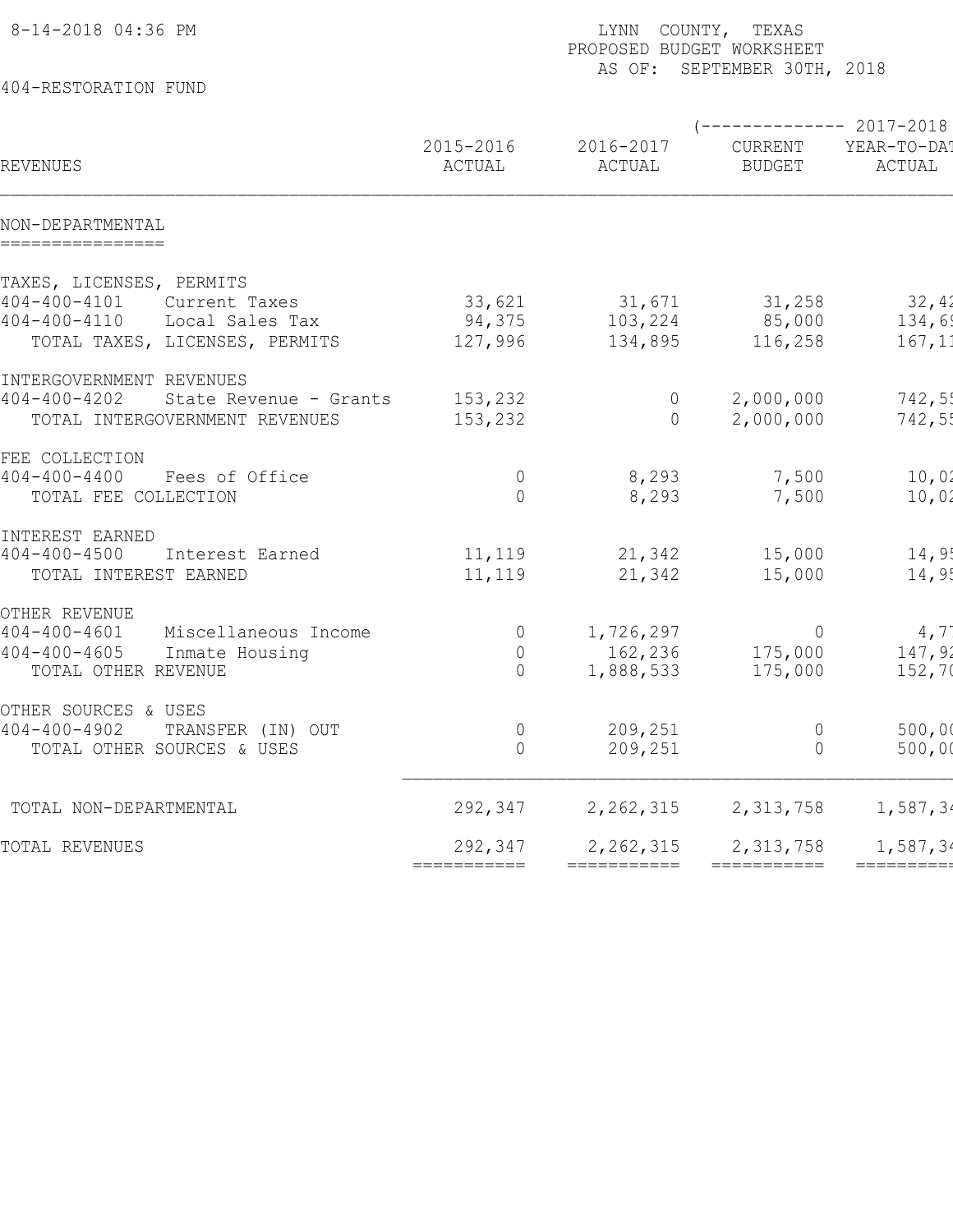| 8-14-2018 04:36 PM<br>404-RESTORATION FUND                                                                                                  | COUNTY, TEXAS<br>LYNN<br>PROPOSED<br>BUDGET WORKSHEET<br>SEPTEMBER 30TH, 2018<br>AS OF: |                     |                                         |                                    |  |  |  |
|---------------------------------------------------------------------------------------------------------------------------------------------|-----------------------------------------------------------------------------------------|---------------------|-----------------------------------------|------------------------------------|--|--|--|
| NON-DEPARTMENTAL<br>DEPARTMENTAL EXPENDITURES                                                                                               | 2015-2016<br>ACTUAL                                                                     | 2016-2017<br>ACTUAL | -----------<br>CURRENT<br><b>BUDGET</b> | 2017-2018<br>YEAR-TO-DAT<br>ACTUAL |  |  |  |
| CAPITAL OUTLAY & OTHER<br>$404 - 500 - 5980$<br>Miscellaneous<br>$404 - 500 - 5985$<br>Note Interest<br>$404 - 500 - 5986$<br>Note Princial | 2,781                                                                                   | 1,032,411           | 4,000,000                               | 3,666,90<br>75,16<br>50,00         |  |  |  |
| TOTAL CAPITAL OUTLAY & OTHER                                                                                                                | 2,781                                                                                   | 1,032,411           | 4,000,000                               | 3,792,06                           |  |  |  |
| TOTAL NON-DEPARTMENTAL                                                                                                                      | 2,781                                                                                   | 1,032,411           | 4,000,000                               | 3,792,06                           |  |  |  |
| TOTAL EXPENDITURES                                                                                                                          | 2,781                                                                                   | 1,032,411           | 4,000,000                               | 3,792,06                           |  |  |  |
| REVENUE OVER/(UNDER) EXPENDITURES                                                                                                           | 289,566                                                                                 | 1,229,904           | 1,686,242)                              | 2,204,72                           |  |  |  |
|                                                                                                                                             |                                                                                         |                     |                                         |                                    |  |  |  |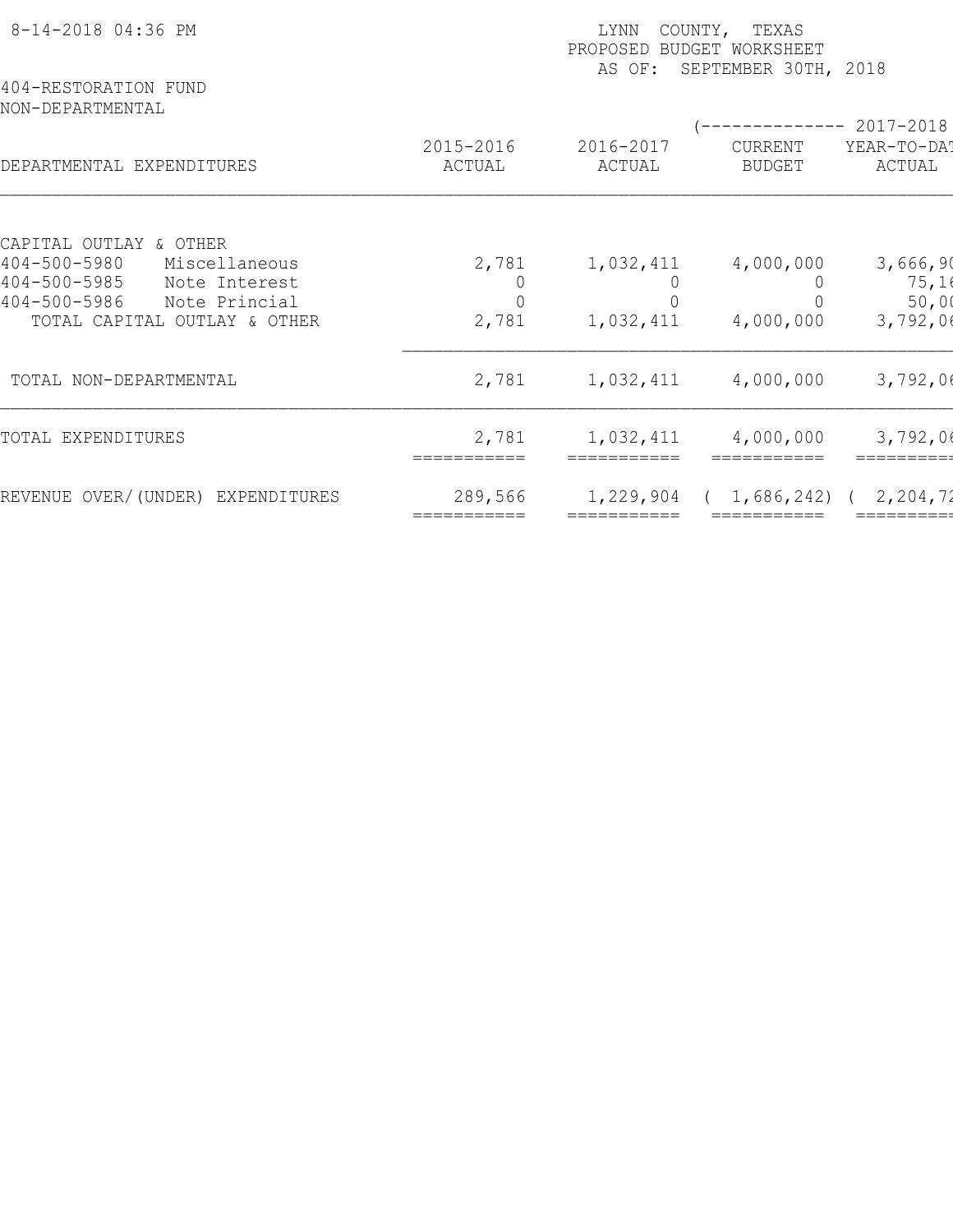| 8-14-2018 04:36 PM                                          | COUNTY, TEXAS<br>LYNN<br>PROPOSED BUDGET WORKSHEET<br>AS OF: SEPTEMBER 30TH, 2018 |                     |                                      |                                                |  |
|-------------------------------------------------------------|-----------------------------------------------------------------------------------|---------------------|--------------------------------------|------------------------------------------------|--|
| 405-JUVENILE PRE-TRIAL DIVERS                               |                                                                                   |                     |                                      |                                                |  |
| REVENUES                                                    | 2015-2016<br>ACTUAL                                                               | 2016-2017<br>ACTUAL | CURRENT<br><b>BUDGET</b>             | ----------- 2017-2018<br>YEAR-TO-DAT<br>ACTUAL |  |
| NON-DEPARTMENTAL                                            |                                                                                   |                     |                                      |                                                |  |
| FEE COLLECTION                                              |                                                                                   |                     |                                      |                                                |  |
| $405 - 400 - 4400$<br>Other Fees<br>TOTAL FEE COLLECTION    | 1,242<br>1,242                                                                    | 5,021<br>5,021      | $\circ$<br>$\mathbf 0$               | 4,34<br>4, 34                                  |  |
| OTHER REVENUE<br>$405 - 400 - 4601$<br>Miscellaneous Income | $\theta$                                                                          | $\theta$            |                                      |                                                |  |
| TOTAL OTHER REVENUE                                         | $\overline{0}$                                                                    | $\overline{0}$      | $\begin{matrix} 0 \\ 0 \end{matrix}$ |                                                |  |
| TOTAL NON-DEPARTMENTAL                                      | 1,242                                                                             | 5,021               | $\circ$                              | 4, 34                                          |  |
| TOTAL REVENUES                                              | 1,242                                                                             | 5,021               | $\circ$                              | 4, 34                                          |  |

=========== =========== =========== =========== =========== ============ ============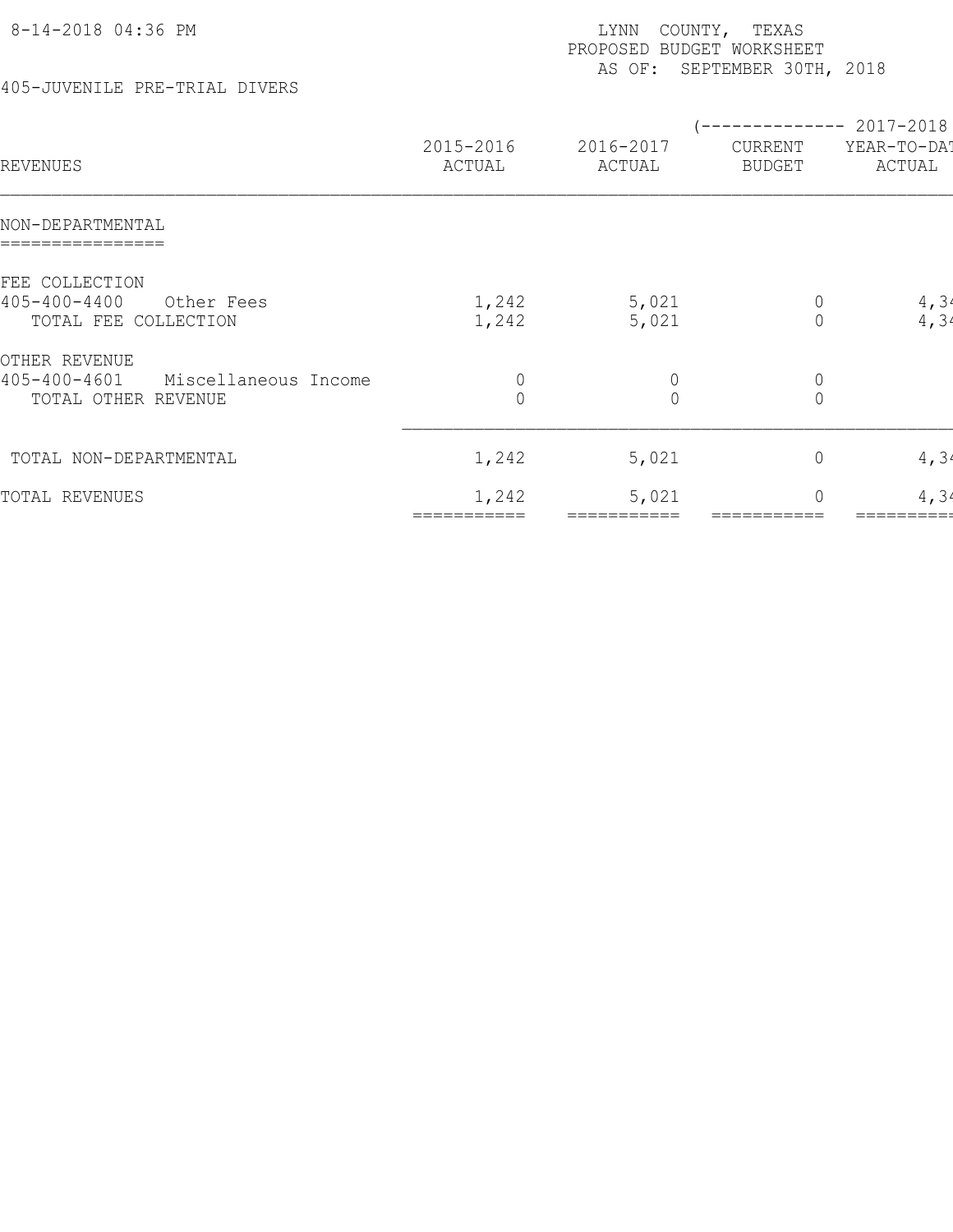| 8-14-2018 04:36 PM                                                                         |                                 | LYNN COUNTY, TEXAS<br>PROPOSED BUDGET WORKSHEET<br>AS OF: SEPTEMBER 30TH, 2018 |                                                   |                       |  |  |
|--------------------------------------------------------------------------------------------|---------------------------------|--------------------------------------------------------------------------------|---------------------------------------------------|-----------------------|--|--|
| 405-JUVENILE PRE-TRIAL DIVERS<br>NON-DEPARTMENTAL                                          |                                 |                                                                                |                                                   |                       |  |  |
| DEPARTMENTAL EXPENDITURES                                                                  | 2015-2016<br>ACTUAL             | 2016-2017<br>ACTUAL                                                            | $--------- 2017-2018$<br>CURRENT<br><b>BUDGET</b> | YEAR-TO-DA!<br>ACTUAL |  |  |
| CAPITAL OUTLAY & OTHER<br>$405 - 500 - 5980$<br>Miscellaneous<br>405-500-5990              | 0<br>$\Omega$                   | $\overline{0}$<br>$\bigcap$                                                    | $\circ$<br>$\Omega$                               |                       |  |  |
| Capital Outlay<br>405-500-5995<br>Probation Operating Expe<br>TOTAL CAPITAL OUTLAY & OTHER | 5,309<br>5,309                  | 1,519<br>1,519                                                                 | $\Omega$<br>$\Omega$                              | $\frac{4}{4}$ , 24    |  |  |
| TOTAL NON-DEPARTMENTAL                                                                     | 5,309                           | 1,519                                                                          | $\circ$                                           | 4,24                  |  |  |
| TOTAL EXPENDITURES                                                                         | 5,309<br>===========            | 1,519                                                                          | $\Omega$<br>===========                           | 4, 24                 |  |  |
| REVENUE OVER/(UNDER) EXPENDITURES                                                          | 4,066<br>===========            | 3,502                                                                          | $\Omega$<br>===========                           | 1 (<br>=========      |  |  |
| TOTAL REVENUES                                                                             | $\overline{0}$<br>===========   | $\bigcap$                                                                      | $\overline{0}$                                    |                       |  |  |
| TOTAL EXPENDITURES                                                                         | $\Omega$                        | $\cap$<br>===========                                                          | $\Omega$<br>===========                           | =========             |  |  |
| REVENUE OVER/(UNDER) EXPENDITURES                                                          | ===========                     | $=$ ===========                                                                | ∩<br>===========                                  |                       |  |  |
| TOTAL REVENUES                                                                             | $\left( \right)$<br>=========== |                                                                                |                                                   |                       |  |  |
| TOTAL EXPENDITURES                                                                         | ===========                     |                                                                                |                                                   |                       |  |  |
| REVENUE OVER/(UNDER) EXPENDITURES                                                          | ===========                     | ===========                                                                    | $=$ ===========                                   | ========              |  |  |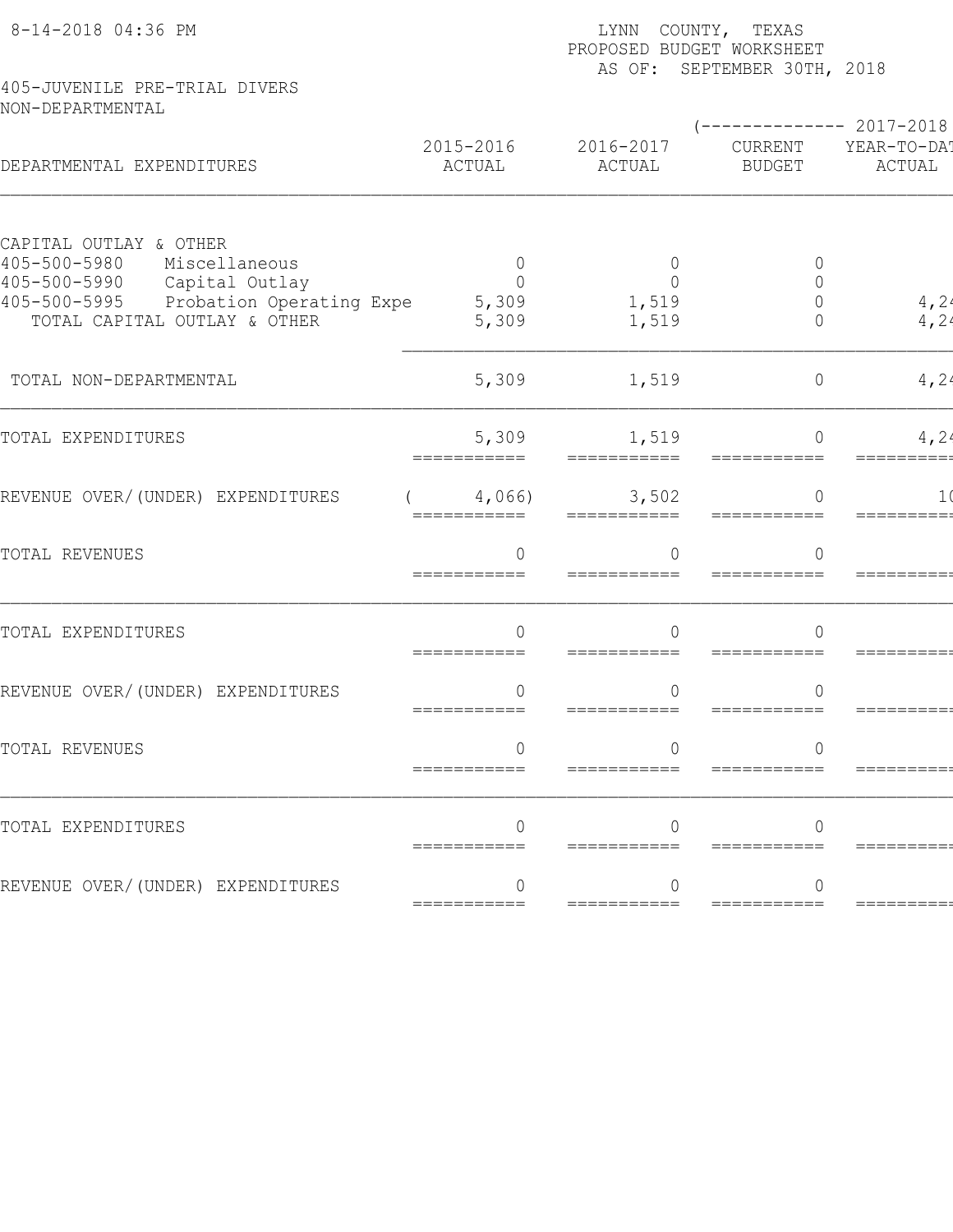| 8-14-2018 04:36 PM                      |                     | LYNN<br>PROPOSED BUDGET WORKSHEET | COUNTY, TEXAS                                   |                                         |
|-----------------------------------------|---------------------|-----------------------------------|-------------------------------------------------|-----------------------------------------|
| 600-TECHNOLOGY                          |                     |                                   | AS OF: SEPTEMBER 30TH, 2018                     |                                         |
| REVENUES                                | 2015-2016<br>ACTUAL | 2016-2017<br>ACTUAL               | (-------------- 2017-2018)<br>CURRENT<br>BUDGET | YEAR-TO-DAT<br>ACTUAL                   |
| NON-DEPARTMENTAL                        |                     |                                   |                                                 |                                         |
| FEE COLLECTION                          |                     |                                   |                                                 |                                         |
| $600 - 400 - 4400$<br>Other Fees        |                     | $\theta$                          | $\theta$                                        |                                         |
| 600-400-4400.18 Tech Fee District Clerk | $\overline{0}$      | $\mathbf 0$                       | $\mathbb O$                                     |                                         |
| TOTAL FEE COLLECTION                    | $\overline{0}$      | $\overline{0}$                    | $\overline{0}$                                  |                                         |
| INTEREST EARNED                         |                     |                                   |                                                 |                                         |
| $600 - 400 - 4500$<br>Interest Earned   | 301                 | 304                               | 300                                             | $\begin{array}{c} 26 \\ 26 \end{array}$ |
| TOTAL INTEREST EARNED                   | 301                 | 304                               | 300                                             |                                         |
| TOTAL NON-DEPARTMENTAL                  | 301                 | 304                               | 300                                             | 2 <sub>0</sub>                          |
| TOTAL REVENUES                          | 301                 | 304                               | 300                                             | 2 <sub>6</sub>                          |

=========== =========== =========== =========== =========== ============ ============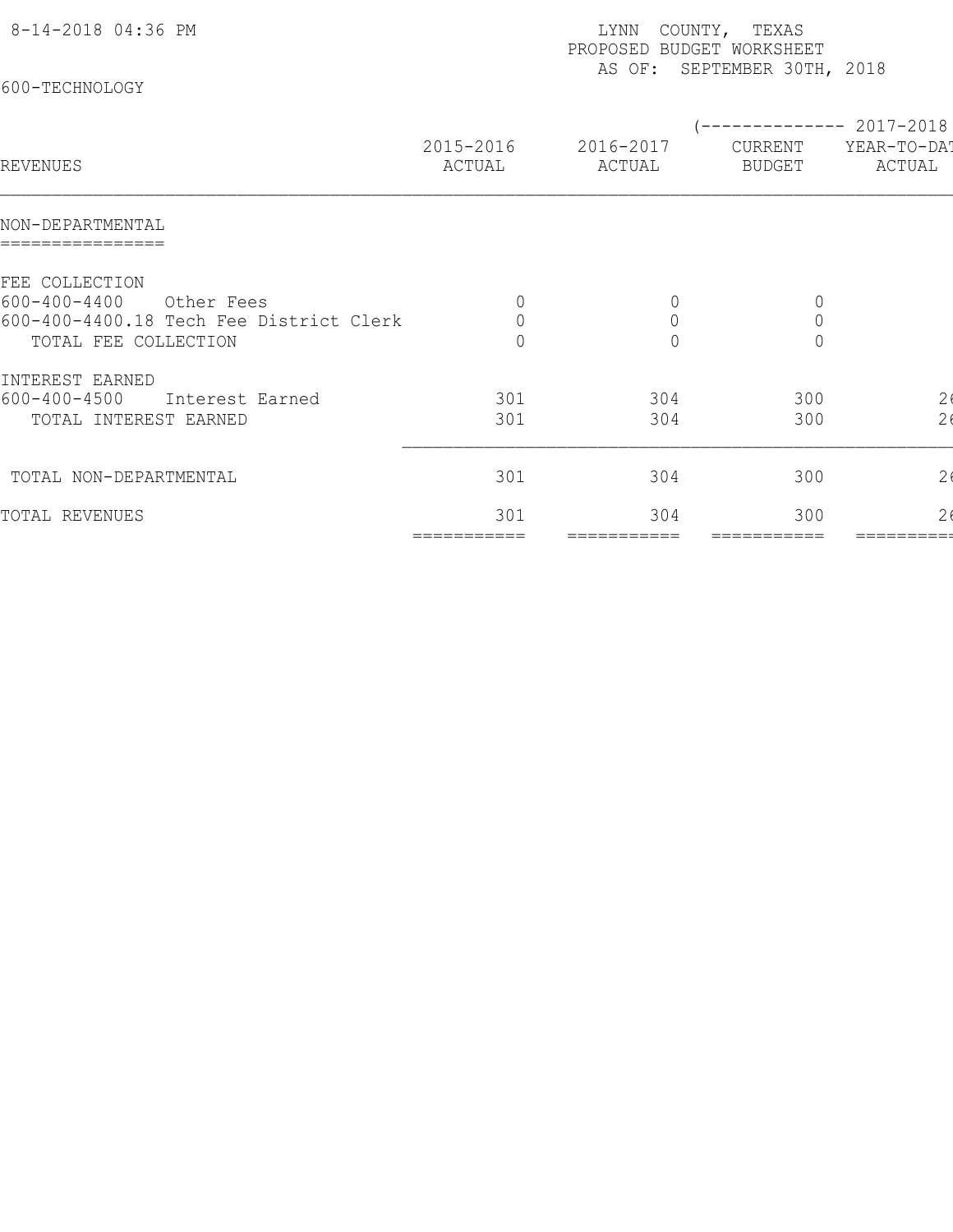| 8-14-2018 04:36 PM<br>600-TECHNOLOGY                                                    | COUNTY, TEXAS<br>LYNN<br>PROPOSED BUDGET WORKSHEET<br>AS OF: SEPTEMBER 30TH, 2018 |                     |                               |                       |  |  |  |
|-----------------------------------------------------------------------------------------|-----------------------------------------------------------------------------------|---------------------|-------------------------------|-----------------------|--|--|--|
| NON-DEPARTMENTAL                                                                        |                                                                                   |                     |                               | ----------- 2017-2018 |  |  |  |
| DEPARTMENTAL EXPENDITURES                                                               | 2015-2016<br>ACTUAL                                                               | 2016-2017<br>ACTUAL | CURRENT<br>BUDGET             | YEAR-TO-DAT<br>ACTUAL |  |  |  |
|                                                                                         |                                                                                   |                     |                               |                       |  |  |  |
| CAPITAL OUTLAY & OTHER<br>600-500-5980<br>Miscellaneous<br>TOTAL CAPITAL OUTLAY & OTHER | $\overline{0}$                                                                    | 1,654<br>1,654      | $\mathbb O$<br>$\overline{0}$ |                       |  |  |  |
| TOTAL NON-DEPARTMENTAL                                                                  | $\circ$                                                                           | 1,654               | $\mathbb O$                   |                       |  |  |  |
| TOTAL EXPENDITURES                                                                      | $\Omega$                                                                          | 1,654               | $\Omega$                      |                       |  |  |  |
| REVENUE OVER/(UNDER) EXPENDITURES                                                       | 301                                                                               | 1,351)              | 300                           |                       |  |  |  |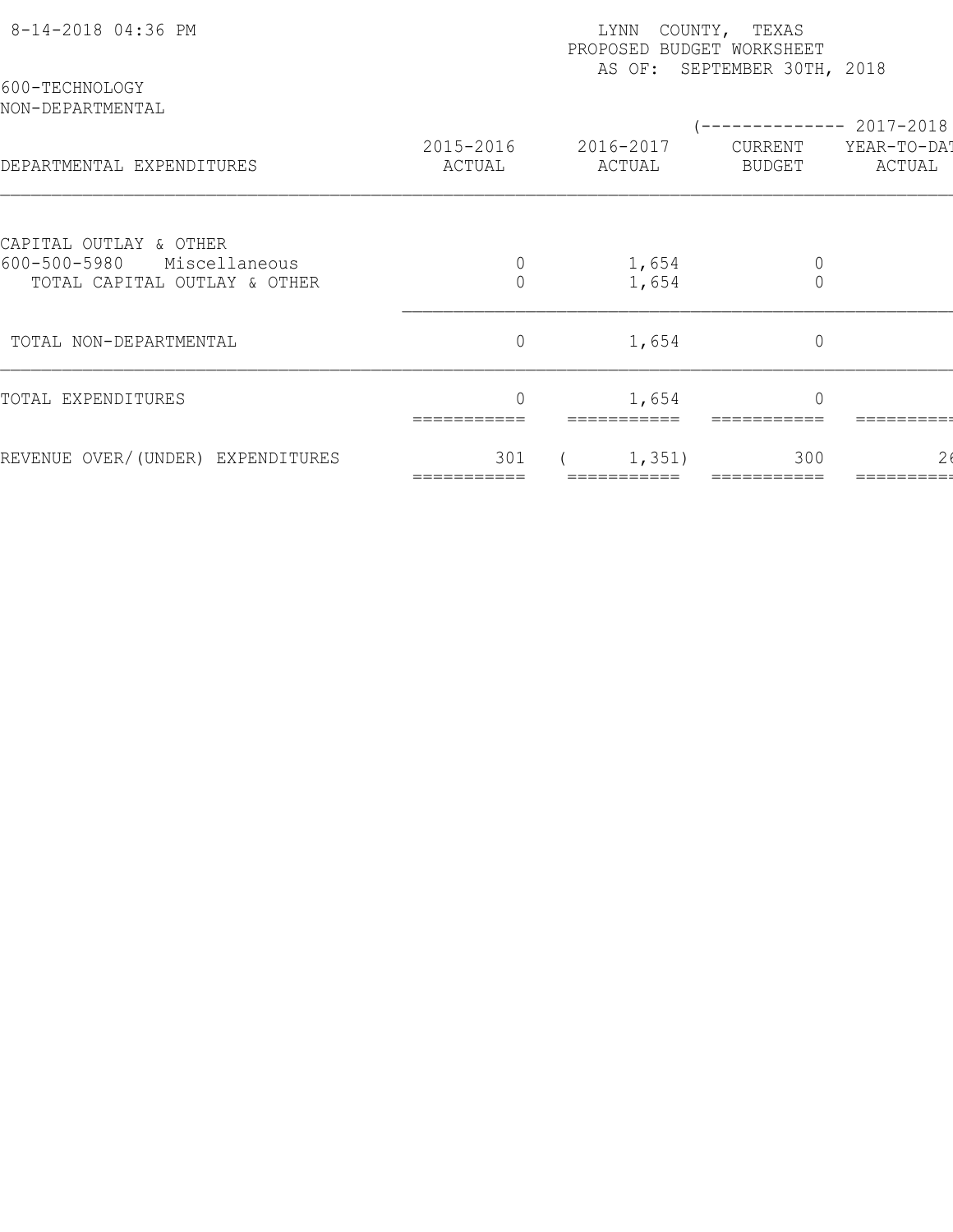| 8-14-2018 04:36 PM                                             |                                | COUNTY, TEXAS<br>LYNN<br>PROPOSED<br>BUDGET WORKSHEET |                                                        |                       |  |  |  |
|----------------------------------------------------------------|--------------------------------|-------------------------------------------------------|--------------------------------------------------------|-----------------------|--|--|--|
| 601-TECHNOLOGY TAHOKA JP                                       | SEPTEMBER 30TH, 2018<br>AS OF: |                                                       |                                                        |                       |  |  |  |
| REVENUES                                                       | 2015-2016<br>ACTUAL            | 2016-2017<br>ACTUAL                                   | (-------------- 2017-2018)<br>CURRENT<br><b>BUDGET</b> | YEAR-TO-DAT<br>ACTUAL |  |  |  |
| NON-DEPARTMENTAL<br>================                           |                                |                                                       |                                                        |                       |  |  |  |
| FEE COLLECTION                                                 |                                |                                                       |                                                        |                       |  |  |  |
| $601 - 400 - 4400$<br>Tech JP Tahoka<br>TOTAL FEE COLLECTION   | 2,246<br>2,246                 | 1,732<br>1,732                                        | 1,750<br>1,750                                         | 2,6!<br>2,65          |  |  |  |
| INTEREST EARNED                                                |                                |                                                       |                                                        |                       |  |  |  |
| $601 - 400 - 4500$<br>Interest Earned<br>TOTAL INTEREST EARNED | $\circ$<br>$\mathbf 0$         | $\mathbf 0$<br>$\overline{0}$                         | $\mathbb O$<br>$\mathbf 0$                             |                       |  |  |  |
| TOTAL NON-DEPARTMENTAL                                         | 2,246                          | 1,732                                                 | 1,750                                                  | 2,65                  |  |  |  |
| TOTAL REVENUES                                                 | 2,246                          | 1,732                                                 | 1,750                                                  | 2,65                  |  |  |  |

=========== =========== =========== =========== =========== ============ ============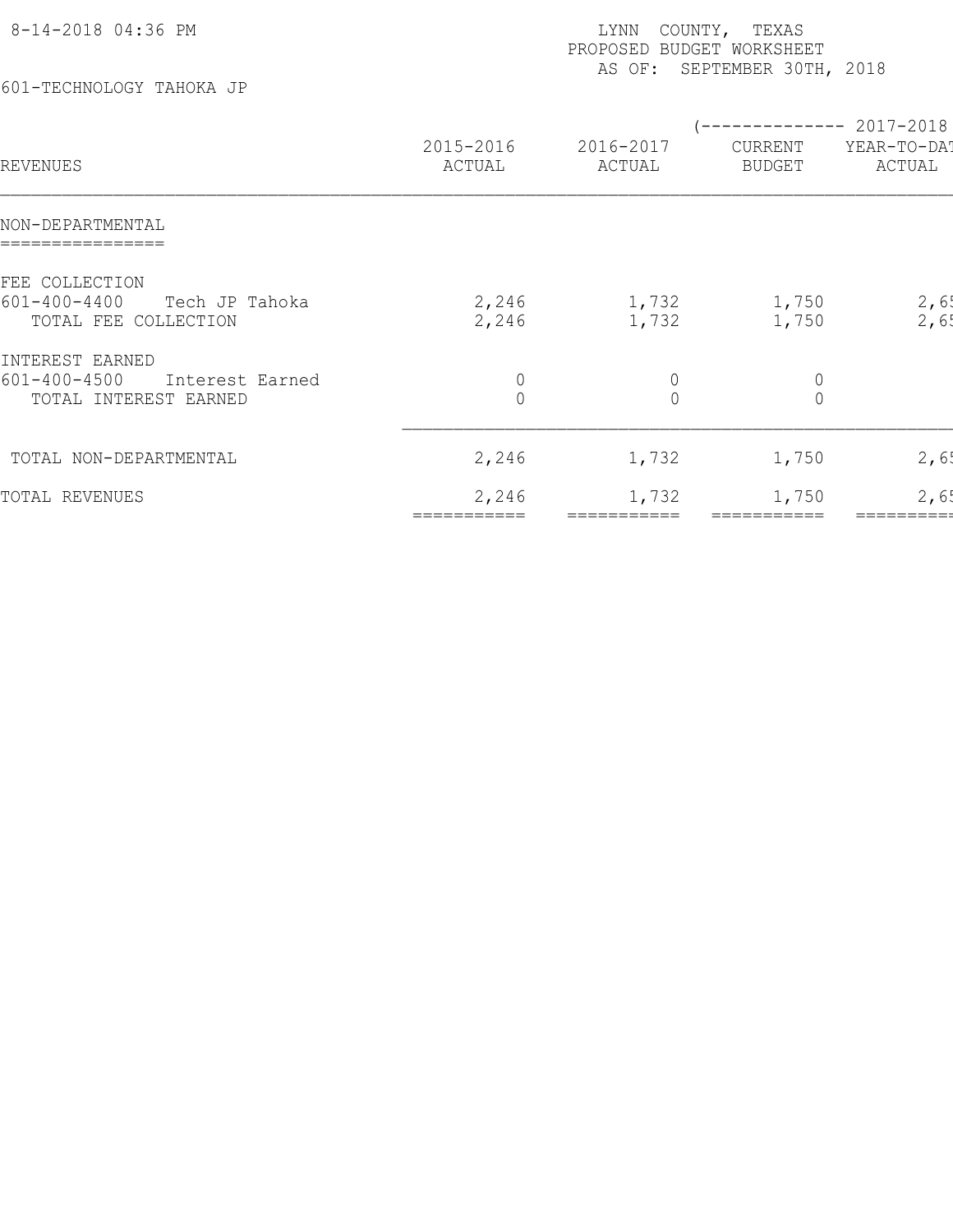| 601-TECHNOLOGY TAHOKA JP<br>NON-DEPARTMENTAL<br>$------2017-2018$<br>2015-2016<br>2016-2017<br>CURRENT<br>YEAR-TO-DA!<br>DEPARTMENTAL EXPENDITURES<br>ACTUAL<br>ACTUAL<br><b>BUDGET</b><br>ACTUAL<br>PERSONNEL SERVICES<br>$601 - 500 - 5100$<br>Salaries<br>$\overline{0}$<br>$\circ$<br>0<br>$601 - 500 - 5105$<br>$\mathsf{O}\xspace$<br>Overtime<br>$\Omega$<br>0<br>$601 - 500 - 5110$<br>$\mathbb O$<br>Temporary Help<br>$\overline{0}$<br>601-500-5130.00 Unemployment Insurance<br>$\overline{0}$<br>$\Omega$<br>601-500-5140.00 Medicare Tax<br>$\overline{0}$<br>$\Omega$<br>$\Omega$<br>601-500-5150.00 Social Security<br>$\cap$<br>$\Omega$<br>601-500-5170.00 Retirement<br>$\Omega$<br>∩<br>$\Omega$<br>$\overline{0}$<br>601-500-5190.00 Workers Compensation<br>0<br>U<br>TOTAL PERSONNEL SERVICES<br>$\bigcap$<br>$\Omega$<br>$\overline{0}$<br>SUPPLIES & OPERATIONS<br>$601 - 500 - 5200$<br>Office Supplies<br>$\overline{0}$<br>$\circ$<br>$\circ$<br>$601 - 500 - 5600$<br>Travel & Education<br>757<br>$\mathbf 0$<br>$\mathbb O$<br>757<br>TOTAL SUPPLIES & OPERATIONS<br>$\bigcap$<br>$\overline{0}$<br>CAPITAL OUTLAY & OTHER<br>$601 - 500 - 5980$<br>Miscellaneous<br>1,399<br>$\mathbb O$<br>$\overline{0}$<br>1<br>1 <sup>′</sup><br>TOTAL CAPITAL OUTLAY & OTHER<br>$\overline{0}$<br>1,399<br>$\overline{0}$<br>757<br>1,399<br>TOTAL NON-DEPARTMENTAL<br>$\overline{0}$<br>1 <sup>′</sup><br>757<br>1,399<br>TOTAL EXPENDITURES<br>$\Omega$<br>===========<br>=========== | 8-14-2018 04:36 PM                | LYNN COUNTY, TEXAS<br>PROPOSED BUDGET WORKSHEET<br>AS OF: SEPTEMBER 30TH, 2018 |     |       |      |  |  |  |
|--------------------------------------------------------------------------------------------------------------------------------------------------------------------------------------------------------------------------------------------------------------------------------------------------------------------------------------------------------------------------------------------------------------------------------------------------------------------------------------------------------------------------------------------------------------------------------------------------------------------------------------------------------------------------------------------------------------------------------------------------------------------------------------------------------------------------------------------------------------------------------------------------------------------------------------------------------------------------------------------------------------------------------------------------------------------------------------------------------------------------------------------------------------------------------------------------------------------------------------------------------------------------------------------------------------------------------------------------------------------------------------------------------------------------------------------------------------------------------------------------------------|-----------------------------------|--------------------------------------------------------------------------------|-----|-------|------|--|--|--|
|                                                                                                                                                                                                                                                                                                                                                                                                                                                                                                                                                                                                                                                                                                                                                                                                                                                                                                                                                                                                                                                                                                                                                                                                                                                                                                                                                                                                                                                                                                              |                                   |                                                                                |     |       |      |  |  |  |
|                                                                                                                                                                                                                                                                                                                                                                                                                                                                                                                                                                                                                                                                                                                                                                                                                                                                                                                                                                                                                                                                                                                                                                                                                                                                                                                                                                                                                                                                                                              |                                   |                                                                                |     |       |      |  |  |  |
|                                                                                                                                                                                                                                                                                                                                                                                                                                                                                                                                                                                                                                                                                                                                                                                                                                                                                                                                                                                                                                                                                                                                                                                                                                                                                                                                                                                                                                                                                                              |                                   |                                                                                |     |       |      |  |  |  |
|                                                                                                                                                                                                                                                                                                                                                                                                                                                                                                                                                                                                                                                                                                                                                                                                                                                                                                                                                                                                                                                                                                                                                                                                                                                                                                                                                                                                                                                                                                              |                                   |                                                                                |     |       |      |  |  |  |
|                                                                                                                                                                                                                                                                                                                                                                                                                                                                                                                                                                                                                                                                                                                                                                                                                                                                                                                                                                                                                                                                                                                                                                                                                                                                                                                                                                                                                                                                                                              |                                   |                                                                                |     |       |      |  |  |  |
|                                                                                                                                                                                                                                                                                                                                                                                                                                                                                                                                                                                                                                                                                                                                                                                                                                                                                                                                                                                                                                                                                                                                                                                                                                                                                                                                                                                                                                                                                                              |                                   |                                                                                |     |       |      |  |  |  |
|                                                                                                                                                                                                                                                                                                                                                                                                                                                                                                                                                                                                                                                                                                                                                                                                                                                                                                                                                                                                                                                                                                                                                                                                                                                                                                                                                                                                                                                                                                              |                                   |                                                                                |     |       |      |  |  |  |
|                                                                                                                                                                                                                                                                                                                                                                                                                                                                                                                                                                                                                                                                                                                                                                                                                                                                                                                                                                                                                                                                                                                                                                                                                                                                                                                                                                                                                                                                                                              |                                   |                                                                                |     |       |      |  |  |  |
|                                                                                                                                                                                                                                                                                                                                                                                                                                                                                                                                                                                                                                                                                                                                                                                                                                                                                                                                                                                                                                                                                                                                                                                                                                                                                                                                                                                                                                                                                                              |                                   |                                                                                |     |       |      |  |  |  |
|                                                                                                                                                                                                                                                                                                                                                                                                                                                                                                                                                                                                                                                                                                                                                                                                                                                                                                                                                                                                                                                                                                                                                                                                                                                                                                                                                                                                                                                                                                              |                                   |                                                                                |     |       |      |  |  |  |
|                                                                                                                                                                                                                                                                                                                                                                                                                                                                                                                                                                                                                                                                                                                                                                                                                                                                                                                                                                                                                                                                                                                                                                                                                                                                                                                                                                                                                                                                                                              |                                   |                                                                                |     |       |      |  |  |  |
|                                                                                                                                                                                                                                                                                                                                                                                                                                                                                                                                                                                                                                                                                                                                                                                                                                                                                                                                                                                                                                                                                                                                                                                                                                                                                                                                                                                                                                                                                                              |                                   |                                                                                |     |       |      |  |  |  |
|                                                                                                                                                                                                                                                                                                                                                                                                                                                                                                                                                                                                                                                                                                                                                                                                                                                                                                                                                                                                                                                                                                                                                                                                                                                                                                                                                                                                                                                                                                              |                                   |                                                                                |     |       |      |  |  |  |
|                                                                                                                                                                                                                                                                                                                                                                                                                                                                                                                                                                                                                                                                                                                                                                                                                                                                                                                                                                                                                                                                                                                                                                                                                                                                                                                                                                                                                                                                                                              |                                   |                                                                                |     |       |      |  |  |  |
|                                                                                                                                                                                                                                                                                                                                                                                                                                                                                                                                                                                                                                                                                                                                                                                                                                                                                                                                                                                                                                                                                                                                                                                                                                                                                                                                                                                                                                                                                                              |                                   |                                                                                |     |       |      |  |  |  |
|                                                                                                                                                                                                                                                                                                                                                                                                                                                                                                                                                                                                                                                                                                                                                                                                                                                                                                                                                                                                                                                                                                                                                                                                                                                                                                                                                                                                                                                                                                              |                                   |                                                                                |     |       |      |  |  |  |
|                                                                                                                                                                                                                                                                                                                                                                                                                                                                                                                                                                                                                                                                                                                                                                                                                                                                                                                                                                                                                                                                                                                                                                                                                                                                                                                                                                                                                                                                                                              |                                   |                                                                                |     |       |      |  |  |  |
|                                                                                                                                                                                                                                                                                                                                                                                                                                                                                                                                                                                                                                                                                                                                                                                                                                                                                                                                                                                                                                                                                                                                                                                                                                                                                                                                                                                                                                                                                                              |                                   |                                                                                |     |       |      |  |  |  |
|                                                                                                                                                                                                                                                                                                                                                                                                                                                                                                                                                                                                                                                                                                                                                                                                                                                                                                                                                                                                                                                                                                                                                                                                                                                                                                                                                                                                                                                                                                              |                                   |                                                                                |     |       |      |  |  |  |
|                                                                                                                                                                                                                                                                                                                                                                                                                                                                                                                                                                                                                                                                                                                                                                                                                                                                                                                                                                                                                                                                                                                                                                                                                                                                                                                                                                                                                                                                                                              |                                   |                                                                                |     |       |      |  |  |  |
|                                                                                                                                                                                                                                                                                                                                                                                                                                                                                                                                                                                                                                                                                                                                                                                                                                                                                                                                                                                                                                                                                                                                                                                                                                                                                                                                                                                                                                                                                                              |                                   |                                                                                |     |       |      |  |  |  |
|                                                                                                                                                                                                                                                                                                                                                                                                                                                                                                                                                                                                                                                                                                                                                                                                                                                                                                                                                                                                                                                                                                                                                                                                                                                                                                                                                                                                                                                                                                              |                                   |                                                                                |     |       |      |  |  |  |
| $=$ $=$ $=$ $=$ $=$ $=$ $=$ $=$ $=$ $=$<br>$=$ ===========<br>===========                                                                                                                                                                                                                                                                                                                                                                                                                                                                                                                                                                                                                                                                                                                                                                                                                                                                                                                                                                                                                                                                                                                                                                                                                                                                                                                                                                                                                                    | REVENUE OVER/(UNDER) EXPENDITURES | 1,489                                                                          | 333 | 1,750 | 2,4! |  |  |  |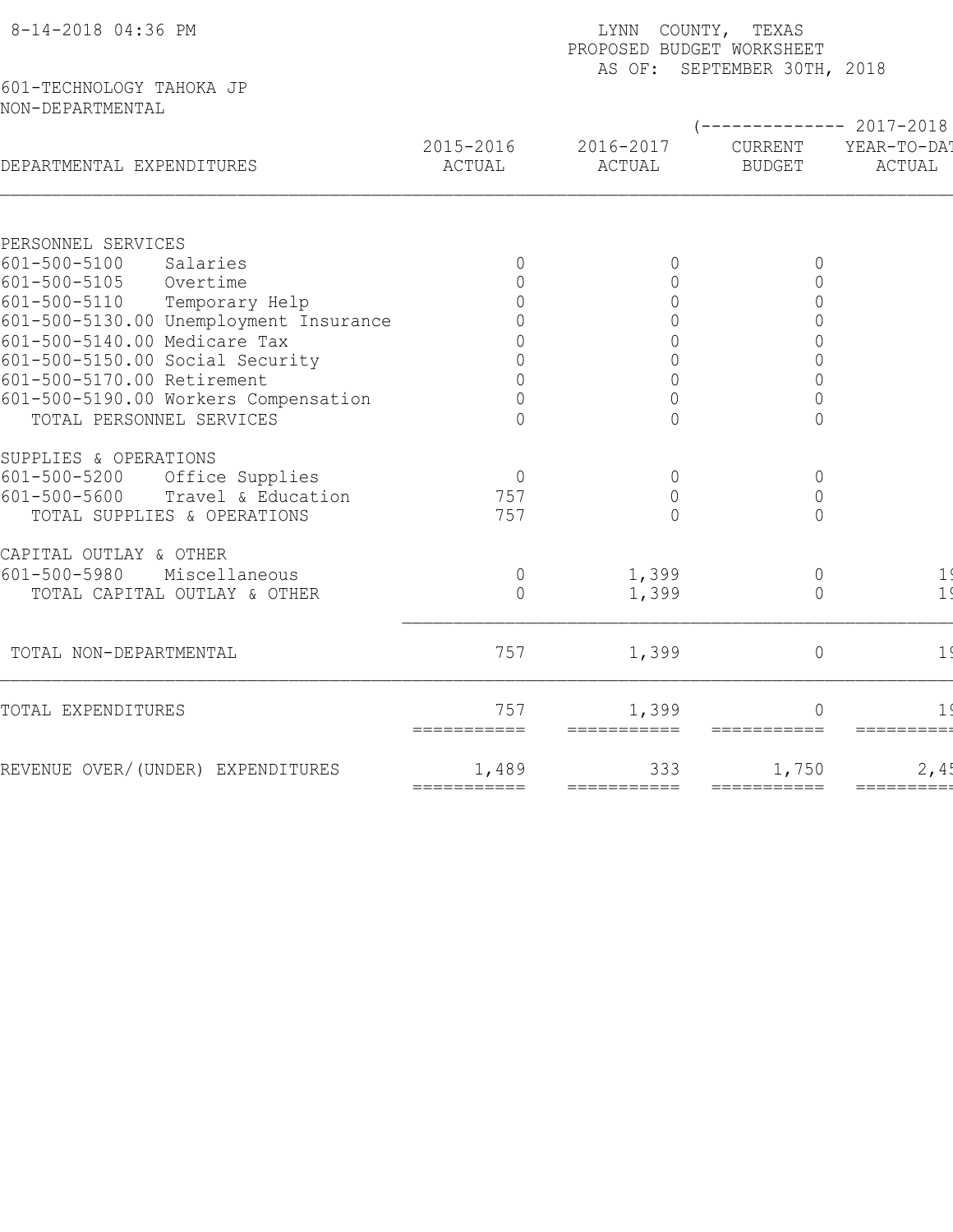| 8-14-2018 04:36 PM<br>602-TECHNOLOGY O'DONNELL JP                                     |                     | LYNN<br>PROPOSED BUDGET WORKSHEET<br>AS OF: | COUNTY, TEXAS<br>SEPTEMBER 30TH, 2018         |                                  |
|---------------------------------------------------------------------------------------|---------------------|---------------------------------------------|-----------------------------------------------|----------------------------------|
| REVENUES                                                                              | 2015-2016<br>ACTUAL | 2016-2017<br>ACTUAL                         | -------------- 2017-2018<br>CURRENT<br>BUDGET | YEAR-TO-DA!<br>ACTUAL            |
| NON-DEPARTMENTAL                                                                      |                     |                                             |                                               |                                  |
| FEE COLLECTION<br>$602 - 400 - 4400$<br>Tech Fee JP O'Donnell<br>TOTAL FEE COLLECTION | 636<br>636          | 845<br>845                                  | 750<br>750                                    | 8 <sup>°</sup><br>8 <sup>1</sup> |
| TOTAL NON-DEPARTMENTAL                                                                | 636                 | 845                                         | 750                                           | $8^{\circ}$                      |
| TOTAL REVENUES                                                                        | 636                 | 845                                         | 750                                           | 81                               |
|                                                                                       |                     |                                             |                                               |                                  |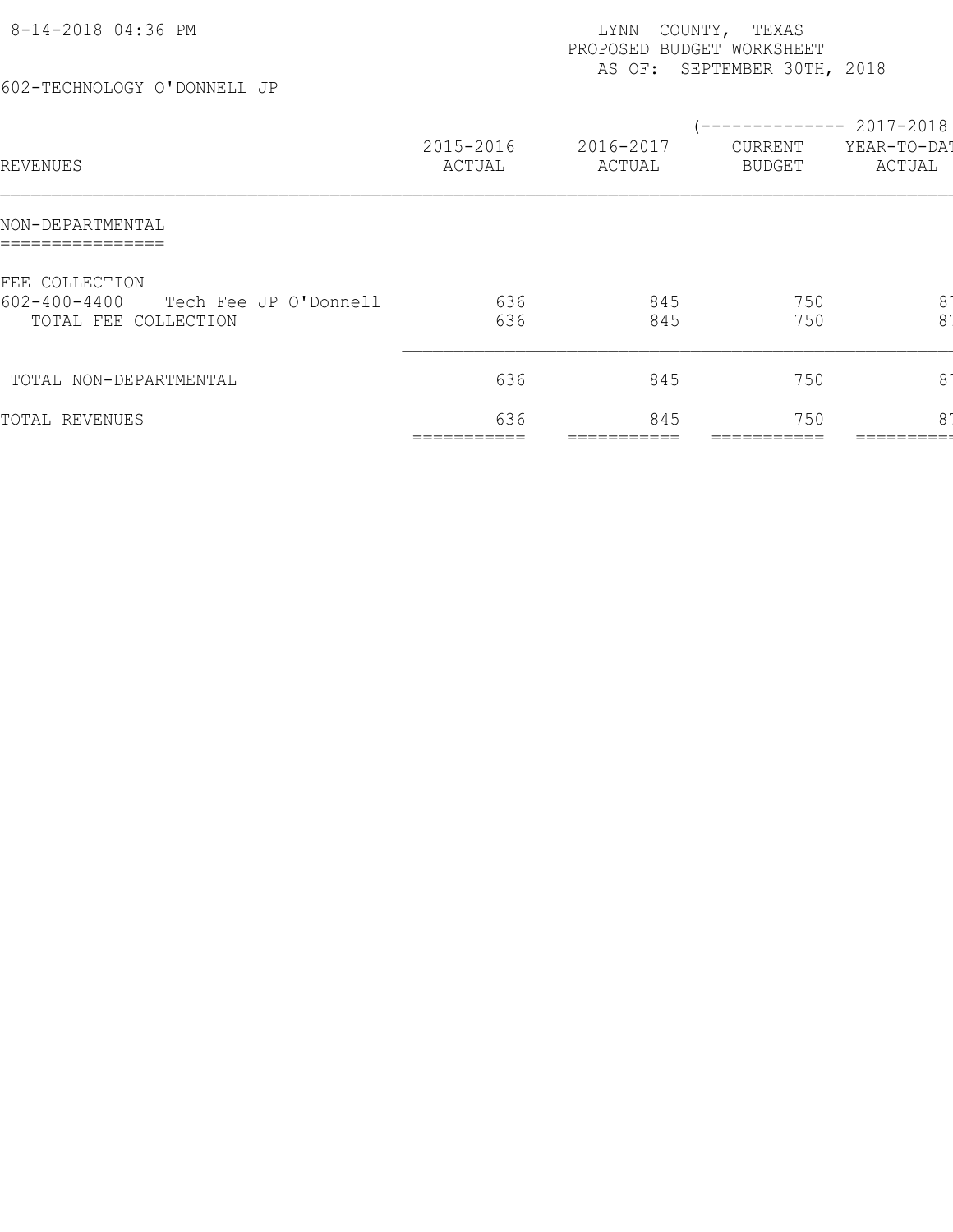| 8-14-2018 04:36 PM                              | COUNTY, TEXAS<br>LYNN<br>PROPOSED BUDGET WORKSHEET<br>AS OF: SEPTEMBER 30TH, 2018 |                     |                          |                       |  |  |  |
|-------------------------------------------------|-----------------------------------------------------------------------------------|---------------------|--------------------------|-----------------------|--|--|--|
| 602-TECHNOLOGY O'DONNELL JP<br>NON-DEPARTMENTAL |                                                                                   |                     |                          | ----------- 2017-2018 |  |  |  |
| DEPARTMENTAL EXPENDITURES                       | 2015-2016<br>ACTUAL                                                               | 2016-2017<br>ACTUAL | CURRENT<br><b>BUDGET</b> | YEAR-TO-DA!<br>ACTUAL |  |  |  |
| SUPPLIES & OPERATIONS                           |                                                                                   |                     |                          |                       |  |  |  |
| $602 - 500 - 5200$<br>Office Supplies           |                                                                                   | $\theta$            | $\overline{0}$           |                       |  |  |  |
| $602 - 500 - 5600$<br>Travel & Education        | $\overline{0}$                                                                    | $\mathbf 0$         | $\mathbb O$              |                       |  |  |  |
| TOTAL SUPPLIES & OPERATIONS                     |                                                                                   | $\Omega$            | $\overline{0}$           |                       |  |  |  |
| CAPITAL OUTLAY & OTHER                          |                                                                                   |                     |                          |                       |  |  |  |
| $602 - 500 - 5980$<br>Miscellaneous             | $\overline{0}$                                                                    | 748                 | $\overline{0}$           | 1,4!                  |  |  |  |
| TOTAL CAPITAL OUTLAY & OTHER                    | $\circ$                                                                           | 748                 | $\overline{0}$           | 1,4!                  |  |  |  |
| TOTAL NON-DEPARTMENTAL                          | $\circ$                                                                           | 748                 | $\overline{0}$           | 1,4!                  |  |  |  |
| TOTAL EXPENDITURES                              |                                                                                   | 748                 |                          | 1,4!                  |  |  |  |
| REVENUE OVER/(UNDER) EXPENDITURES               | 636<br>===========                                                                | 97<br>===========   | 750                      | 58                    |  |  |  |
|                                                 |                                                                                   |                     |                          |                       |  |  |  |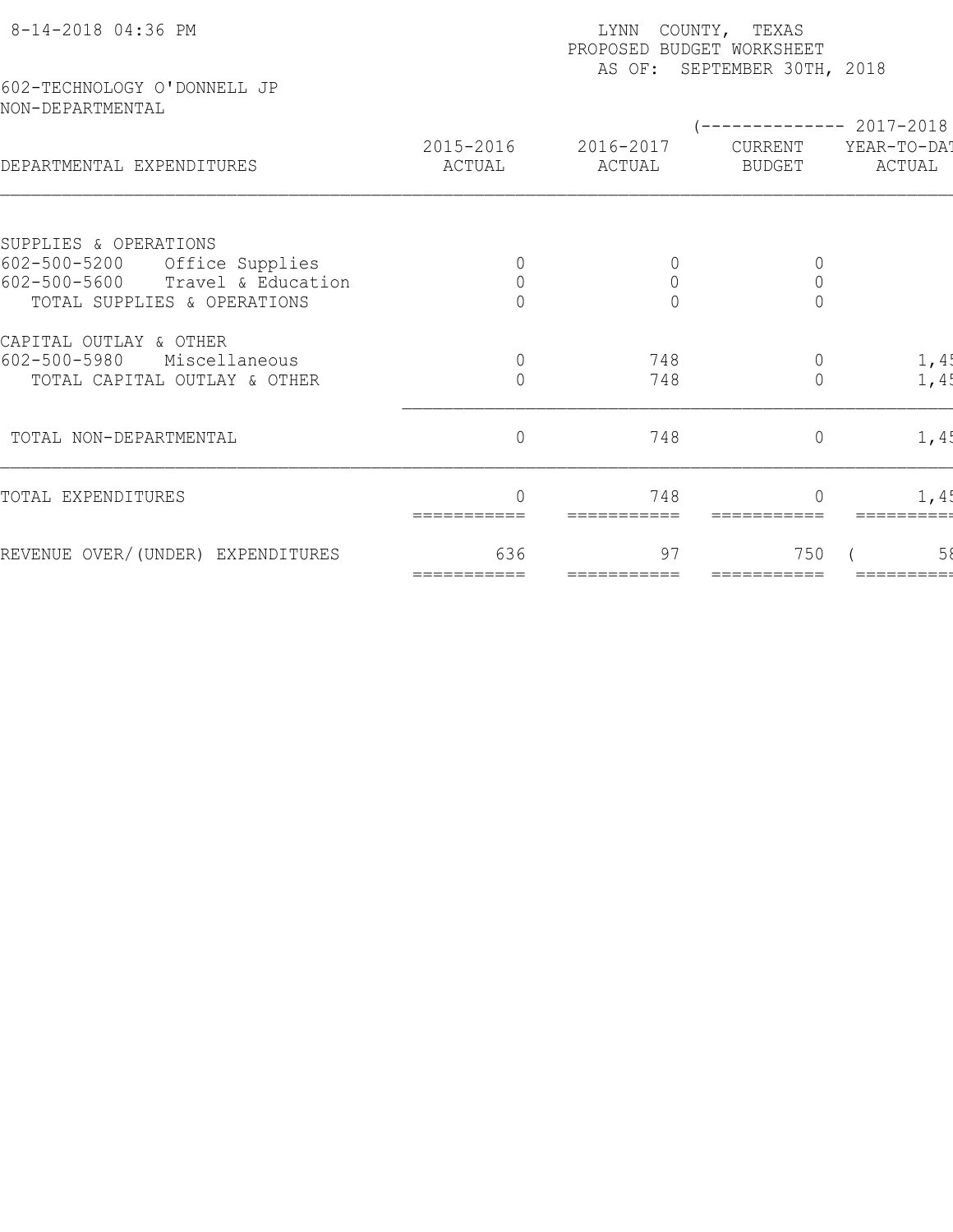| 8-14-2018 04:36 PM<br>610-SECURITY                                                    |                     | LYNN<br>COUNTY, TEXAS<br>PROPOSED BUDGET WORKSHEET<br>AS OF: SEPTEMBER 30TH, 2018 |                          |                                                 |  |  |  |  |
|---------------------------------------------------------------------------------------|---------------------|-----------------------------------------------------------------------------------|--------------------------|-------------------------------------------------|--|--|--|--|
| REVENUES                                                                              | 2015-2016<br>ACTUAL | 2016-2017<br>ACTUAL                                                               | CURRENT<br><b>BUDGET</b> | ------------ 2017-2018<br>YEAR-TO-DAT<br>ACTUAL |  |  |  |  |
| NON-DEPARTMENTAL                                                                      |                     |                                                                                   |                          |                                                 |  |  |  |  |
| FEE COLLECTION<br>$610 - 400 - 4400$<br>Other Fees - Security<br>TOTAL FEE COLLECTION | 5,023<br>5,023      | 4,756<br>4,756                                                                    | 4,000<br>4,000           | 5,62<br>5,62                                    |  |  |  |  |
| INTEREST EARNED<br>$610 - 400 - 4500$<br>Interest Erned<br>TOTAL INTEREST EARNED      | 290<br>290          | 292<br>292                                                                        | 300<br>300               | $\mathbf{1}$                                    |  |  |  |  |
| TOTAL NON-DEPARTMENTAL                                                                | 5,313               | 5,049                                                                             | 4,300                    | 5,79                                            |  |  |  |  |
| TOTAL REVENUES                                                                        | 5,313               | 5,049                                                                             | 4,300                    | 5,79                                            |  |  |  |  |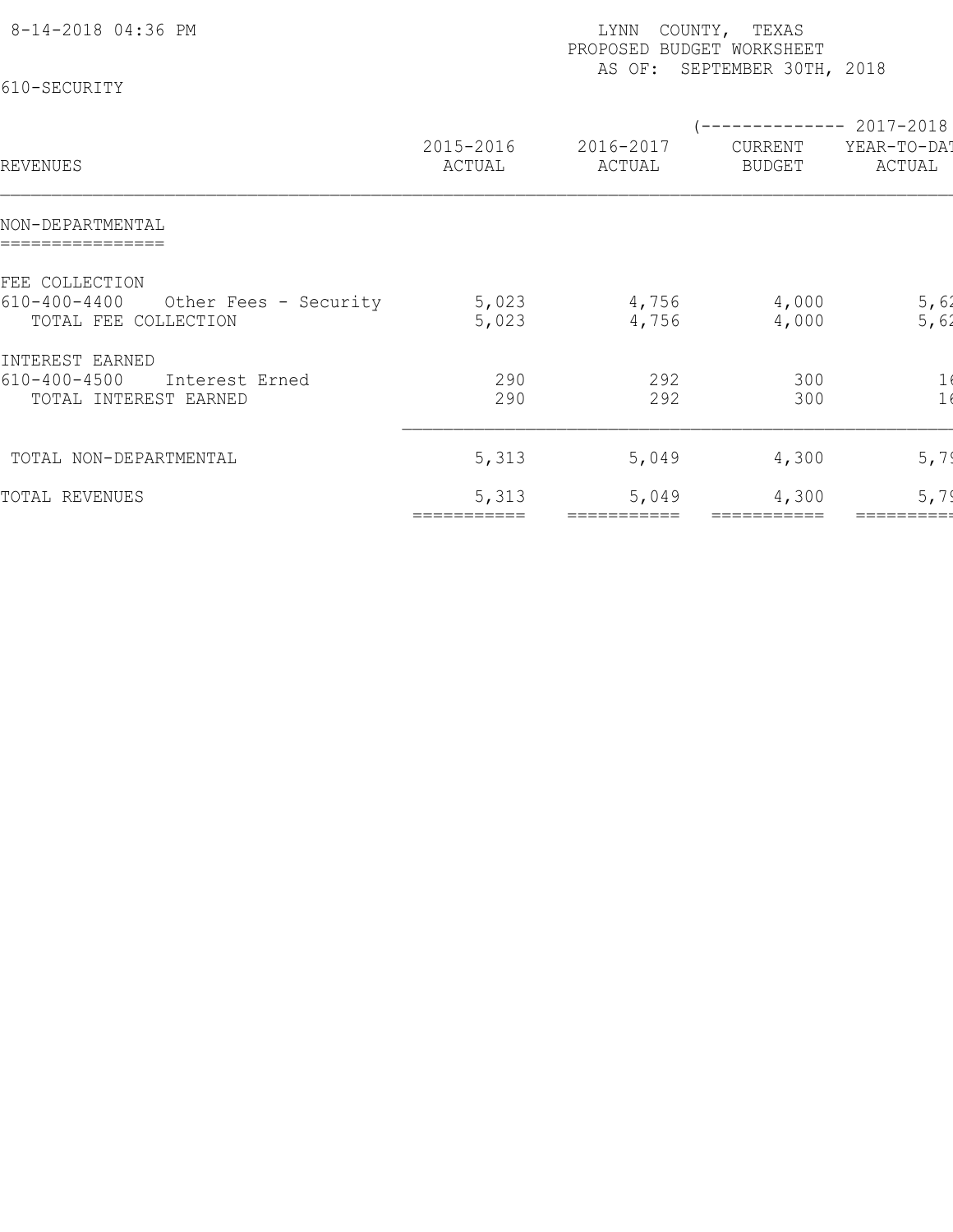| 8-14-2018 04:36 PM                                            | COUNTY, TEXAS<br>LYNN<br>PROPOSED BUDGET WORKSHEET<br>AS OF: SEPTEMBER 30TH, 2018 |                     |                               |                        |  |  |  |
|---------------------------------------------------------------|-----------------------------------------------------------------------------------|---------------------|-------------------------------|------------------------|--|--|--|
| 610-SECURITY<br>NON-DEPARTMENTAL                              |                                                                                   |                     |                               | ------------ 2017-2018 |  |  |  |
| DEPARTMENTAL EXPENDITURES                                     | 2015-2016<br>ACTUAL                                                               | 2016-2017<br>ACTUAL | CURRENT<br>BUDGET             | YEAR-TO-DA!<br>ACTUAL  |  |  |  |
| CAPITAL OUTLAY & OTHER                                        |                                                                                   |                     |                               |                        |  |  |  |
| 610-500-5980<br>Miscellaneous<br>TOTAL CAPITAL OUTLAY & OTHER | 535<br>535                                                                        | 258<br>258          | $\mathbb O$<br>$\overline{0}$ |                        |  |  |  |
| TOTAL NON-DEPARTMENTAL                                        | 535                                                                               | 258                 | $\mathbf 0$                   |                        |  |  |  |
| TOTAL EXPENDITURES                                            | 535                                                                               | 258                 | $\Omega$                      |                        |  |  |  |
| REVENUE OVER/(UNDER) EXPENDITURES                             | 4,778                                                                             | 4,791               | 4,300                         | 5,79                   |  |  |  |
|                                                               |                                                                                   |                     |                               |                        |  |  |  |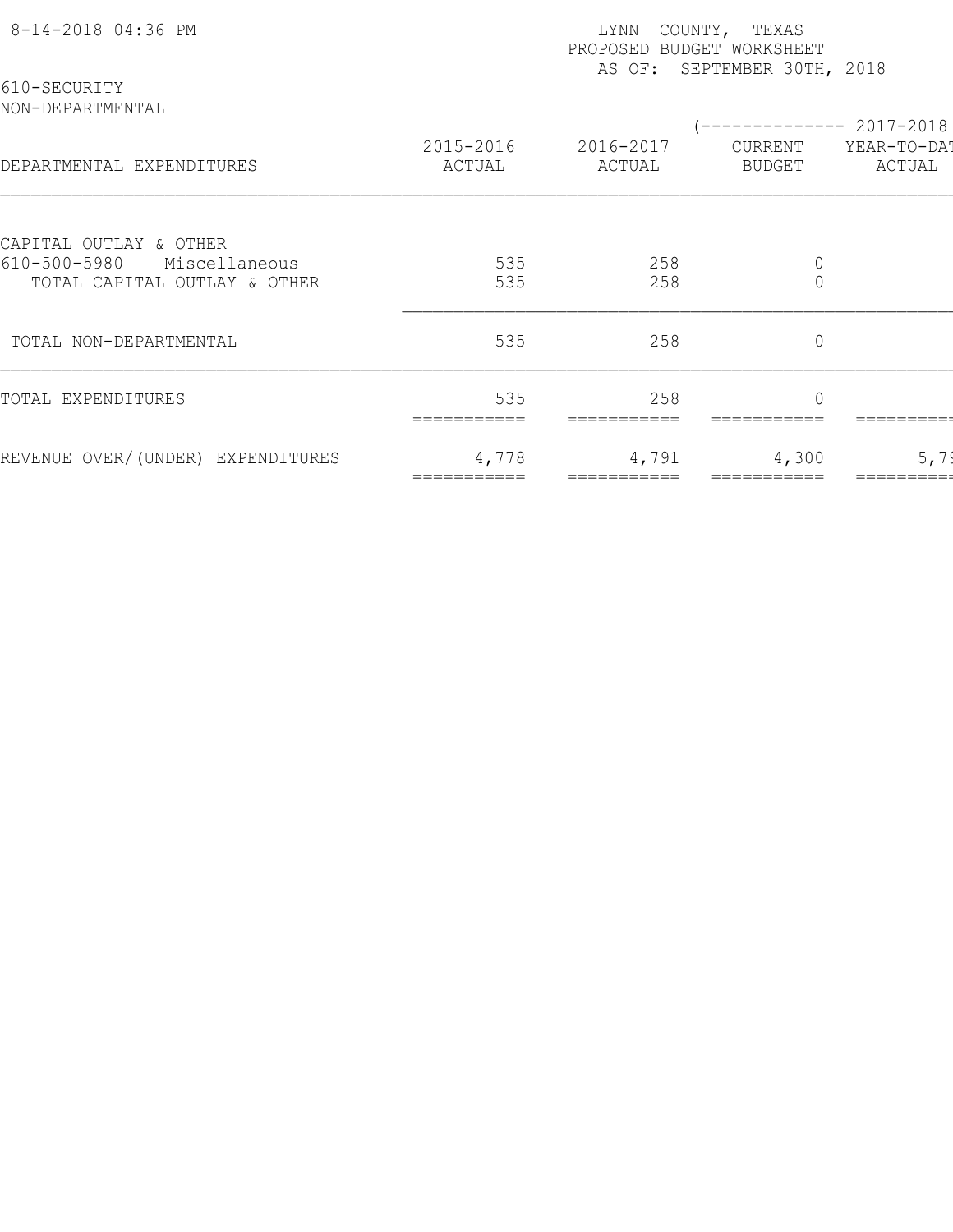| 8-14-2018 04:36 PM<br>615-TRANSACTION                                                    |                     | LYNN<br>PROPOSED<br>AS OF: | COUNTY, TEXAS<br><b>BUDGET WORKSHEET</b><br>SEPTEMBER 30TH, 2018 |                       |
|------------------------------------------------------------------------------------------|---------------------|----------------------------|------------------------------------------------------------------|-----------------------|
| REVENUES                                                                                 | 2015-2016<br>ACTUAL | 2016-2017<br>ACTUAL        | (-------------- 2017-2018)<br>CURRENT<br><b>BUDGET</b>           | YEAR-TO-DAT<br>ACTUAL |
| NON-DEPARTMENTAL                                                                         |                     |                            |                                                                  |                       |
| FEE COLLECTION<br>$615 - 400 - 4400$<br>Other - Trans Fee JP Tah<br>TOTAL FEE COLLECTION | 2,000<br>2,000      | 1,821<br>1,821             | 2,000<br>2,000                                                   | 2,48<br>2,48          |
| TOTAL NON-DEPARTMENTAL                                                                   | 2,000               | 1,821                      | 2,000                                                            | 2,48                  |
| TOTAL REVENUES                                                                           | 2,000               | 1,821                      | 2,000                                                            | 2,48                  |
|                                                                                          |                     |                            |                                                                  |                       |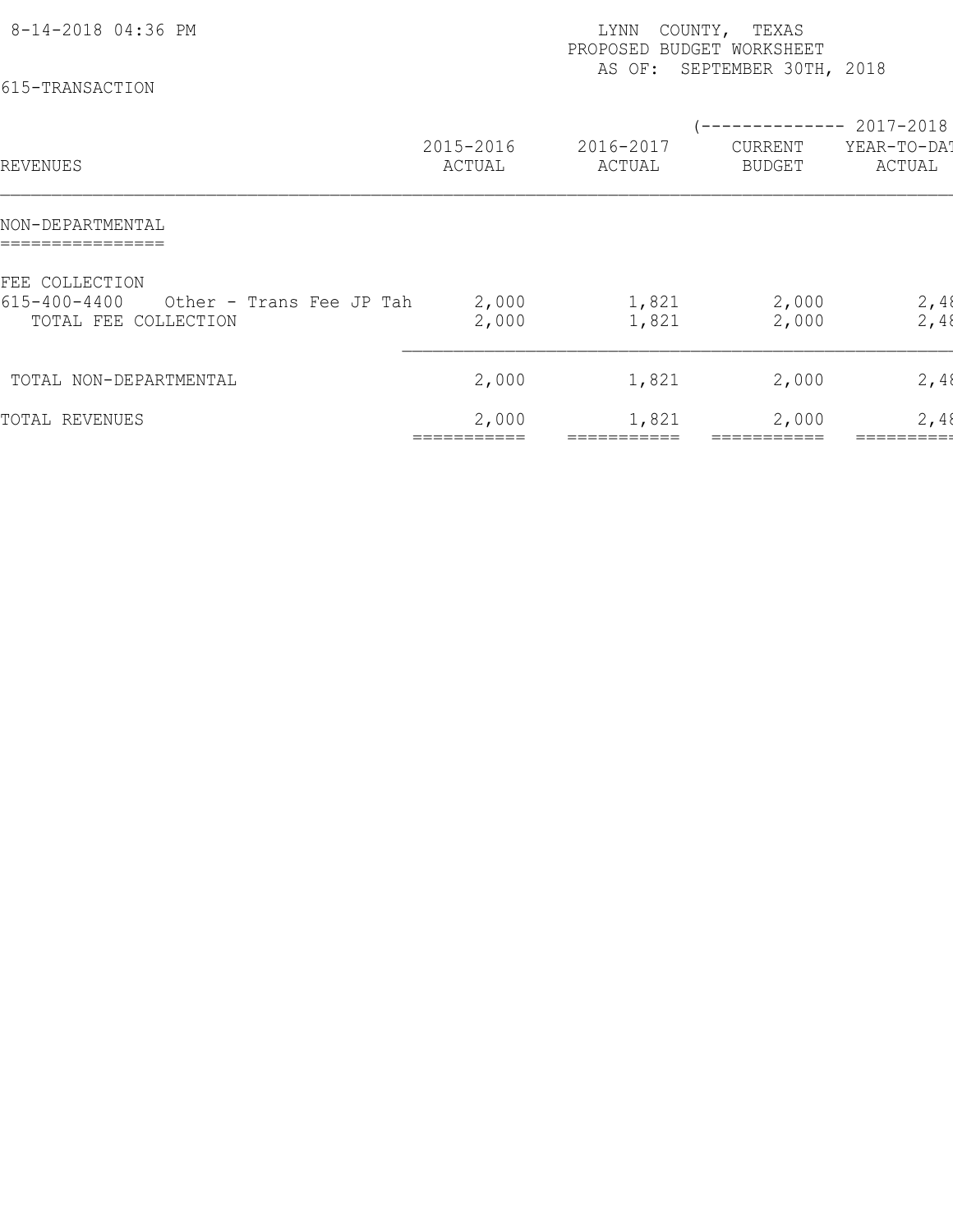| 8-14-2018 04:36 PM                                            | LYNN COUNTY, TEXAS<br>PROPOSED BUDGET WORKSHEET<br>AS OF: SEPTEMBER 30TH, 2018 |                          |                          |                       |  |  |  |  |
|---------------------------------------------------------------|--------------------------------------------------------------------------------|--------------------------|--------------------------|-----------------------|--|--|--|--|
| 615-TRANSACTION<br>NON-DEPARTMENTAL                           |                                                                                |                          |                          | $------2017-2018$     |  |  |  |  |
| DEPARTMENTAL EXPENDITURES                                     | 2015-2016<br>ACTUAL                                                            | 2016-2017<br>ACTUAL      | CURRENT<br><b>BUDGET</b> | YEAR-TO-DAT<br>ACTUAL |  |  |  |  |
| CAPITAL OUTLAY & OTHER<br>$615 - 500 - 5980$<br>Miscellaneous |                                                                                |                          |                          |                       |  |  |  |  |
| TOTAL CAPITAL OUTLAY & OTHER                                  | 6,687<br>6,687                                                                 | $\mathbf 0$<br>$\bigcap$ | 0<br>$\Omega$            | $\frac{2}{2}$         |  |  |  |  |
| TOTAL NON-DEPARTMENTAL                                        | 6,687                                                                          | $\overline{0}$           | $\circ$                  | 2 <sub>0</sub>        |  |  |  |  |
| TOTAL EXPENDITURES                                            | 6,687                                                                          | $\bigcap$                | $\bigcap$                | 2 <sub>0</sub>        |  |  |  |  |
| REVENUE OVER/(UNDER) EXPENDITURES                             | 4,687)<br>===========                                                          | 1,821<br>===========     | 2,000<br>===========     | 2,28                  |  |  |  |  |
| TOTAL REVENUES                                                | $\bigcap$<br>===========                                                       |                          | $\bigcap$                |                       |  |  |  |  |
| TOTAL EXPENDITURES                                            | $\Omega$<br>===========                                                        | $\bigcap$                | $\Omega$                 |                       |  |  |  |  |
| REVENUE OVER/(UNDER) EXPENDITURES                             | ∩<br>===========                                                               | $=$ ===========          | ===========              | =======               |  |  |  |  |
|                                                               |                                                                                |                          |                          |                       |  |  |  |  |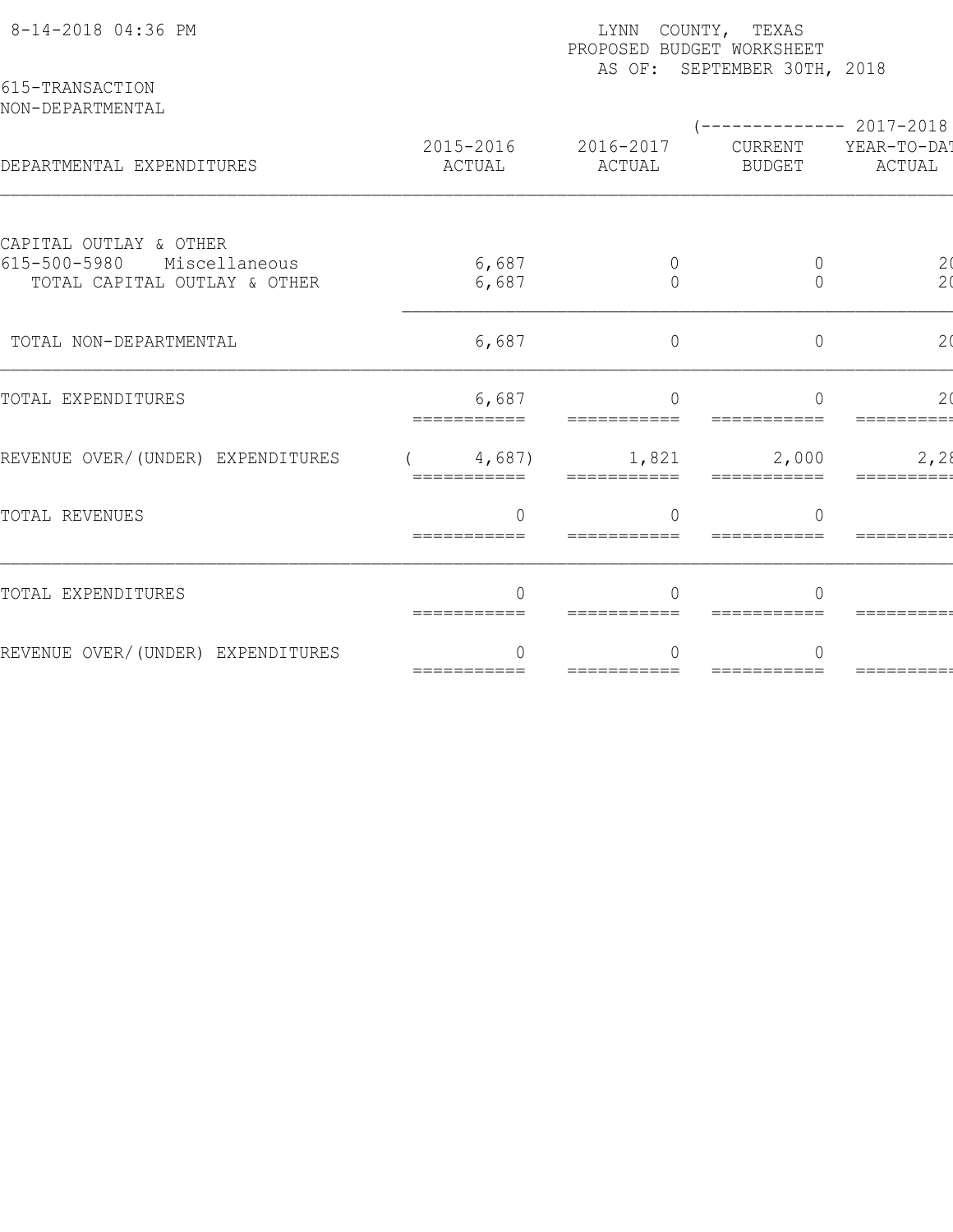| 645-UNCLAIMED PROPERTY                                                                 |                                  | PROPOSED BUDGET WORKSHEET        | AS OF: SEPTEMBER 30TH, 2018   |                                                |
|----------------------------------------------------------------------------------------|----------------------------------|----------------------------------|-------------------------------|------------------------------------------------|
| REVENUES                                                                               | 2015-2016<br>ACTUAL              | 2016-2017<br>ACTUAL              | CURRENT<br><b>BUDGET</b>      | $--------- 2017-2018$<br>YEAR-TO-DA!<br>ACTUAL |
| NON-DEPARTMENTAL<br>================                                                   |                                  |                                  |                               |                                                |
| OTHER REVENUE<br>645-400-4601 GF Miscellaneous Income<br>TOTAL OTHER REVENUE           | $\overline{0}$<br>$\circ$        | 31<br>31                         | $\overline{0}$<br>$\circ$     |                                                |
| TOTAL NON-DEPARTMENTAL                                                                 | $\circ$                          | 31                               | $\circ$                       |                                                |
| HOT CHECK<br>=========                                                                 |                                  |                                  |                               |                                                |
| OTHER REVENUE<br>645-425-4601<br>Hot Check Unclaimed Prop<br>TOTAL OTHER REVENUE       | $\overline{0}$<br>$\overline{0}$ | $\overline{0}$<br>0              | $\circ$<br>$\circ$            |                                                |
| TOTAL HOT CHECK                                                                        | $\circ$                          | $\circ$                          | $\mathbb O$                   |                                                |
| JUVENILE<br>========                                                                   |                                  |                                  |                               |                                                |
| OTHER REVENUE<br>$645 - 451 - 4601$<br>Juvenile Unclaimed Prope<br>TOTAL OTHER REVENUE | $\overline{0}$<br>$\circ$        | $\overline{0}$<br>$\overline{0}$ | $\circ$<br>$\circ$            |                                                |
| TOTAL JUVENILE                                                                         | $\circ$                          | $\circ$                          | $\circ$                       |                                                |
| INMATE<br>======                                                                       |                                  |                                  |                               |                                                |
| OTHER REVENUE<br>645-476-4601<br>Inmate Unclaimed Propert<br>TOTAL OTHER REVENUE       | 0<br>0                           | $\overline{0}$<br>$\Omega$       | 0<br>0                        |                                                |
| TOTAL INMATE                                                                           | $\overline{0}$                   | $\mathbf 0$                      | $\mathbb O$                   |                                                |
| TOTAL REVENUES                                                                         | $\overline{0}$<br>$=$ ========== | 31<br>===========                | $\overline{0}$<br>=========== | =======                                        |
|                                                                                        |                                  |                                  |                               |                                                |

8-14-2018 04:36 PM LYNN COUNTY, TEXAS PAGE: 1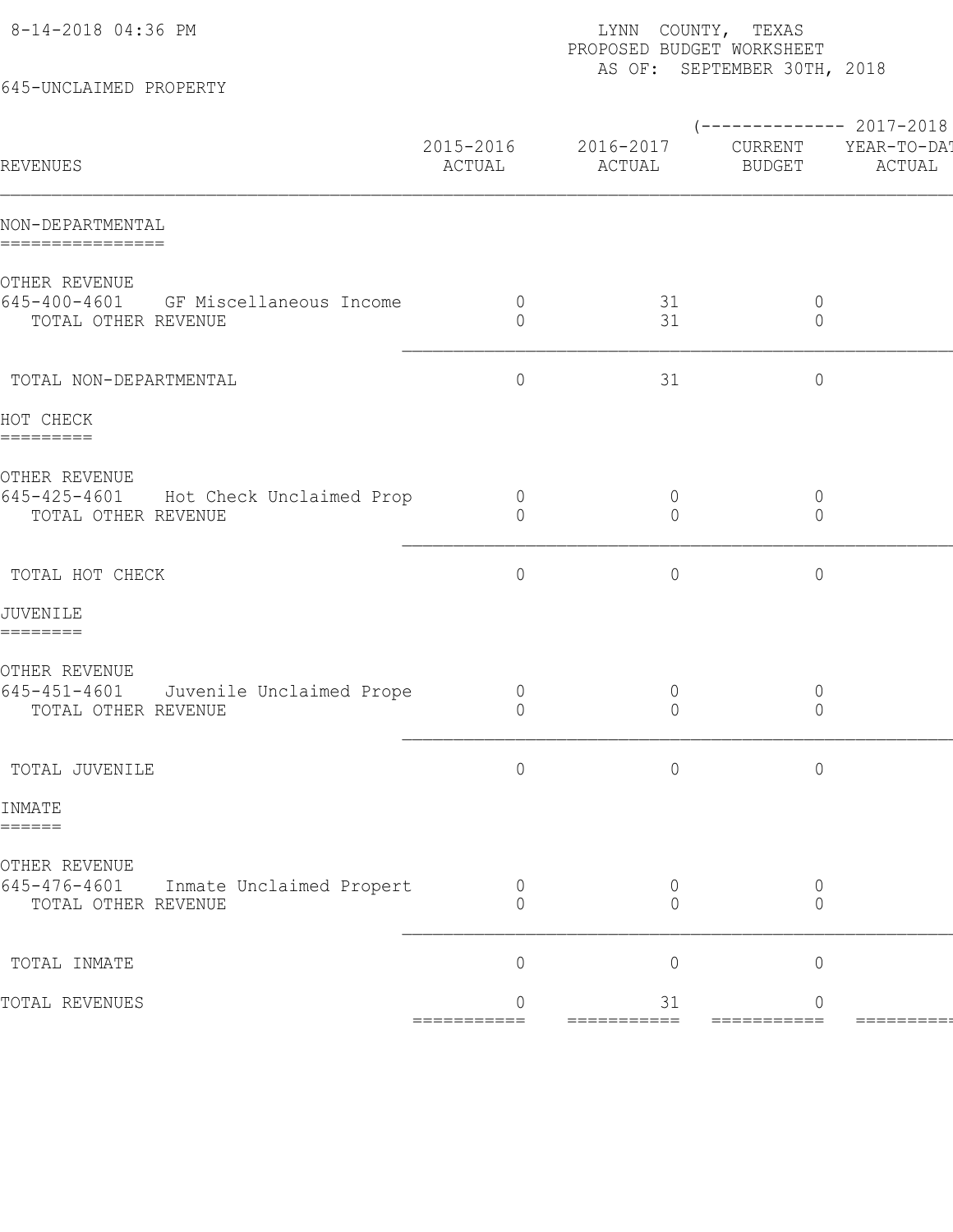| 8-14-2018 04:36 PM<br>645-UNCLAIMED PROPERTY                  | COUNTY, TEXAS<br>LYNN<br>PROPOSED BUDGET WORKSHEET<br>AS OF: SEPTEMBER 30TH, 2018 |                |                |                                      |  |  |  |
|---------------------------------------------------------------|-----------------------------------------------------------------------------------|----------------|----------------|--------------------------------------|--|--|--|
| NON-DEPARTMENTAL                                              | 2015-2016                                                                         | 2016-2017      | CURRENT        | ----------- 2017-2018<br>YEAR-TO-DAT |  |  |  |
| DEPARTMENTAL EXPENDITURES                                     | ACTUAL                                                                            | ACTUAL         | BUDGET         | ACTUAL                               |  |  |  |
| CAPITAL OUTLAY & OTHER                                        |                                                                                   |                |                |                                      |  |  |  |
| 645-500-5980<br>Miscellaneous<br>TOTAL CAPITAL OUTLAY & OTHER |                                                                                   |                |                |                                      |  |  |  |
| TOTAL NON-DEPARTMENTAL                                        | $\overline{0}$                                                                    | $\overline{0}$ | $\overline{0}$ |                                      |  |  |  |
| TOTAL EXPENDITURES                                            |                                                                                   |                |                |                                      |  |  |  |
| REVENUE OVER/(UNDER) EXPENDITURES                             |                                                                                   | 31             |                |                                      |  |  |  |
|                                                               |                                                                                   |                |                |                                      |  |  |  |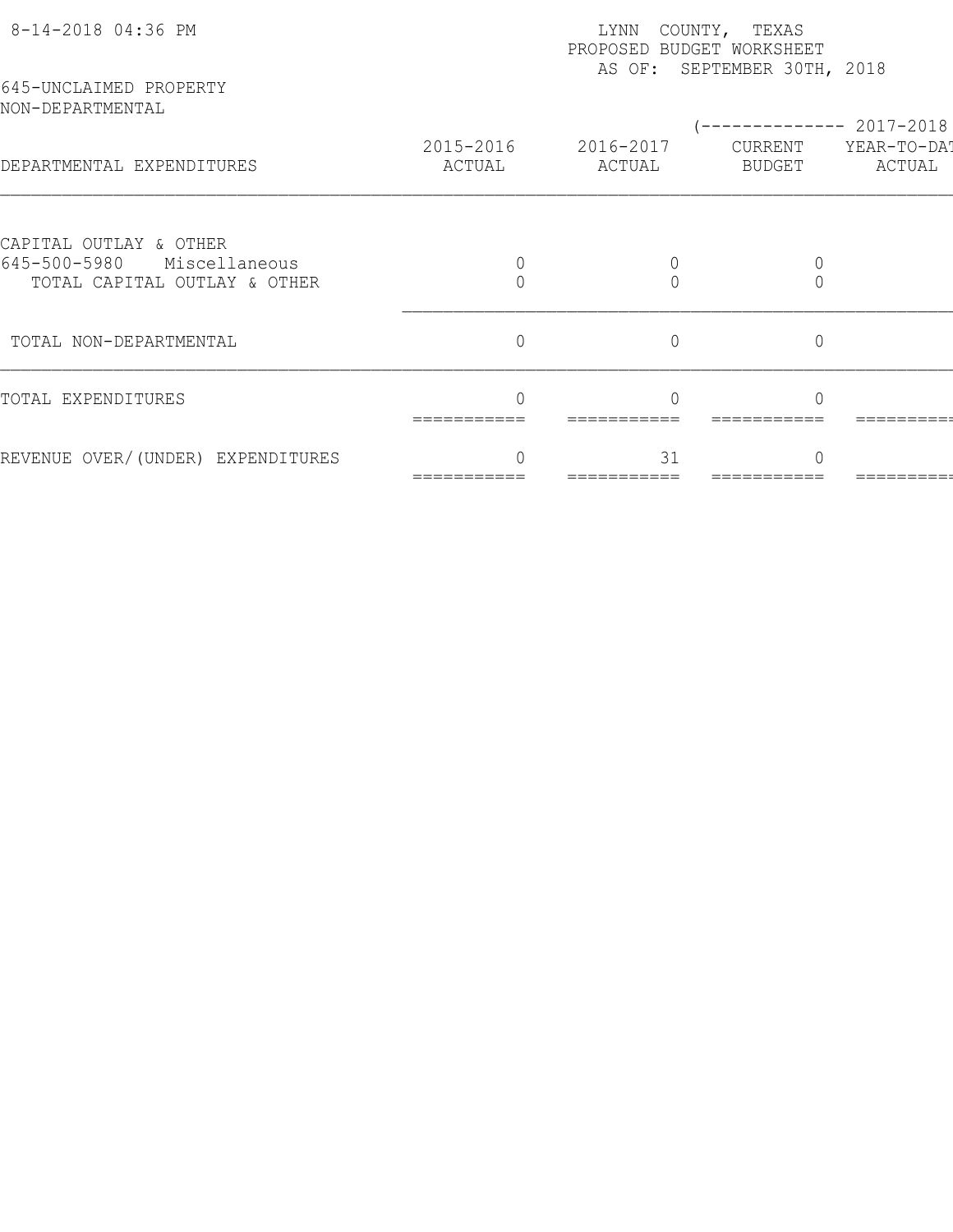| 8-14-2018 04:36 PM                                                         |                     | COUNTY,<br>LYNN<br>PROPOSED BUDGET WORKSHEET | TEXAS<br>AS OF: SEPTEMBER 30TH, 2018    |                                    |
|----------------------------------------------------------------------------|---------------------|----------------------------------------------|-----------------------------------------|------------------------------------|
| 650-JUVENILE 4-E GRANT/a                                                   |                     |                                              |                                         |                                    |
| <b>REVENUES</b>                                                            | 2015-2016<br>ACTUAL | 2016-2017<br>ACTUAL                          | -----------<br>CURRENT<br><b>BUDGET</b> | 2017-2018<br>YEAR-TO-DA!<br>ACTUAL |
| NON-DEPARTMENTAL                                                           |                     |                                              |                                         |                                    |
| FEE COLLECTION<br>$650 - 400 - 4400$<br>Other Fees<br>TOTAL FEE COLLECTION | $\mathbf 0$         | $\theta$<br>$\bigcap$                        | $\theta$<br>$\overline{0}$              |                                    |
| INTEREST EARNED<br>$650 - 400 - 4500$ Thtorogt Farnod                      | 250                 | 250                                          | $\cap$                                  |                                    |

| 0099-900-4400<br>Artige Lees<br>TOTAL FEE COLLECTION     |            |            |  |
|----------------------------------------------------------|------------|------------|--|
| INTEREST EARNED                                          |            |            |  |
| 650-400-4500<br>Interest Earned<br>TOTAL INTEREST EARNED | 259<br>259 | 259<br>259 |  |
| OTHER SOURCES & USES                                     |            |            |  |
| Transfer To/From Other F<br>650-400-4902                 |            |            |  |
| TOTAL OTHER SOURCES & USES                               |            |            |  |
| TOTAL NON-DEPARTMENTAL                                   | 259        | 259        |  |
| TOTAL REVENUES                                           | 259        | 259        |  |

=========== =========== =========== =========== =========== ============ ============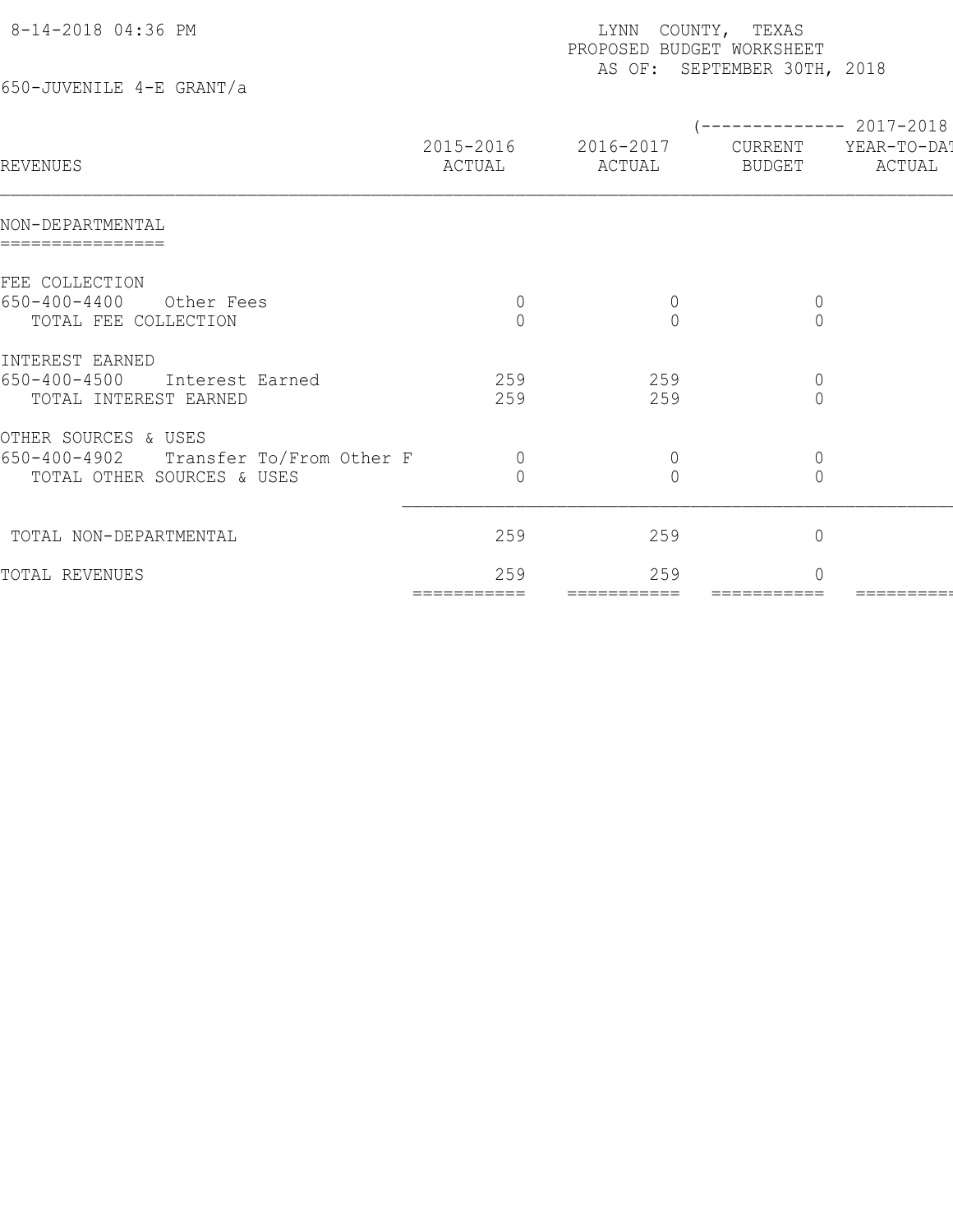| 8-14-2018 04:36 PM                       | COUNTY, TEXAS<br>LYNN<br>PROPOSED BUDGET WORKSHEET<br>AS OF: SEPTEMBER 30TH, 2018 |                     |                          |                       |  |  |  |
|------------------------------------------|-----------------------------------------------------------------------------------|---------------------|--------------------------|-----------------------|--|--|--|
| 650-JUVENILE 4-E GRANT/a                 |                                                                                   |                     |                          |                       |  |  |  |
| NON-DEPARTMENTAL                         |                                                                                   |                     |                          |                       |  |  |  |
|                                          |                                                                                   |                     |                          | ----------- 2017-2018 |  |  |  |
| DEPARTMENTAL EXPENDITURES                | 2015-2016<br>ACTUAL                                                               | 2016-2017<br>ACTUAL | CURRENT<br><b>BUDGET</b> | YEAR-TO-DA!<br>ACTUAL |  |  |  |
|                                          |                                                                                   |                     |                          |                       |  |  |  |
| PERSONNEL SERVICES                       |                                                                                   |                     |                          |                       |  |  |  |
| 650-500-5100<br>Salaries                 |                                                                                   |                     |                          |                       |  |  |  |
| 650-500-5120<br>Longevity                |                                                                                   |                     |                          |                       |  |  |  |
| 650-500-5130.00 Unemployment Insurance   |                                                                                   | $\bigcap$           |                          |                       |  |  |  |
| 650-500-5140.00 Medicare Tax             |                                                                                   |                     |                          |                       |  |  |  |
| 650-500-5150.00 Social Security          |                                                                                   |                     |                          |                       |  |  |  |
| 650-500-5160.00 Health Insurance         |                                                                                   |                     |                          |                       |  |  |  |
| 650-500-5170.00 Retirement               |                                                                                   | $\mathbf 0$         |                          |                       |  |  |  |
| TOTAL PERSONNEL SERVICES                 |                                                                                   |                     |                          |                       |  |  |  |
| SUPPLIES & OPERATIONS                    |                                                                                   |                     |                          |                       |  |  |  |
| 650-500-5200<br>Office Supplies          |                                                                                   | $\Omega$            |                          |                       |  |  |  |
| 650-500-5303<br>Operating Expense Juv Pr |                                                                                   | $\mathbf 0$         |                          |                       |  |  |  |
| 650-500-5400<br>Telephone                |                                                                                   | $\overline{0}$      |                          |                       |  |  |  |
| Travel & Education<br>650-500-5600       |                                                                                   | $\Omega$            |                          |                       |  |  |  |
| TOTAL SUPPLIES & OPERATIONS              |                                                                                   |                     |                          |                       |  |  |  |
| CAPITAL OUTLAY & OTHER                   |                                                                                   |                     |                          |                       |  |  |  |
| 650-500-5980<br>Miscellaneous            | $\mathbb O$                                                                       | $\circ$             | $\mathsf{O}\xspace$      |                       |  |  |  |
| TOTAL CAPITAL OUTLAY & OTHER             | $\Omega$                                                                          | $\Omega$            | $\overline{0}$           |                       |  |  |  |
| TOTAL NON-DEPARTMENTAL                   | 0                                                                                 | $\circ$             | $\mathbb O$              |                       |  |  |  |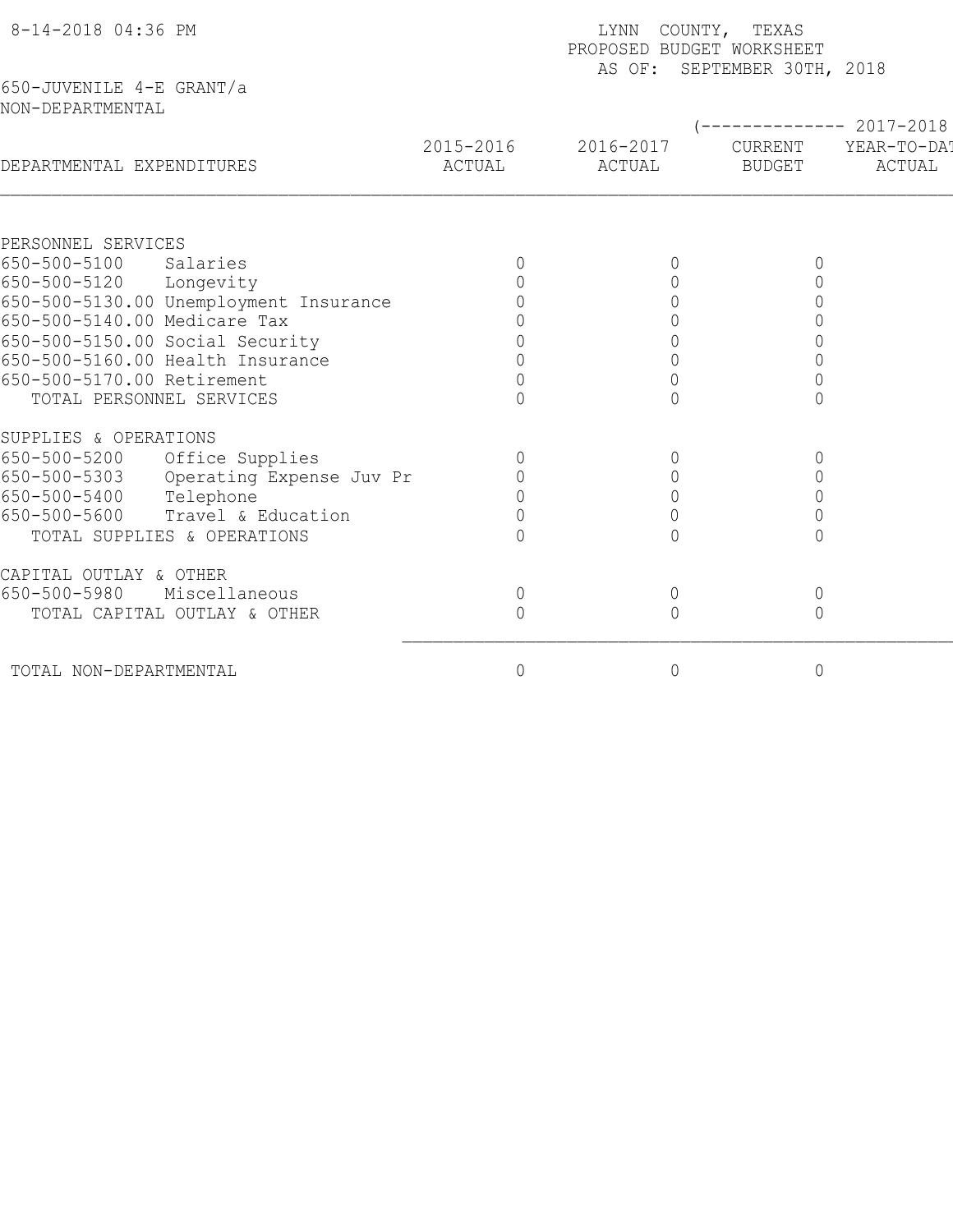| 8-14-2018 04:36 PM<br>650-JUVENILE 4-E GRANT/a             | LYNN<br>COUNTY, TEXAS<br>PROPOSED BUDGET WORKSHEET<br>AS OF: SEPTEMBER 30TH, 2018 |                     |                   |                       |  |  |  |
|------------------------------------------------------------|-----------------------------------------------------------------------------------|---------------------|-------------------|-----------------------|--|--|--|
| PROBATION                                                  |                                                                                   |                     |                   | $------ 2017-2018$    |  |  |  |
| DEPARTMENTAL EXPENDITURES                                  | 2015-2016<br>ACTUAL                                                               | 2016-2017<br>ACTUAL | CURRENT<br>BUDGET | YEAR-TO-DAT<br>ACTUAL |  |  |  |
|                                                            |                                                                                   |                     |                   |                       |  |  |  |
| PERSONNEL SERVICES<br>650-577-5190.00 Workers Compensation |                                                                                   |                     |                   |                       |  |  |  |
| TOTAL PERSONNEL SERVICES                                   |                                                                                   |                     | $\Omega$          |                       |  |  |  |
| TOTAL PROBATION                                            | $\overline{0}$                                                                    | $\overline{0}$      | $\overline{0}$    |                       |  |  |  |
| TOTAL EXPENDITURES                                         |                                                                                   |                     |                   |                       |  |  |  |
| REVENUE OVER/(UNDER) EXPENDITURES                          | 259                                                                               | 259                 |                   |                       |  |  |  |
|                                                            |                                                                                   |                     |                   |                       |  |  |  |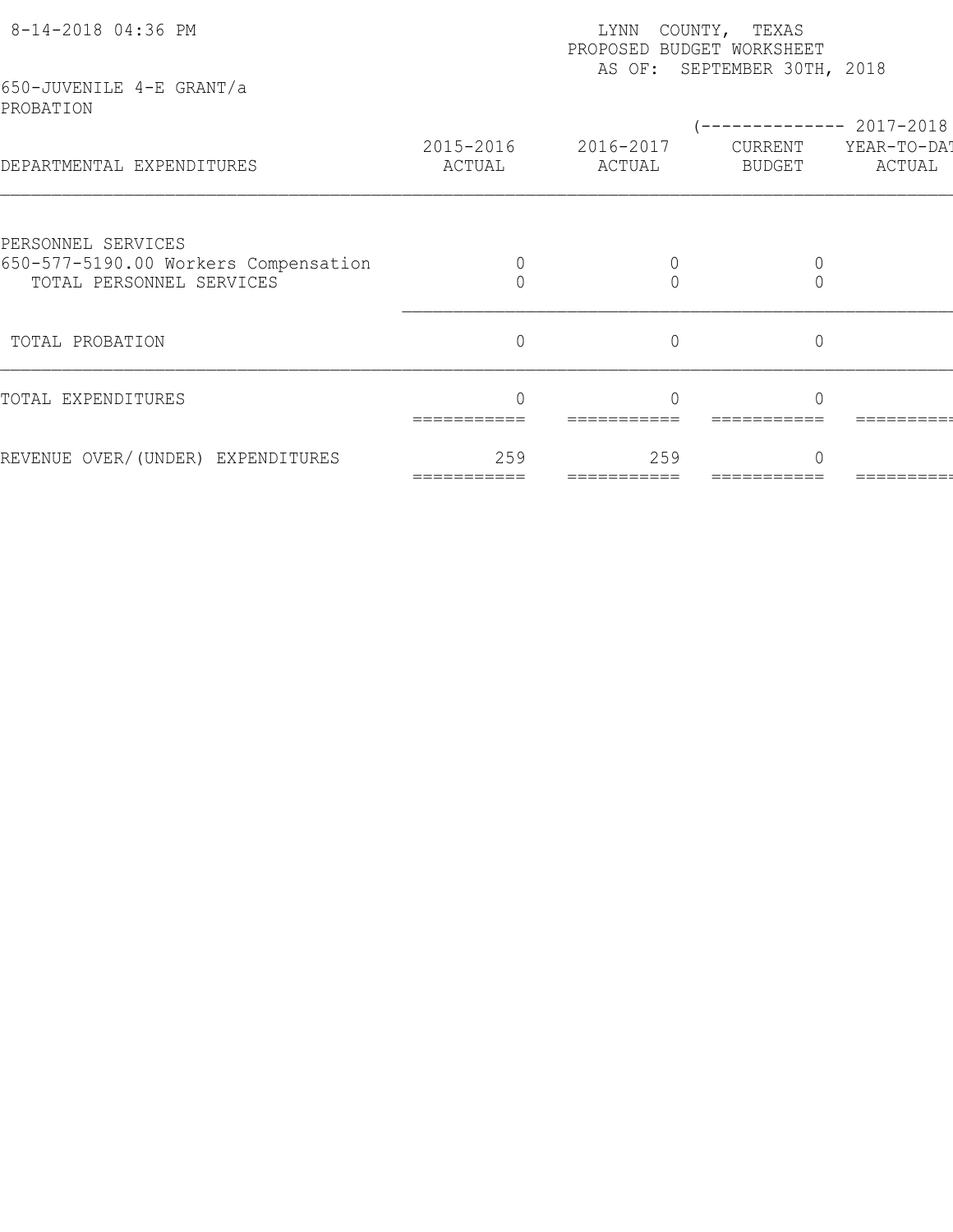| 8-14-2018 04:36 PM<br>651-LOCAL MATCH                                                                                                  | LYNN<br>COUNTY, TEXAS<br>PROPOSED BUDGET WORKSHEET<br>SEPTEMBER 30TH, 2018<br>AS OF: |                                      |                                    |                                    |  |  |  |
|----------------------------------------------------------------------------------------------------------------------------------------|--------------------------------------------------------------------------------------|--------------------------------------|------------------------------------|------------------------------------|--|--|--|
| REVENUES                                                                                                                               | 2015-2016<br>ACTUAL                                                                  | 2016-2017<br>ACTUAL                  | CURRENT<br><b>BUDGET</b>           | 2017-2018<br>YEAR-TO-DAT<br>ACTUAL |  |  |  |
| NON-DEPARTMENTAL                                                                                                                       |                                                                                      |                                      |                                    |                                    |  |  |  |
| INTERGOVERNMENT REVENUES<br>$651 - 400 - 4202$<br>Governor's Grant Revenue<br>TOTAL INTERGOVERNMENT REVENUES                           | 115,353<br>115,353                                                                   | 115,353<br>115,353                   | 88,171<br>88,171                   |                                    |  |  |  |
| OTHER SOURCES & USES<br>651-400-4900<br>Other Sources & Uses<br>651-400-4902<br>Transfer To/From Other F<br>TOTAL OTHER SOURCES & USES | 0<br>$\overline{0}$<br>$\overline{0}$                                                | $\theta$<br>$\mathbf 0$<br>$\bigcap$ | $\overline{0}$<br>74,481<br>74,481 |                                    |  |  |  |
| TOTAL NON-DEPARTMENTAL                                                                                                                 | 115,353                                                                              | 115, 353                             | 162,652                            |                                    |  |  |  |
| TOTAL REVENUES                                                                                                                         | 115,353<br>===========                                                               | 115,353<br>===========               | 162,652<br>===========             |                                    |  |  |  |
|                                                                                                                                        |                                                                                      |                                      |                                    |                                    |  |  |  |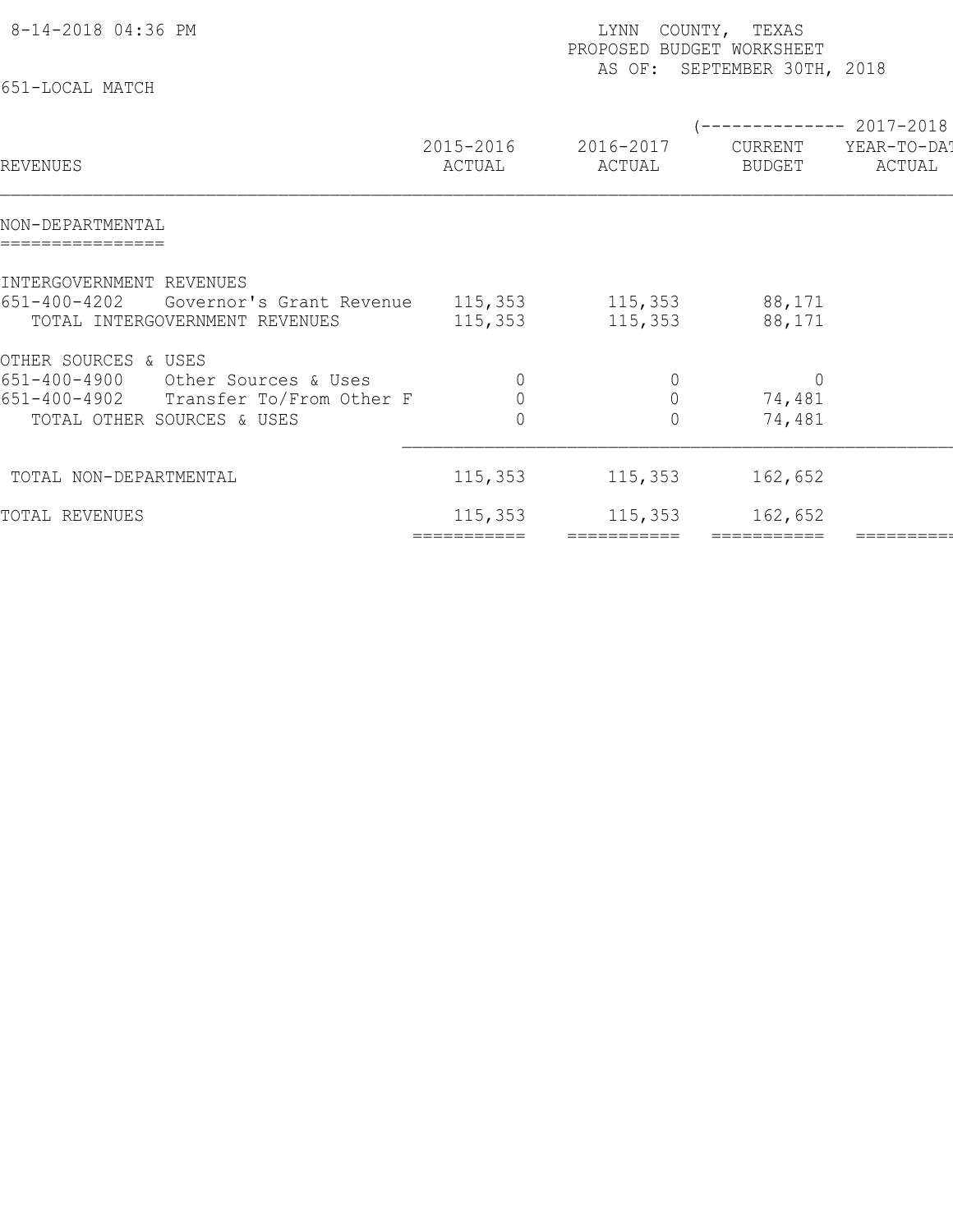| 8-14-2018 04:36 PM                                                      | LYNN COUNTY, TEXAS<br>PROPOSED BUDGET WORKSHEET<br>AS OF: SEPTEMBER 30TH, 2018 |                        |                               |                       |  |  |
|-------------------------------------------------------------------------|--------------------------------------------------------------------------------|------------------------|-------------------------------|-----------------------|--|--|
| 651-LOCAL MATCH<br>NON-DEPARTMENTAL                                     |                                                                                |                        |                               | $--------2017-2018$   |  |  |
| DEPARTMENTAL EXPENDITURES                                               | 2015-2016<br>ACTUAL                                                            | 2016-2017<br>ACTUAL    | CURRENT<br>BUDGET             | YEAR-TO-DA!<br>ACTUAL |  |  |
| PERSONNEL SERVICES                                                      |                                                                                |                        |                               |                       |  |  |
| 651-500-5100.10 A. 1a. Salary - CJPO Sal 17,975                         |                                                                                | 17,975                 | 18,793                        |                       |  |  |
| 651-500-5100.20 A. 1a. Salary - Secretar 7,909                          |                                                                                | 7,909                  | 8,243                         |                       |  |  |
| 651-500-5120 A. 1a Longevity                                            | 1,845                                                                          | 1,845                  | 2,085                         |                       |  |  |
| 651-500-5130.00 A. 1a. Unemployment Ins                                 | $\overline{0}$                                                                 | $\overline{0}$         | $\overline{0}$                |                       |  |  |
| 651-500-5140.00 A. 1a. Medicare Tax                                     | 1,185                                                                          | 1,185                  | 1,247                         |                       |  |  |
| 651-500-5150.00 A. 1a. Social Security 5,069                            |                                                                                | 5,069                  | 5,316                         |                       |  |  |
| 651-500-5160.00 A. 1a. Health Insurance 9,539                           |                                                                                | 9,539                  | 10,116                        |                       |  |  |
| 651-500-5170.00 A. 1a. Retirement                                       | 2,502                                                                          | 2,502                  | 2,571                         |                       |  |  |
| TOTAL PERSONNEL SERVICES                                                | 46,025                                                                         | 46,025                 | 48,371                        |                       |  |  |
| SUPPLIES & OPERATIONS                                                   |                                                                                |                        |                               |                       |  |  |
| 651-500-5303.01 A. 3a. Oper - PT Help                                   | $\overline{0}$                                                                 | $\overline{0}$         | 1,000                         |                       |  |  |
| 651-500-5303.02 A. 3a. Oper-Audit Expens                                | $\overline{0}$                                                                 | $\overline{0}$         | 600                           |                       |  |  |
| 651-500-5303.03 A. 3a. Oper-Tech Support                                | $\overline{0}$                                                                 | $\Omega$               | 260                           |                       |  |  |
| 651-500-5303.04 A. 3a. Oper - Telephone                                 | 5,016                                                                          | 5,016                  | 3,200                         |                       |  |  |
| 651-500-5303.05 A. 3a. Oper - Post Offi                                 | 486                                                                            | 486                    | 650                           |                       |  |  |
| 651-500-5303.06 A. 3a. Oper - Office Sup                                | 610                                                                            | 610                    | 1,400                         |                       |  |  |
| 651-500-5600 A. 2a. Travel & Training                                   | 1,193                                                                          | 1,193<br>$\bigcirc$    | 2,000                         |                       |  |  |
| 651-500-5810<br>Juv Inmate Medical<br>TOTAL SUPPLIES & OPERATIONS       | $\overline{0}$<br>7,306                                                        | 7,306                  | $\overline{0}$<br>9,110       |                       |  |  |
|                                                                         |                                                                                |                        |                               |                       |  |  |
| INTER-COUNTY CONTRACTS                                                  |                                                                                |                        |                               |                       |  |  |
| 651-500-5880 B. 1b. Non-Secure Placem                                   | $\overline{0}$                                                                 | $\overline{0}$         | 4,000                         |                       |  |  |
| 651-500-5881 B. 2b. Secure Placement                                    | $\overline{0}$                                                                 | $\bigcap$              | 12,000                        |                       |  |  |
| 651-500-5882<br>B. 3b. Detention Service                                | $\Omega$                                                                       | $\circ$                | 1,000                         |                       |  |  |
| 651-500-5883<br>B. 4b. OTHER-Court Inta(                                | 39,375)                                                                        | 39, 375)<br>$\sqrt{2}$ | 0                             |                       |  |  |
| 651-500-5884<br>Governor's Office Grant<br>TOTAL INTER-COUNTY CONTRACTS | 134,230<br>94,855                                                              | 134,230<br>94,855      | 88,171<br>105,171             |                       |  |  |
|                                                                         |                                                                                |                        |                               |                       |  |  |
| TOTAL NON-DEPARTMENTAL                                                  | 148,185                                                                        | 148,185                | 162,652                       |                       |  |  |
| TOTAL EXPENDITURES                                                      | 148,185                                                                        | 148,185                | 162,652                       |                       |  |  |
| REVENUE OVER/(UNDER) EXPENDITURES                                       | ===========<br>32,832)                                                         | ===========<br>32,832) | ===========<br>$\overline{0}$ |                       |  |  |
|                                                                         | ===========                                                                    | ===========            | ===========                   |                       |  |  |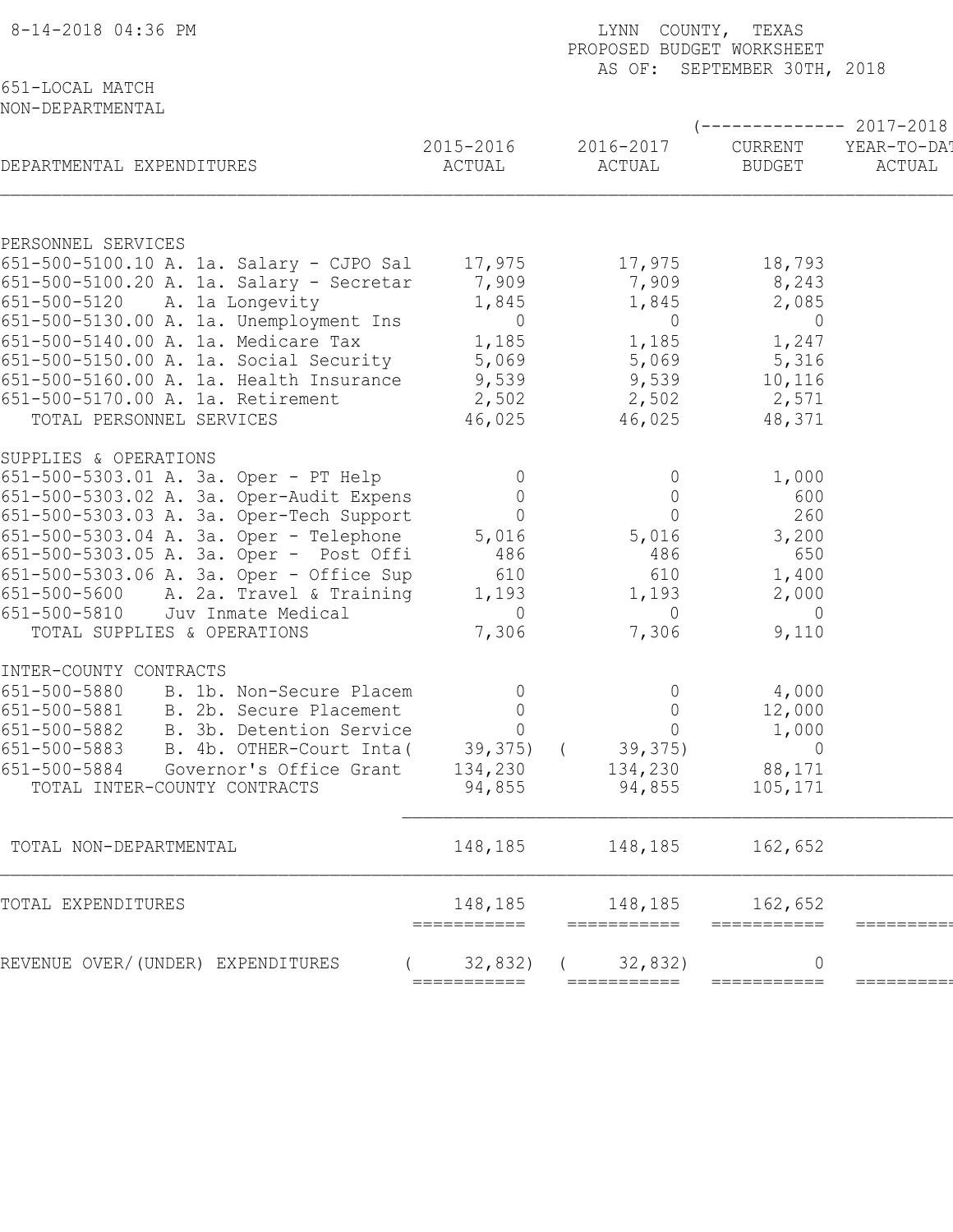| 8-14-2018 04:36 PM<br>652-A GRANT                                                                     |                     | LYNN<br>PROPOSED BUDGET WORKSHEET<br>AS OF: | COUNTY, TEXAS<br>SEPTEMBER 30TH, 2018                |                       |
|-------------------------------------------------------------------------------------------------------|---------------------|---------------------------------------------|------------------------------------------------------|-----------------------|
| REVENUES                                                                                              | 2015-2016<br>ACTUAL | 2016-2017<br>ACTUAL                         | -------------- 2017-2018<br>CURRENT<br><b>BUDGET</b> | YEAR-TO-DA!<br>ACTUAL |
| NON-DEPARTMENTAL                                                                                      |                     |                                             |                                                      |                       |
| INTERGOVERNMENT REVENUES<br>652-400-4202<br>Probation Rev - A Grant<br>TOTAL INTERGOVERNMENT REVENUES | 89,660<br>89,660    | 89,660<br>89,660                            | 78,447<br>78,447                                     |                       |
| OTHER SOURCES & USES<br>$652 - 400 - 4902$<br>Transfer To/From Other F<br>TOTAL OTHER SOURCES & USES  | $\overline{0}$      | $\theta$<br>$\overline{0}$                  | $\theta$<br>$\Omega$                                 |                       |
| TOTAL NON-DEPARTMENTAL                                                                                | 89,660              | 89,660                                      | 78,447                                               |                       |
| TOTAL REVENUES                                                                                        | 89,660              | 89,660                                      | 78,447                                               |                       |
|                                                                                                       |                     |                                             |                                                      |                       |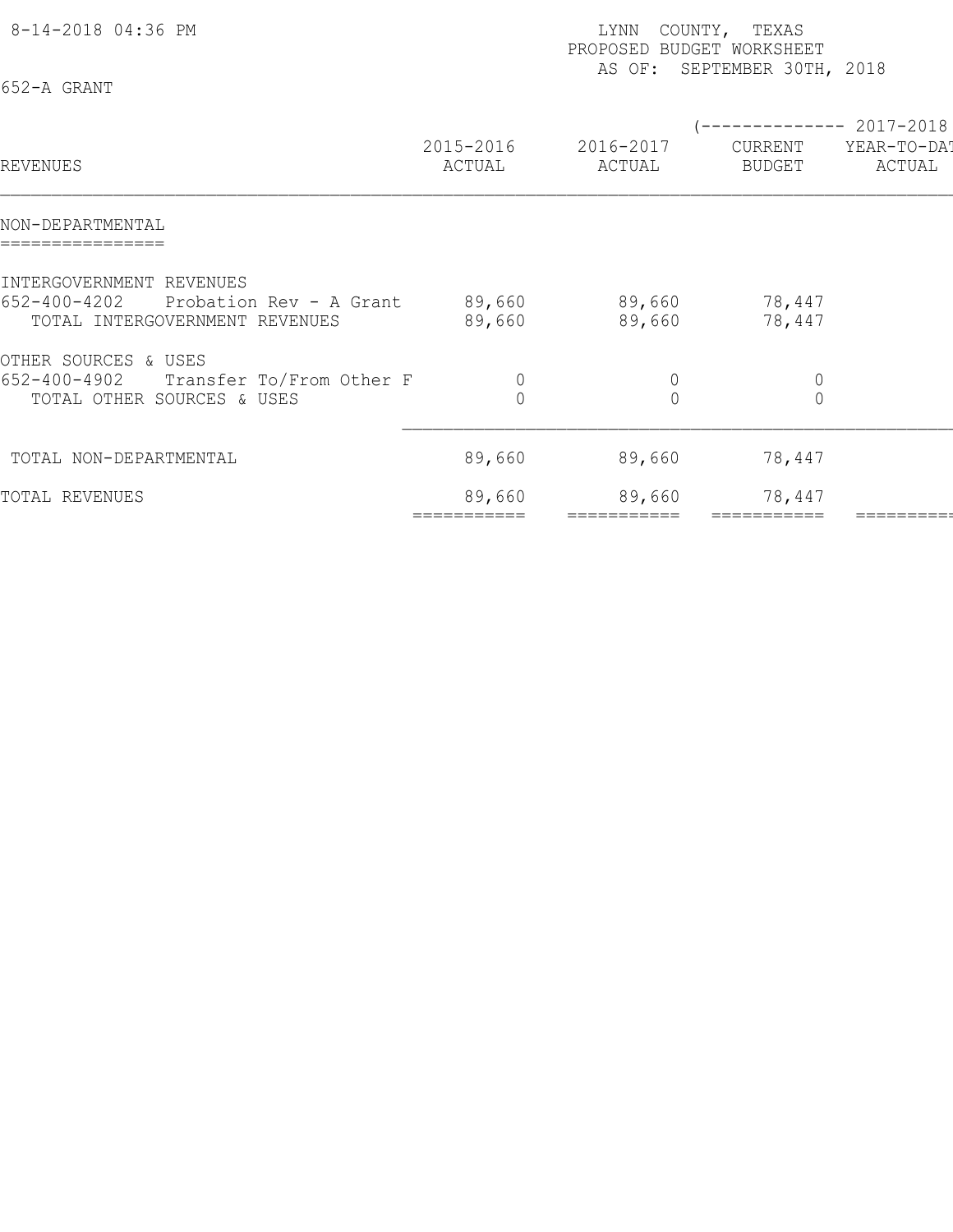|                                                                                                                           | PROPOSED BUDGET WORKSHEET<br>AS OF: SEPTEMBER 30TH, 2018 |                                              |                                     |                                              |  |  |
|---------------------------------------------------------------------------------------------------------------------------|----------------------------------------------------------|----------------------------------------------|-------------------------------------|----------------------------------------------|--|--|
| 652-A GRANT<br>NON-DEPARTMENTAL                                                                                           |                                                          |                                              |                                     |                                              |  |  |
| DEPARTMENTAL EXPENDITURES                                                                                                 | 2015-2016<br>ACTUAL                                      | 2016-2017<br>ACTUAL                          | CURRENT<br><b>BUDGET</b>            | $--------2017-2018$<br>YEAR-TO-DA!<br>ACTUAL |  |  |
| PERSONNEL SERVICES<br>652-500-5100.10 A. 1a. Salary-Chief JPO 42,305                                                      |                                                          | 42,305                                       | 42,437                              |                                              |  |  |
| 652-500-5100.20 A. 1a. Salary - Secretar<br>TOTAL PERSONNEL SERVICES                                                      | 13,361<br>55,666                                         | 13,361<br>55,666                             | 12,784<br>55,221                    |                                              |  |  |
| SUPPLIES & OPERATIONS                                                                                                     |                                                          |                                              |                                     |                                              |  |  |
| 652-500-5303 A. 3a. Operating-Auditin<br>652-500-5600 A. 2a. Travel & Training<br>TOTAL SUPPLIES & OPERATIONS             | 11,994<br>1,983<br>13,977                                | 11,994<br>1,983<br>13,977                    | $\overline{0}$<br>3,331<br>3,331    |                                              |  |  |
| EXTERNAL CONTRACTS                                                                                                        |                                                          |                                              |                                     |                                              |  |  |
| 652-500-5872<br>Post-Adj. Secure<br>652-500-5874<br>Detention/Pre-Adj.<br>TOTAL EXTERNAL CONTRACTS                        | $\overline{0}$<br>375<br>375                             | $\overline{0}$<br>375<br>375                 | 3,000<br>3,000<br>6,000             |                                              |  |  |
| INTER-COUNTY CONTRACTS                                                                                                    |                                                          |                                              |                                     |                                              |  |  |
| 652-500-5880<br>Commitment Non-Secure<br>652-500-5881<br>Commitment Secure<br>652-500-5882<br>B. 3b. Detention Service    | $\mathbf 0$<br>$\mathbf 0$<br>0                          | $\overline{0}$<br>$\mathbb O$<br>$\mathbb O$ | $\overline{0}$<br>$\Omega$<br>3,395 |                                              |  |  |
| 652-500-5884<br>B. 4b. OTHER-Court Intak<br>652-500-5885<br>Mental Health Services<br>652-500-5886<br>COMMUNITY PROOGRAMS | $\overline{0}$<br>3,550<br>1,750                         | $\Omega$<br>3,550<br>1,750                   | $\Omega$<br>6,500<br>4,000          |                                              |  |  |
| 652-500-5887<br>MOVING EXP<br>TOTAL INTER-COUNTY CONTRACTS                                                                | 5,400<br>10,700                                          | 5,400<br>10,700                              | $\Omega$<br>13,895                  |                                              |  |  |
| TOTAL NON-DEPARTMENTAL                                                                                                    | 80,718                                                   | 80,718                                       | 78,447                              |                                              |  |  |
| TOTAL EXPENDITURES                                                                                                        | 80,718<br>===========                                    | 80,718<br>===========                        | 78,447<br>===========               |                                              |  |  |
| REVENUE OVER/(UNDER) EXPENDITURES                                                                                         | 8,942<br>===========                                     | 8,942<br>===========                         | $\overline{0}$<br>===========       | ========                                     |  |  |
|                                                                                                                           |                                                          |                                              |                                     |                                              |  |  |

8-14-2018 04:36 PM LYNN COUNTY, TEXAS PAGE: 2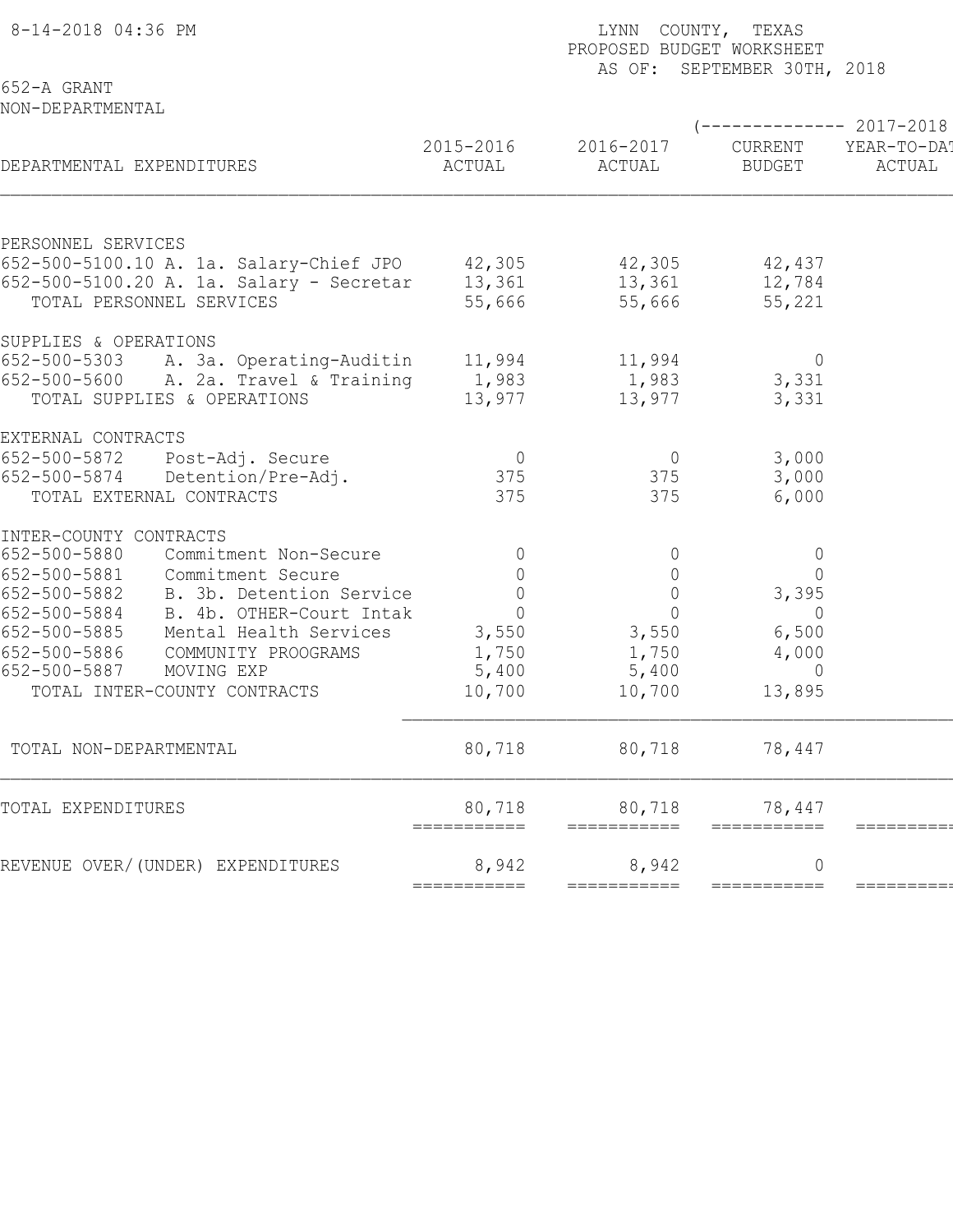| 8-14-2018 04:36 PM<br>653-R GRANT                                                                     | LYNN<br>COUNTY, TEXAS<br>PROPOSED BUDGET WORKSHEET<br>SEPTEMBER 30TH, 2018<br>AS OF: |                     |                                                        |                       |  |
|-------------------------------------------------------------------------------------------------------|--------------------------------------------------------------------------------------|---------------------|--------------------------------------------------------|-----------------------|--|
| REVENUES                                                                                              | 2015-2016<br>ACTUAL                                                                  | 2016-2017<br>ACTUAL | (-------------- 2017-2018)<br>CURRENT<br><b>BUDGET</b> | YEAR-TO-DA!<br>ACTUAL |  |
| NON-DEPARTMENTAL                                                                                      |                                                                                      |                     |                                                        |                       |  |
| INTERGOVERNMENT REVENUES<br>653-400-4202<br>Probation Rev - R Grant<br>TOTAL INTERGOVERNMENT REVENUES | 10,427<br>10,427                                                                     | 10,427<br>10,427    | 6,945<br>6,945                                         |                       |  |
| OTHER SOURCES & USES<br>653-400-4902<br>Transfer To/From Other F<br>TOTAL OTHER SOURCES & USES        | $\overline{0}$                                                                       | $\theta$            | $\mathbb O$<br>$\Omega$                                |                       |  |
| TOTAL NON-DEPARTMENTAL                                                                                | 10,427                                                                               | 10,427              | 6,945                                                  |                       |  |
| TOTAL REVENUES                                                                                        | 10,427                                                                               | 10,427              | 6,945                                                  |                       |  |
|                                                                                                       |                                                                                      |                     |                                                        |                       |  |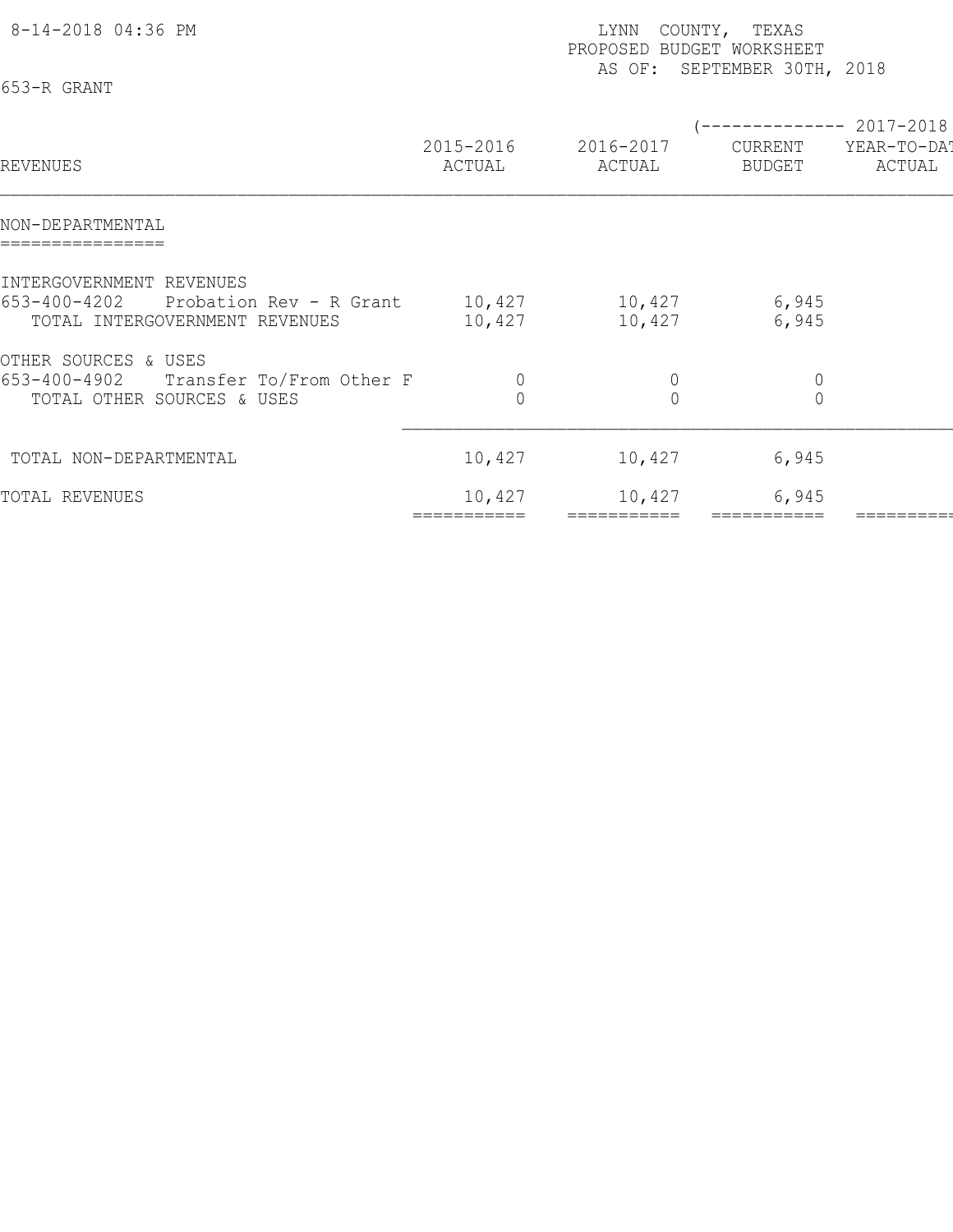| 8-14-2018 04:36 PM                                             |                     | COUNTY, TEXAS<br>LYNN<br>PROPOSED BUDGET WORKSHEET<br>SEPTEMBER 30TH, 2018<br>AS OF: |                           |                       |  |  |  |  |
|----------------------------------------------------------------|---------------------|--------------------------------------------------------------------------------------|---------------------------|-----------------------|--|--|--|--|
| 653-R GRANT<br>NON-DEPARTMENTAL                                |                     |                                                                                      | --------------- 2017-2018 |                       |  |  |  |  |
| DEPARTMENTAL EXPENDITURES                                      | 2015-2016<br>ACTUAL | 2016-2017<br>ACTUAL                                                                  | CURRENT<br><b>BUDGET</b>  | YEAR-TO-DA!<br>ACTUAL |  |  |  |  |
| EXTERNAL CONTRACTS                                             |                     |                                                                                      |                           |                       |  |  |  |  |
| R. Tele Counseling<br>653-500-5871<br>TOTAL EXTERNAL CONTRACTS | 12,548<br>12,548    | 12,548<br>12,548                                                                     | 6,945<br>6,945            |                       |  |  |  |  |
| TOTAL NON-DEPARTMENTAL                                         | 12,548              | 12,548                                                                               | 6,945                     |                       |  |  |  |  |
| TOTAL EXPENDITURES                                             | 12,548              | 12,548                                                                               | 6,945                     |                       |  |  |  |  |
| REVENUE OVER/(UNDER) EXPENDITURES                              | 2,121)              | 2,121)                                                                               | $\Omega$                  |                       |  |  |  |  |
|                                                                |                     |                                                                                      |                           |                       |  |  |  |  |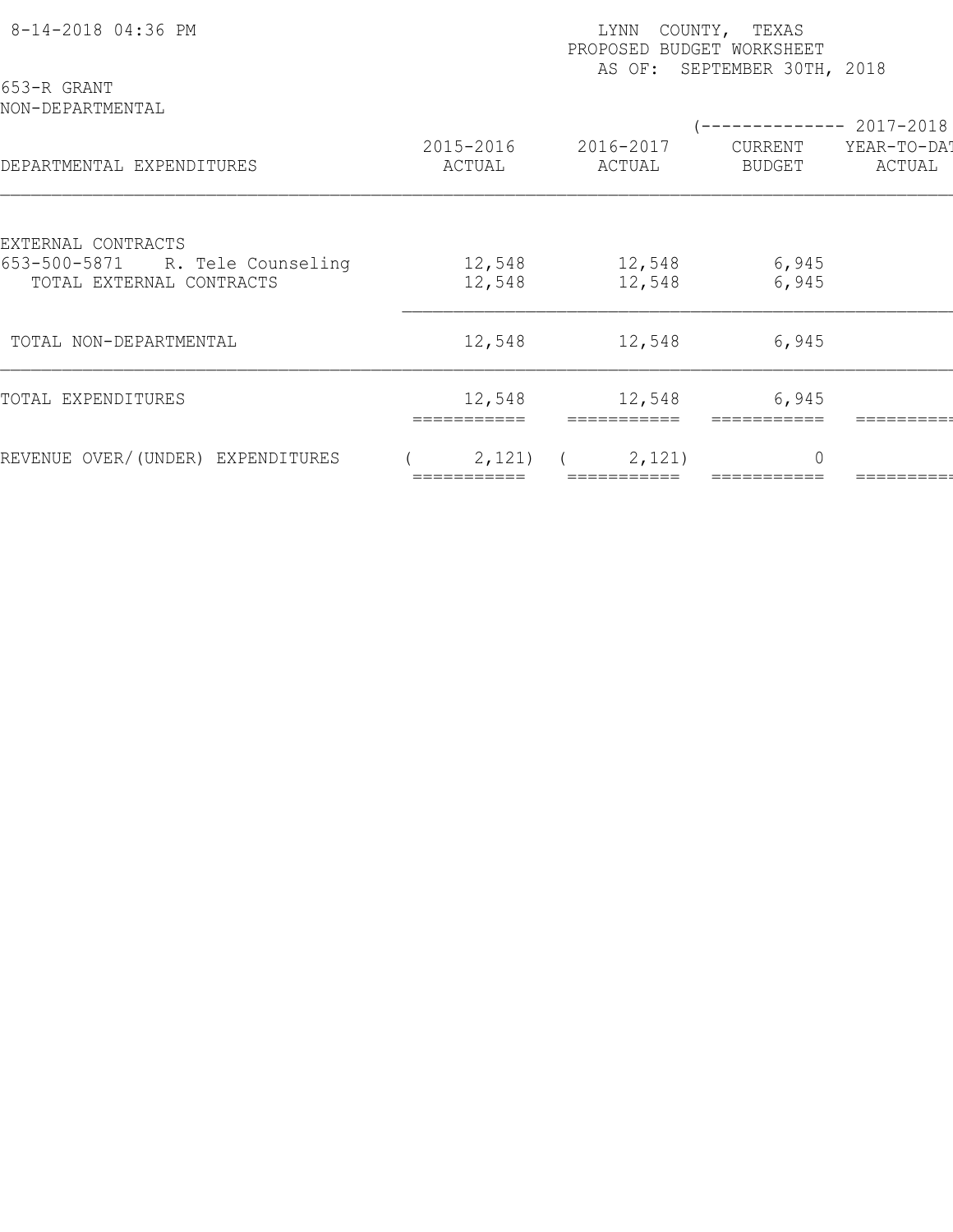| 8-14-2018 04:36 PM                                                |                            | LYNN COUNTY, TEXAS<br>PROPOSED BUDGET WORKSHEET<br>AS OF: SEPTEMBER 30TH, 2018 |  |                                  |                                                |  |  |  |
|-------------------------------------------------------------------|----------------------------|--------------------------------------------------------------------------------|--|----------------------------------|------------------------------------------------|--|--|--|
| $800 - CVA$                                                       |                            |                                                                                |  |                                  |                                                |  |  |  |
| REVENUES                                                          | 2015-2016<br>ACTUAL        | 2016-2017<br>ACTUAL                                                            |  | CURRENT<br><b>BUDGET</b>         | ----------- 2017-2018<br>YEAR-TO-DA!<br>ACTUAL |  |  |  |
| NON-DEPARTMENTAL<br>================                              |                            |                                                                                |  |                                  |                                                |  |  |  |
| INTERGOVERNMENT REVENUES                                          |                            |                                                                                |  |                                  |                                                |  |  |  |
| $800 - 400 - 4202$<br>State Rev - CVA                             | 29,342                     | 46,337 (                                                                       |  | 60,037)                          | 53, 52                                         |  |  |  |
| 800-400-4202.21 State Rev - CVA                                   | $\Omega$                   | $\overline{0}$                                                                 |  | $\overline{0}$                   |                                                |  |  |  |
| TOTAL INTERGOVERNMENT REVENUES                                    | 29,342                     | 46,337 (                                                                       |  | 60,037)                          | 53,52                                          |  |  |  |
| FEE COLLECTION                                                    |                            |                                                                                |  |                                  |                                                |  |  |  |
| 800-400-4400.21 Crime Victims Fees                                | $\overline{0}$             | $\overline{0}$                                                                 |  | $\overline{0}$                   |                                                |  |  |  |
| TOTAL FEE COLLECTION                                              | $\Omega$                   | $\bigcap$                                                                      |  | $\overline{0}$                   |                                                |  |  |  |
|                                                                   |                            |                                                                                |  |                                  |                                                |  |  |  |
| OTHER REVENUE                                                     |                            |                                                                                |  |                                  |                                                |  |  |  |
| $800 - 400 - 4601$<br>Miscellaneous Income<br>TOTAL OTHER REVENUE | $\overline{0}$<br>$\Omega$ | $\overline{0}$<br>$\bigcap$                                                    |  | $\overline{0}$<br>$\overline{0}$ |                                                |  |  |  |
|                                                                   |                            |                                                                                |  |                                  |                                                |  |  |  |
| OTHER SOURCES & USES                                              |                            |                                                                                |  |                                  |                                                |  |  |  |
| $800 - 400 - 4900$<br>Other Sources & Uses                        | $\overline{0}$             | $\overline{0}$                                                                 |  | $\overline{0}$                   |                                                |  |  |  |
| 800-400-4902<br>Transfer To/From Other F                          | 16,753                     | 855 (                                                                          |  | $8,976$ (                        | 85                                             |  |  |  |
| TOTAL OTHER SOURCES & USES                                        | 16,753                     | 855                                                                            |  | $8,976$ (                        | 8 <sub>1</sub>                                 |  |  |  |
| TOTAL NON-DEPARTMENTAL                                            | 46,095                     | 47,192 (                                                                       |  | 69,013)                          | 52,6'                                          |  |  |  |
|                                                                   | 46,095                     | 47,192                                                                         |  | 69,013)                          | 52,6                                           |  |  |  |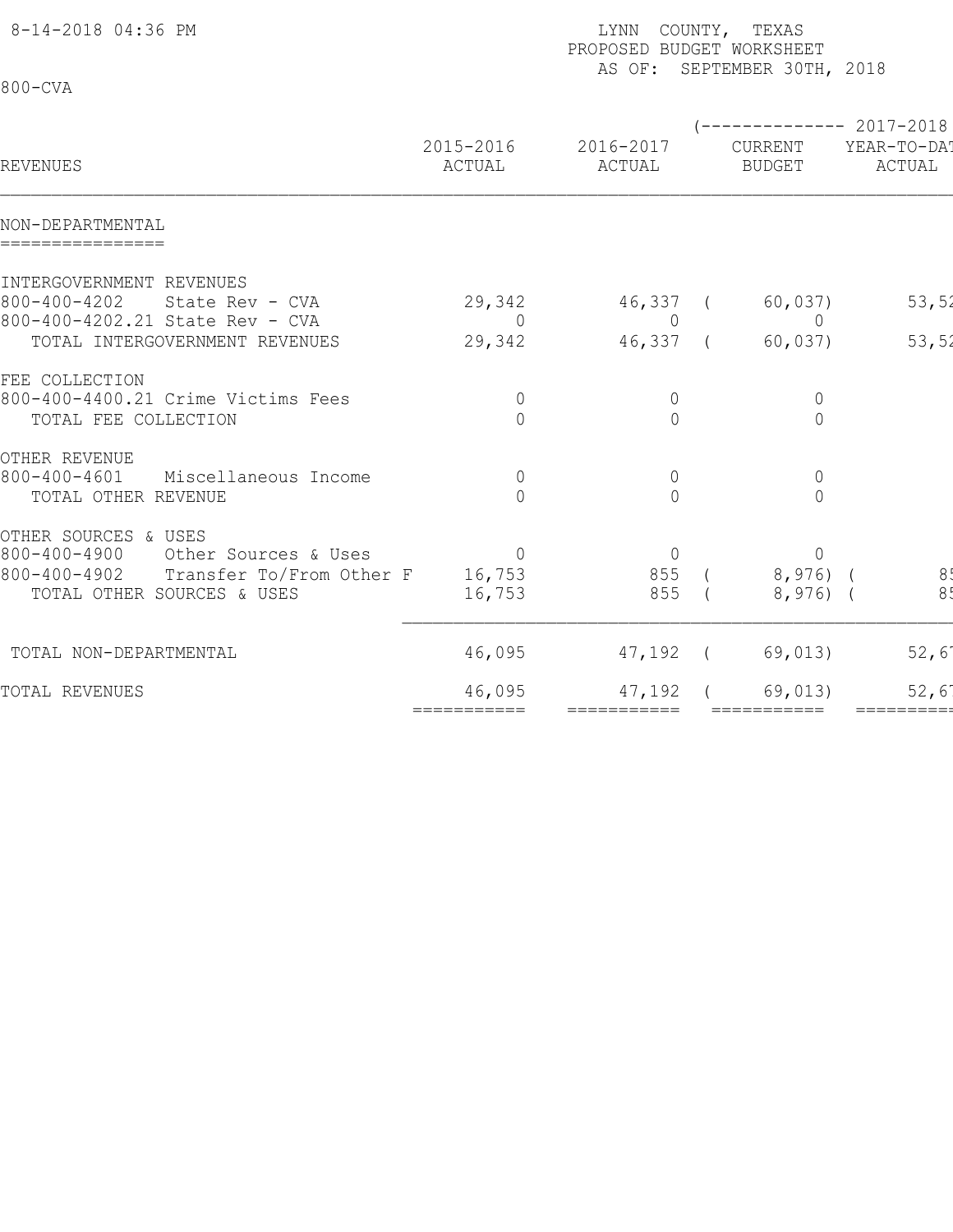| 8-14-2018 04:36 PM           |                                                                 |                       | LYNN COUNTY, TEXAS<br>PROPOSED BUDGET WORKSHEET<br>AS OF: SEPTEMBER 30TH, 2018 |                          |                       |  |  |  |
|------------------------------|-----------------------------------------------------------------|-----------------------|--------------------------------------------------------------------------------|--------------------------|-----------------------|--|--|--|
| $800 - CVA$                  |                                                                 |                       |                                                                                |                          |                       |  |  |  |
| NON-DEPARTMENTAL             |                                                                 |                       |                                                                                |                          | ----------- 2017-2018 |  |  |  |
| DEPARTMENTAL EXPENDITURES    |                                                                 | 2015-2016<br>ACTUAL   | 2016-2017<br>ACTUAL                                                            | CURRENT<br><b>BUDGET</b> | YEAR-TO-DA!<br>ACTUAL |  |  |  |
|                              |                                                                 |                       |                                                                                |                          |                       |  |  |  |
| PERSONNEL SERVICES           |                                                                 |                       |                                                                                |                          |                       |  |  |  |
| 800-500-5100                 | Salaries - CVA                                                  | 31,154                | 30,000                                                                         | 36,750                   | 31,09                 |  |  |  |
|                              | 800-500-5130.00 Unemployment Insurance                          | 0                     | $\overline{0}$                                                                 | 119                      |                       |  |  |  |
|                              | 800-500-5140.00 Medicare Tax<br>800-500-5150.00 Social Security | 434<br>1,856          | 401<br>1,715                                                                   | 535<br>2,280             | 4!<br>1, 91           |  |  |  |
|                              | 800-500-5160.00 Health Insurance                                | 9,228                 | 8,745                                                                          | 10,116                   | 9,2!                  |  |  |  |
| 800-500-5170.00 Retirement   |                                                                 | 935                   | 796                                                                            | 1,105                    | 99                    |  |  |  |
|                              | 800-500-5190.00 Workers Compensation                            | $\Omega$              | $\Omega$                                                                       | 200                      |                       |  |  |  |
|                              | TOTAL PERSONNEL SERVICES                                        | 43,606                | 41,657                                                                         | 51,105                   | 43,71                 |  |  |  |
| SUPPLIES & OPERATIONS        |                                                                 |                       |                                                                                |                          |                       |  |  |  |
| 800-500-5200                 | Office Supplies                                                 | 146                   | 657                                                                            | 782                      | 1, 31                 |  |  |  |
| 800-500-5201                 | Scanners/Printers/Cartri                                        | $\mathbf 0$           | $\overline{0}$                                                                 | 312                      |                       |  |  |  |
| 800-500-5202                 | Chairs                                                          | $\overline{0}$        | $\overline{0}$                                                                 | 300                      |                       |  |  |  |
| 800-500-5203                 | New Computer                                                    | $\overline{0}$        | $\bigcap$                                                                      | 500                      |                       |  |  |  |
| 800-500-5400                 | Telephone/Cell Phone                                            | 1,758                 | 2,367                                                                          | 2,708                    | 2,11                  |  |  |  |
| 800-500-5600                 | Travel & Education                                              | 2,005                 | 2,433                                                                          | 3,646                    | 1,1                   |  |  |  |
| 800-500-5601<br>800-500-5702 | Mileage<br>Computer Software                                    | $\Omega$<br>1,845     | $\overline{0}$<br>49                                                           | 2,218<br>1,343           | 4 <sub>2</sub>        |  |  |  |
| 800-500-5703                 | Office Space                                                    | $\Omega$              | $\Omega$                                                                       | 3,000                    | 7!                    |  |  |  |
|                              | TOTAL SUPPLIES & OPERATIONS                                     | 5,754                 | 5,505                                                                          | 14,809                   | 5,7(                  |  |  |  |
| CAPITAL OUTLAY & OTHER       |                                                                 |                       |                                                                                |                          |                       |  |  |  |
| 800-500-5980                 | Food & Clothing                                                 | 0                     | 30                                                                             | 325                      |                       |  |  |  |
|                              | TOTAL CAPITAL OUTLAY & OTHER                                    | $\overline{0}$        | 30                                                                             | 325                      |                       |  |  |  |
| TOTAL NON-DEPARTMENTAL       |                                                                 | 49,360                | 47,192                                                                         | 66,239                   | 49,43                 |  |  |  |
| TOTAL EXPENDITURES           |                                                                 | 49,360<br>=========== | 47,192<br>===========                                                          | 66,239<br>===========    | 49, 43<br>=========   |  |  |  |
|                              | REVENUE OVER/(UNDER) EXPENDITURES                               | 3,266)                |                                                                                | 135,252)                 | 3, 2.                 |  |  |  |
|                              |                                                                 | ===========           | ===========                                                                    | ===========              | =========             |  |  |  |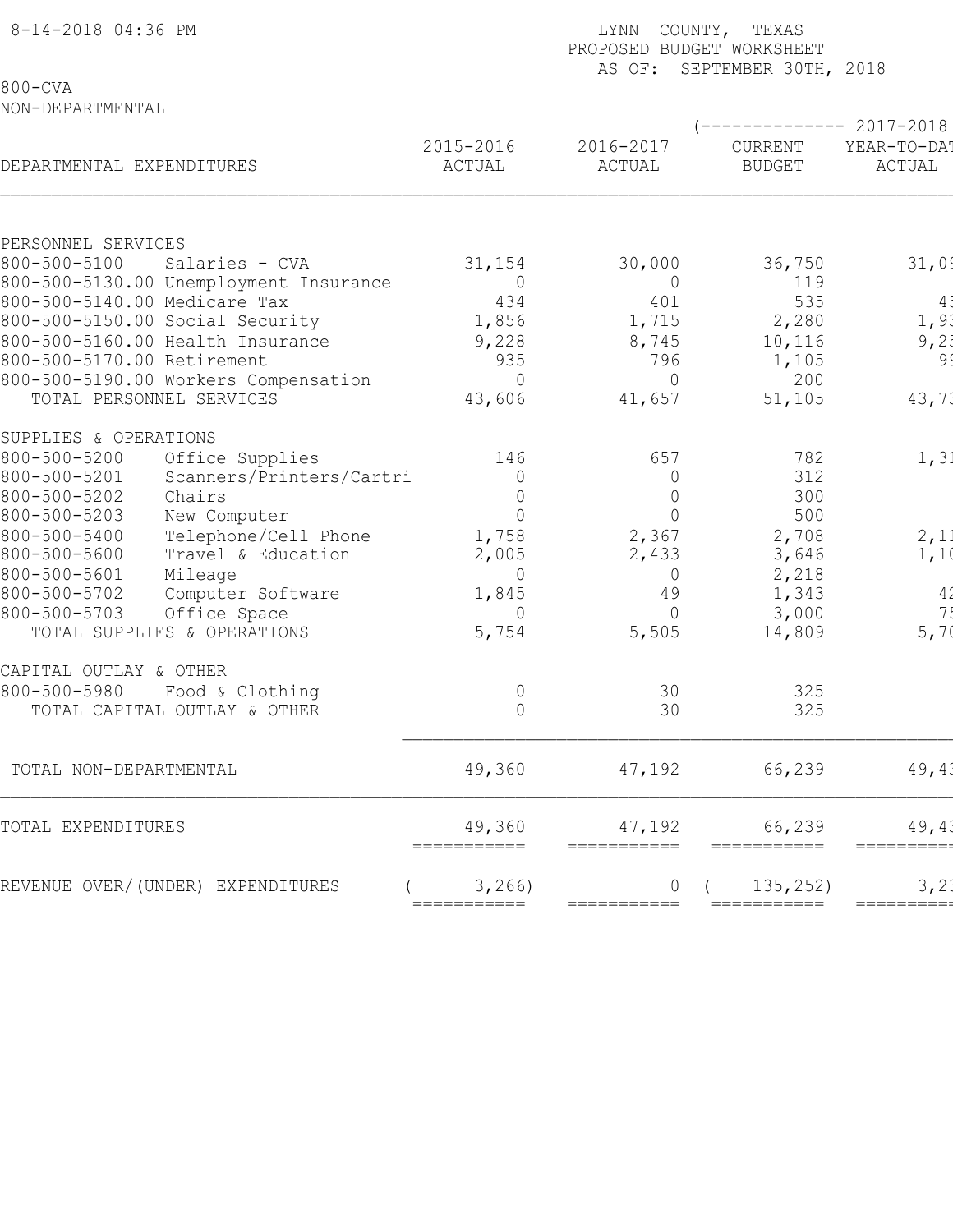| 8-14-2018 04:36 PM<br>999-POOLED CASH FUND | COUNTY,<br>TEXAS<br>LYNN<br>PROPOSED BUDGET WORKSHEET<br>AS OF: SEPTEMBER 30TH, 2018 |                                      |                                            |                         |
|--------------------------------------------|--------------------------------------------------------------------------------------|--------------------------------------|--------------------------------------------|-------------------------|
| <b>REVENUES</b>                            | 2015-2016<br>ACTUAL                                                                  | 2016-2017<br>ACTUAL                  | $--------- 2017-2018$<br>CURRENT<br>BUDGET | YEAR-TO-DAT<br>ACTUAL   |
| NON-DEPARTMENTAL<br>================       |                                                                                      |                                      |                                            |                         |
| TOTAL NON-DEPARTMENTAL                     | 0                                                                                    | $\mathbf 0$                          | $\overline{0}$                             |                         |
| TOTAL REVENUES                             | $\cap$<br>___________<br>___________                                                 | $\cap$<br>___________<br>___________ | $\bigcap$<br>___________<br>___________    | _________<br>---------- |